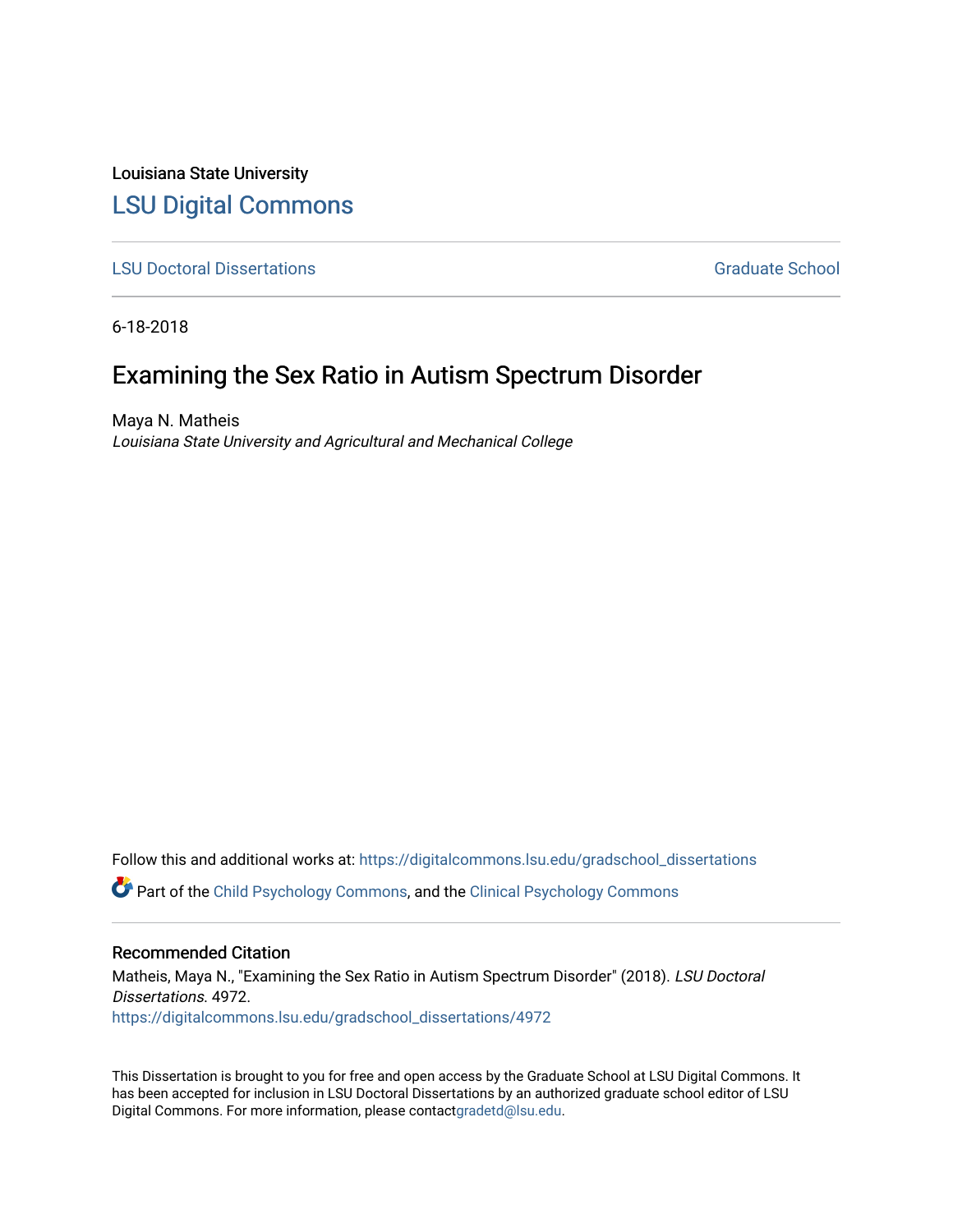## EXAMINING THE SEX RATIO IN AUTISM SPECTRUM DISORDER

A Dissertation

Submitted to the Graduate Faculty of the Louisiana State University and Agricultural and Mechanical College in partial fulfillment of the requirements for the degree of Doctor of Philosophy

in

The Department of Psychology

by Maya Matheis B.A., Bard College at Simon's Rock, 2007 M.S.W., Washington University in St. Louis, 2014 August 2019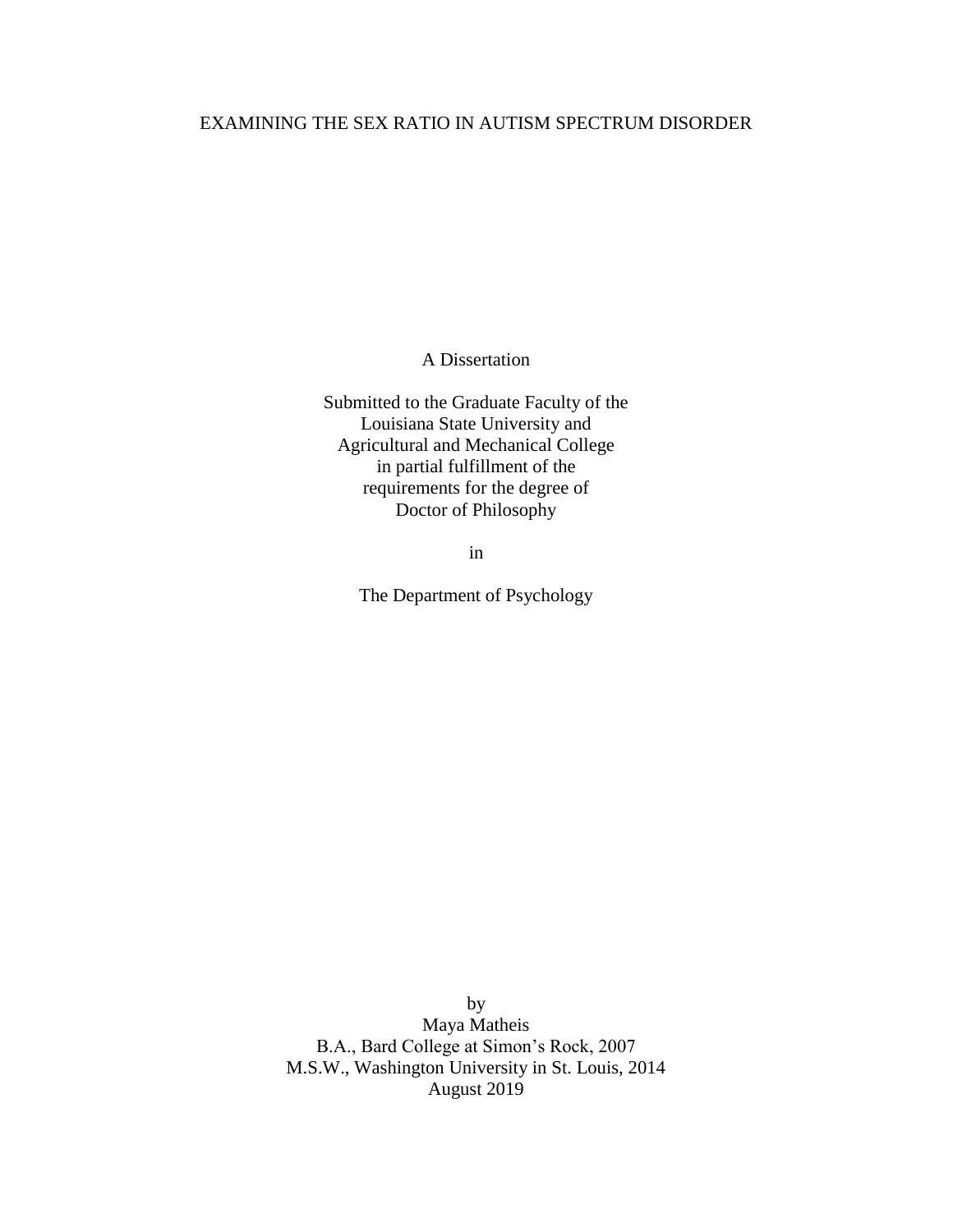## **TABLE OF CONTENTS**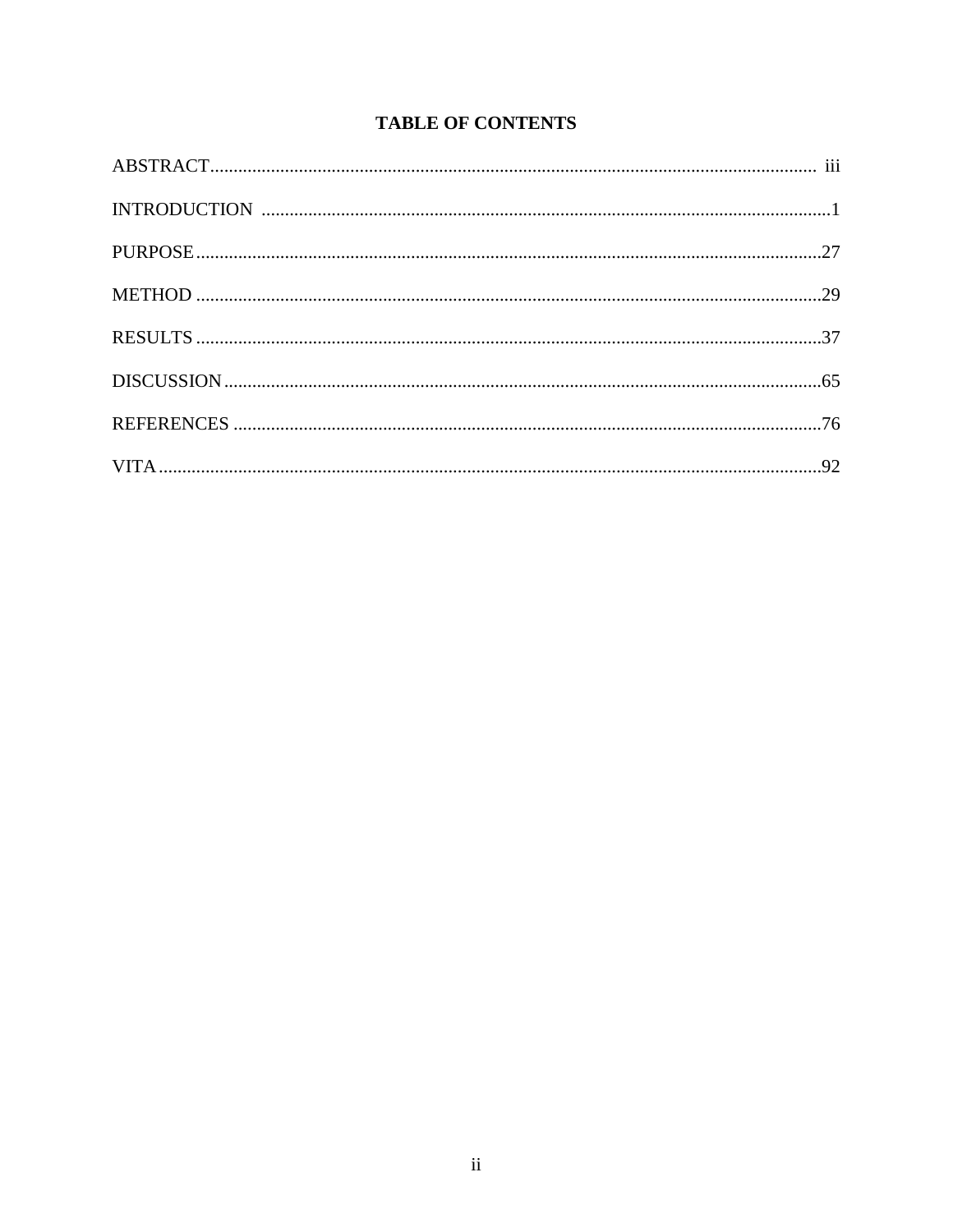#### **ABSTRACT**

The higher prevalence of autism spectrum disorder (ASD) among males compared to females is well documented but poorly understood. The ASD sex ratio may provide valuable insight into the underlying neurobiological mechanisms of the disorder. A review of studies examining the prevalence in ASD published in the last 5 years was conducted, revealing a mean male/female (M/F) ratio of 4. Literature examining the ASD sex ratio in relation to risk factors and associated features of ASD was also summarized. The study aimed to examine the ASD sex ratio and its association to various risk factors among an early intervention sample. Participants (*n* = 12,598) were children aged 17-37 months enrolled in EarlySteps, the State of Louisiana's early intervention program. The Baby and Infant Screen for Children with aUtism Traits- Part 1 (BISCUIT- Part 1) and Battelle Developmental Inventory, Second Edition (BDI-2) were administered to parents/caregivers as part of the EarlySteps assessment protocol. An overall ASD prevalence rate of 12.12% was found using *DSM-5* criteria, along with an overall M/F ratio of 3.15. Significant differences in the M/F ratio were found: between cases with and without cognitive impairment; between cases with and without advanced maternal age; across birth weight categories; and between cases with and without seizure disorder. Advanced maternal age was found to significantly increase the risk of ASD for females but not males. These findings are discussed in relation to previous research as well as theories pertaining to the male predominance in ASD.

iii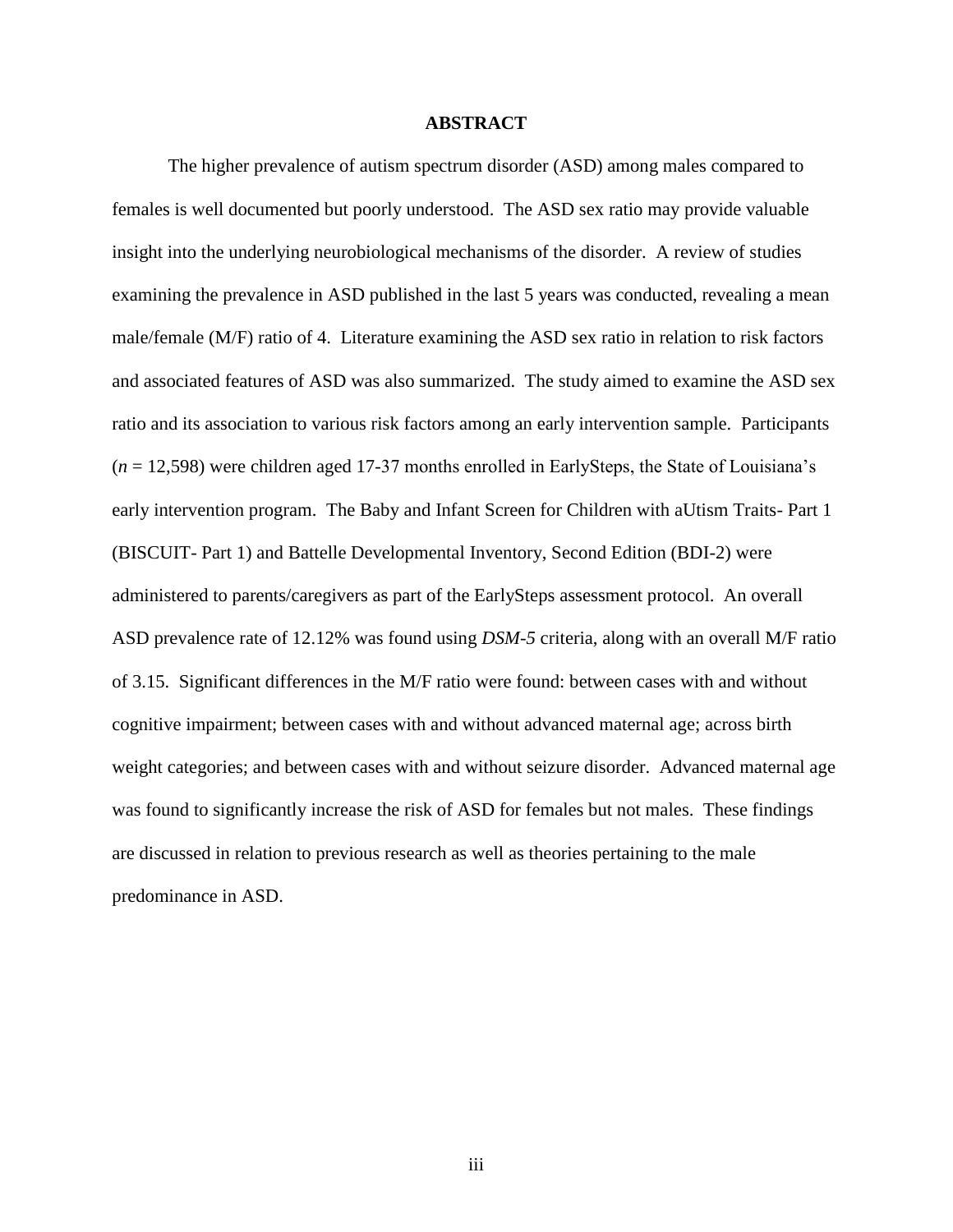#### **Introduction**

Autism spectrum disorder (ASD) is a neurodevelopmental disorder characterized by pervasive impairments in social communication and restricted, repetitive patterns of behavior (American Psychiatric Association, 2013; Volkmar & McPartland, 2014). Recent estimates from the Centers for Disease Control and Prevention (CDC) indicate that 1 in 68 children in the United States have ASD (CDC, 2016). Despite increased research attention in recent years, understanding of the underlying etiology of ASD is limited, with findings highlighting complex and diverse causal pathways (Chen, Peñagarikano, Belgard, Swarup, & Geschwind, 2015; de la Torre-Ubieta, Won, Stein, & Geschwind, 2016; Jeste & Geschwind, 2014; Schaafsma & Pfaff, 2014).

One of the most consistently documented features of ASD is its male predominance, with a male/female ratio of about 4 (male:female, 4:1; Fombonne, 2009; Hill, Zuckerman, & Fombonne, 2016). However, sex ratio estimates have ranged from 1.33 to 16, fluctuating considerably across studies (Elsabbagh et al., 2012; Fombonne, 2009). Although the disparate sex ratio has been well documented, very little is known about contributing factors, with only a handful of studies having directly examined changes in the sex ratio. Factors such as cognitive functioning (CDC, 2016; Honda, Shimizu, Imai, & Nitto, 2005; van Bakel et al., 2015), diagnostic subtype (Bachmann, Gerste, & Hoffmann, 2016; Jensen, Steinhausen, & Lauritsen, 2014), comorbid disorders (Amiet et al., 2008; Ben-Itzchak, Ben-Shachar, & Zachor, 2013), birth weight (Schendel & Bhasin, 2008; Zachor, Ben-Shachar, & Ben-Itzchak, 2013), and parental age at birth (Anello et al., 2009) have been found to affect the sex ratio, suggesting that males and females with ASD may be differentially impacted by associated risk factors and underlying neurobiology. This dissertation aimed to examine theories related to the ASD sex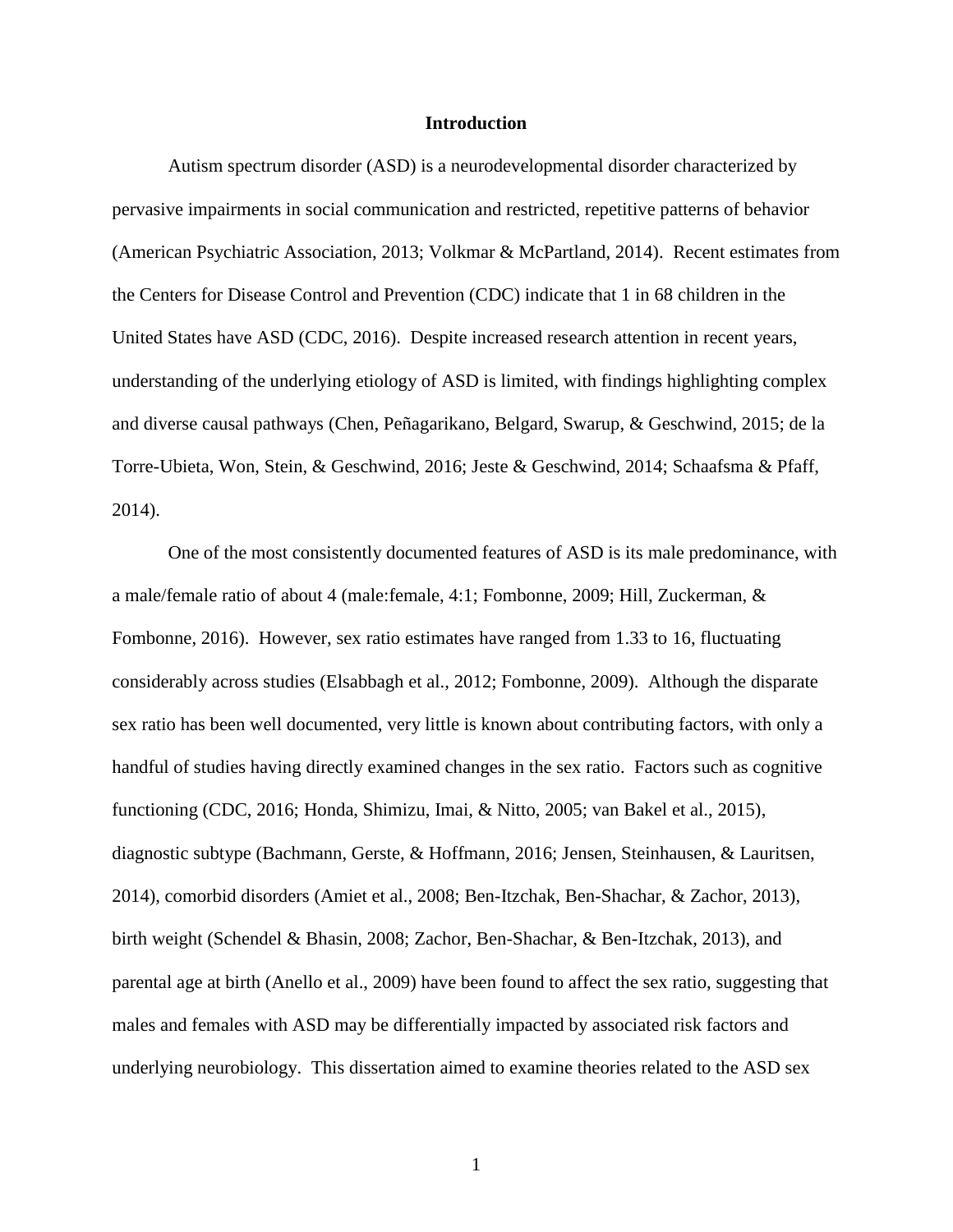ratio, recent estimates of the sex ratio, previous research on factors that may affect the sex ratio, and to examine the sex ratio in an early intervention sample. Understanding the male predominance in ASD will provide insight into the neurobiological mechanisms underlying the disorder, increase our understanding of etiology, and help to identify risk factors and biomarkers.

#### **Autism Spectrum Disorder**

**History of ASD.** Autism was first described by Leo Kanner (1943) in a detailed account of 11 children with deficits in socialization, functional communication, and motor stereotypies. These symptoms were hypothesized to be related to a condition that he later labeled as "early infantile autism," which was characterized by impairments in social interaction, cognitive development, language acquisition, and rigid behavior (Kanner, 1944). Hans Asperger (1944) separately described autism among a group of children with similar characteristics, such as deficits in socialization, but who did not have impairments in cognitive development. The conceptualization of autism was further expanded by Michael Rutter (1978) who characterized autism as a stable lifespan disorder present from infancy. Rutter also proposed that the children described by Asperger had a milder form of autism and noted that autism had a higher prevalence in males, unlike disorders such as schizophrenia.

Standardized diagnostic criteria for autism were first introduced in the *Diagnostic Statistical Manual, Third Edition (DSM-III)*, under the new category of Pervasive Developmental Disorders (PDD; APA, 1980). Diagnostic subtypes included infantile autism, child onset pervasive developmental disorder (COPDD), and atypical pervasive developmental disorder (APDD). With the revised edition of the *DSM-III,* infantile autism was renamed autistic disorder and COPDD and APDD were replaced with pervasive developmental disorder- not otherwise specified (PDD-NOS; APA, 1987). In 1994, the *Diagnostic Statistical Manual,*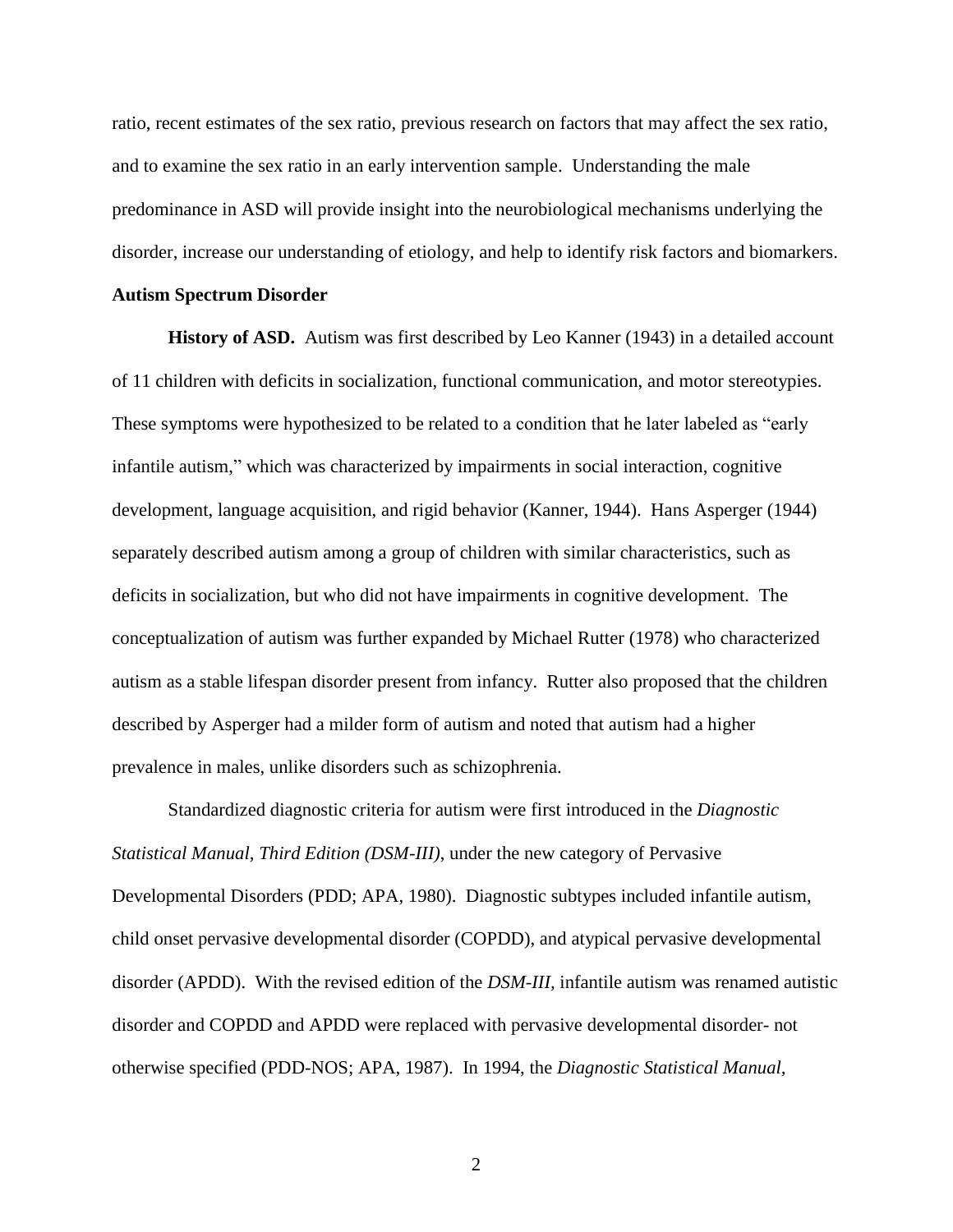*Fourth Edition (DSM-IV*; APA, 1994) integrated Asperger's syndrome into the PDD category, following the English translation of Asperger's work in 1991 (Asperger, 1991). Further changes included the introduction of the term ASD, which emphasized that these diagnostic subtypes were conceptualized as a spectrum of disorders ranging in severity, as well as the diagnostic subtypes of childhood disintegrative disorder and Rett's disorder. Each diagnostic subtype had its own set of specific criteria, with the exception of PDD-NOS. The current version of the *International Statistical Classification of Diseases and Related Health Problem- Classification of Mental and Behavioral Disorders (ICD-10)* mirrors *DSM-IV* criteria, with diagnostic subcategories of childhood autism (parallel to autistic disorder), Asperger's syndrome, PDD-NOS, and atypical autism (World Health Organization, 1992).

Diagnostic conceptualization of ASD underwent significant changes with the publication of the *Diagnostic Statistical Manual, Fifth Edition* (*DSM-5*), when the diagnostic subtypes of autistic disorder, Asperger's syndrome and PDD-NOS were replaced with the single diagnostic category of ASD (APA, 2013). Additionally, Rett's disorder and childhood disintegrative disorder were removed. These changes were motivated by concerns related to the ambiguity of the diagnostic subtypes and the lack of consistency in classifying cases (Matson, Kozlowski, Hattier, Horovitz, & Sipes, 2012; Tanguay, 2011), as well as reflecting the conceptualization of autism as a heterogeneous disorder with an array of phenotypes (Lord & Jones, 2012; Volkmar & McPartland, 2014). The *ICD-11*, currently in development, is anticipated to parallel changes made in the *DSM-5* in relation to ASD (Lord & Jones, 2012).

**Diagnostic criteria.** The current *DSM-5* diagnostic criteria for ASD include: a) persistent deficits in social communication and social interaction across settings; b) restricted, repetitive patterns of behavior, interests or activities (RRBs); c) symptoms present in early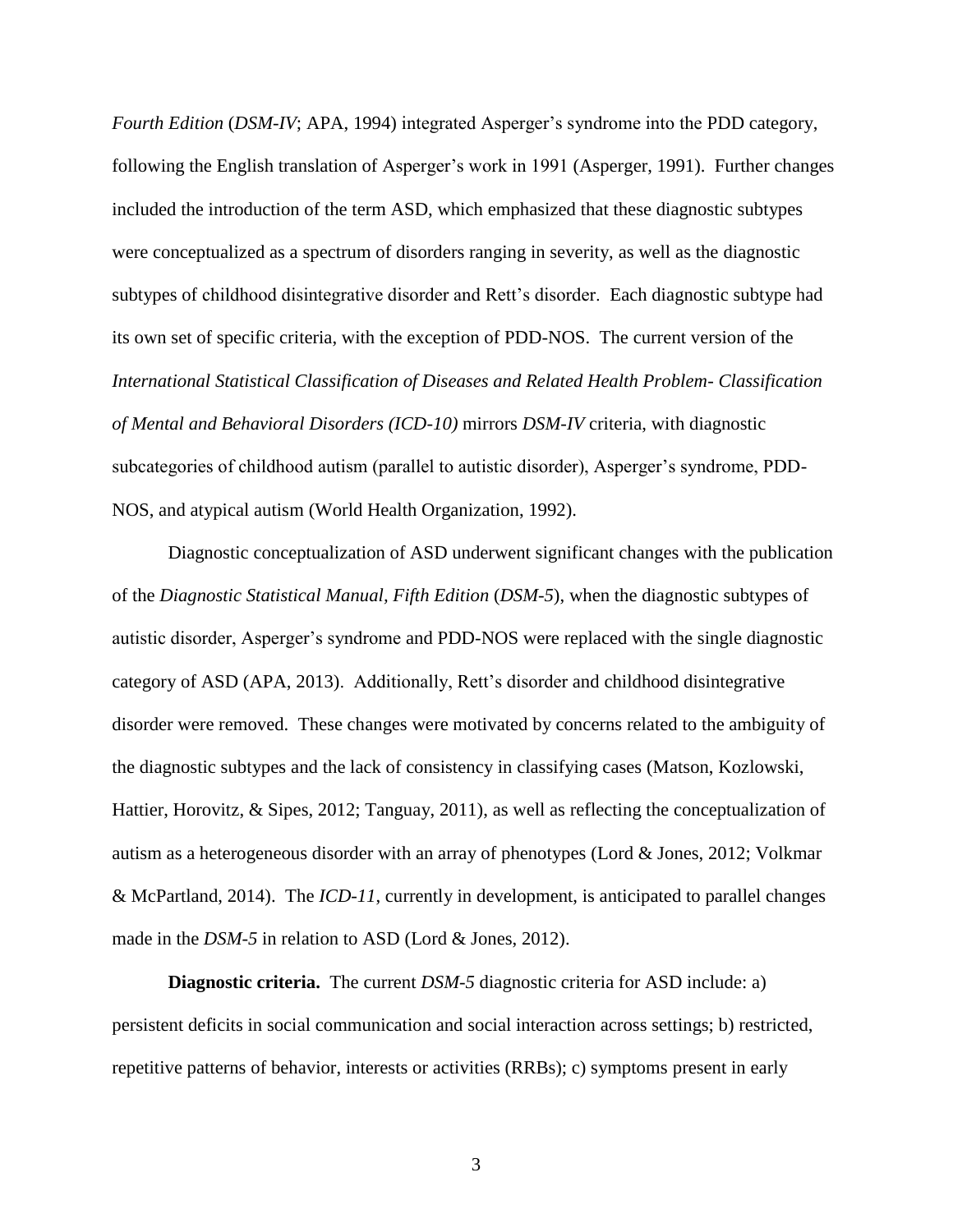development; d) symptoms result in clinically significant impairment of functioning; and e) symptoms are not better explained by intellectual disability (ID) or global developmental delay, both of which frequently co-occur with ASD (APA, 2013). For the domain of social communication and social interaction, the following impairments must be observed: 1) deficits in social-emotional reciprocity, such as reciprocal conversation and initiation of social interactions; 2) deficits in nonverbal communication, such as abnormal eye contact, use of gestures, or flat affect; and 3) deficits in developing, maintaining, and understanding relationships (APA, 2013). For the domain of RRBs, symptoms must be noted currently or by history in at least two of the following areas: 1) stereotyped or repetitive motor movements, use of objects or speech (e.g., echolalia, motor stereotypies, perseverative language, lining/arranging objects), 2) inflexible adherence to routines, insistence on sameness, or ritualized patterns of behavior (e.g., rigid thinking patterns, difficulties with transitions, routinized behavior); 3) restricted interests that are abnormal in intensity or focus (e.g., perseverative interests, unusual attachment to or preoccupation with unusual objects); and 4) hyper- or hypo-reactivity to sensory input (e.g., aversive reactions to sound or textures, excessive smelling or touching of objects, fascination with lights or movement). Three levels are used to specify the level of support needed based on functional impairments across the domains of social communication and restricted, repetitive behaviors.

**Etiology.** ASD has a complex etiology with a diversity of genetic mechanisms and environmental risk factors (Hens, Peeters, & Dierickx, 2016; Talkowski, Minikel, & Gusella, 2014). The high heritability of autism is well-established in the literature (Constantino, Zhang, Frazier, Abbacchi, & Law, 2010; Ozonoff et al., 2011), with concordance estimates from twin studies ranging from 70% (Rosenberg et al., 2009) to 90% (Bailey et al., 1995) , which are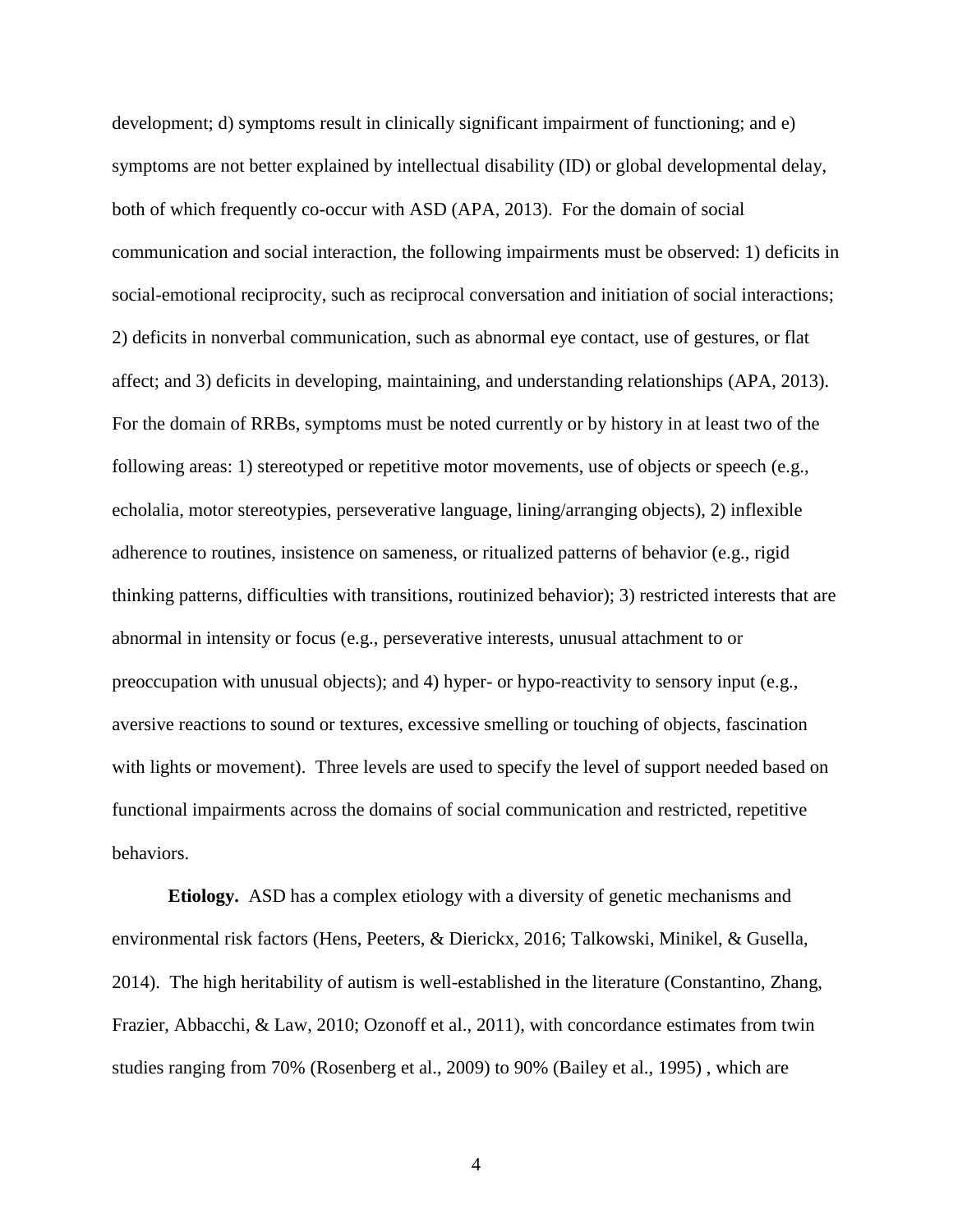higher than for any other known cognitive or behavioral disorder (Rosenberg et al., 2009). Newborns with a sibling with ASD are 20% more likely to develop the disorder than those without affected siblings (Constantino et al., 2010). Copy-number variations (CNVs), structural variants in the number of copies of specific regions of DNA involving deletion or duplication, have been demonstrated to be an important causal factor (Hens et al., 2016; Talkowski et al., 2014; Thapar & Cooper, 2013). *De novo* CNVs, those that present for the first time in a germ cell, have been found to be a particularly strong source of causality for ASD (Ronemus, Iossifov, Levy, & Wigler, 2014; Talkowski et al., 2014). Many mutations linked to ASD affect genes related to protein production and synaptic function (Abrahams & Geschwind, 2008; Talkowski et al., 2014). A number of prenatal and perinatal risk factors have been identified in relation to genetic aberrations and the occurrence of ASD, including maternal infections during pregnancy, gestational diabetes, maternal medication use, parental age, premature birth, birth order, prolonged labor, and multiple gestation (Froehlich-Santino et al., 2014; Gardener, Spiegelman, & Buka, 2011; Mazina et al., 2015; Schieve et al., 2012). The presence of multiple risk factors is associated with higher risk of ASD (Maramara, He, & Ming, 2014).

### **Sex versus Gender**

The terms "sex" and "gender" are often used interchangeably in autism research (Goldman, 2013; M. C. Lai, Lombardo, Auyeung, Chakrabarti, & Baron-Cohen, 2014), with frequent references to both the "sex ratio" (Anello et al., 2009; James, 2005; Lord & Schopler, 1985) and "gender ratio" (CDC, 2016; Hill et al., 2016; Whiteley, Todd, Carr, & Shattock, 2010). However, there has been a push in the social sciences to reconsider the use of these terms, as they refer to different constructs that have distinct implications for research design and interpretation (Johnson & Repta, 2011; Lorber, 1996). Sex is a biological construct that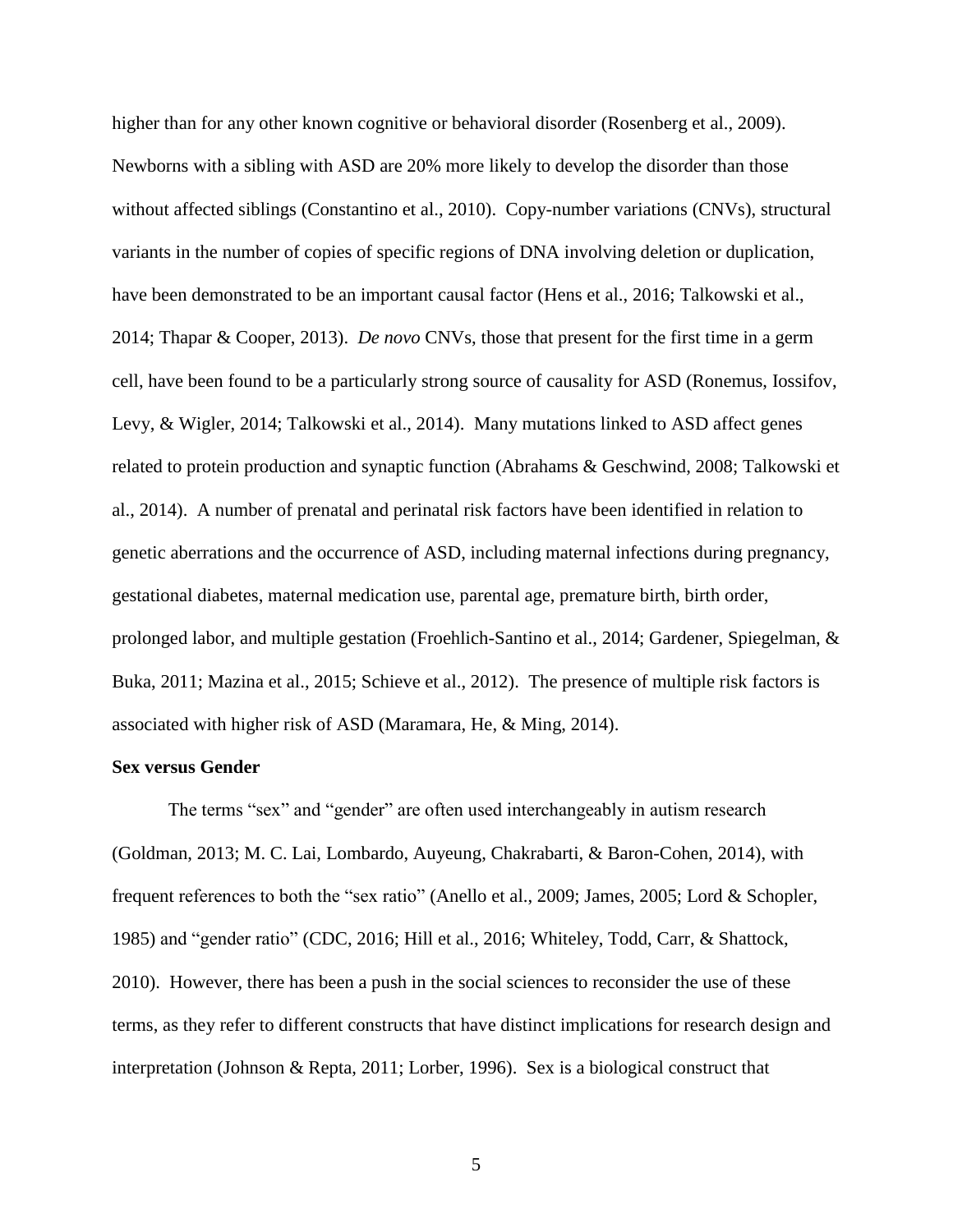references the hormonal, genetic, and physiological differences between males and females (Johnson & Repta, 2011), which has important implications for the underlying biological mechanisms of a disorder. Use of the term "sex ratio" therefore underscores the relationship between the differential impact of ASD on males and females and ASD's underlying etiology. Gender refers to the experiences and associated identity an individual develops in response to the roles, responsibilities, and limitations a specific cultural context provides based on their presenting sex/gender (Johnson & Repta, 2011). Gender has important implications for understanding behavioral phenotypes and how symptoms are interpreted and identified.

## **Gender Differences**

The vast majority of research on autism etiology and symptomology has been based on a male phenotype (Horovitz, Matson, Turygin, & Beighley, 2012; Kirkovski, Enticott, & Fitzgerald, 2013; Sipes, Matson, Worley, & Kozlowski, 2011). Many studies do not include female participants, and those that do rarely include enough to accurately perform gender comparisons (Kirkovski et al., 2013; Rivet & Matson, 2011). A meta-analysis of fMRI studies in ASD found a male/female ratio of 15, demonstrating this male bias (Philip et al., 2012). While this gender disparity in research may be due to the skewed sex ratio and the difficulty of recruiting female participants, it remains that the female phenotype of ASD is not well researched or understood. However, studies that have examined the differences between males and females have found differences in symptom presentation.

**Socialization and communication.** Studies that have investigated gender differences in autism symptomology have reported conflicting results in relation to non-verbal communication, with several studies noting greater impairment in non-verbal communication among boys with ASD (Kirkovski et al., 2013; M. C. Lai et al., 2011; McLennan, Lord, & Schopler, 1993), while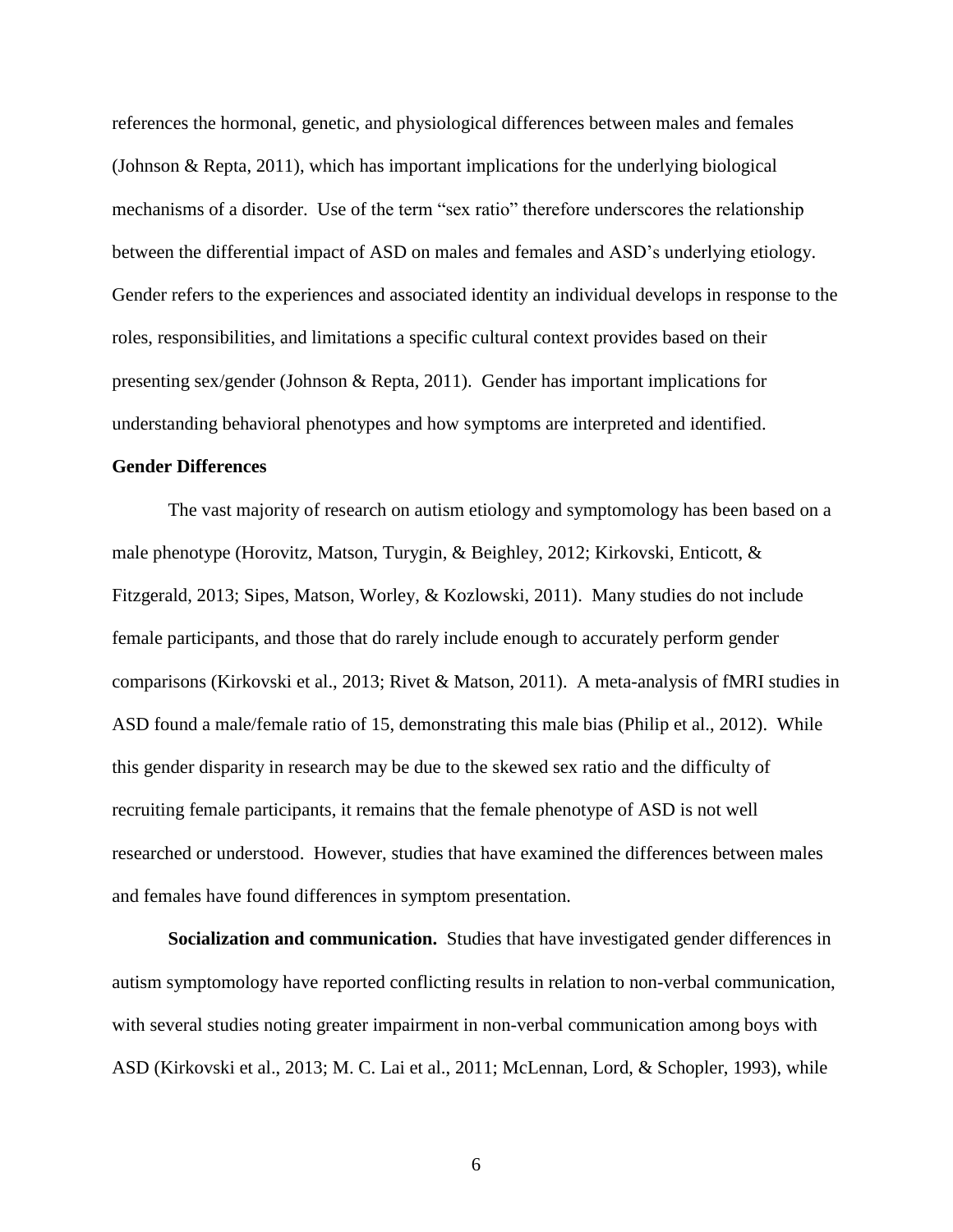others have found that girls with ASD performed worse in this area (Carter et al., 2007; Hartley & Sikora, 2009; Sipes et al., 2011). Several studies have indicated that girls with ASD demonstrate more appropriate play behaviors in comparison with boys with ASD (Kirkovski et al., 2013; Rivet & Matson, 2011). In particular, research indicates that girls with ASD have superior imaginative play skills (Knickmeyer, Wheelwright, & Baron-Cohen, 2008). Females with ASD have been found to have significantly greater impairments in the formation and maintenance of friendships and appropriate peer relationships than males with ASD (Kirkovski et al., 2013; McLennan et al., 1993; Rivet & Matson, 2011).

**RRBs and externalizing/internalizing symptoms.** Many studies have found that female toddlers, children, adolescents, and adults with ASD are significantly less impaired than their male counterparts in relation to repetitive and stereotyped behaviors (Hattier, Matson, Tureck, & Horovitz, 2011; M. C. Lai et al., 2011; Mandy et al., 2012; Park et al., 2012; Sipes et al., 2011; Szatmari et al., 2012; Tillmann et al., 2018). In regards to stereotyped language, girls with ASD have been found to be more likely than boys with ASD to have vocal patterns of echolalia (Kirkovski et al., 2013).Males with ASD have been found to demonstrate greater rates of externalizing behavior problems compared to females, such as hyperactivity, inattention, and aggression (Mandy et al., 2012). Females with ASD have been found to have higher rates of anxiety, depression, and other emotional symptoms compared to males with ASD (Mandy et al., 2012; Solomon, Miller, Taylor, Hinshaw, & Carter, 2011).

### **Theories on Male Predominance**

**Under-diagnosis of females.** Researchers have expressed concerns that females with ASD may be under-recognized and under-diagnosed, skewing the sex ratio (Gould & Ashton-Smith, 2011; Haney, 2016; Wilkinson, 2008). Differential social expectations and environments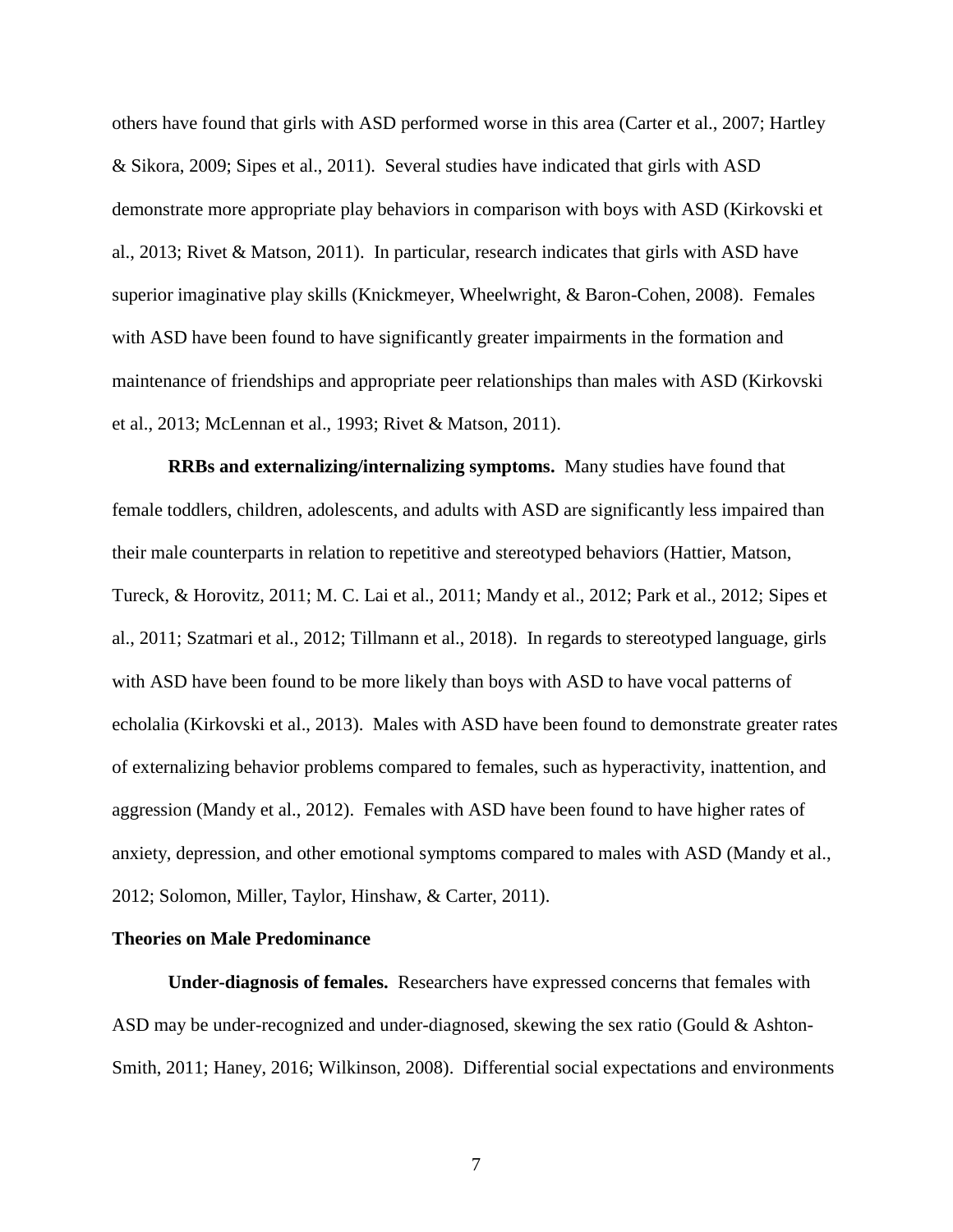may result in ASD symptoms being more noticeable in males compared to females (Haney, 2016; Wilkinson, 2008). Due to gendered socialization, girls may develop better compensatory mechanisms, such as mimicking the social behavior of others, that allow them to better mask their social impairments. Findings from a recent study support these concerns, indicating that girls with ASD demonstrate compensatory behaviors that "camouflage" their social impairments (Dean, Harwood, & Kasari, 2017). Fewer externalizing problems and increased internalizing symptoms may also result in their difficulties going unnoticed by parents and teachers (Gould  $\&$ Ashton-Smith, 2011; Mandy et al., 2012; Wilkinson, 2008). Given comparable levels of ASD traits, girls have been found to be less likely than boys to receive an ASD diagnosis unless they also experience co-occurring cognitive and behavioral difficulties (Dworzynski, Ronald, Bolton, & Happé, 2012).

The sex ratio is also likely to be affected by the difficulties experienced by females in receiving a diagnosis. Girls with ASD have been found to experience a significant delay in diagnosis compared to their male counterparts (Goin-Kochel, Mackintosh, & Myers, 2006; Manning et al., 2011; Rosenberg, Landa, Law, Stuart, & Law, 2011; Shattuck et al., 2009). This has been found to pertain particularly to females with high-functioning ASD. One study found that girls were diagnosed significantly later for Asperger syndrome (with an average age of 8.9 years compared to 7.0 for boys) and PDD-NOS (5.1 years old versus 3.9), but not for autistic disorder (Goin-Kochel et al., 2006). A national-level study conducted in the Netherlands had similar results, finding that girls with ASD were diagnosed significantly later than boys, and that this disparity was particularly pronounced for girls with Asperger's and PDD-NOS (Begeer et al., 2013). Additional research indicated that parents with a female child with ASD are more likely to experience difficulty in the diagnostic process, and that the time frame from the first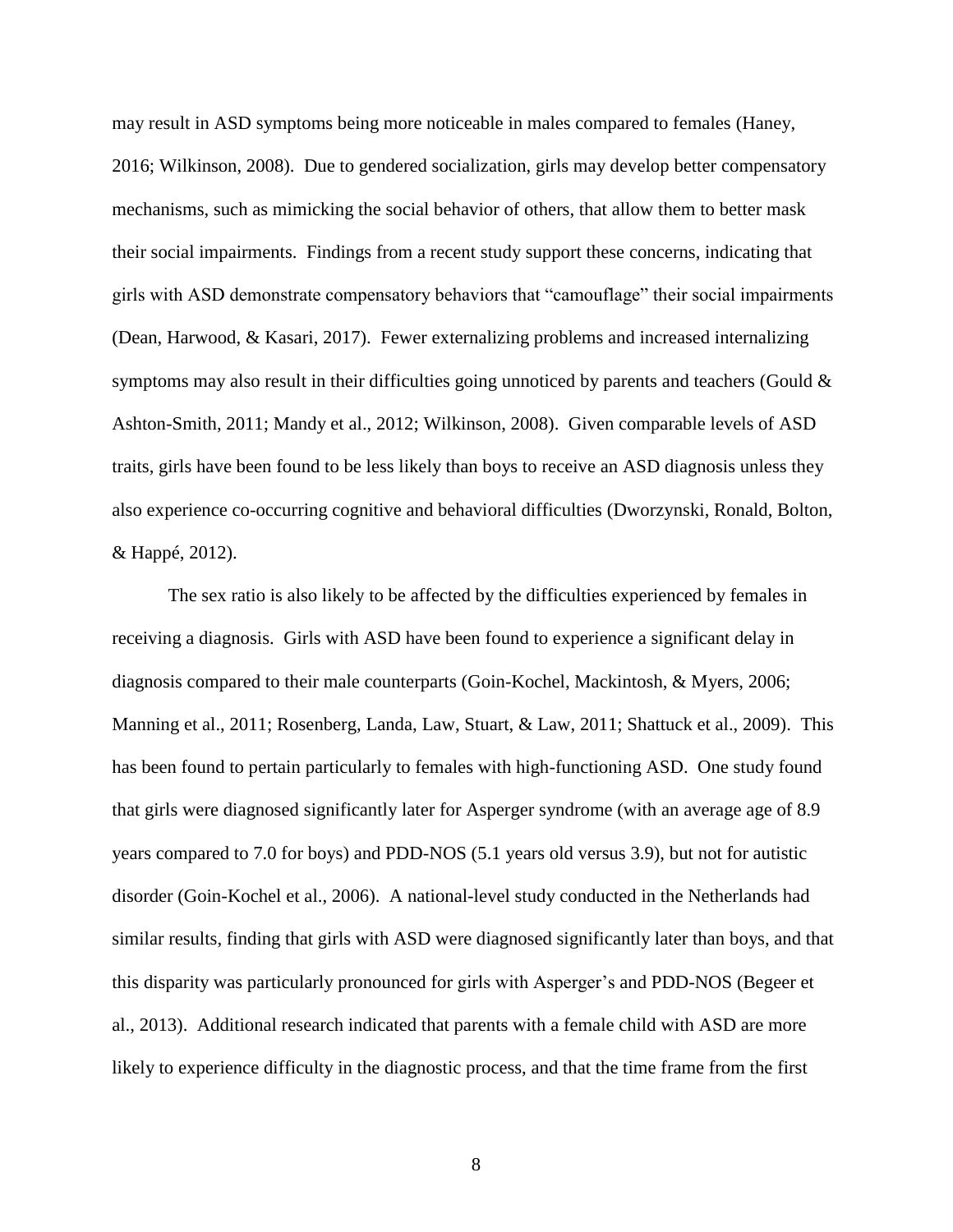visit to a health care professional to a final diagnosis was significantly longer for females (average of 4 years 2 months) compared to males (average of 2 years 2 months; Siklos & Kerns, 2007). These findings have led to concerns that diagnostic procedures and clinical instruments are biased towards the male phenotype of ASD (Goldman, 2013; Haney, 2016). Other researchers acknowledge that under-diagnosis may contribute towards the male preponderance in ASD while emphasizing that it is very likely that there are underlying biological reasons as well (Baron-Cohen et al., 2011; Constantino & Charman, 2012).

**Biological mechanisms.** Possible biological mechanisms contributing towards the male predominance are fetal exposures to androgens (e.g., testosterone, estrogen), fewer genetic abnormalities related to ASD on the X chromosome, expression of Y-chromosome linked genes, and reduced penetrance of *de novo* mutations on autosomes in females (Baron-Cohen et al., 2011; Schaafsma & Pfaff, 2014; Skuse, 2000; Werling & Geschwind, 2013). Researchers note that many other neurodevelopmental disorders (e.g., attention-deficit/hyperactivity disorder, dyslexia, Tourette syndrome, etc.) occur more frequently in males compared to females, such that they may have a partially shared etiology (Baron-Cohen et al., 2011; Schaafsma & Pfaff, 2014).

**The extreme male brain theory.** The extreme male brain (EMB) theory posits that ASD can be conceptualized as an extreme expression of the physiological and psychological attributes of the male brain (e.g., less empathetic, more systematic thinking), such that females require greater physiological abnormalities to exhibit ASD compared to males (Baron-Cohen et al., 2011). First proposed in 1997, the EMB theory has been expanded alongside developing ASD research and linked to findings regarding biological mechanisms such as prenatal exposure to testosterone and X-linked genes (Baron-Cohen et al., 2011; Baron-Cohen & Hammer, 1997).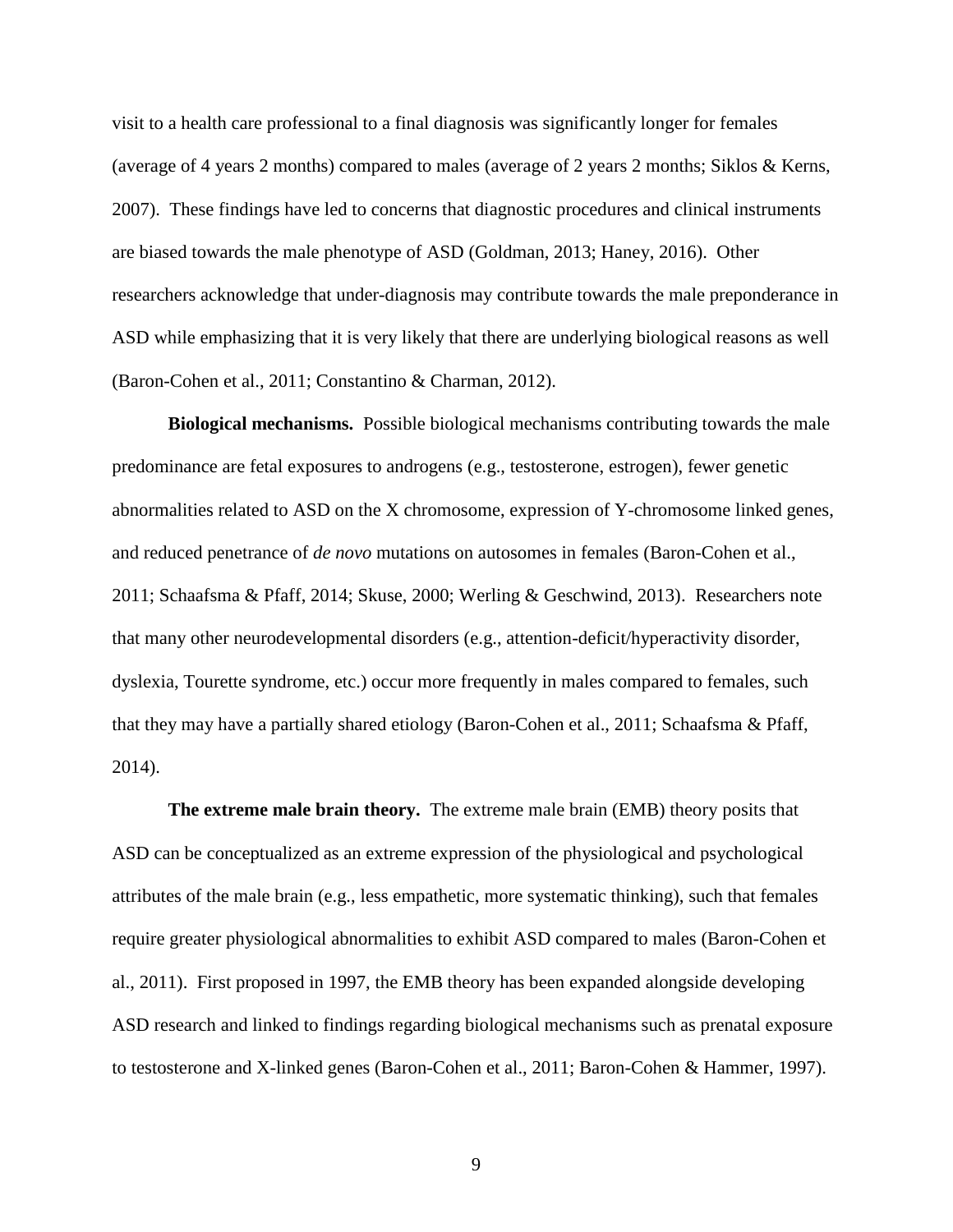The EMB theory stems from theories about sexual dimorphism, which posit that males and females experience differences in neurodevelopment, leading the female brain predisposed towards a stronger empathetic drive and the male brain predisposed towards stronger analytical skills (Baron-Cohen et al., 2011). Critics of the EMB theory raise concerns that the assumptions that lie at the base of the theory are sexist, and that the EMB theory applies a masculine perspective to ASD that has contributed towards male bias in the diagnostic process (Krahn & Fenton, 2012).

**Threshold model.** The threshold model posits that females require a higher level of genetic abnormality in order for ASD symptoms to be expressed (Constantino & Charman, 2012; Kirkovski et al., 2013; M. C. Lai et al., 2014; Werling & Geschwind, 2013). In other words, females have a greater genetic threshold for ASD due to various (currently unknown) protective factors. In this model, the genetic load is carried by relatives of the individuals with ASD, suggesting that family members of females with ASD should have greater likelihood of having ASD and higher levels of related traits. Supporting this theory is the finding that within multiplex families (i.e., those with more than one child with ASD), thought to carry larger genetic loads, females with and without a diagnosis of ASD are significantly more likely to have symptoms related to autism (Constantino & Charman, 2012). However, several other studies have found results that contradict this theory (Banach et al., 2009; Goin-Kochel, Abbacchi, Constantino, & Consortium, 2007).

**Multi-factorial model.** The multi-factorial model expands on the threshold model by incorporating etiological load beyond genetics (M. C. Lai et al., 2014; Werling & Geschwind, 2013). Female-specific protective factors and male-specific risk factors, whether genetic or environmental, are theorized to shift the threshold required for ASD symptoms to present at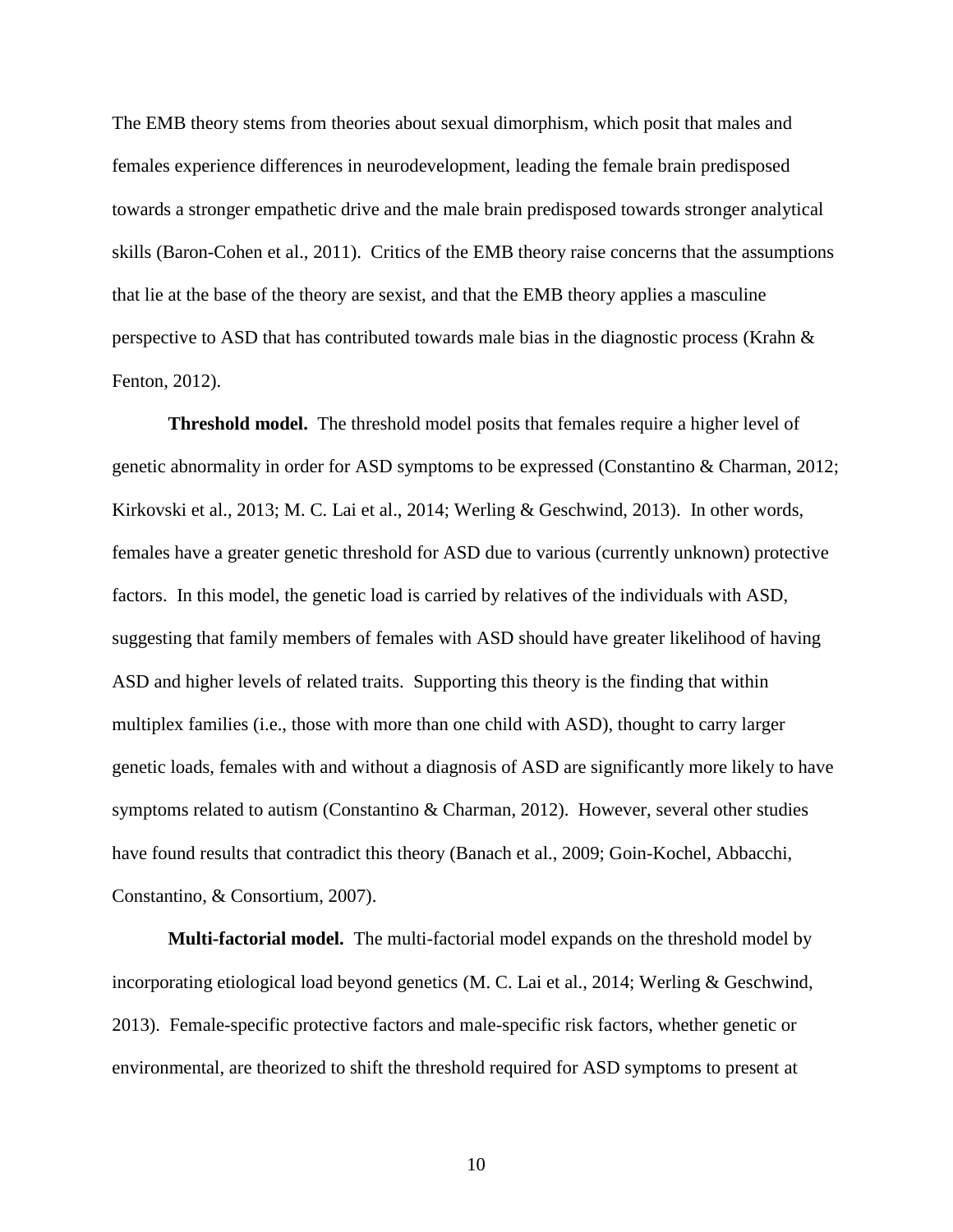clinically significant levels. This theoretical model links the threshold model with research exploring epigenetic and environmental risk factors for ASD based on the differential distribution of risk between sexes.

#### **Review of the ASD Sex Ratio**

**Methodological issues in prevalence studies.** Epidemiological studies use a variety of approaches to estimate the prevalence of ASD. The vast majority of studies are cross-sectional, estimating the prevalence of the disorder at a certain time point or over a specified period of time (Fombonne, 2005, 2009; Hill et al., 2016). They differ greatly, however, in regards to the methods used to define ASD and identify affected cases, which have important implications for interpreting overall prevalence estimates as well as sex ratio estimates.

*Case definition.* Changes in diagnostic criteria for autism over the past several decades have presented one of the main challenges in comparing estimates of ASD prevalence and the ASD sex ratio across studies. Early conceptualization of autism was narrowly defined and based on more severe behavioral phenotypes (Volkmar & McPartland, 2014). Changes in case definition impact prevalence rates, with changes in ASD diagnostic criteria thought to be the main factor behind rising prevalence rates over time (Matson & Kozlowski, 2011; Rutter, 2005; Shattuck, 2006). Many diagnostic subtypes of autism have had unclear validity, with several subtypes being removed between editions of the *DSM* and *ICD* (Lord & Jones, 2012; Volkmar & McPartland, 2014).

Despite significant changes in diagnostic criteria over the years, frequently cited statistics regarding mean prevalence and sex ratio of ASD are often derived from epidemiological studies spanning several decades. Three systematic reviews of ASD epidemiological studies reported the same sex ratio range of 1.33 to 16 (Elsabbagh et al., 2012; Fombonne, 2005, 2009). The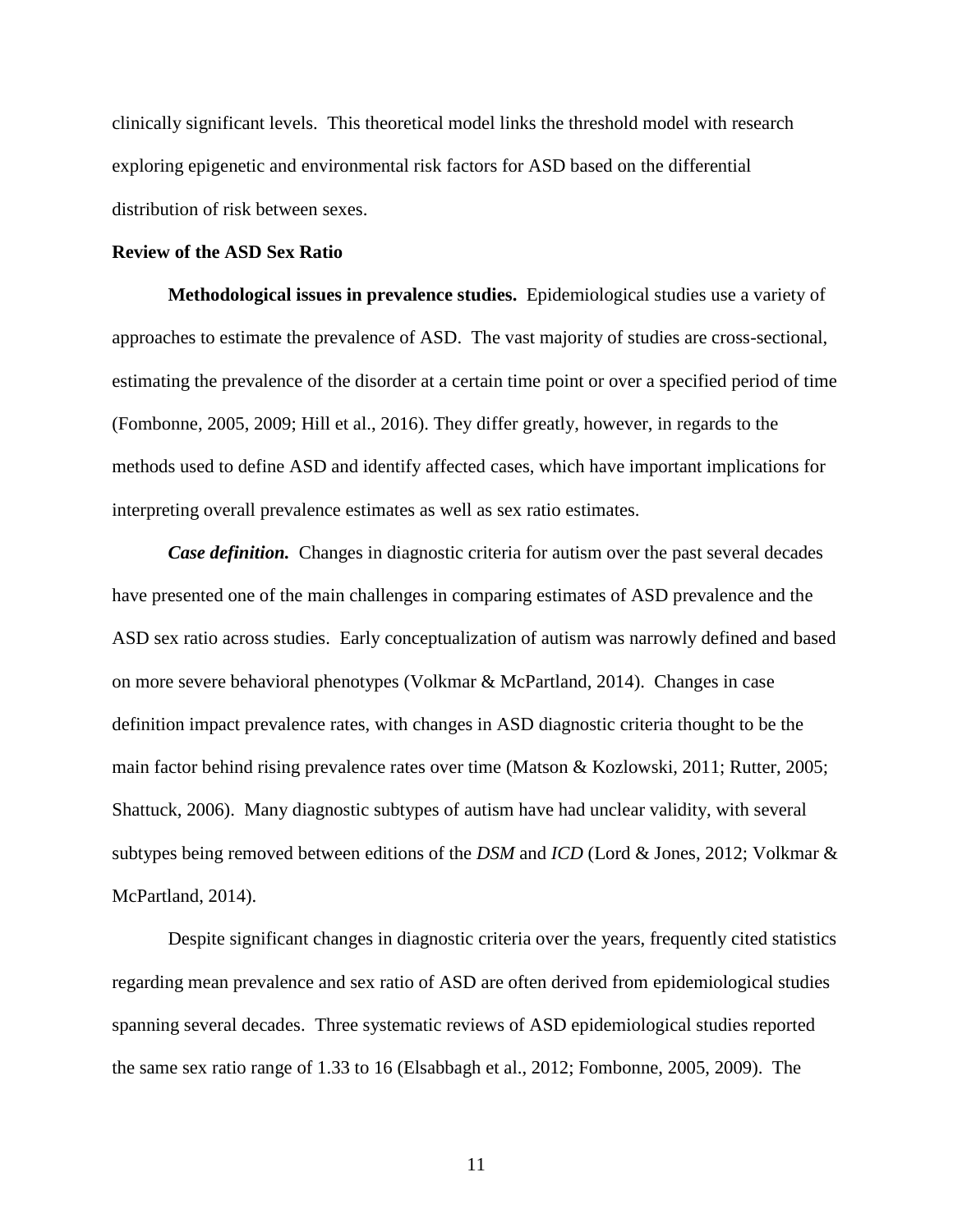studies at the two extremes of this range were published more than two decades before the reviews took place, in 1984 and 1976, respectively (McCarthy, Fitzgerald, & Smith, 1984; Wing, Yeates, Brierley, & Gould, 1976), and used pre-*DSM* case definitions based on Kanner's and Lotter's criteria for autism. Because these previous reviews included all previous epidemiological studies, older studies such as these were included in the sex ratio range and mean, despite significant changes in diagnostic criteria and the publication of more recent population-level epidemiological studies. A recent review of epidemiological surveys of ASD constrained inclusion criteria to studies published since 2000 and found reports of sex ratio ranging from 1.8 – 15.7 (Hill et al., 2016). However, even within this more restricted time frame, the included studies used diagnostic criteria from the *ICD-10, DSM-III, DSM-IV*, and *DSM-IV-TR* to define cases.

The impact of the changes to ASD criteria with the *DSM-5* on prevalence and sex ratio estimates had yet to be fully evaluated. Several studies have retrospectively applied *DSM-5* criteria to previously obtained samples and found reduced prevalence rates compared to criteria from the *DSM-IV-TR* (Huerta, Bishop, Duncan, Hus, & Lord, 2012; Kim et al., 2014; Kočovská et al., 2012; Maenner et al., 2014; Matson et al., 2012). Findings from an early intervention sample indicated that ASD prevalence rates for young girls decreased under *DSM-5* criteria in comparison to *DSM-IV-TR*, while the prevalence rates for young boys increased, suggesting that *DSM-5* changes may impact the sex ratio (Matson et al., 2012). However, another study found that a similar percentage of 8-year-old girls and boys met criteria for ASD under *DSM-5* compared to *DSM-IV* (Maenner et al., 2014). While future research is sure to examine the impact of the *DSM-5* on prevalence estimates, it is important to note that we currently do not have epidemiological estimates of prevalence based on the current conceptualization of ASD.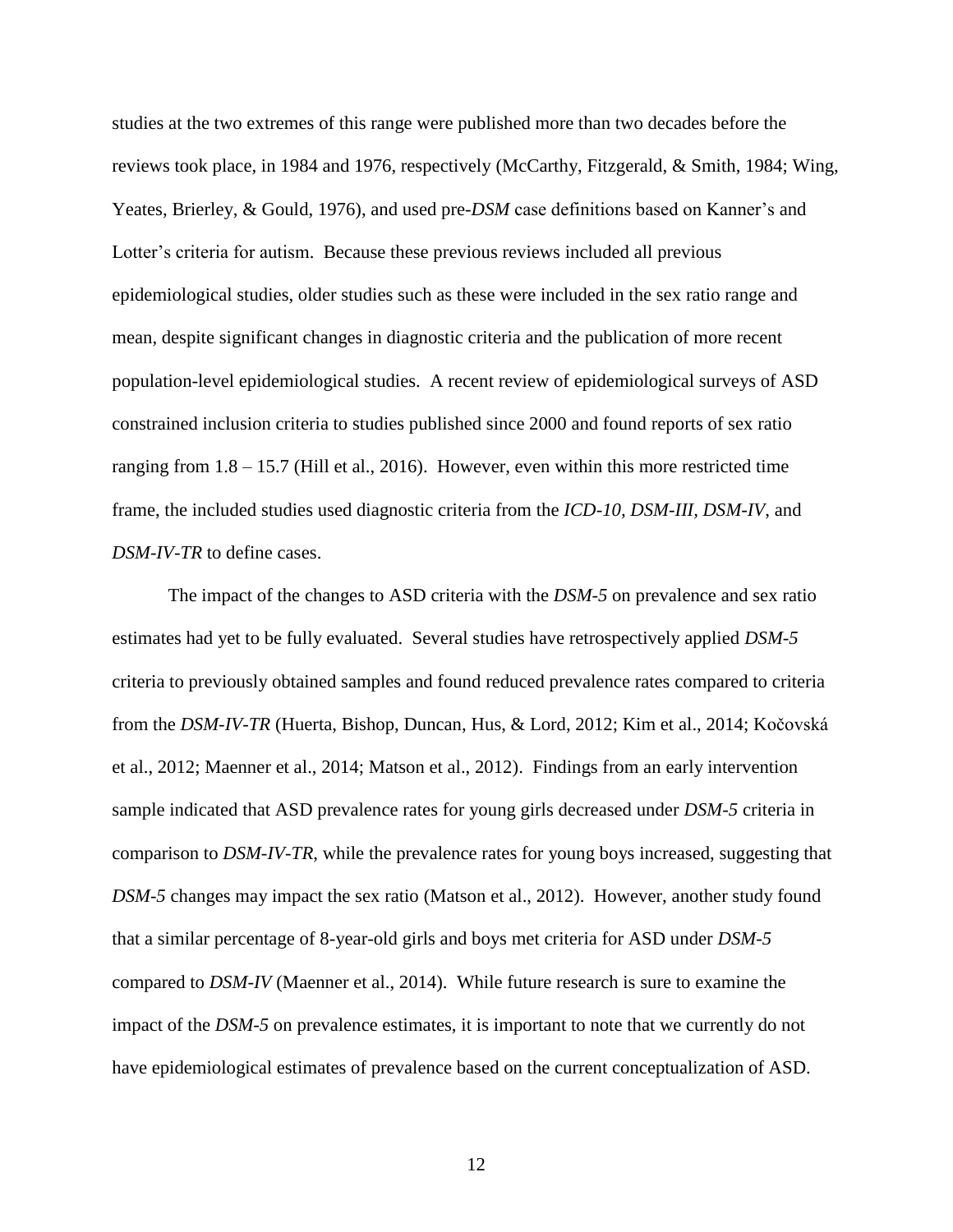*Case identification.* A variety of strategies are used to identify individuals within a target population that meet the specified case definition. Many epidemiological studies rely on identification that is already documented within service provider records (Chien, Lin, Chou, & Chou, 2011; Davidovitch, Hemo, Manning-Courtney, & Fombonne, 2013), national registries (Al-Farsi et al., 2011; D. C. Lai, Tseng, Hou, & Guo, 2012; van Bakel et al., 2015), or special education databases (Baron-Cohen et al., 2009; Maenner & Durkin, 2010). While this data has the benefit of being readily accessible, this methodology limits the sample to individuals who have been in contact with ASD-related services, making it likely that individuals who have not previously been identified or who have not accessed services are not included in prevalence estimates, leading to an underestimation of total prevalence. This limitation is particularly problematic in relation to females, considering concerns that ASD may be under-recognized and under-diagnosed among girls and women (Gould & Ashton-Smith, 2011; Haney, 2016; Wilkinson, 2008). Another limitation of this methodology is that the services underlying the registry or database often target a specific subpopulation of individuals with ASD. For example, two studies that utilized data from different national databases in Taiwan estimated very dissimilar prevalence rates of ASD, with the study examining a health insurance registry (Hsu, Chiang, Lin, & Lin, 2012) finding a much higher prevalence rate (12.3%) compared to the one utilizing a disability registry (.08%; D. C. Lai et al., 2012).

Studies that aim to confirm cases through full diagnostic assessment typically use a twostep process, in which a target population is screened and individuals found to be at-risk are then given a follow-up evaluation. Some studies screen all individuals within the target population, such as all children within a certain age range in a limited geographical area (Kočovská et al., 2012; Nygren et al., 2012), while some systematically or randomly sample the target population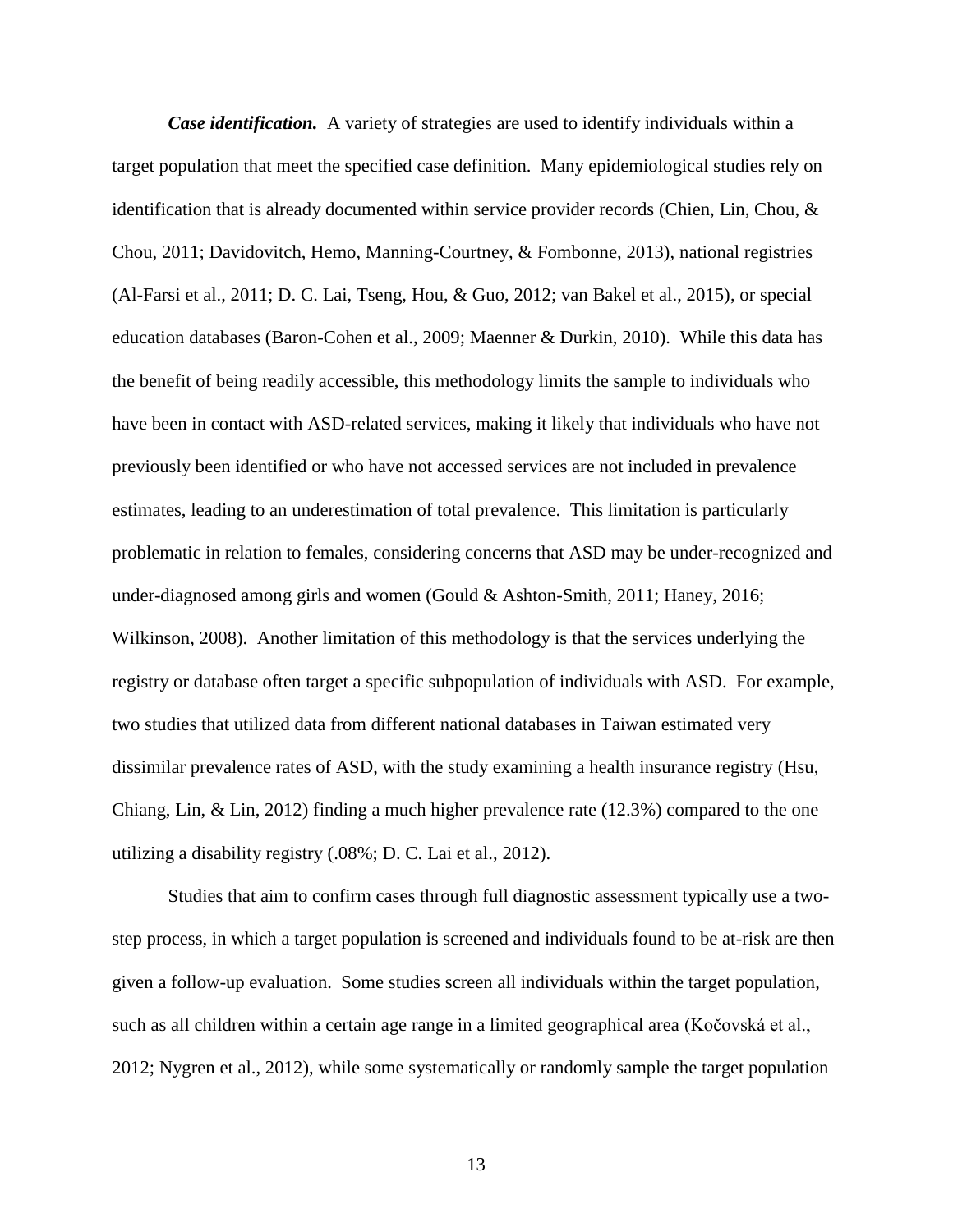(Eapen, Mabrouk, Zoubeidi, & Yunis, 2007; Raina et al., 2017), and others identify individuals for screening through enrollment in services or by sending screeners to schools or service providers (Isaksen, Diseth, Schjølberg, & Skjeldal, 2012). The major limitation with these approaches is that differential participation in the screening process between children with and without ASD is likely to bias prevalence estimates as it is difficult to measure the number of affected children not identified in the screening stage (Hill et al., 2016).

Prevalence estimates of ASD in the United States are obtained from the Autism and Developmental Disabilities Monitoring (ADDM) Network by the CDC using a two-phase surveillance approach that notably does not involve direct assessment for case identification (CDC, 2016). In the first phase, educational and healthcare records of children of a specific age in a network catchment area are reviewed at a "screening" level to identify potential ASD cases. In the second phase, full records and abstracted evaluations are reviewed by clinicians specialized in the diagnosis of ASD, who determine if the individual meets the specified diagnostic criteria for ASD. This methodology is impacted by the limitations previously discussed as well as the major limitation of lacking confirmation of case identification through direct assessment.

*Other considerations.*When interpreting the results of ASD epidemiological surveys, it is important to consider the policies and procedures in place in the target region regarding ASD screening and assessment. Access to services and awareness of ASD have considerable implications for screening practices and case identification. Another major factor to consider when interpreting results is the age of the sample as this has important implications for timing of diagnosis, case definition, and changes in service provision over time. All of these factors may contribute towards bias in prevalence estimation rates. In regards to the ASD sex ratio, these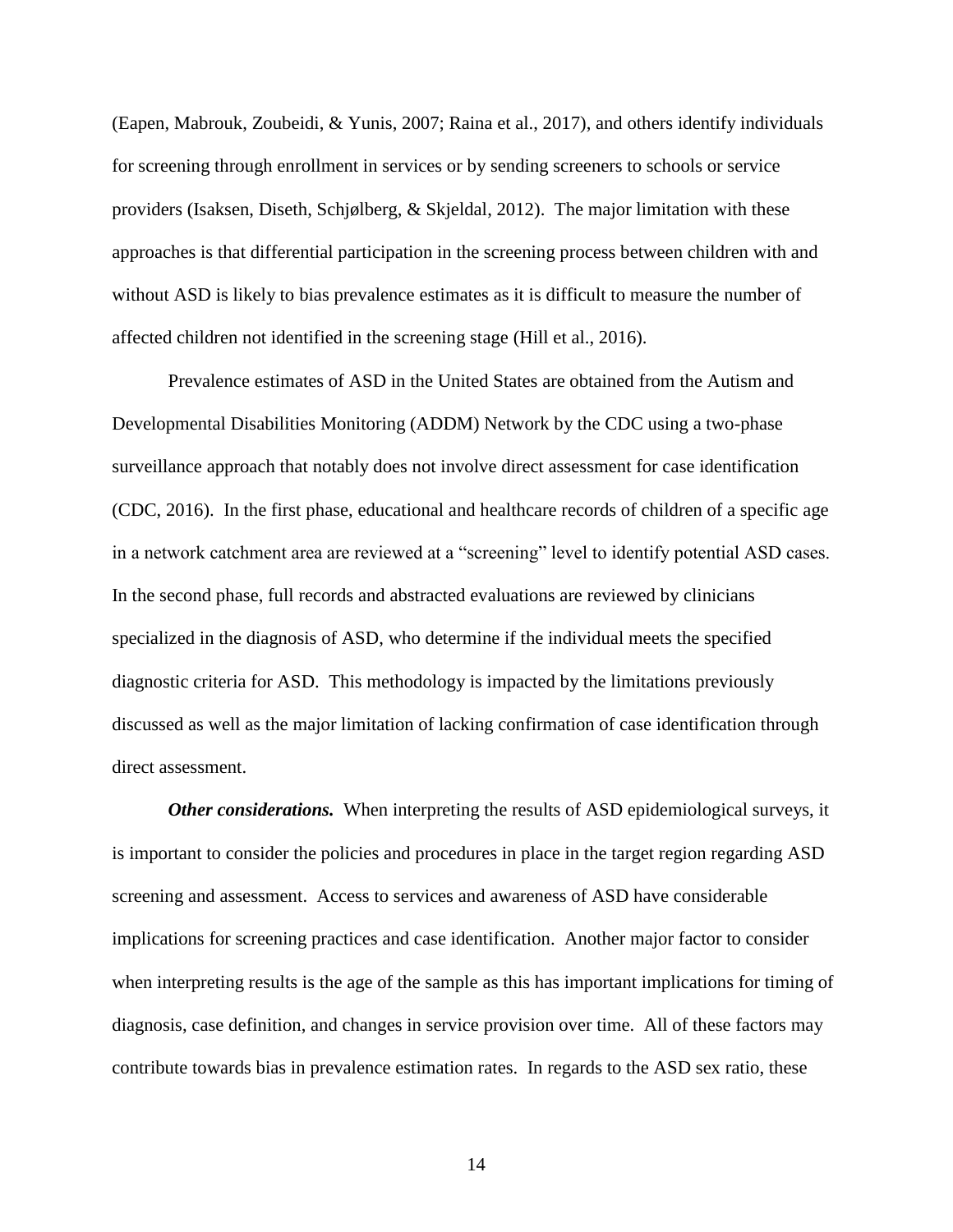factors may influence male bias, as screening practices may favor the male phenotype of ASD and cultural expectations for gendered behavior may result in under-identification among females.

**Search strategies.** Epidemiological surveys reporting statistics related to sex distribution published since 2012 were identified (Table 1). These reports were identified from previous reviews of autism spectrum disorder epidemiology (Elsabbagh et al., 2012; Hill et al., 2016), through systematic searches in major scientific databases (i.e., PsycINFO, Medline, PubMed), and by examining the reference lists of relevant studies.

**Inclusion and exclusion criteria.** Studies were included if they met the following criteria: the full article was published in English; sex distribution was specified; and information was available regarding the number of individuals affected and the diagnostic criteria used to identify cases. For instances in which multiple studies used the same population, the most comprehensive or recent publication was included. When survey results were reported across multiple time points, the most recent time point was selected for inclusion in the review. A total of 17 studies were identified for inclusion, 9 of which were not included in prior reviews (Elsabbagh et al., 2012; Hill et al., 2016). 1 If the sex ratio was not specified within the report, the ratio of males to females (M/F) was calculated using a proportion of the total male cases or the percentage of affected males in the numerator and the total number of female cases or the percentage of affected females in the denominator. Prevalence estimates were adjusted to be estimates per 1,000 for comparison purposes

 $\overline{a}$ 

<sup>&</sup>lt;sup>1</sup> Studies included in the present review that have not been included in prior reviews: Bachmann, Gerste, & Hoffmann, 2016; Blumberg et al., 2013; CDC, 2016; Hinkka-Yli-Salomäki et al., 2014; Hsu, Chiang, Lin, & Lin, 2012; Jensen, Steinhausen, & Lauritsen, 2014; Lai, Tseng, Hou, & Guo, 2012; Raina et al., 2017; van Bakel et al., 2015.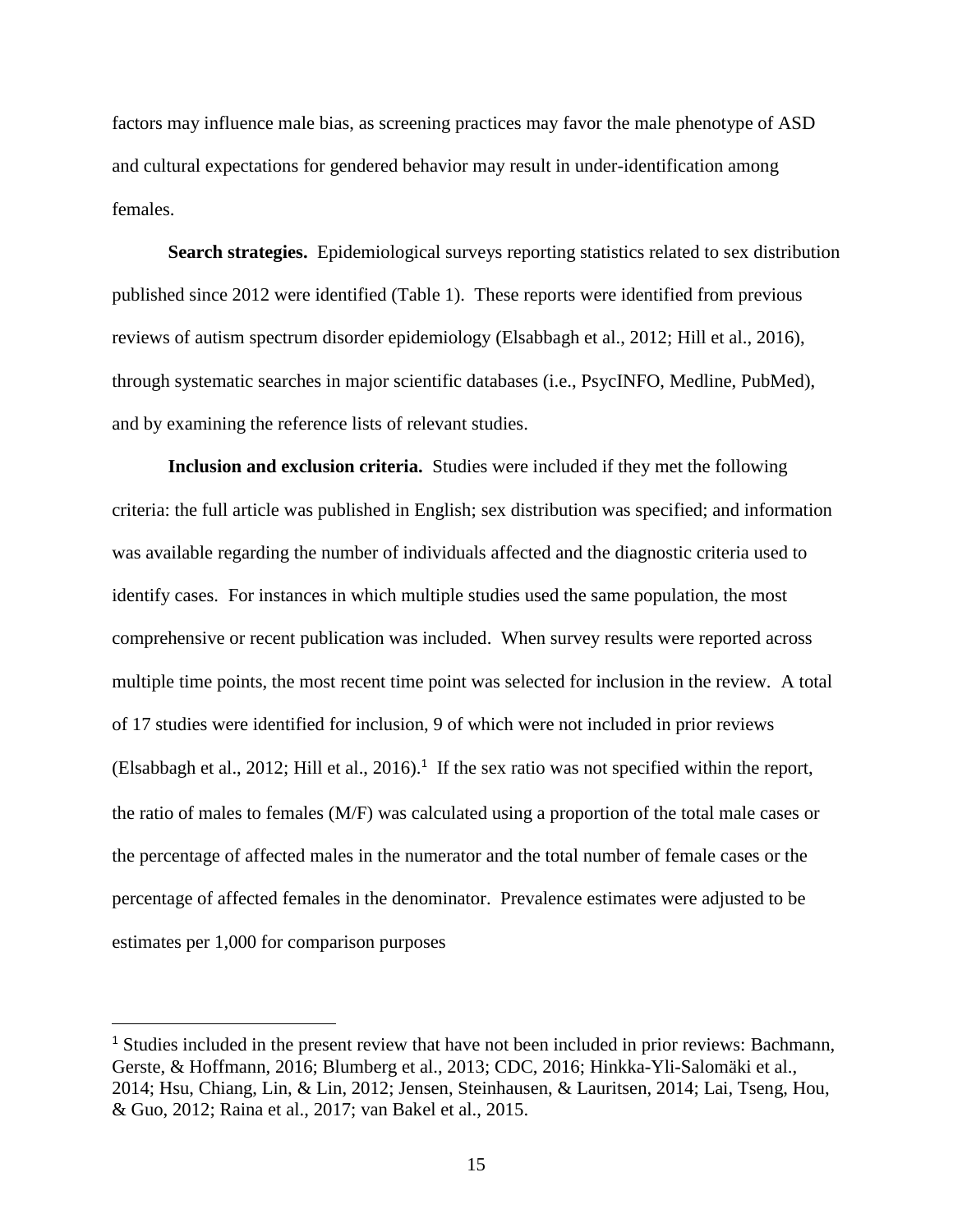|                        |                                         |                            | Age        |             |        | Diagnostic | Sex Ratio      | Prevalence |                                              |
|------------------------|-----------------------------------------|----------------------------|------------|-------------|--------|------------|----------------|------------|----------------------------------------------|
| Reference              | Country/Region                          | Time Period                | (years)    | Population  | Cases  | Criteria   | (M/F)          | per 1,000  | Case identification                          |
| Bachmann et            | Germany                                 | 2012                       | $0 - 24$   | 6.4 million | 21,186 | $ICD-10$   | 2.36           | 3.8        | Review of national insurance                 |
| al., 2016              |                                         |                            |            |             |        |            |                |            | registry                                     |
| Blumberg et al.,       | <b>USA</b>                              | 2011-2012                  | $6 - 17$   | 95,677      | 1,913  | DSM-III,   | 4.6            | 20         | National Survey of Children's                |
| 2013                   |                                         |                            |            |             |        | DSM-IV     |                |            | Heath; phone survey by parent                |
| CDC, 2016              | <b>USA</b>                              | 2012                       | $8\,$      | 346,978     | 5,063  | DSM-IV-    | 4.5            | 14.6       | report<br>ADDM network; review of medical    |
|                        |                                         |                            |            |             |        | <b>TR</b>  |                |            | and educational records                      |
| Davidovitch et         | Israel                                  | 2010                       | $1 - 12$   | 416,700     | 348    | DSM-IV     | 5.2            | 4.8        | Review of major insurance registry           |
| al., 2013              |                                         |                            |            |             |        |            |                |            |                                              |
| Hinkka-Yli-            | Finland                                 | 1996-1998                  | $0 - 10$   | >1.2        | 316    | $ICD-10$   | 3.5            | 5.37       | Review of national hospital                  |
| Salomäki et al.,       |                                         | birth cohorts              |            | million     |        |            |                |            | registries                                   |
| 2014                   |                                         |                            |            |             |        |            |                |            |                                              |
| Hsu et al., 2012       | Taiwan                                  | 2007                       | $0 - 66 +$ | 844,771     | 10,686 | ICD-9      | 2.9            | 123        | Review of national insurance                 |
|                        |                                         |                            |            |             |        |            |                |            | registry                                     |
| Idring et al.,         | Stockholm, Sweden                       | 2001-2007                  | $0 - 17$   | 589,114     | 5,100  | $ICD-9$ ,  | 2.6            | 11.5       | Review of national registries; case          |
| 2012                   |                                         |                            |            |             |        | $ICD-10$ , |                |            | validation of random sample with             |
|                        |                                         |                            |            |             |        | DSM-IV     |                |            | direct assessment                            |
| Isaken et al.,<br>2012 | Oppland and<br>Hedmark, Norway          | 1996-2010<br>birth cohorts | $6 - 12$   | 31,015      | 158    | $ICD-10$   | 4.27           | 5.1        | Review of educational records;               |
|                        |                                         |                            |            |             |        |            |                |            | direct screening and follow-up<br>assessment |
| Jensen et al.,         | Denmark                                 | 1995-2010                  | $0 - 65$   | Population  | 14,997 | $ICD-10$   | 3.85           | .38        | Review of national health registry           |
| 2014                   |                                         |                            |            | level       |        |            |                |            |                                              |
| Kočovská et al.,       | Faroe Islands,                          | 2009                       | $15 - 24$  | 7,128       | 55     | $ICD-10$ , | 2.72           | 9.4        | Direct screening and follow-up               |
| 2012                   | Denmark                                 |                            |            |             |        | DSM-IV     |                |            | assessment                                   |
| Lai et al., 2017       | Taiwan                                  | 2010                       | $3 - 17$   | 971,456     | 8,072  | DSM-IV-    | 6.6            | .79        | Review of national disability                |
|                        |                                         |                            |            |             |        | ${\rm TR}$ |                |            | registry                                     |
| Nygren et al.,         | Gothenburg,                             | 2010                       | $\sqrt{2}$ | 5,007       | 40     | DSM-IV-    | $\overline{4}$ | $8\,$      | Direct screening and follow-up               |
| 2012                   | Sweden                                  |                            |            |             |        | ${\rm TR}$ |                |            | assessment                                   |
| Ouellette-Kuntz        | Prince Edward                           | 2010                       | $2 - 14$   | 89,786      | 1082   | DSM-IV-    | 4.8            | 12         | Review of educational and medical            |
| et al., 2014           | Island, Southeastern<br>Ontario, Canada |                            |            |             |        | ${\rm TR}$ |                |            | records                                      |
| Raina et al.,          | Himachal Pradesh,                       | $\overline{\phantom{a}}$   | $1 - 10$   | 28,078      | 42     | DSM-IV,    | 1.2            | 1.5        | Direct screening and follow-up               |
| 2017                   | India                                   |                            |            |             |        | $ICD-10$   |                |            | assessment                                   |
| Saemundsen et          | Iceland                                 | 1994-1998                  | $11 - 15$  | 22,229      | 267    | $ICD-10$   | 2.81           | 12         | Review of national medical registry          |
| al., 2013              |                                         | birth cohorts              |            |             |        |            |                |            |                                              |
| Taylor et al.,         | UK                                      | 2004-2010                  | 8          | 256,278     | 616    | DSM-IV     | 5.1            | 2.4        | Review of medical records                    |
| 2013                   |                                         |                            |            |             |        |            |                |            |                                              |
| van Bakel et al.,      | Haute-Garonne,                          | 1997-2003                  | $\tau$     | 307,751     | 1,123  | $ICD-10$   | 4.1            | 3.65       | Review of disability registry                |
| 2015                   | Isere, Savoy, and                       | birth cohorts              |            |             |        |            |                |            |                                              |
|                        | Upper-Savoy,                            |                            |            |             |        |            |                |            |                                              |
|                        | France                                  |                            |            |             |        |            |                |            |                                              |

**Table 1.** Review of epidemiological studies reporting sex ratio in ASD since 2012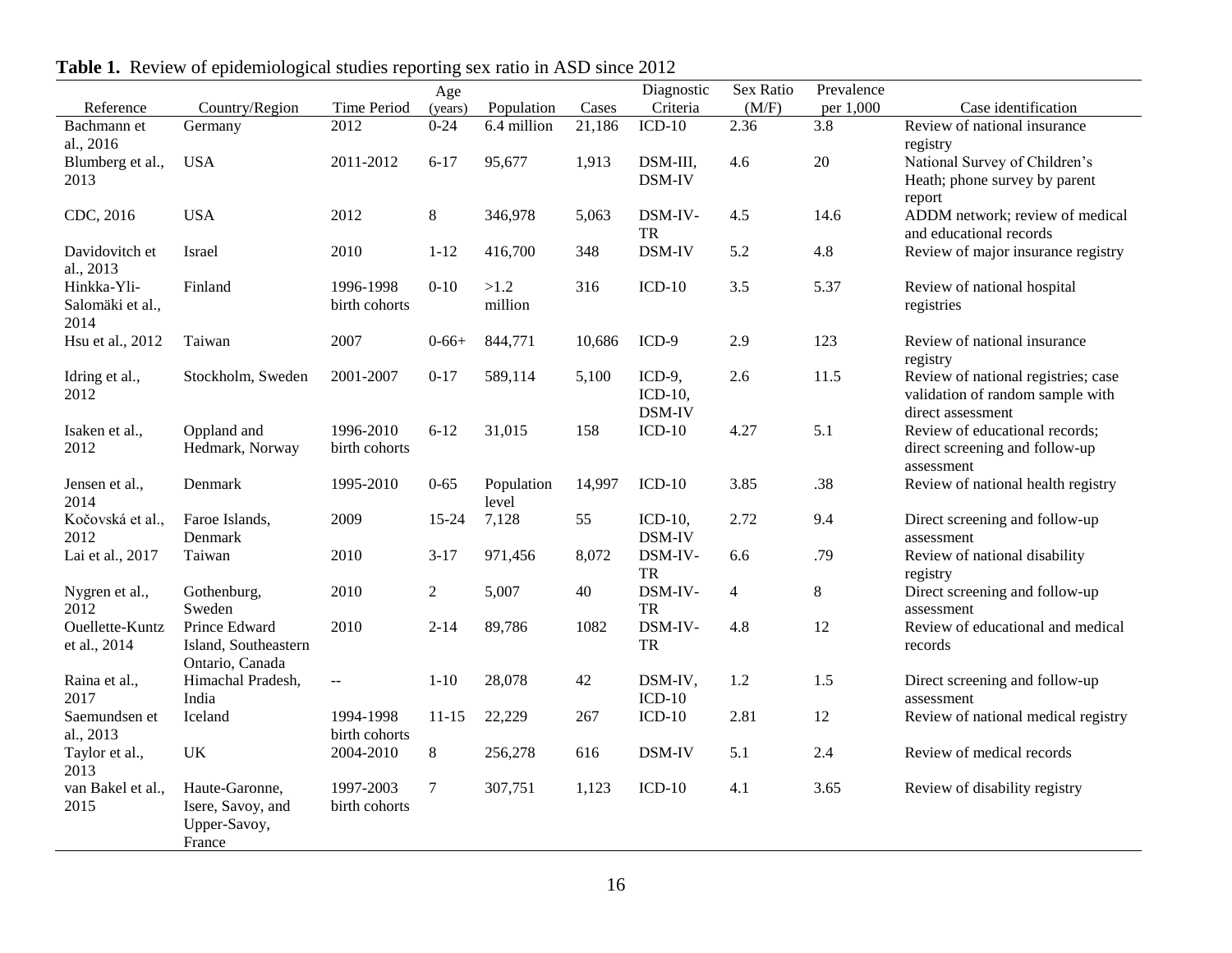**Prevalence estimates.** The results of the 17 surveys that estimated the prevalence of ASD are summarized in Table 1. All selected surveys were published since 2012. The studies were performed in 13 different countries across North America (United States, Canada), Europe (Germany, United Kingdom, Sweden, Norway, Denmark, Finland, Iceland, France), the Middle East (Israel), and Asia (Taiwan, India). Sample sizes ranged from 5,007 to 6.4 million (median: 292,015; mean: 725,748). Included ages ranged from 0 to 66+ years, with 13 of the studies conducted specifically with children younger than 18 years. One study looked specifically at 2 year-olds (Nygren et al., 2012) and another at youths aged 15-24 (Kočovská et al., 2012). The majority of studies utilized case identification methods involving registry and record review. Three studies conducted screening with the target population followed by direct assessment for at-risk cases (Kočovská et al., 2012; Nygren et al., 2012; Raina et al., 2017). A study conducted in Norway used a combination of these methods, reviewing records to identify at-risk cases and then doing targeted screening and assessment (Isaksen et al., 2012). One study in the United States utilized a phone survey method based on parent report (Blumberg et al., 2013). Estimates of ASD prevalence ranged from  $.38 - 123$  per 1,000 with a mean of 14 per 1,000 (1.4%) and median of 5 per 1,000.

**Sex ratio estimates.** Estimates of the sex ratio (M/F) in ASD ranged from  $1.2 - 6.6$ , with a mean of 4 and a median of 4. The range was reduced compared to the 1.33-16 range reported by a review conducted in 2012 (Elsabbagh et al., 2012) as well as the 1.8-15.7 range reported by a recent review examining studies since 2000 (Hill et al., 2016). This reduced range may be due to the exclusion of older studies using a wider array of diagnostic criteria. The mean sex ratio of 4 is similar to those previously reported by review studies (Elsabbagh et al., 2012; Fombonne,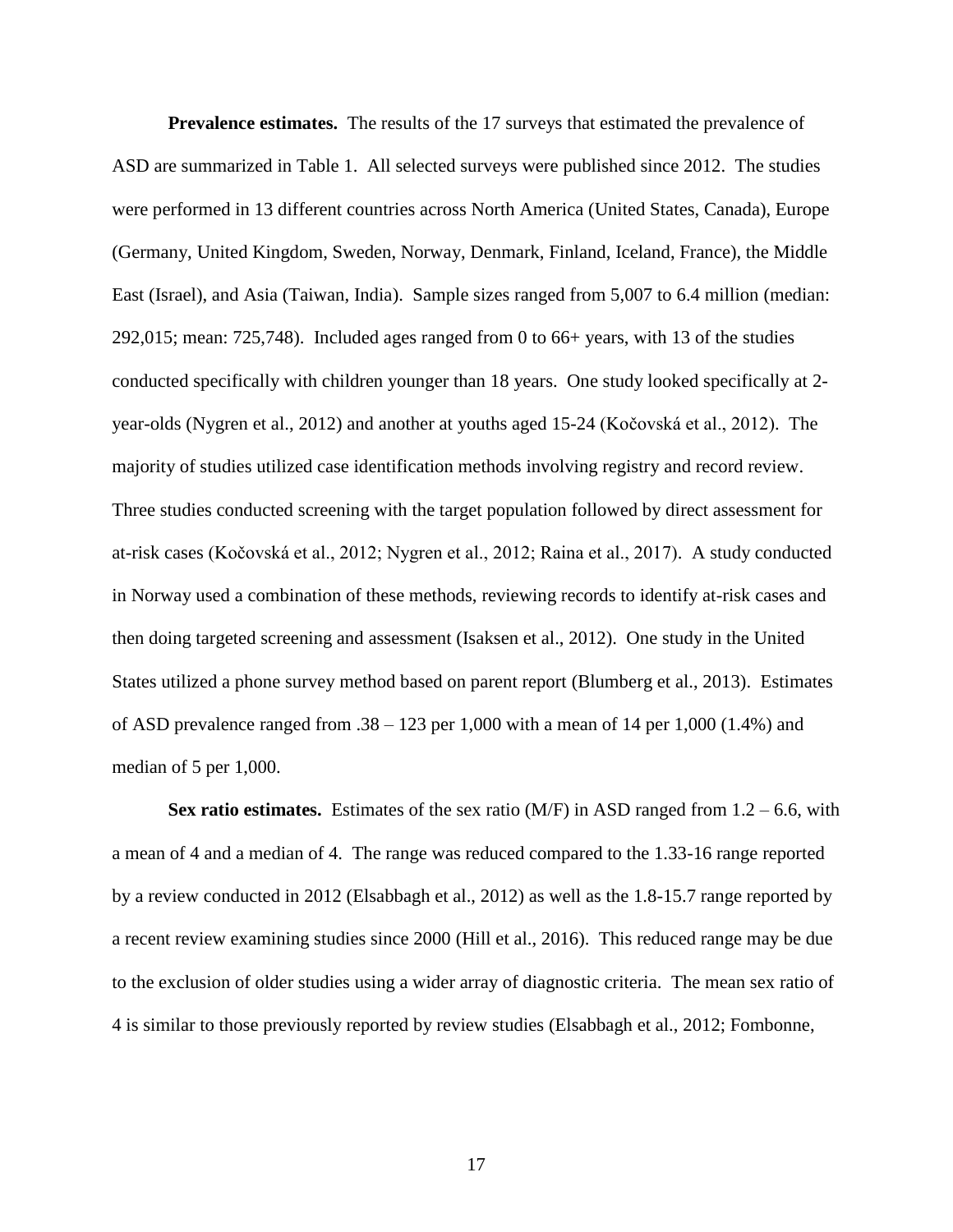2005, 2009; Hill et al., 2016) and the 4.5 estimate from the CDC among 8-year-olds in 2012 in the United States (CDC, 2016).

The highest sex ratio (6.6) was found in Taiwan in a study that reviewed a national disability registry, which also reported the second lowest prevalence rate (D. C. Lai et al., 2012). The lowest sex ratio (1.2) was reported by a study conducted in India that directly screened and assessed children across regions representing rural, urban, and tribal populations (Raina et al., 2017). The majority of studies reported sex ratios between 3.5-5.2 (Blumberg et al., 2013; CDC, 2016; Davidovitch et al., 2013; Hinkka-Yli-Salomäki et al., 2014; Isaksen et al., 2012; Jensen et al., 2014; Nygren et al., 2012; Ouellette-Kuntz et al., 2014; Taylor, Jick, & MacLaughlin, 2013; van Bakel et al., 2015).

#### **Review of Factors Examined in Relation to the Sex Ratio**

**Change over time.** Advances in ASD awareness, service provision, and case definition over time have direct implications for prevalence rates of ASD (Matson & Kozlowski, 2011; M. Rutter, 2005; Shattuck, 2006). These factors may also influence the representation of females with ASD. As discussed previously, sex ratio estimates for studies conducted prior to 2000 spanned a wide range (Elsabbagh et al., 2012; Fombonne, 2005, 2009). Since the early 2000's, however, ASD sex ratio estimates appear to have stabilized over time. In 2002 in the United States, the CDC estimated that there was sex ratio of 4.3, similar to the 4.5 estimate reported based on 2012 data (CDC, 2007, 2016). Review of the national insurance registry in Germany revealed similar sex ratio estimates between 2006 (2.13) and 2012 (2.36; Bachmann et al., 2016). Estimates in Taiwan based on review of the national disability registry between 2004-2010 ranged from 6.14-6.6, indicating that the sex ratio has remained relatively stable (D. C. Lai et al., 2012). Similarly, surveillance of medical and educational records in Canada between 2003 and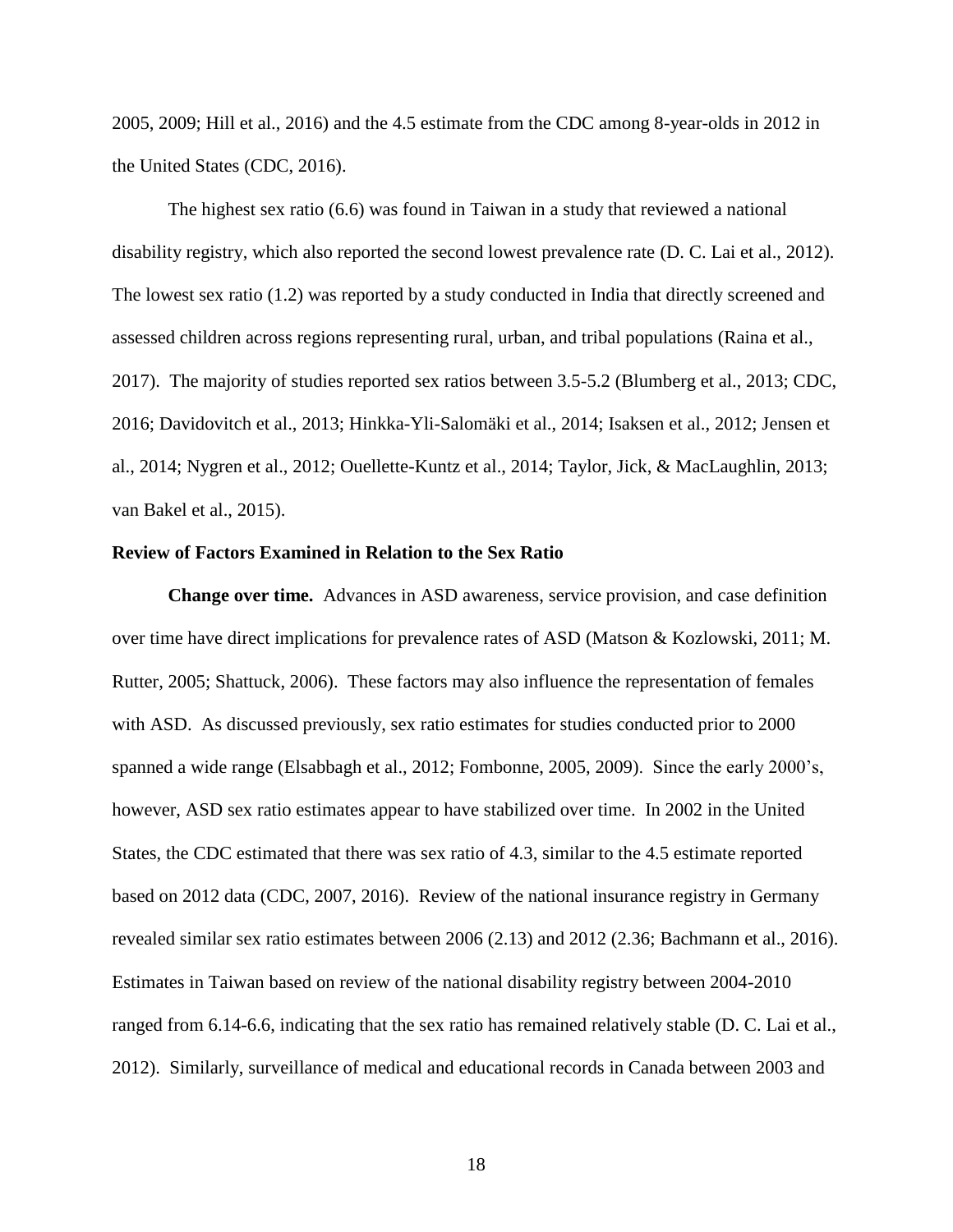2010 has revealed a range of 4.5-4.8 (Ouellette-Kuntz et al., 2014), while review of medical records in the United Kingdom between 2004-2010 has revealed a range of 4.3-5.3 (Taylor et al., 2013). The exception to this trend was found in a survey among youth in the Faroe Islands, Denmark that utilized direct screening and assessment for case identification, which found that from 2002 to 2009 the sex ratio decreased from 5 to 2.72 (Kočovská et al., 2012). Because of the older age range examined in the Faroe Islands study (15-24 years), it is likely that changes in ASD related services and policies in the 1980's and 1990's had a greater impact on the prevalence estimates. As a whole, these findings suggest that sex ratio estimates have stabilized since the early 2000's, perhaps due to stabilization in case definition following the *DSM-IV* and *ICD-10* in the 1990s.

**Diagnostic subtype.** The ASD sex ratio has previously been demonstrated to range considerably between diagnostic subtypes in the *DSM-IV* and *ICD-10*, with lower sex ratios found amongst diagnostic subtypes associated with more severe symptoms (Dworzynski et al., 2012; Kirkovski et al., 2013). However, researchers have expressed concerns that these ratios may be skewed as females with high-functioning ASD may be underdiagnosed (Constantino  $\&$ Charman, 2012; Kirkovski et al., 2013). More recent research from Europe has demonstrated lower sex ratios amongst individuals diagnosed with Asperger's syndrome and PDD-NOS, suggesting that females are being identified with these subtypes at higher rates than before and that the sex distribution may not be as uneven as previously estimated. For example, a review of a Danish population-level health registry between 1971-2000 noted sex ratios of 3.5 for childhood autism, 4.6 for PDD-NOS, and 15.7 for Asperger's (Lauritsen, Pedersen, & Mortensen, 2004). However, review of the same Danish registry in 1995 and 2010 found that the sex ratio in Asperger's decreased from 8.4 to 3 and that the ratio in PDD-NOS decreased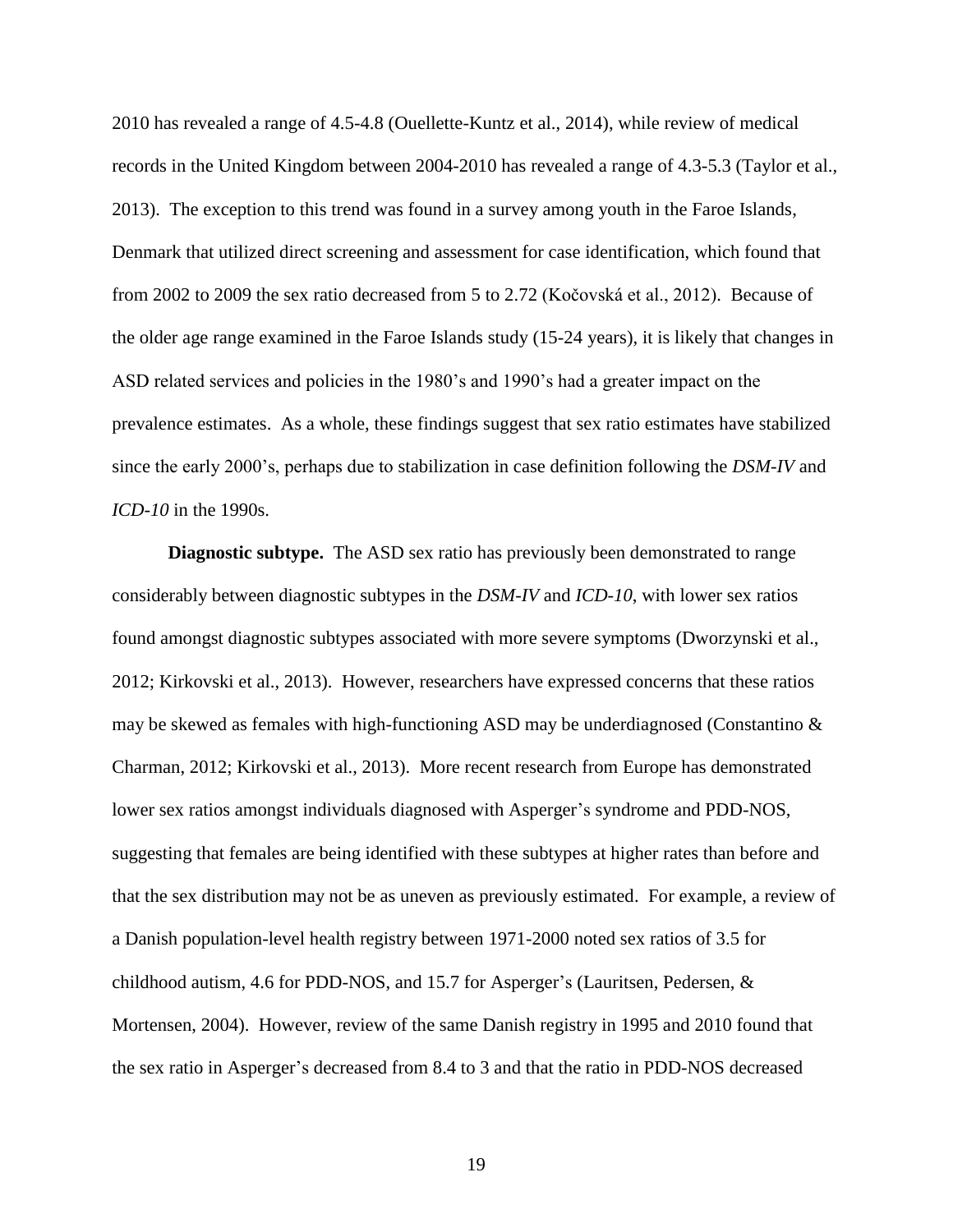from 5.7 to 2.77 (Jensen et al., 2014). A population-level study in Finland utilizing direct screening and assessment found a ratio of 1.7 among individuals with Asperger's (Mattila et al., 2011). A survey of a national German insurance registry revealed a sex ratio of 2.24 for Asperger's and 1.33 for childhood autism (Bachmann et al., 2016). Interestingly, it also found a greater proportion of females diagnosed with PDD-NOS, with a male:female ratio of 1:1.6, the only found report of female preponderance in ASD.

**Cognitive impairment.** Between 50-70% of individuals with ASD are estimated to have comorbid intellectual disability (ID; Matson & Shoemaker, 2009). The sex ratio has been demonstrated to decrease when examining individuals with cognitive impairment, suggesting that a greater proportion of females have below-average cognitive functioning compared to males (Dworzynski et al., 2012; Rivet & Matson, 2011). Findings from the 2002 CDC survey on ASD prevalence found a significant difference in the rate of ID between sexes, with 41.8% of males and 58.2% of females with ASD affected (CDC, 2007). The most recent CDC estimates found a sex ratio of 3.7 among individuals with ASD and comorbid ID and a 5.1 ratio among individuals without comorbid ID, suggesting that this trend has not changed despite increased prevalence estimates over time (CDC, 2016). Similar findings have been demonstrated in other countries. An epidemiological study conducted in Yokohama, Japan between the years 1989- 1993 utilizing direct screening and assessment of children aged 0-5 found that the sex ratio among individuals with ASD was 5.3 with  $IQ \geq 85$ , 2.3 with  $IQ \geq 70$ , and 2.7 with  $IQ < 70$ (Honda et al., 2005). A survey reviewing a disability registry in three regions in France found ASD sex ratios of 5.4 among individuals without ID and 3.2 with ID among children born between 1997-2003 (van Bakel et al., 2015).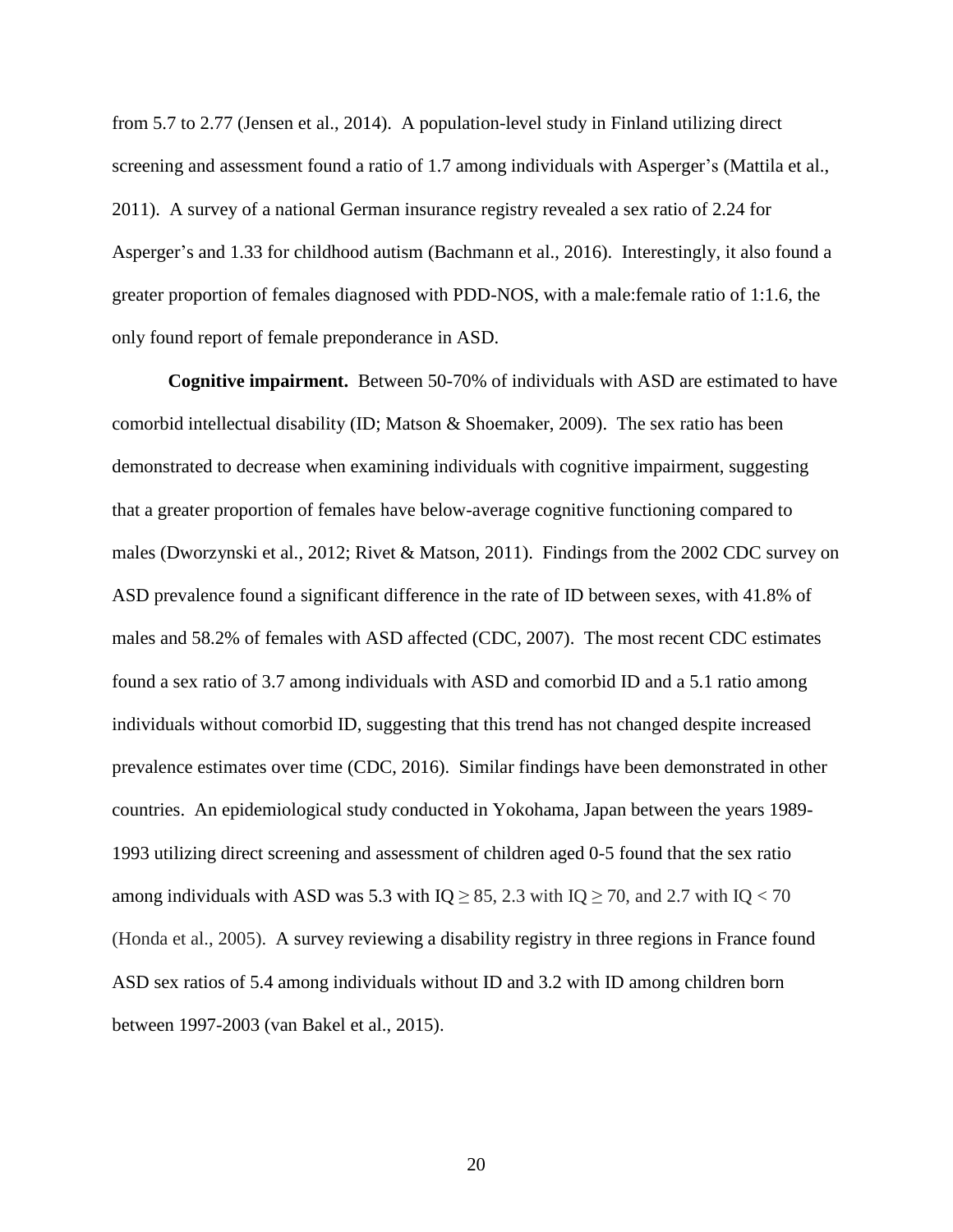**Age.** Examination of the sex ratio across age bands indicates that the sex ratio decreases with age, indicating that a greater proportion of females are receiving diagnoses at later ages. Review of a national insurance registry in Taiwan from 1997-2005 found that the ASD sex ratio was 4.1 for ages 0-5, 3.1 for ages 6-11, and 2.9 for ages 12-17 (Chien et al., 2011). A study in Scotland that conducted a review of the most recently diagnosed cases from a representative sample of service providers found ASD sex ratios of 5.5 for ages 0-9 and 2.3 for ages 10-18 (Rutherford et al., 2016). These findings are congruent with previous research indicating that females with ASD experience significant delays in diagnosis compared to males with ASD (Goin-Kochel et al., 2006; Manning et al., 2011; Rosenberg et al., 2011; Shattuck et al., 2009).

**Simplex vs. multiplex families.** The term "simplex" is used to describe families with only one child with an ASD (regardless of the number of unaffected siblings). The term "multiplex" is used to describe families with more than one child with ASD (regardless of the number of unaffected siblings). Multiplex families are considered to have an increased genetic burden for ASD, as they are likely carrying autosomal mutations (Constantino et al., 2010). Given the threshold model, the sex ratio would be expected to be reduced in multiplex families compared to simplex families. Thus far findings do not support this hypothesis. One study found a 3.26 ratio among children with ASD from multiplex families and a 5.82 ratio among those from simplex families (Constantino et al., 2010), while another did not find significant differences in sex ratio between the groups (Zachor et al., 2013).

**Race/ethnicity.** Children from minority backgrounds have been found to experience greater difficulties accessing ASD related services (Magaña, Parish, Rose, Timberlake, & Swaine, 2012), delayed ASD diagnosis (Mandell et al., 2009; Mandell, Listerud, Levy, & Pinto-Martin, 2002), and increased risk of misdiagnosis (Jarquin, Wiggins, Schieve, & Van Naarden-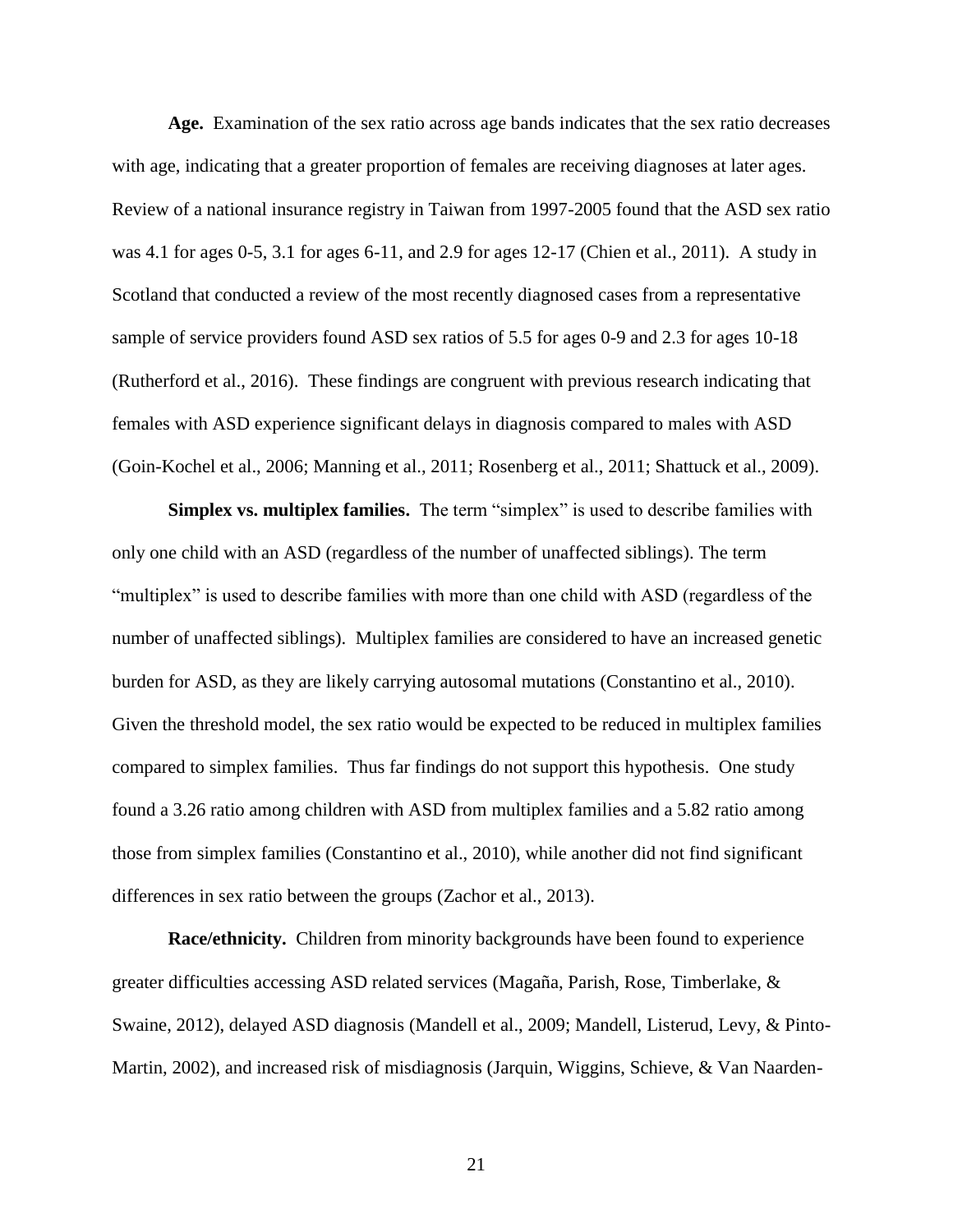Braun, 2011; Mandell, Ittenbach, Levy, & Pinto-Martin, 2007; Morrier & Hess, 2012) compared to white children. Females from racial/ethnic minority groups may experience increased difficulty in these areas compared to their male counterparts. Despite these concerns, very little research has been conducted examining differences in the representation of females among racial and ethnic groups. A survey reviewing medical and educational records in the metropolitan area of Atlanta, Georgia in 1996 found that the ASD sex ratio among white children (3.8) was lower than that among African American children (4.3), suggesting that minority females may be underrepresented (Yeargin-Allsopp et al., 2003).

**Parental age.** Advanced paternal and maternal age have been found to be significant risk factors for ASD (Croen, Najjar, Fireman, & Grether, 2007; Durkin et al., 2008; Hultman, Sandin, Levine, Lichtenstein, & Reichenberg, 2011; King, Fountain, Dakhlallah, & Bearman, 2009). Advanced paternal age in particular has been examined in the literature due to the association with *de novo* mutations and the role they may place in the etiology of ASD (Kong et al., 2012; Puleo et al., 2012; Sebat et al., 2007). If such mutations affect both sexes equally, as is hypothesized, the male/female ratio would be expected to diminish with advanced paternal age, (Zachor et al., 2013). Findings regarding the ASD sex ratio with advanced parental age are currently mixed. Anello and colleagues (2009) found that the sex ratio significantly decreased with increasing paternal age even when adjusting for maternal age. The sex ratio among children with fathers younger than 30 at time of birth was 6.2, compared to a ratio of 1.2 for children with fathers above 45 at time of birth. A similar trend was found regarding maternal age, though less pronounced (ratios of 5.4 for ages <30 and 2.3 for ages 40+). However, another study did not find significant differences in the sex ratio between older and younger parental groups (Zachor et al., 2013).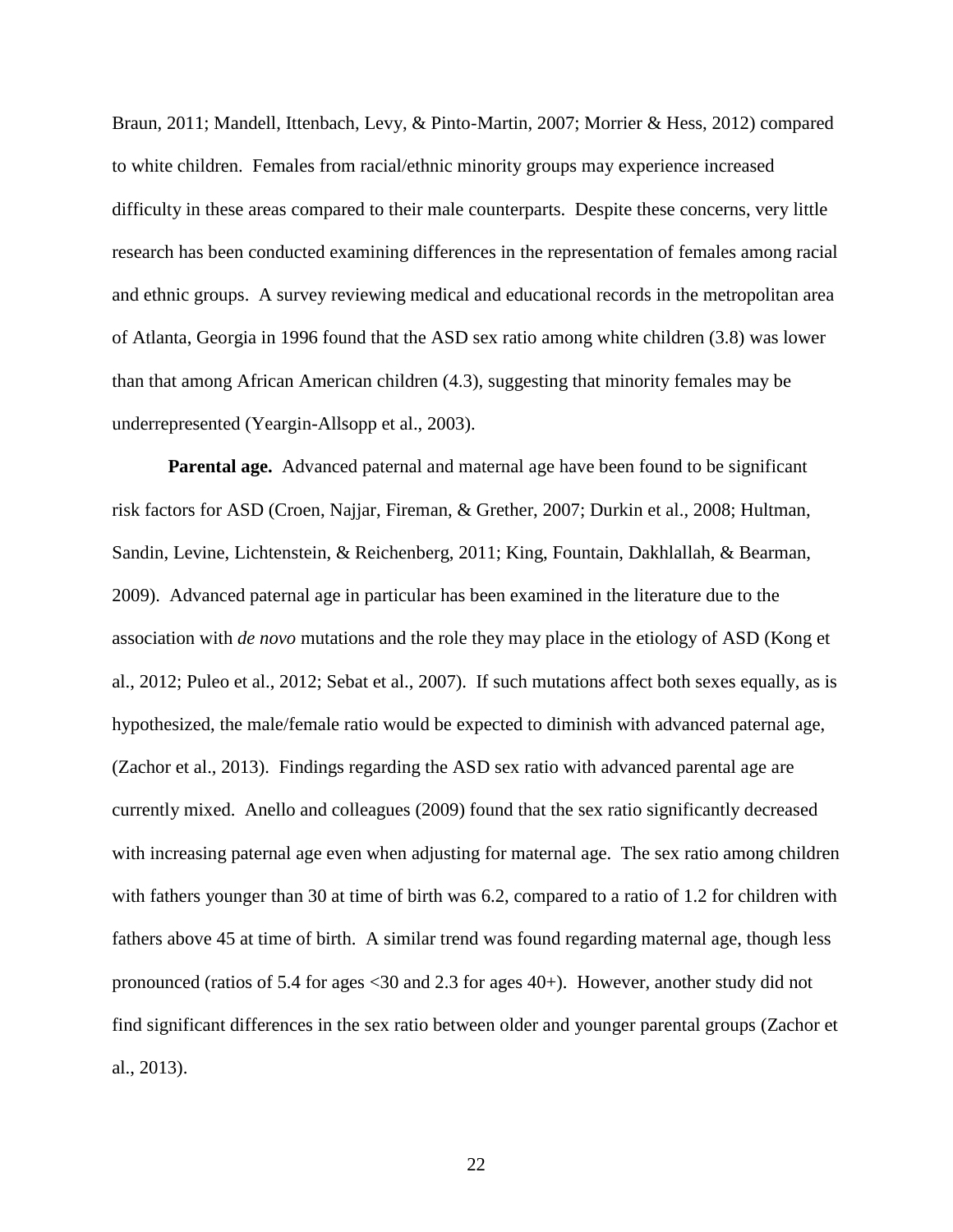**Premature birth and birth weight.** Premature birth and low birth weight have been indicated as risk factors for ASD (Ben-Itzchak & Zachor, 2014; Gardener et al., 2011; Kuzniewicz et al., 2014). Schendel and Bhasin (2008) found that this risk differentially affects the sexes, as girls with low birth weight are at significantly higher risk for ASD. Sex ratios were also found to be lower with declining gestational age (ratios of 4.1 for  $\geq$  37 weeks, 2.8 for 33-36 weeks, and 2 for 20-32 weeks) and birth weight (ratios of 5.7 for  $\geq$  4000 g, 4.3 for 3000-3999 g, 3.1 for 2500-2999 g, and 2.1 for < 2500). Zachor and colleagues (2013) found a similar trend, with ASD sex ratios of 4.4 among individuals with birth weight  $\leq$  2500 and a ratio of 7.1 among individuals with birth weight > 2500g. These findings suggest that low birth weight and premature birth are more likely to act as causal pathways to ASD for females, perhaps increasing underlying genetic susceptibility as posited in the multifactorial model.

**Developmental regression.** Developmental regression is estimated to affect a third of individuals with ASD (Parr et al., 2011; Rogers, 2004). Some have suggested that developmental regression may characterize a distinct autism phenotype with a shared etiological factor (Rogers, 2004). Significant differences in the occurrence of regression have been found between the sexes (Ben-Itzchak et al., 2013). Ben-Itzchak and colleagues (2013) found an ASD sex ratio of 4.2 among those who experienced regression and 7.8 among those who did not. However, other research has not found significant differences in the male/female ratio among individuals with ASD who experienced regression and those who did not, indicating that further research is needed (Parr et al., 2011; Shumway et al., 2011).

**Head circumference.** Higher rates of macrocephaly and microcephaly have been observed in children with ASD compared to children with other neurological disorders (Fidler, Bailey, & Smalley, 2000; Fombonne, Rogé, Claverie, Courty, & Frémolle, 1999; Miles, Hadden,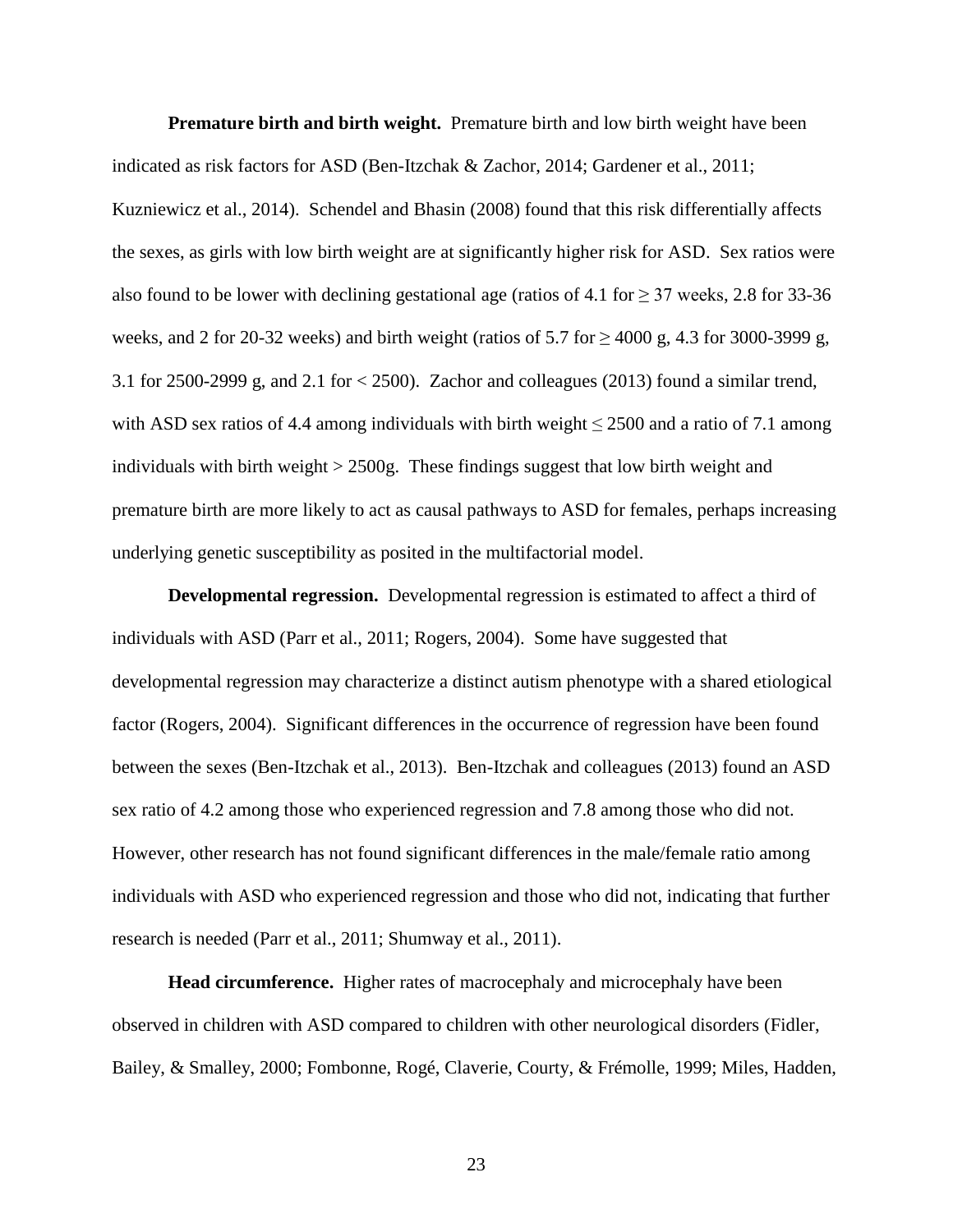Takahashi, & Hillman, 2000). Cases of extreme macrocephaly among individuals with ASD have been found to be correlated to specific genetic mutations in the gene phosphatase and tensin homolog (PTEN), with preliminary research indicating that there may be a specific behavioral phenotype associated with such mutations (Klein, Sharifi-Hannauer, & Martinez-Agosto, 2013). Such research is at the forefront of an effort within the field to identify distinct phenotypic subgroups associated with specific biomarkers for ASD. Changes in the male/female sex ratio in correspondence to head circumference would suggest that associated genetic mutations differentially affect males and females. Although one study found significant differences in sex ratio between macrocephalic and normocephalic individuals with ASD (Miles et al., 2000), another found that the prevalence of macrocephaly did not differ significantly between sexes (Ben-Itzchak et al., 2013). Microcephaly has been demonstrated to occur at higher rates among females with ASD compared to their male counterparts, with a sex ratio of 2 among those with microcephaly and a ratio of 7.5 among those without (Ben-Itzchak et al., 2013).

**Comorbid disorders.** A number of neurological and medical conditions frequently cooccur with ASD. Epilepsy has been found to affect approximately 20-30% of individuals with ASD, exceeding prevalence rates found in the general population (Amiet et al., 2008; Brooks-Kayal, 2010; Frye, 2016). It has been suggested that the high rate of comorbidity may be due to shared underlying mechanisms related to synaptic plasticity and/or genetic mutations (Brooks-Kayal, 2010). Epilepsy has been demonstrated to occur at higher rates among females with ASD versus males with ASD (Amiet et al., 2008; Ben-Itzchak et al., 2013; Bolton et al., 2011; El Achkar & Spence, 2015; van Bakel et al., 2015). A meta-analysis found a sex ratio of 2 among individuals with ASD and comorbid epilepsy and a ratio of 3.5 among individuals with ASD without epilepsy (Amiet et al., 2008). Given the strong association of epilepsy and ID (Amiet et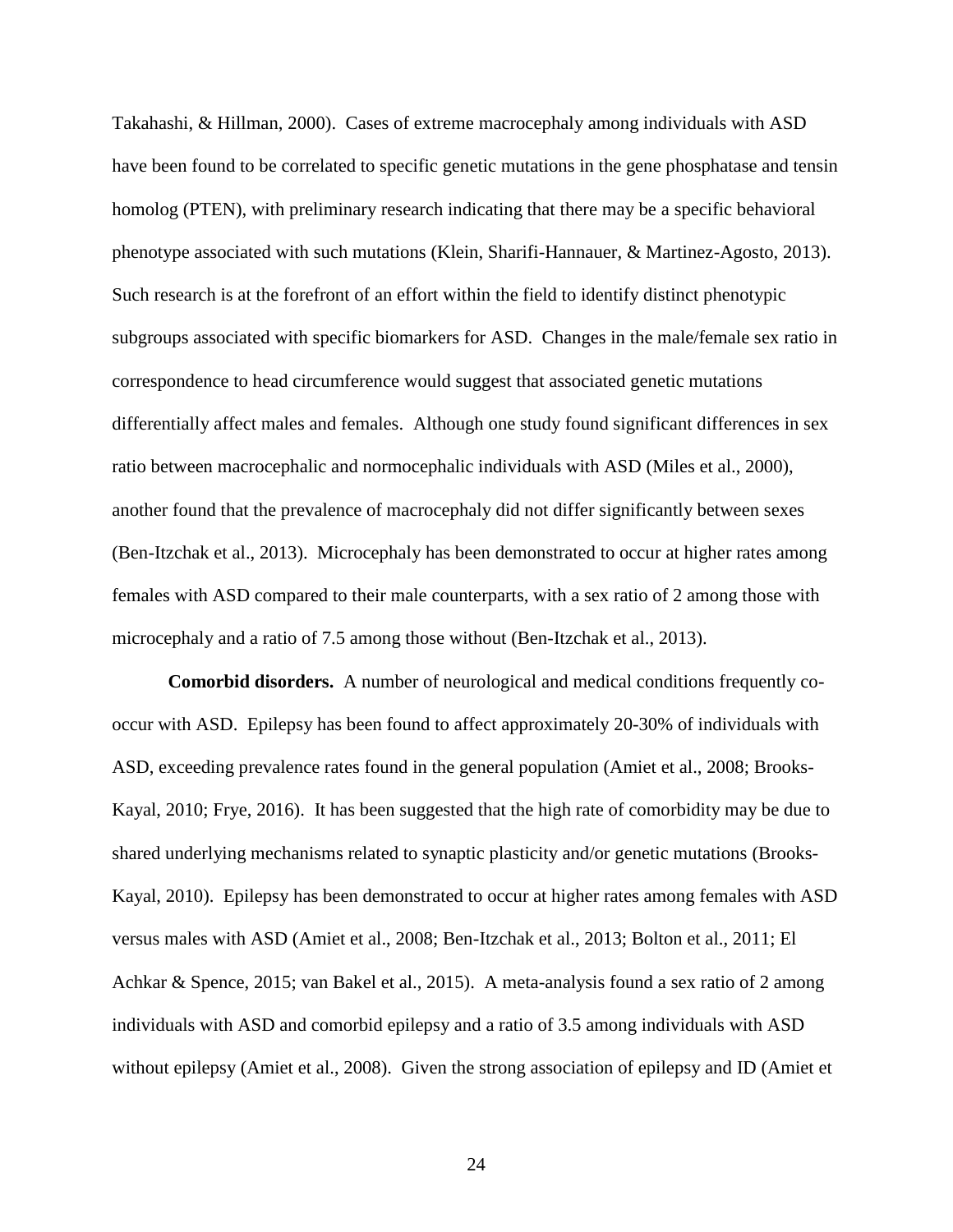al., 2008; Bolton et al., 2011; El Achkar & Spence, 2015), these ratios could reflect the higher proportion of females with impaired cognitive functioning. Lower male/female ratios have also been found among individuals with ASD and musculoskeletal deficits (Ben-Itzchak et al., 2013), genetic abnormalities (van Bakel et al., 2015), and those with cerebral palsy or hearing/visual disabilities (van Bakel et al., 2015).

**Summary.** There is limited amount of previous research examining factors that affect the ASD sex ratio. Table 2 provides a summary of findings of factors studied in relation to the ASD sex ratio, along with an evaluation of the quality of evidence. The extant literature provides substantial support that lower ASD sex ratios are found amongst individuals with

|         | Table 2. Summary of findings of factors related to the ASD sex ratio with quality of evidence |  |  |  |  |
|---------|-----------------------------------------------------------------------------------------------|--|--|--|--|
| rating. |                                                                                               |  |  |  |  |

| Factor                   | <b>Summary of Findings Related to ASD Sex Ratio</b>          | <b>Quality of Evidence</b> |
|--------------------------|--------------------------------------------------------------|----------------------------|
| Change over time         | Sex ratio has stabilized over time                           | Strong                     |
| Diagnostic subtype       | Lower sex ratios found in subtypes with more severe symptoms | Moderate                   |
| Cognitive impairment     | Associated with lower sex ratio                              | <b>Strong</b>              |
| Age                      | Decrease in sex ratio with increase in age                   | Weak                       |
| Multiplex families       | Inconclusive                                                 | Inconsistent               |
| Race/ethnicity           | Lower sex ratio among white children vs. minorities          | Weak                       |
| Maternal age             | Inconclusive                                                 | Inconsistent               |
| Paternal age             | Inconclusive                                                 | Inconsistent               |
| Premature birth          | Associated with lower sex ratio                              | Weak                       |
| Birth weight             | Lower birth weight associated with lower sex ratio           | Weak                       |
| Developmental Regression | Associated with lower sex ratio                              | Weak                       |
| Macrocephaly             | Inconclusive                                                 | Inconsistent               |
| Microcephaly             | Associated with lower sex ratio                              | Weak                       |
| Epilepsy                 | Associated with lower sex ratio                              | Strong                     |
| Musculoskeletal deficits | Associated with lower sex ratio                              | Weak                       |
| Genetic abnormalities    | Associated with lower sex ratio                              | Weak                       |
| Cerebral palsy           | Associated with lower sex ratio                              | Weak                       |
| Hearing difficulties     | Associated with lower sex ratio                              | Weak                       |
| Vision difficulties      | Associated with lower sex ratio                              | Weak                       |

*Note.* Levels of support: strong  $(≥ 5$  studies with consistent findings); moderate  $(3-4$  studies with consistent findings); weak (1-2 studies with consistent findings); inconsistent (similar number of studies with conflicting findings).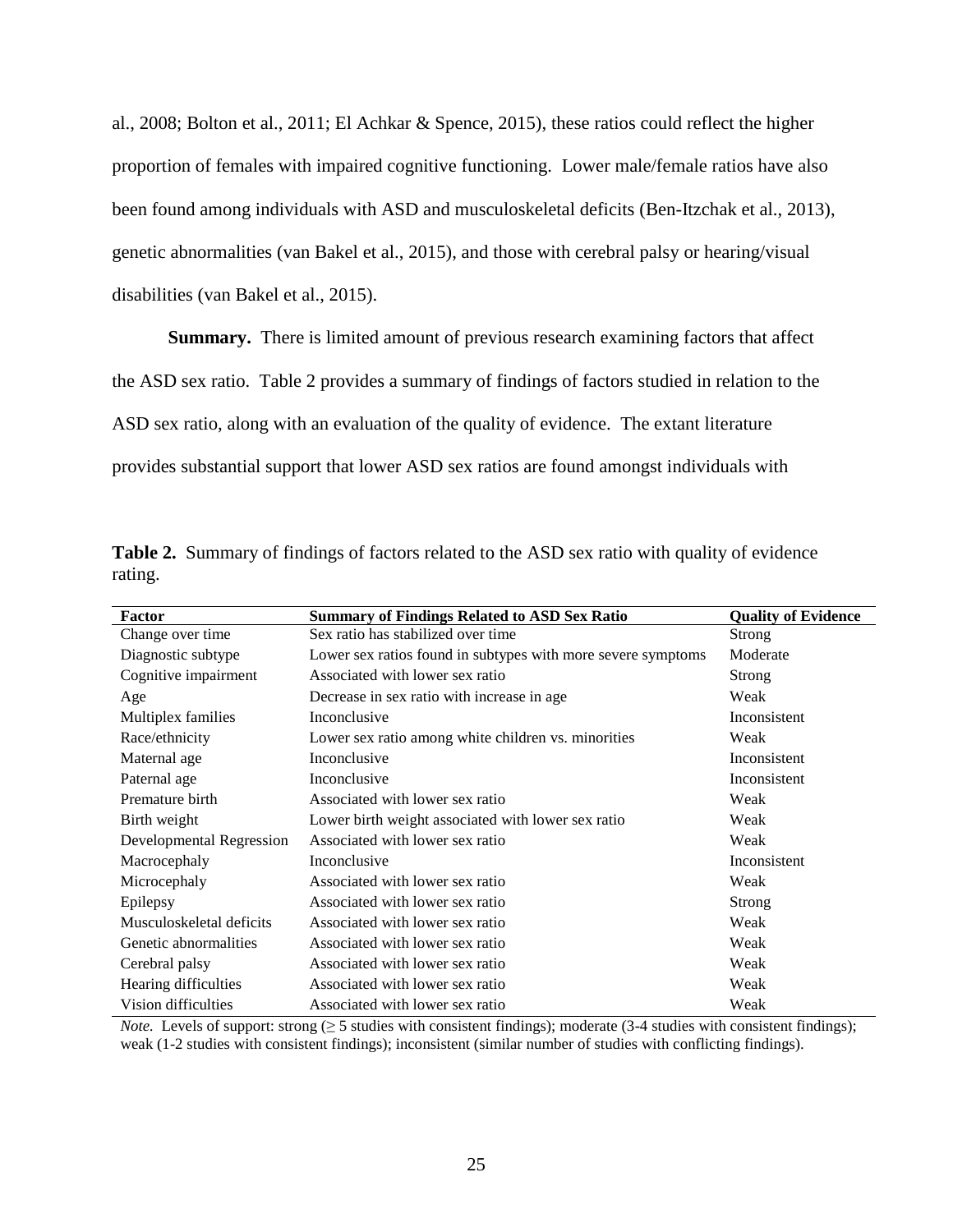cognitive impairment and epilepsy, while moderate support is available to suggest that lower sex ratios are associated with diagnostic subtype. A limited amount of support is available regarding other risk factors, with many inconsistent findings, underscoring the need for continued research on variables that influence the ASD sex ratio.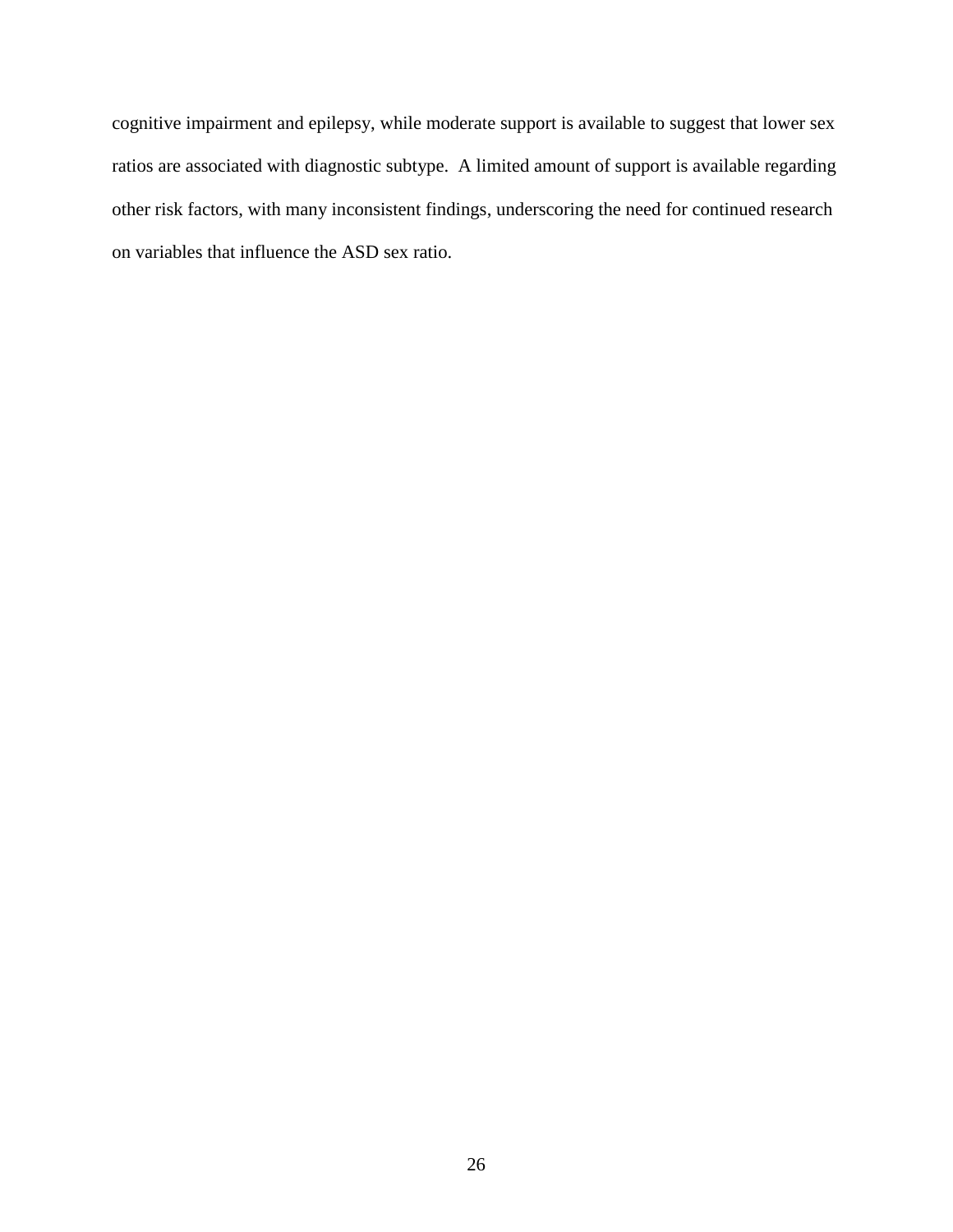#### **PURPOSE**

This study had three main aims. The first aim was to estimate the prevalence of ASD and the ASD sex ratio among children enrolled in EarlySteps, a statewide early intervention program. A previous study on this same topic using EarlySteps data from 2008-2011 found an ASD prevalence of 30.14% and a sex ratio of 2.75 (Worley, Matson, Sipes, & Kozlowski, 2011). As the number of children in EarlySteps being screened for ASD has increased steadily over time (Matheis & Matson, 2015), the current study had a substantially larger sample for analysis. Because EarlySteps is an early intervention program serving children at risk for developmental delays, this sample is considered to have a high-probability for ASD. Based on the nature of the sample and previous findings, it was hypothesized that the prevalence of ASD was significantly higher in the EarlySteps sample compared to estimates found in other United States samples. The sex ratio was hypothesized to remain similar to the previous estimate of 2.75 given trends indicating that estimates of the sex ratio have stabilized since the early 2000s (Bachmann et al., 2016; Ouellette-Kuntz et al., 2014; Taylor et al., 2013). In regards to change over time, it was hypothesized that the ASD sex ratio has remained relatively stable between 2008-2017.

The second aim of this study was to examine changes in the ASD sex ratio across specific phenotypes, risk factors, and associated features. Previous research has demonstrated that the ASD sex ratio fluctuates across such variables albeit with some conflicting results. Based on previous research indicating that a higher proportion of females with ASD are more severely affected (CDC, 2016; Dworzynski et al., 2012; Rivet & Matson, 2011), it was hypothesized that the ASD sex ratio will decrease when examining children with developmental delays, cognitive delays, and more severe ASD symptoms. Further, the sex ratio was expected to decrease among children with premature birth as well as with very low and low birth weight based on previous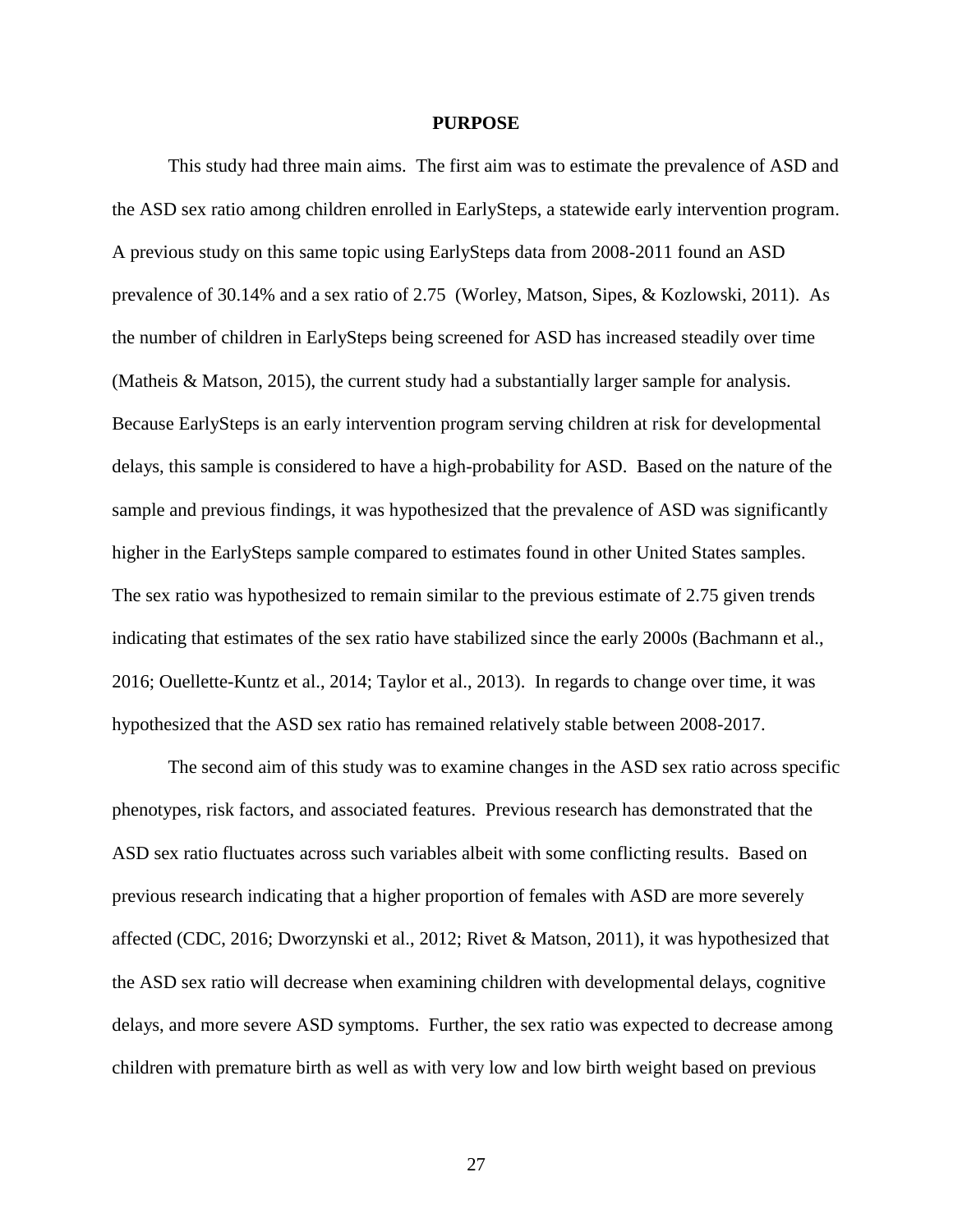findings (Schendel & Bhasin, 2008; Zachor et al., 2013), and similarly expected to decrease among children with comorbid disorders based on previous findings (Amiet et al., 2008; van Bakel et al., 2015). Specific hypotheses were not proposed in regards to parental age or multiplex families due to inconsistencies in the literature. A lower sex ratio among multiplex families would lend support to the threshold model of male predominance while a lower sex ratio with advanced parental age would suggest that males and females are similarly affected by *de novo* mutations.

The third aim of this study was to examine whether males and females with ASD are differentially impacted by factors associated with increased risk for ASD. It was hypothesized that females with ASD would be affected by more risk factors than males with ASD. Confirmation of this hypothesis would lend support to the multi-factorial model of male predominance, which suggests that females require a heavier burden of genetic and environmental risk factors for ASD to be evinced. It was thus also hypothesized that the association between factors such as low birth weight, premature birth, and multiple births with ASD would be moderated by a child's sex.

Working towards a better understanding of the relationship between the ASD sex ratio and ASD risk factors will inform the knowledge base related to the underlying neurobiological and genetic mechanisms of the disorder. Findings of this study contribute to the literature related to the male predominance in ASD as well as that related to pre- and perinatal risk factors for ASD.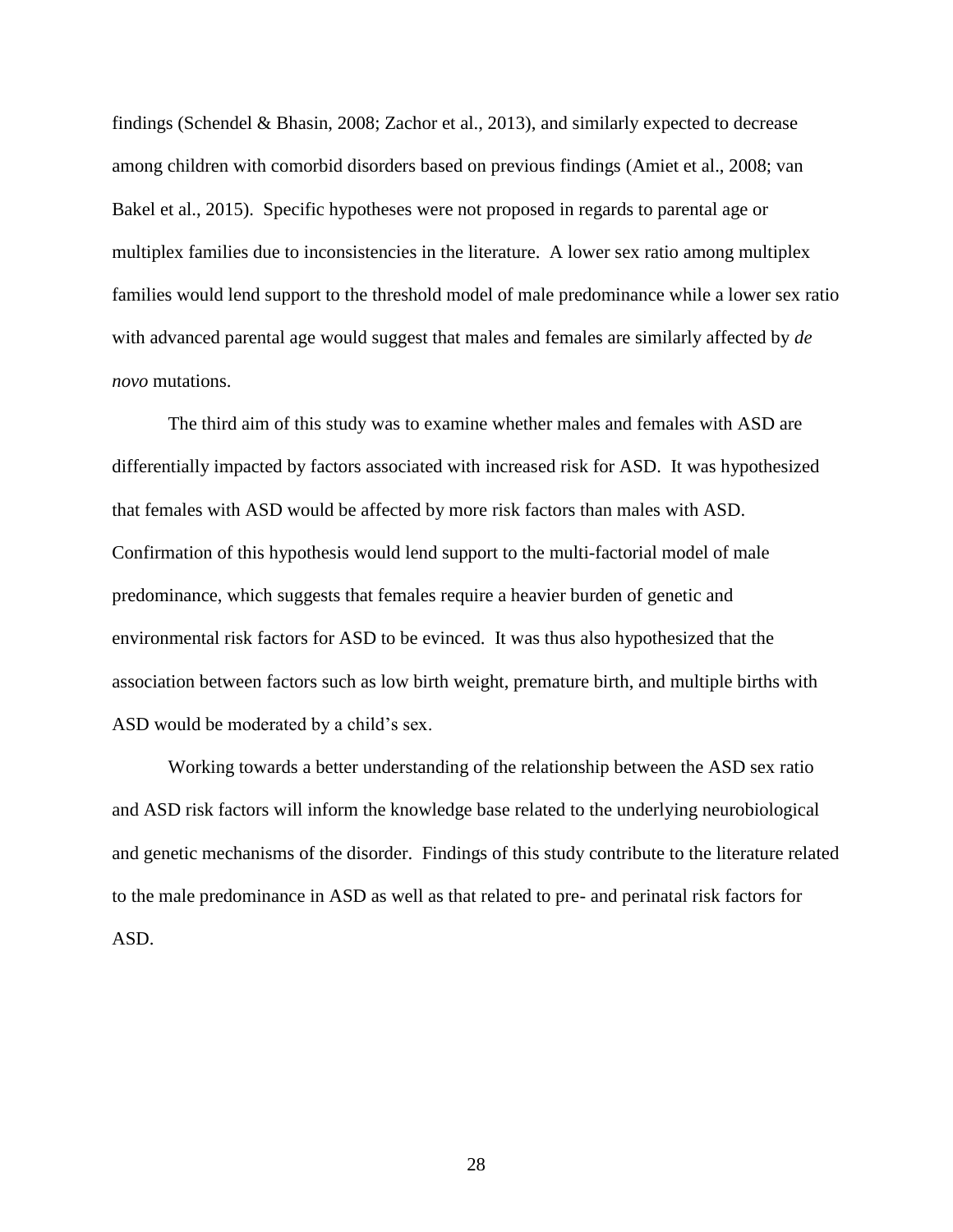#### **METHOD**

## **Procedure**

Data for this study was obtained from EarlySteps, the State of Louisiana's early intervention program in compliance with the Individuals with Disabilities Education Act (IDEA), Part C. EarlySteps is a statewide program that provides services to children under the age of 3 years who have developmental delays or a medical condition that places them at risk for developmental delays. Due to the nature of this sample, all participants are suspected of some form of atypical development. Children in EarlySteps undergo assessment upon entry into the program, annually thereafter, and before exiting the program at the age of 36 months. The Battelle Developmental Inventory, Second Edition (BDI-2) is administered at each assessment time-point as part of the standard EarlySteps assessment battery. Additionally, parents and caregivers have the option of completing an ASD screen consisting of the Baby and Infant Screen for Children with aUtIsm Traits, Part 1 (BISCUIT- Part 1) at each assessment time-point. All assessments are done in the child's home or another private setting. Test administrators are EarlySteps providers who are trained and experienced in administering the assessment battery and who hold appropriate degrees and certification/licensure in a number of related fields (e.g., special education, social work, occupational therapy, speech therapy, speech-language pathology, psychology).

#### **Sample**

Participants were sampled from a deidentified version of the EarlySteps database provided for research purposes (Figure 1). The original sample included children assessed by EarlySteps between February 2008 and September 2017 ( $n = 18,996$ ). For instances in which a participant was administered the EarlySteps assessment battery and ASD screen at multiple time-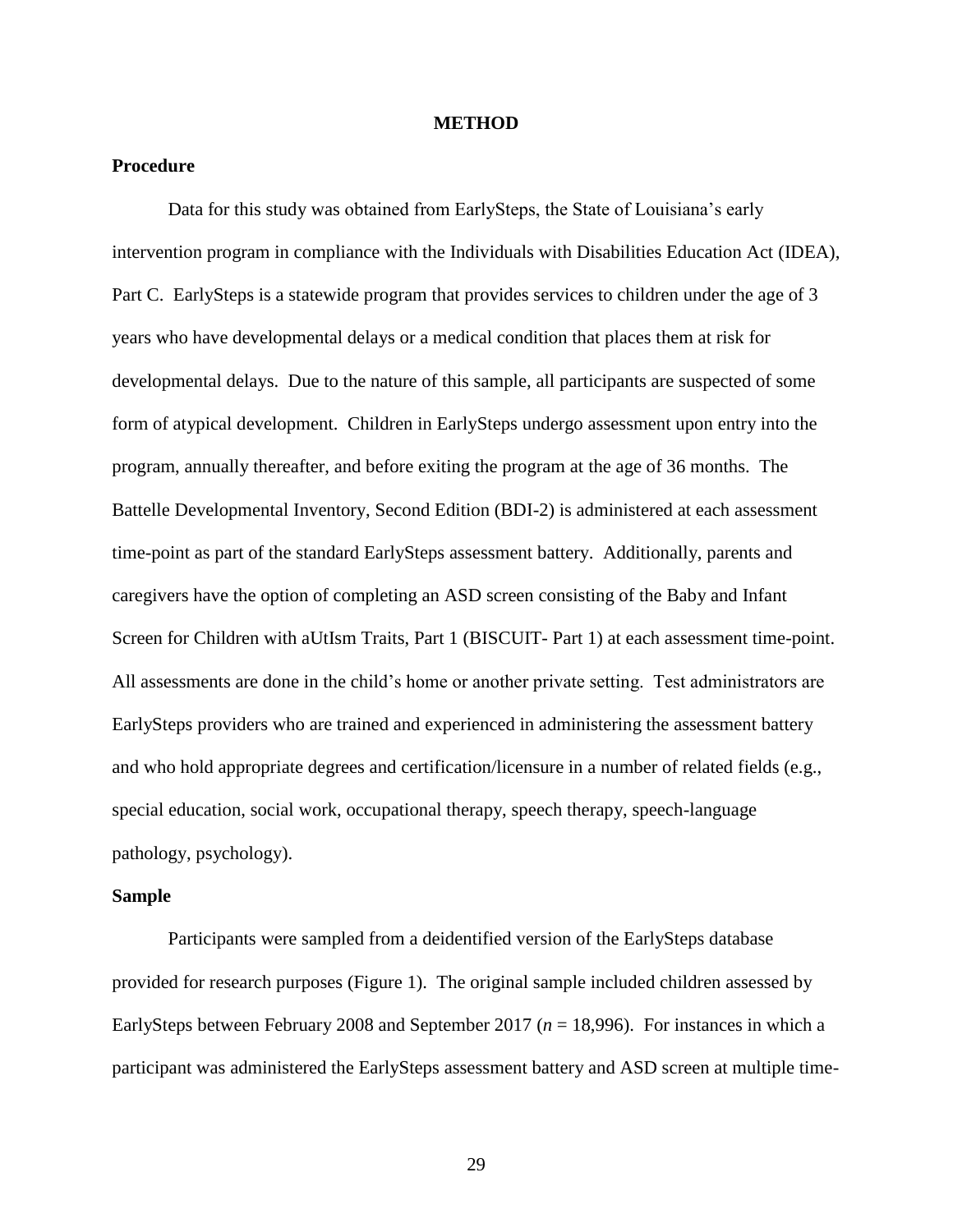

Figure 1. Flow chart of case inclusion/exclusion decision process.

points, the earliest and/or most complete assessment record was be used. Participants for whom a caregiver declined the ASD screen were removed from the sample due to missing data pertaining to ASD symptomatology ( $N = 6,292$ ). Of the remaining cases with ASD screening data, 77 were removed due to invalid BISCUIT- Part 1 data (i.e., participant's age was outside the BISCUIT- Part 1 range of 17-37 months; missing 50% or more of BISCUIT items). From cases with valid BISCUIT- Part 1 data, 29 cases were removed due to missing data pertaining to participant sex. A final sample of 12,598 cases was used for the current study. Demographic information for participants in the final sample are presented in Table 3. The mean age at time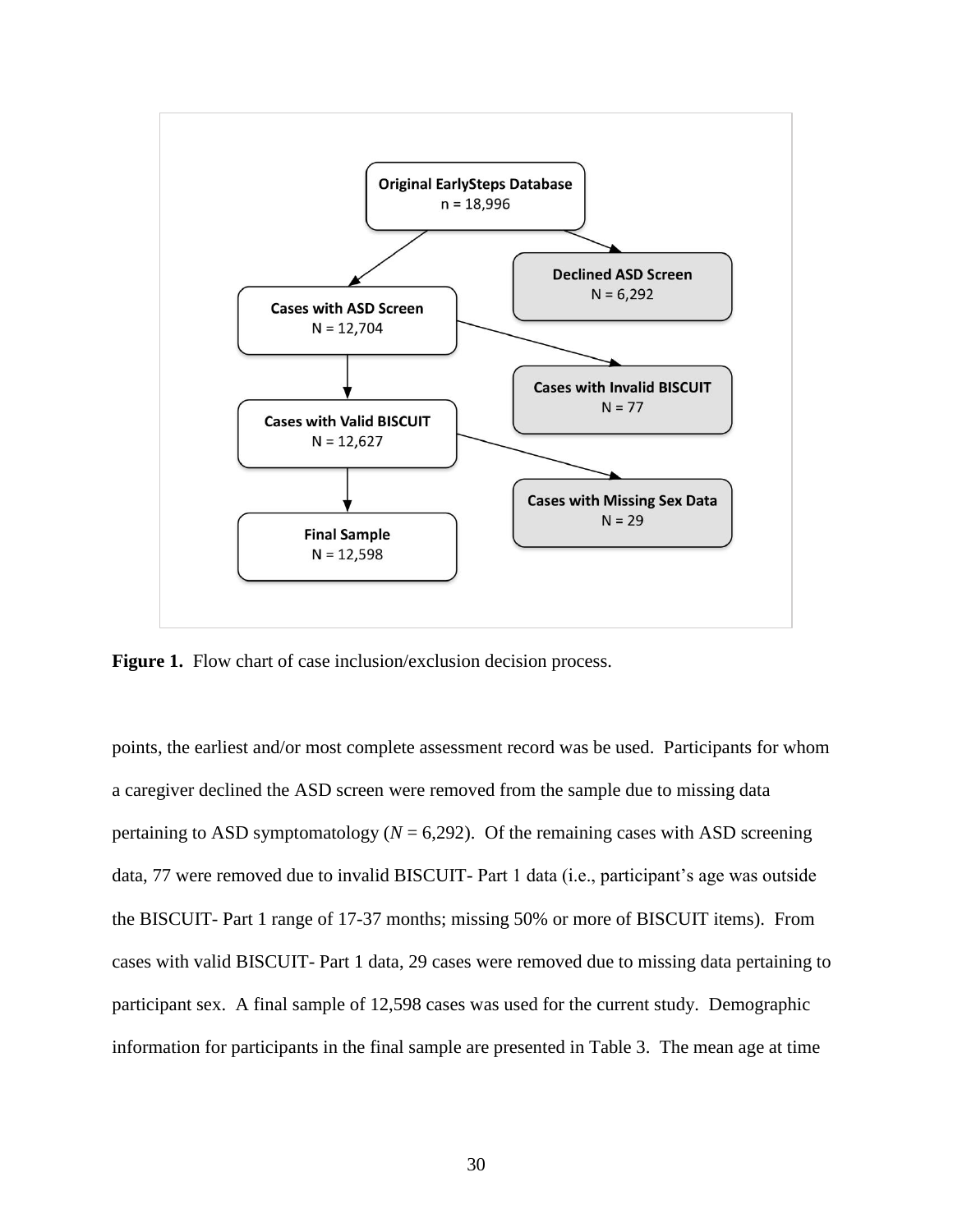of assessment was 25.43 months  $(SD = 4.68)$ . The majority of the sample was male (68.3%). In regards to race and ethnicity, 50.4% of the sample were identified as white, 37.1% were African America, 4.0% were Hispanic, and 5.8% were of another race/ethnicity.

|                         |              | Total        | Males       | Females      |      |
|-------------------------|--------------|--------------|-------------|--------------|------|
|                         |              | w/ASD        | w/ASD       | w/ASD        |      |
|                         | Total        | $(N=1,528;$  | $(N=1,160;$ | $(N=368;$    |      |
|                         | $(n=12,598)$ | $12.1\%$ )   | 75.9%)      | 24.1%)       |      |
|                         | M(SD)        | M(SD)        | M(SD)       | M(SD)        |      |
| Age in months           | 25.43 (4.68) | 26.02 (4.64) | 26.16(4.61) | 25.61 (4.69) |      |
|                         | N(%)         | $N(\%)$      | $N(\%)$     | N(%)         | M: F |
| Sex                     |              |              |             |              | 3.15 |
| Male                    | 8600 (68.3%) | 1160 (75.9%) | 1160 (100%) | $0(0\%)$     |      |
| Female                  | 3998 (31.7%) | 368 (24.1%)  | $0(0\%)$    | 368 (100%)   |      |
| Ethnicity               |              |              |             |              |      |
| White                   | 6347 (50.4%) | 698 (45.7%)  | 544 (48.4%) | 154 (42.8%)  | 3.53 |
| African American        | 4673 (37.1%) | 633 (41.4%)  | 468 (41.6%) | 165 (42.6%)  | 2.84 |
| Hispanic                | 506 (4.0%)   | 57 (3.7%)    | 42 (3.7%)   | $15(4.2\%)$  | 2.80 |
| Other                   | 736 (5.8%)   | 97 (6.5%)    | 71 (6.3%)   | 26 (7.2%)    | 2.73 |
| ASD symptom severity    |              |              |             |              |      |
| No ASD                  | 7854 (62.3%) | 26(1.7%)     | $19(1.6\%)$ | $7(1.9\%)$   | 2.71 |
| Possible ASD            | 3012 (23.9%) | 379 (24.9%)  | 288 (24.8%) | 91 (24.7%)   | 3.16 |
| Probable ASD            | 1732 (13.7%) | 1123 (73.5%) | 853 (73.5%) | 270 (73.4%)  | 3.16 |
| Developmental delay     | 2644 (21.0%) | 820 (53.7%)  | 629 (54.9%) | 191 (52.8%)  | 3.29 |
| Cognitive delay         | 2397 (19.0%) | 689 (45.1%)  | 519 (45.3%) | 170 (47.0%)  | 3.05 |
| Maternal age            |              |              |             |              |      |
| $<$ 35 years            | 7655 (60.8%) | 881 (57.7%)  | 681 (90.6%) | 200 (84.7%)  | 3.41 |
| $\geq$ 35 years         | 1091 (8.7%)  | $107(7.0\%)$ | 71 (9.4%)   | 36 (15.3%)   | 1.97 |
| Paternal age            |              |              |             |              |      |
| $< 40$ years            | 7492 (59.5%) | 848 (55.5%)  | 651 (90.2%) | 197 (87.6%)  | 3.30 |
| $\geq$ 40 years         | 896 (7.1%)   | 99 (6.5%)    | 71 (9.8%)   | 28 (12.4%)   | 2.54 |
| Birth weight            |              |              |             |              |      |
| Very low $(<1500 g)$    | 992 (7.9%)   | 84 (5.5%)    | 55 (5.5%)   | 29 (9.4%)    | 1.90 |
| Low $(1500-2499 g)$     | 1620 (12.9%) | 201 (13.2%)  | 135 (13.4%) | 66 (23.1%)   | 2.05 |
| Normal ( $\geq$ 2500 g) | 8124 (85.2%) | 1030 (67.4%) | 815 (81.1%) | 215 (69.4%)  | 3.79 |
| Premature birth         | 1280 (10.2%) | 118 (7.7%)   | 80 (7.0%)   | 38 (10.5%)   | 2.11 |
| Multiple births         | 919 (7.3%)   | 102(6.7%)    | 75 (7.9%)   | 27 (8.7%)    | 2.78 |
| Multiplex family        | 347 (2.8%)   | 83 (5.4%)    | $61(5.6\%)$ | 22 (6.3%)    | 2.77 |
| <b>GDD</b>              | 215 (1.7%)   | 45 (2.9%)    | 33 (2.9%)   | $12(3.3\%)$  | 2.75 |
| Down syndrome           | $142(1.1\%)$ | 6(.4%)       | $6(0.5\%)$  | $0(0\%)$     |      |
| Seizure disorder        | 304 (2.4%)   | 68 (4.5%)    | 42 (3.7%)   | 26 (7.2%)    | 1.62 |
| Cerebral palsy          | 150 (1.2%)   | 26(1.7%)     | 19 (1.7%)   | $7(1.9\%)$   | 2.71 |

**Table 3:** Demographic information and prevalence of risk factors for total sample, cases classified with ASD, and stratified by sex.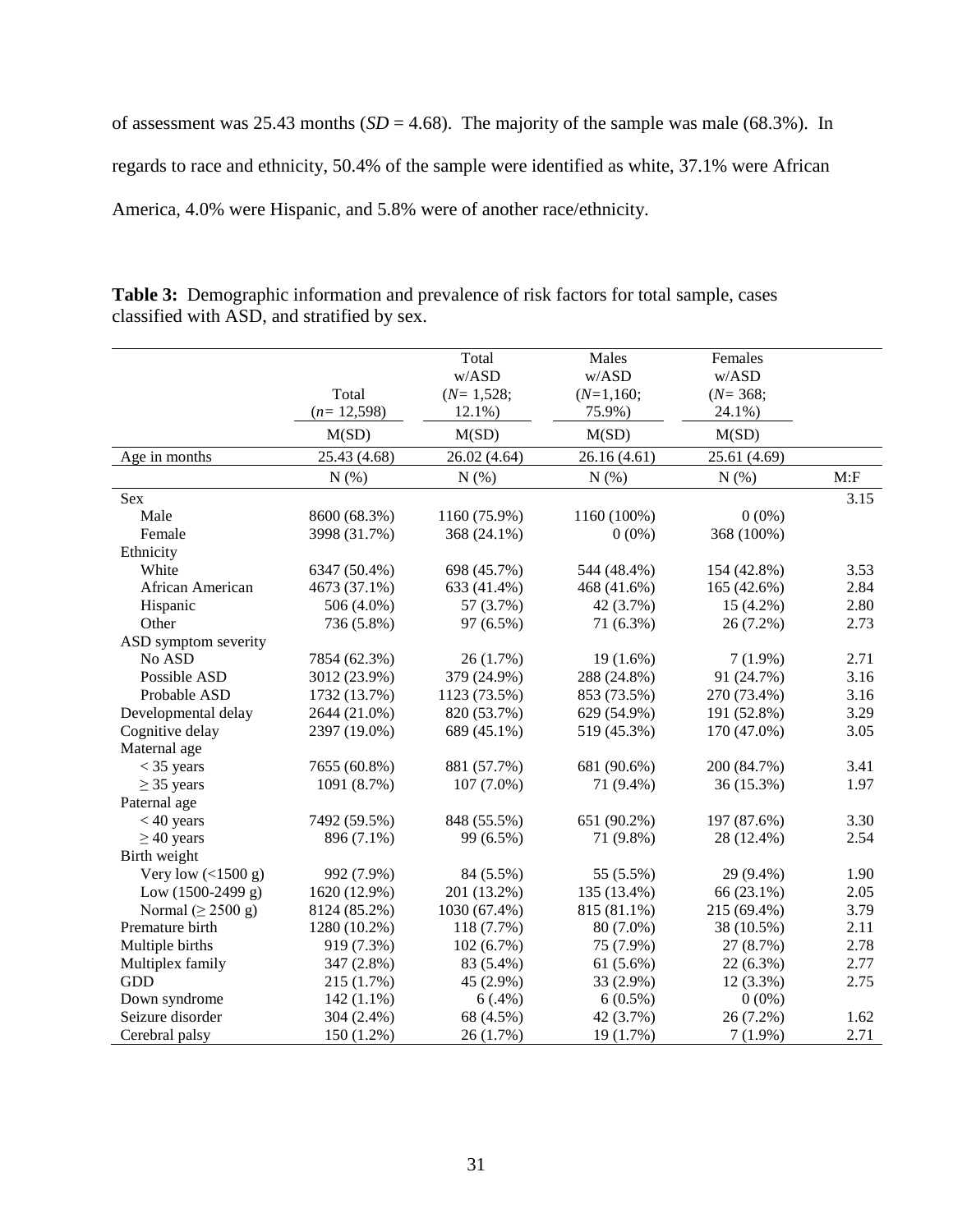### **Measures**

**BISCUIT- Part 1.** The BISCUIT is a diagnostic measure based on informant-report designed for children aged 17-37 months (Matson, Boisjoli, & Wilkins, 2007). It consists of three sections, which evaluate for symptoms of ASD, comorbid psychopathology, and commonly associated challenging behaviors. The BISCUIT- Part 1contains 62 items targeting ASD symptomology with a total score that measures ASD symptom severity. Each item is rated on a 3-point Likert scale that compares the child to typically developing peers  $(0 = not$  different/no impairment;  $1=$  somewhat different/ mild impairment;  $2=$  very different/ severe impairment). Cut-off ranges have been identified, with scores of 0-16 falling in the "No ASD" range, 17-38 in the "Possible ASD" range, and 39-124 in the "Probable ASD" range (Matson et al., 2009). The BISCUIT- Part 1 has been demonstrated to have an overall classification rate of .89 and an estimated internal reliability of .87 (Matson et al., 2009). Convergent validity of .80 has been demonstrated with the Modified Checklist for Autism in Toddlers (M-CHAT; Matson, Wilkins, & Fodstad, 2011). Included in the BISCUIT- Part 1 is a demographics form, which collects information regarding the child's demographics, developmental milestones, medical history, and family information.

**BDI-2.** The BDI-2 is an comprehensive developmental assessment for children starting at birth and aged up to 7 years 11 months of age (Newborg, 2005). Five domains of functioning (i.e., Personal/Social, Adaptive, Motor, Communication, and Cognitive) are evaluated through a combination of caregiver interview, structured activities, and behavioral observations. Each domain is comprised of two or three subdomains. Items are individually administered based on a child's age, with the full battery typically administered within a span of about 1-1.5 hours. A developmental quotient (DQ) is calculated on a standardized scale for each domain and then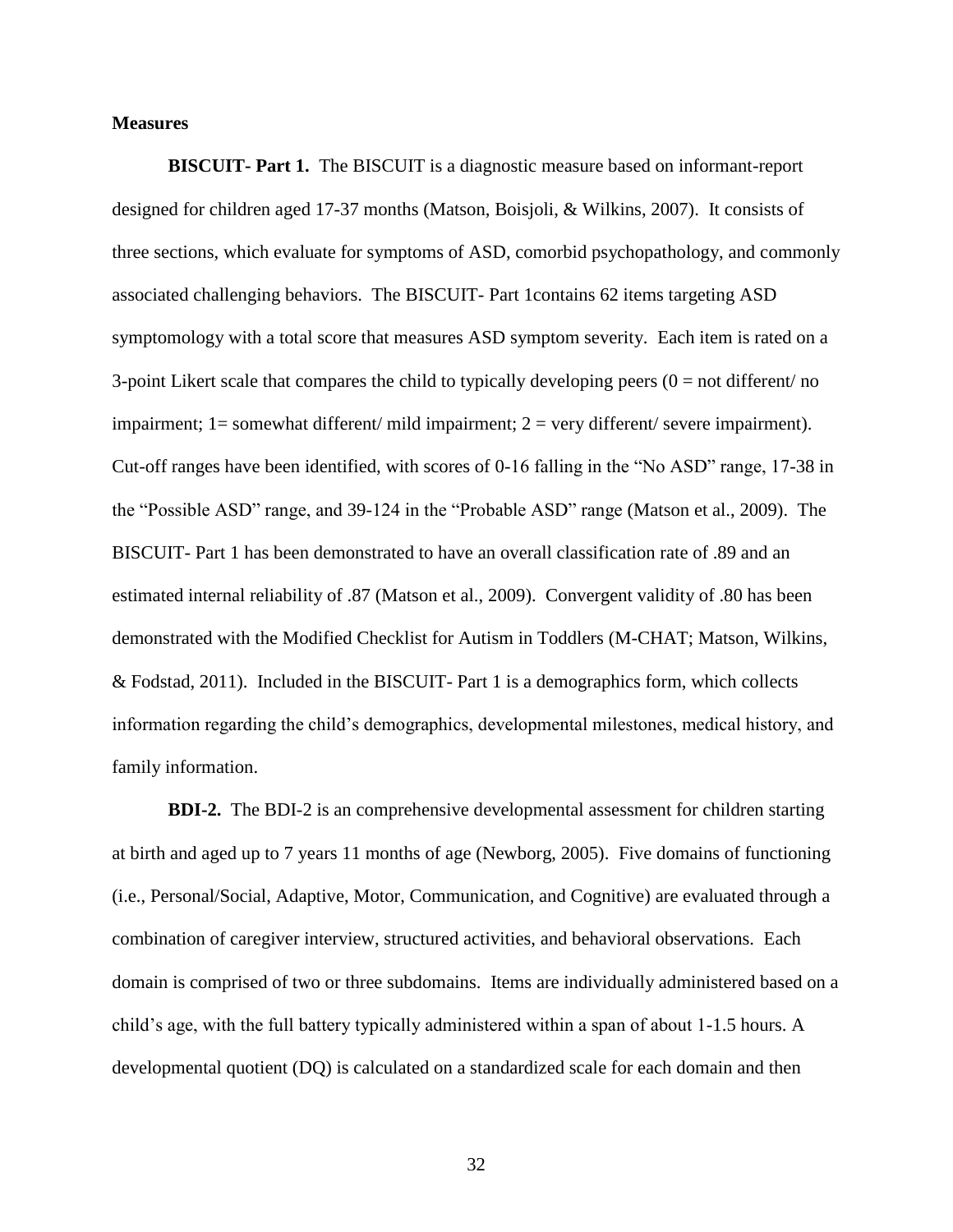combined to calculate a total DQ. The BDI-2 has been found to have test-retest reliability above .80 for total scores as well as individual subdomains (Alfonso, Rentz, & Chung, 2010). Internal consistency reliability estimates range from .90- .96 for the five domain-level DQs and the total DQ (Newborg, 2005). Content and criterion validity have been demonstrated with multiple populations, including children with developmental delays, ASD, and speech/language delays (Newborg, 2005).

### **Ethical Considerations**

The State of Louisiana's Department of Health and Hospitals International Review Board and the Louisiana State University Institutional Review Board have approved the use of EarlySteps data for research purposes. Personal identifiers of EarlySteps participants (e.g., name, date of birth, zip code), are removed from the database by OCDD before receipt. As the database is archival and deidentified, the Institutional Review Boards determined that the 45 CFR part 46 of the U.S. Department of Health and Human Services regulation does not apply and informed consent was not required.

# **Variables**

Variables of interest were examined for outliers and potential data-entry mistakes. Continuous variables were converted into categorical variables to reflect meaningful qualitative differences using ranges/categories previously specified in the literature to allow for direct comparison of findings.

**ASD classification.** EarlySteps assessment records were reviewed by a licensed clinical psychologist with over 20 years' experience working with individuals with ASD and developmental disabilities. Diagnostic classifications are made by mapping item results from the BISCUIT- Part 1 and subdomain scores from the BDI-2 onto *DSM-5* ASD diagnostic criteria.

33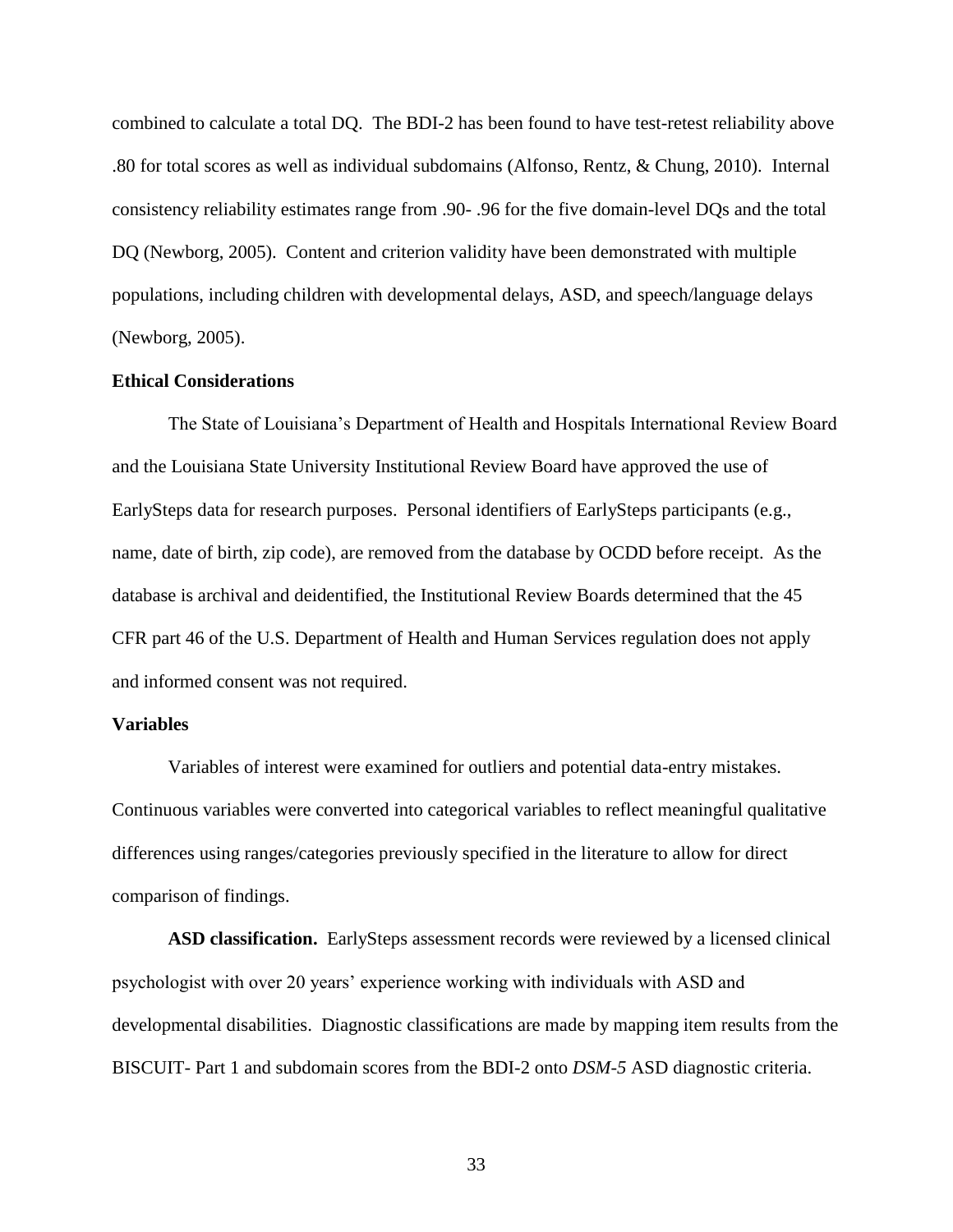Cases were assigned to groups based on whether they meet criteria for ASD  $(0 = no$  ASD;  $1 =$ ASD).

**Sex.** Data on the sex of participants was obtained from the BISCUIT- Part 1 demographics form. Female sex was used as the reference category  $(0 = \text{female}, 1 = \text{male})$ .

**Race/ethnicity.** Race/ethnicity was based on parent report and obtained from the BISCUIT- Part 1 demographics form. Data was dummy coded into the following categories: white  $(0 = non-white, 1 = white)$ , African American  $(0 = non-African American, 1 = African)$ American), Hispanic ( $0 =$  non-Hispanic,  $1 =$  Hispanic), and other ( $0 =$  non-other,  $1 =$ other).

**ASD symptom severity.** ASD symptom severity was measured by the total score from the BISCUIT- Part 1. Total BISCUIT- Part 1 score was examined as a categorical variable. Categories were based on cut-off scores previously determined for the BISCUIT-Part 1: 0-16, No ASD; 17-38 Possible ASD/PDD-NOS; 39-124, and Probable ASD/autistic disorder (Matson et al., 2009). Categories were dummy coded for analysis  $(0 = not$  within range;  $1 =$  within range).

**Developmental delay.** Developmental delay classification was based on data from the BDI-2. The total DQ score was recoded dichotomously  $(0 = no$  developmental delay  $[DQ > 70]$ , 1 = developmental delay  $[DQ \le 70]$ ) using the recommended cutoff score of two standard deviations below the mean (Newborg, 2005).

**Cognitive delay.** Cognitive delay was based on the Cognitive domain of the BDI-2. The standardized DQ score from the Cognitive domain was recoded dichotomously  $(0 = no$  cognitive delay  $[DQ > 70]$ ,  $1 =$  cognitive delay  $[DQ \le 70]$ ) based on the recommended cutoff score of two standard deviations below the mean (Newborg, 2005).

**Premature birth.** Caregivers provided information about premature birth as part of the BISCUIT- Part 1 demographics section. Participants for whom premature birth was not reported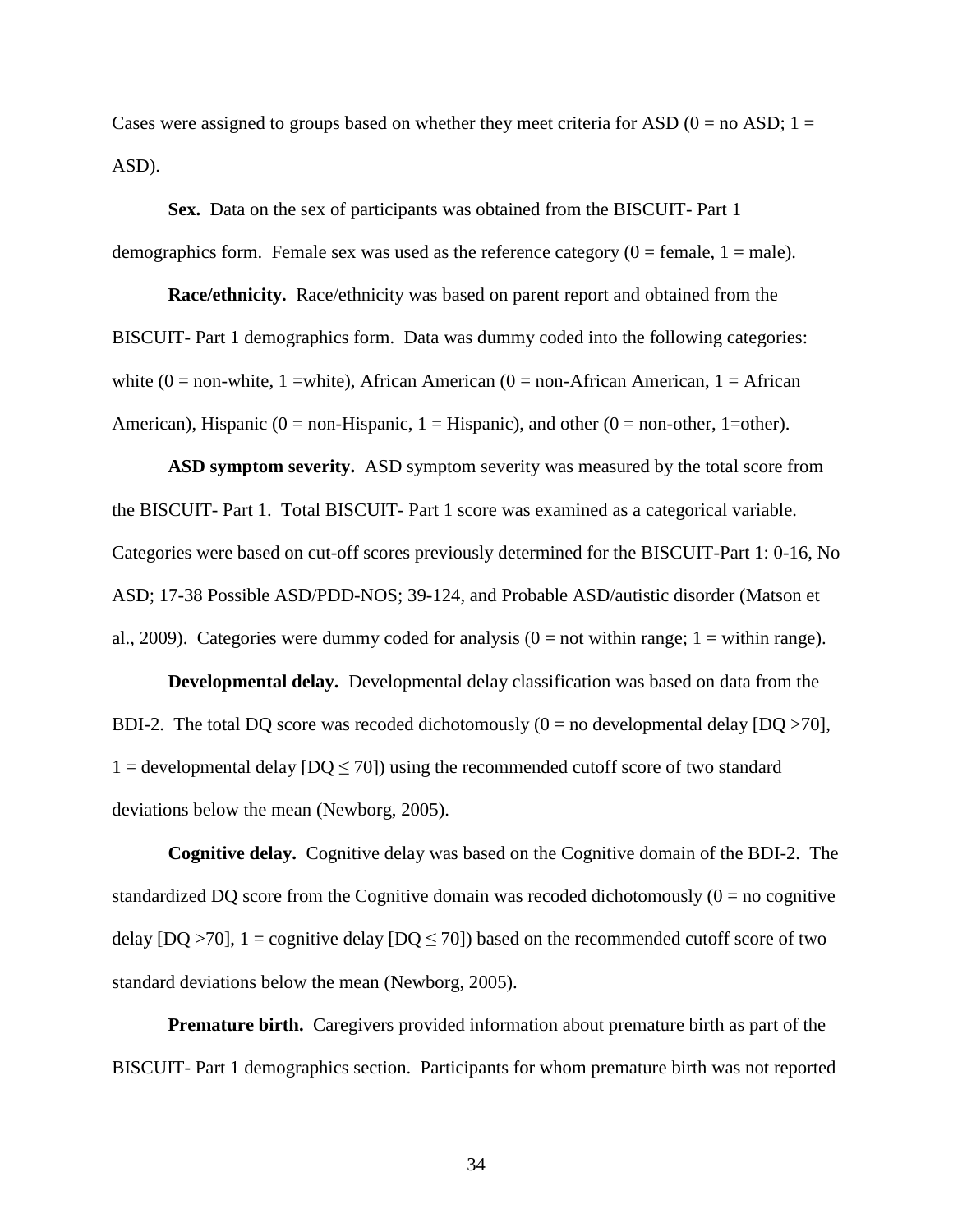were assumed to have been born at full term gestation ( $\geq$  37 weeks). A dichotomous variable was created for premature birth  $(0 = full term, 1 = premature birth)$ .

**Birth weight.** Data on birth weight was collected via caregiver report in the BISCUIT-Part 1 demographics section. This variable's measurement was converted from pounds to grams, with responses then dummy coded  $(0 = not$  within specified range,  $1 =$  within specified range) into the following categories: very low  $(< 1500 \text{ g})$ , low  $(1500 - 2499 \text{ g})$ , and normal  $(\geq 2500 \text{ g})$ . These categories were based on birth weight ranges and classifications commonly used in the literature (Lampi et al., 2012; Limperopoulos et al., 2008; Linsell, Malouf, Morris, Kurinczuk, & Marlow, 2017; Schendel & Bhasin, 2008).

**Parental age.** Maternal and paternal age at birth were collected via caregiver report in the BISCUIT- Part 1 demographics section. Maternal age was recoded dichotomously  $(0 = 35$ years,  $1 = \ge 35$  years) along with paternal age ( $0 = < 40$  years,  $1 = \ge 40$  years) based on age ranges used in previous research (Durkin et al., 2008; Lampi et al., 2013; Reichenberg et al., 2006).

**Multiple births.** Information on multiple births (e.g., twins, triplets) was collected via caregiver report in the BISCUIT- Part 1 demographics section. This variable was dummy coded  $(0 =$  singleton birth,  $1 =$  multiple births).

**Multiplex families.** The BISCUIT-Part 1 demographics section collected data on family members with ASD via caregiver report. This information was recoded based on degree of relationship to the participant (i.e., sibling) to indicate whether participants are from simplex or multiplex families ( $0 =$  simplex,  $1 =$  multiplex).

**Comorbid conditions.** Data on previously diagnosed medical conditions and developmental disorders was collected via caregiver report as part of the BISCUIT- Part 1

35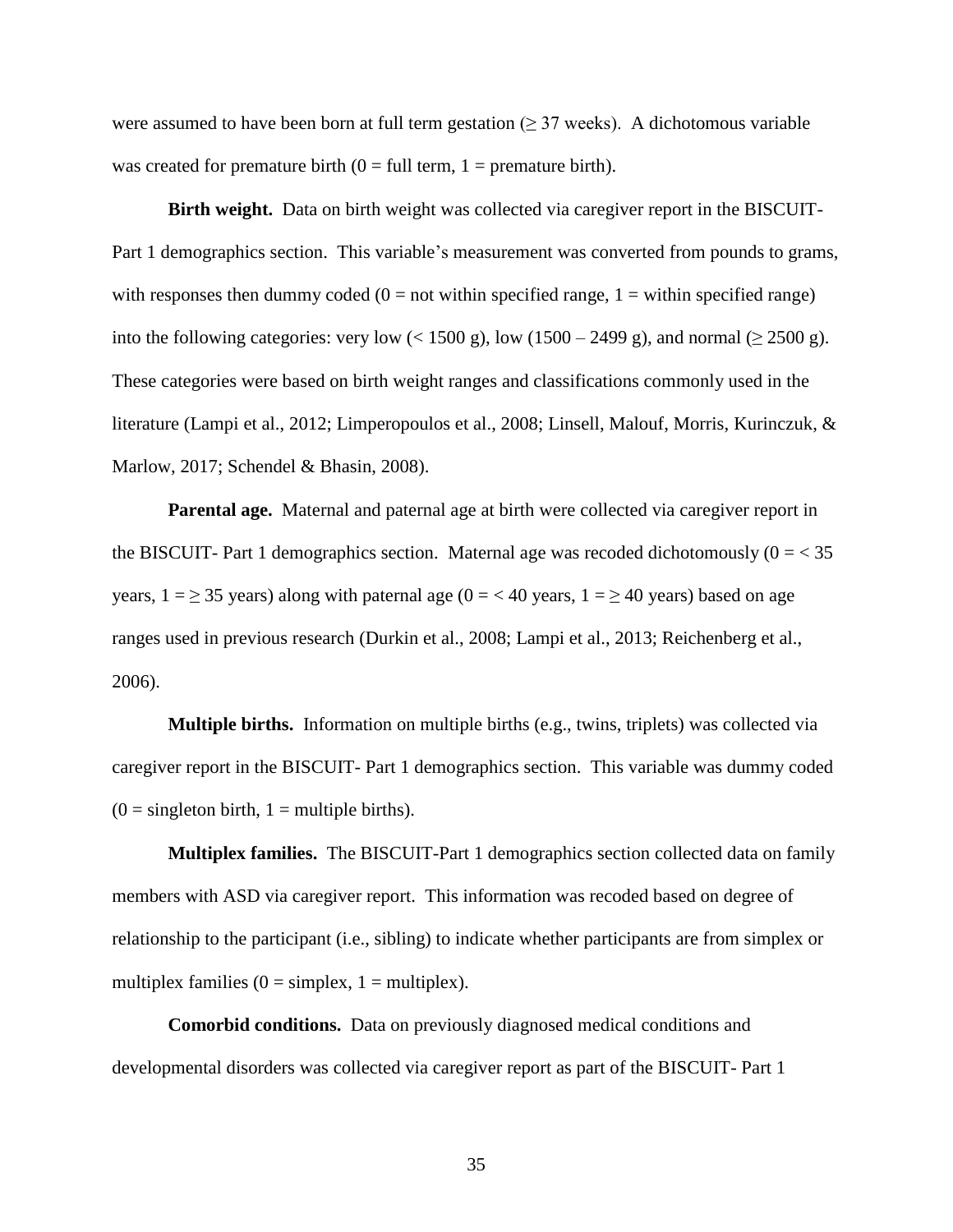demographics section. The following diagnoses were recoded dichotomously  $(0 = no$  diagnosis; 1 = diagnosis): global developmental delay (GDD), Down syndrome, seizure disorder, and cerebral palsy.

Year of assessment. The date of the EarlySteps assessment was included in the dataset. Date data was recoded to indicate the year of assessment (e.g., 2008, 2009, etc.) to allow for time trend analysis.

# **Data Analysis**

Statistical analysis was conducted using SPSS Statistics Software (Version 25). Descriptive statistics were used to describe the sample in regards to demographics (e.g., age at screening, race/ethnicity). Further descriptive analyses were conducted to estimate ASD prevalence, the ASD sex ratio, and chance in the sex ratio over time in the EarlySteps population. Chi-square tests of independence were used to examine the proportion of males and females with ASD across various risk factors. An independent *t*-test was conducted to examine differences in the mean number of risk factors between males and females classified with ASD. Hierarchical binomial logistic regression models were developed to examine risk factors in relation to ASD classification outcomes, with interaction terms between risk factors and sex allowing for the analysis of differential risk between the sexes.

36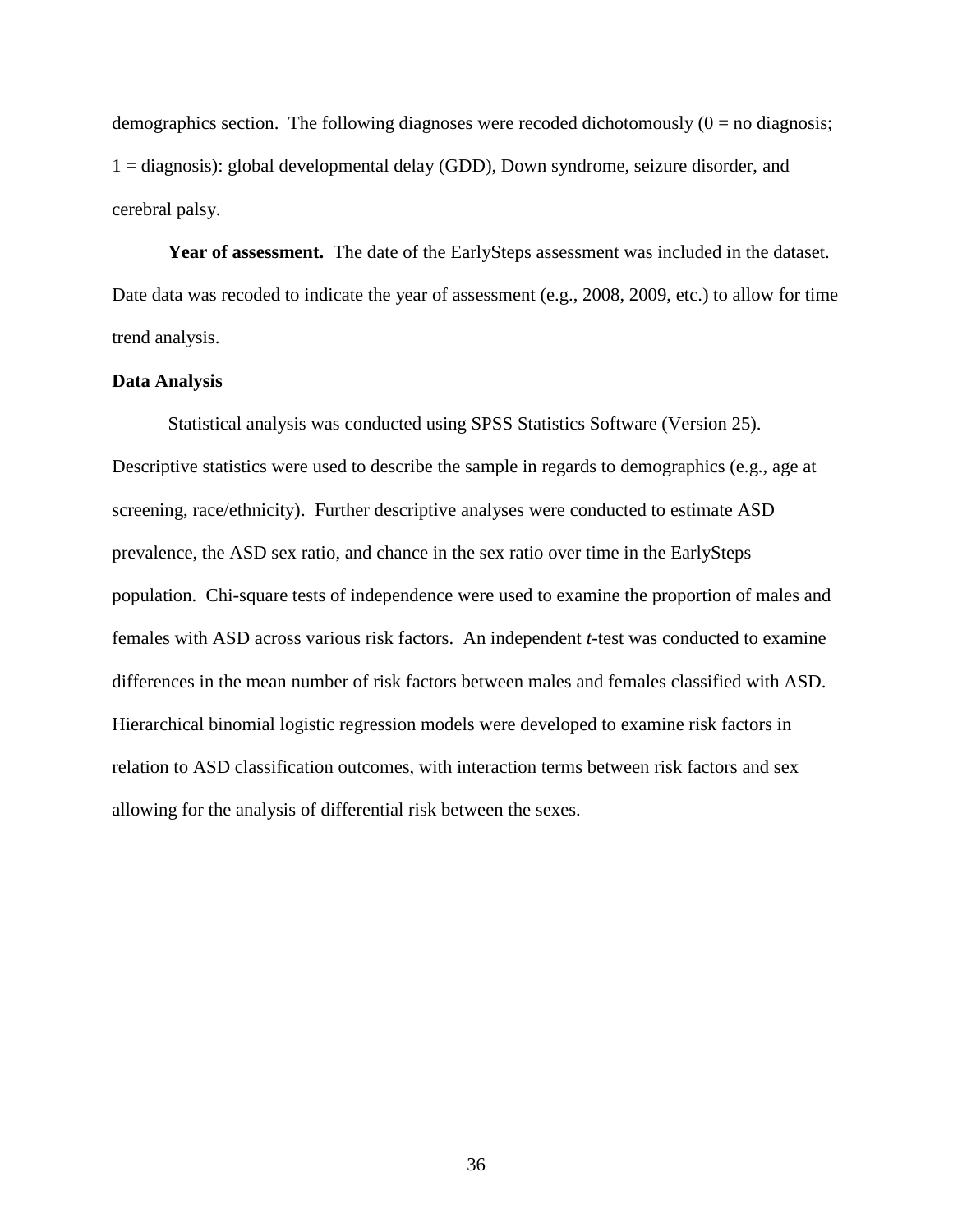#### **RESULTS**

# **Descriptive Analysis**

Descriptive analyses were conducted to describe the sample in regard to demographics (e.g., age at screening, race/ethnicity; Table 3). Additional frequency analyses were conducted to meet the first aim of the current study, which was to estimate ASD prevalence and ASD sex ratio among the EarlySteps population. Of the total sample ( $n = 12,598$ ), 12.12% of cases ( $N =$ 1,528) were found to meet DSM-5 criteria for ASD. The ratio of male to females meeting ASD classification was found to be 3.15.

Year of assessment. Changes in the sex ratio over time were examined by calculating the sex ratio for each year available in the dataset (2008-2017). The M/F ratio ranged from 2.81 (2009) to 3.60 (2017) across the ten-year span. The mean sex ratio was 3.20 with a standard deviation of 0.25. The linear trend is displayed in Figure 2.



Figure 2. Change in the M:F ratio among children meeting ASD classification criteria between 2008-2017 with linear trend line.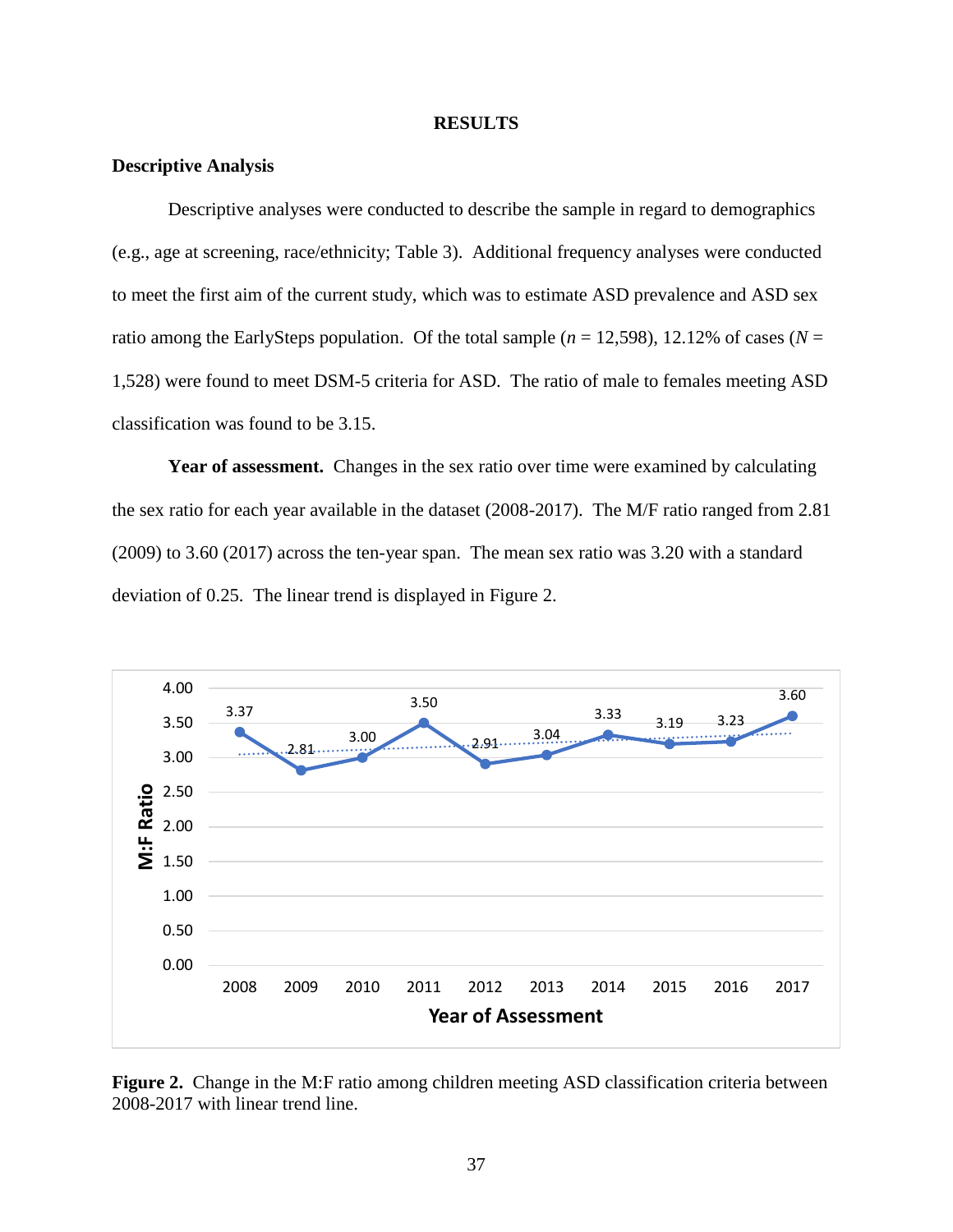# **Bivariate Analysis**

To meet the second aim of the study, to examine changes in the ASD sex ratio across a range of risk factors and other relevant variables, bivariate analyses were conducted. The ASD sex ratio was compared across the following variables: race/ethnicity, ASD symptom severity, developmental delay, cognitive delay, maternal age, paternal age, birth weight, premature birth, multiple births, multiplex families, GDD, Down syndrome, seizure disorder, and cerebral palsy. Chi-square tests of independence were used to determine if the proportion of males and females with ASD varied significantly across these factors. Previous studies examining the ASD sex ratio have also employed chi-square analyses to examine changes in the sex ratio across various factors (Zachor et al., 2013).

Chi-square test of independence are nonparametric tests used to examine the association between categorical variables (Field, 2013). The assumptions of chi-square tests were considered when computing and interpreting test results. The assumption of independence was confirmed by assuring that only one assessment time-point per participant is included in analysis. The assumption of expected frequencies was confirmed by inspecting contingency tables to make sure that no expected values were below 5 (Field, 2013). When chi-square tests were used between sex and a categorical variable with more than two categories (i.e., with more than one degree of freedom), post-hoc procedures followed significant results to further examine the relationship of sex and categories of the other variable. Standardized residuals were examined to allow for decomposition of the overall association of sex and categories of the other variable (Field, 2013; Sharpe, 2015). Critical values of ± 1.96 (*p* < .05), ± 2.58 (*p* < .01), ± 3.29 (*p* < .001) were used (Field, 2013). The largest contingency table was 2x4 (sex and race/ethnicity) with  $df = 3$ . A statistical power analysis program, G\*POWER, was used to establish necessary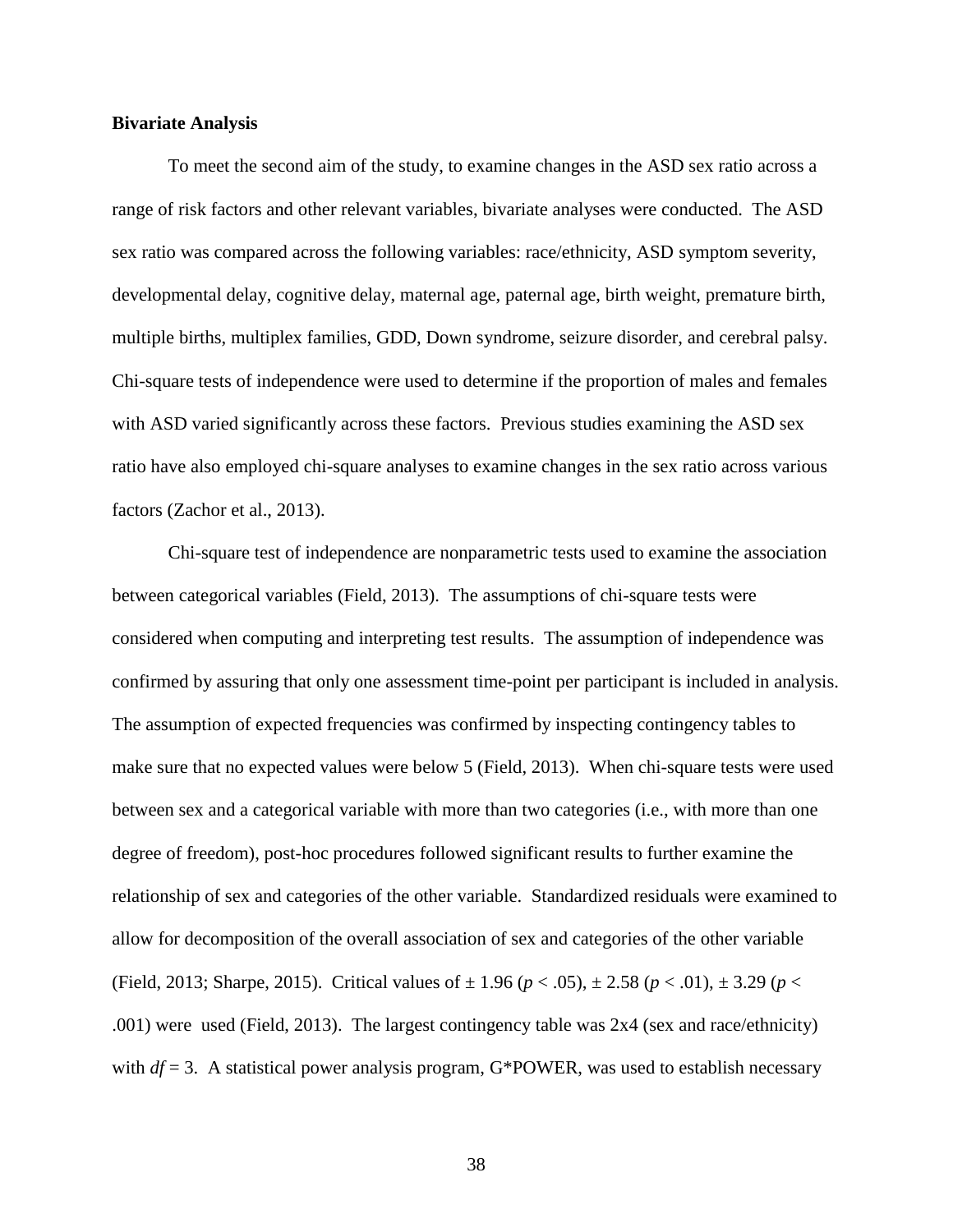samples size for a chi-square test of independence with a degree of freedom of 3 to demonstrate adequate power. A power of .80 (Field, 2013), alpha of .05, and medium effect size of .25 was used. The result of this analysis indicated that a total sample of 175 would yield the appropriate power and effect size for a chi-square of independence, which was met by the sample size of the EarlySteps dataset for all chi-square analyses.

**Race/ethnicity.** A chi-square test of independence was conducted between sex and race/ethnicity (Figure 3). Data on race/ethnicity was available for 1,485 cases classified with ASD. All expected frequencies were greater than 5. The M/F ratio among white children (3.15) was found to be higher compared to other racial/ethnic groups (2.84 among African Americans, 2.80 among Hispanics, and 2.73 among those of other race/ethnicity). Differences in the sex ratio across racial/ethnic groups were not statistically significant,  $\chi^2(3) = 3.432$ ,  $p = .330$ .



**Figure 3.** Percentage of race/ethnicity categories among males ( $N = 1,125$ ) and females ( $N = 1$ ) 360) with ASD classification.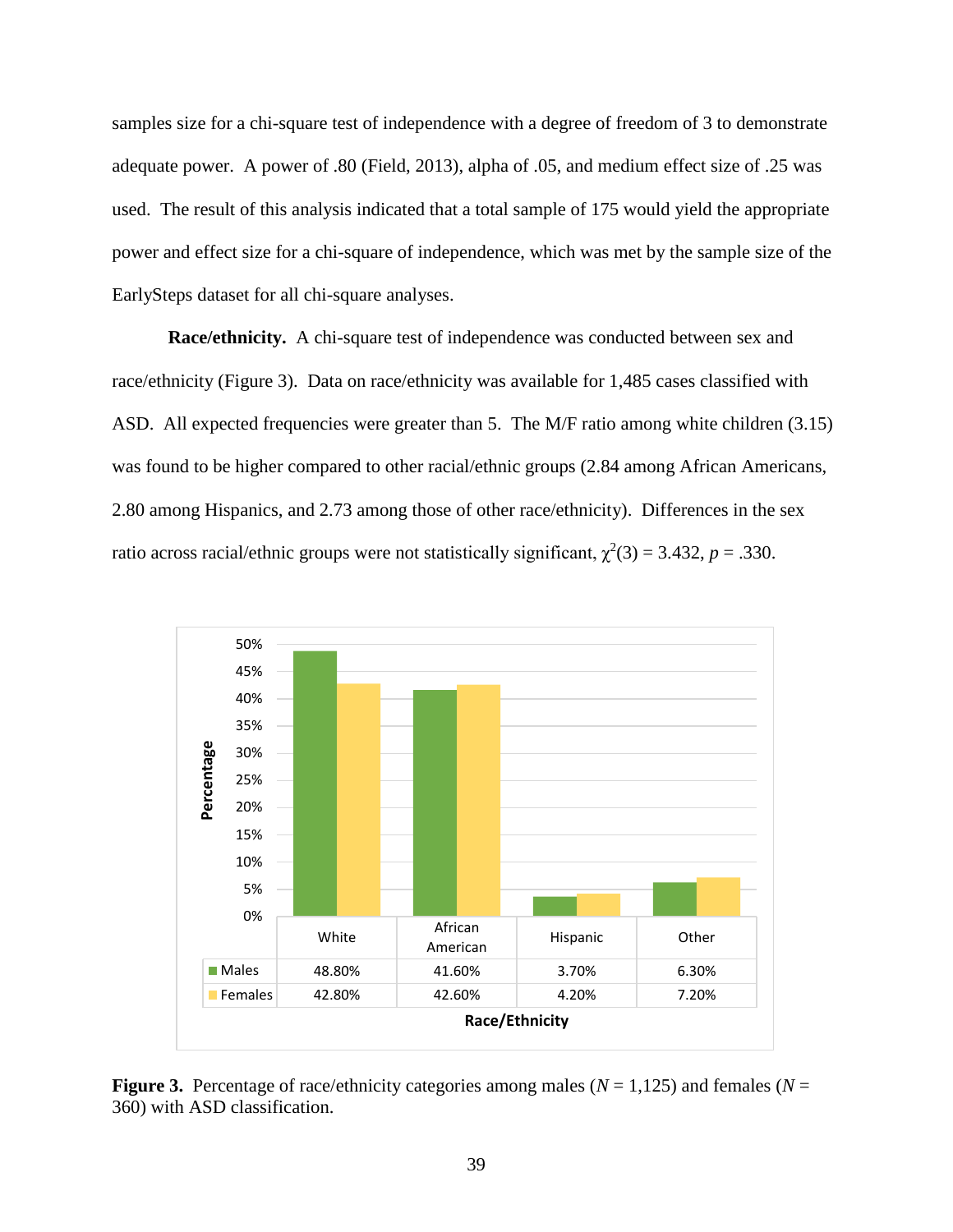**ASD symptom severity.** A chi-square test of independence was conducted between sex and ASD symptom severity, using BISCUIT- Part 1 severity ranges (Figure 4). Data on ASD symptom severity was available for all 1,528 cases in the sample classified with ASD. All expected frequencies were greater than 5. The M/F ratio was 2.71 among cases falling in the No ASD severity range, 3.16 among those in the Possible ASD range, and 3.16 in the Probable ASD range. Differences in the sex ratio did not differ significantly across severity levels,  $\chi^2(2)$  =  $.117, p = .943.$ 



**Figure 4.** Percentage of BISCUIT symptom severity levels among males  $(N = 1,160)$  and females  $(N = 368)$  with ASD classification.

**Developmental delay.** Another chi-square of independence was conducted between sex and developmental delay (Figure 5). Data on developmental delay was available for 1,507 cases classified with ASD. All expected frequencies were greater than 5. The sex ratio among cases with developmental delay was 3.29, with 59.9% of males and 52.8% of females having a Total DQ of 70 or less. Among cases without development delay, the sex ratio was lower at 3.01. The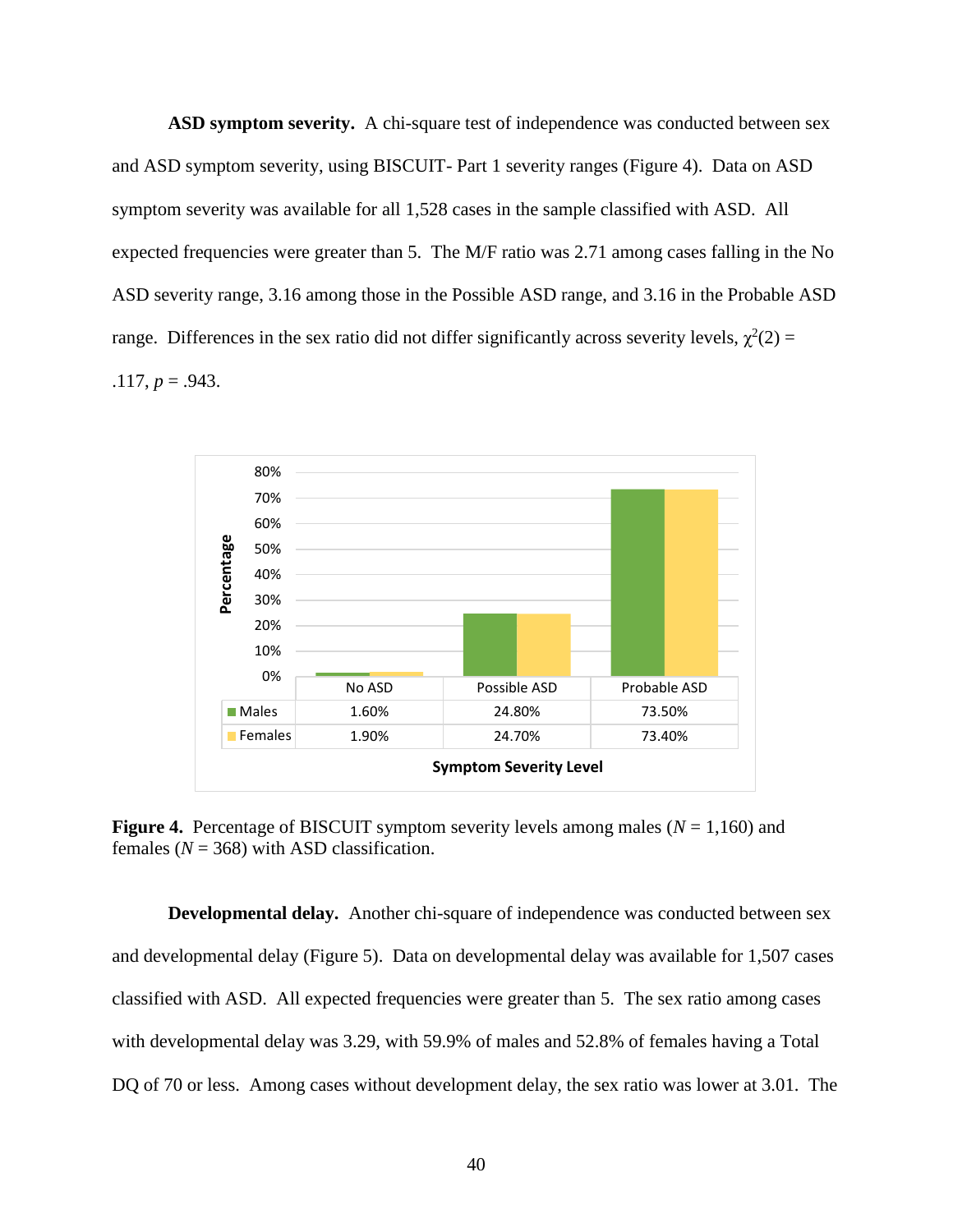M/F ratio did not differ significantly between cases with and without developmental delay,  $\chi^2(1)$ 

 $= .523, p = .470.$ 



**Figure 5.** Percentage cases with and without developmental delay among males ( $N = 1,145$ ) and females  $(N = 362)$  with ASD classification.

**Cognitive delay.** To test for differences in the sex ratio between ASD cases with and without cognitive delay, a chi-square test of independence was conducted (Figure 6). Data on cognitive delay was available for 1,507 cases classified with ASD. All expected frequencies were greater than 5. The M/F ratio among cases with cognitive delay was 3.05, with 45.3% of males and 47.0% of females having a Cognitive DQ of 70 or less. Among cases with Cognitive  $DQ > 70$ , the sex ratio was higher at 3.26. The sex ratio was not found to differ significantly between cases with and without cognitive delay,  $\chi^2(1) = .296$ ,  $p = .587$ .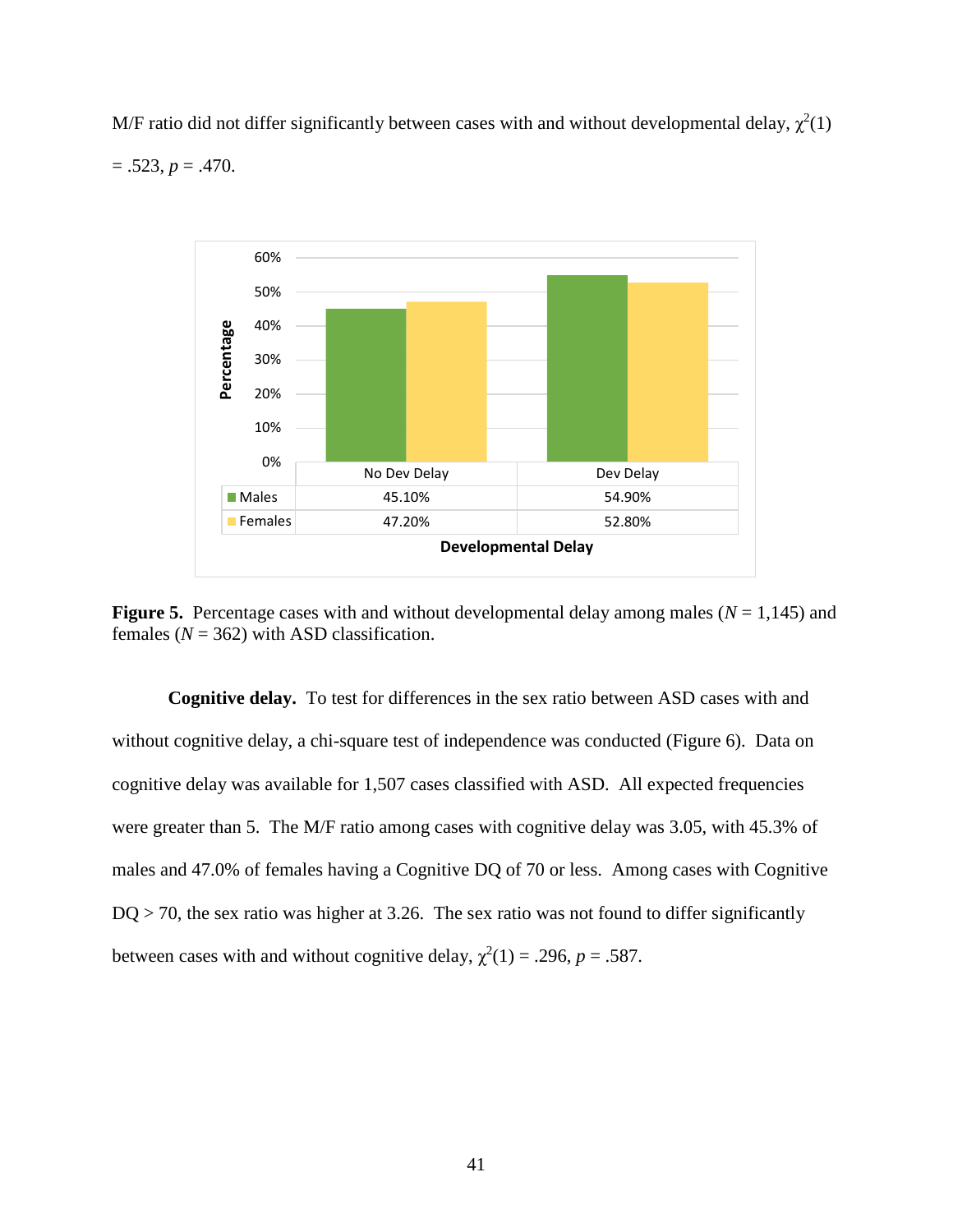

**Figure 6.** Percentage cases with and without cognitive delay among males ( $N = 1,145$ ) and females  $(N = 362)$  with ASD classification.

**Maternal age.** A chi-square test of independence was conducted to determine whether the M/F ratio varied in relation to maternal age (Figure 7). Data on maternal age was available for 988 cases classified with ASD. All expected frequencies were greater than 5. Among cases whose mothers were younger than 35 years at their birth, the M/F ratio was 3.41 (90.6% of males and 84.7% of females). Among cases whose mothers were 35 years and older at birth, the M/F ratio was 1.97 (9.4% of males, 15.3% of females). The difference between the sex ratio in these two levels of maternal age at birth was found to be significantly significant,  $\chi^2(1) = 6.285$ ,  $p =$ .012.

**Paternal age.** The test for differences in the sex ratio between ASD cases in relation to paternal age, a chi-square test of independence was conducted (Figure 8). Paternal age data was available for 947 cases classified with ASD. All expected frequencies were greater than 5. The M/F ratio among cases whose fathers were younger than 40 years at their birth was 3.30 (90.2% of males, 87.6% of females), while it was 2.54 among those whose fathers were 40 years or older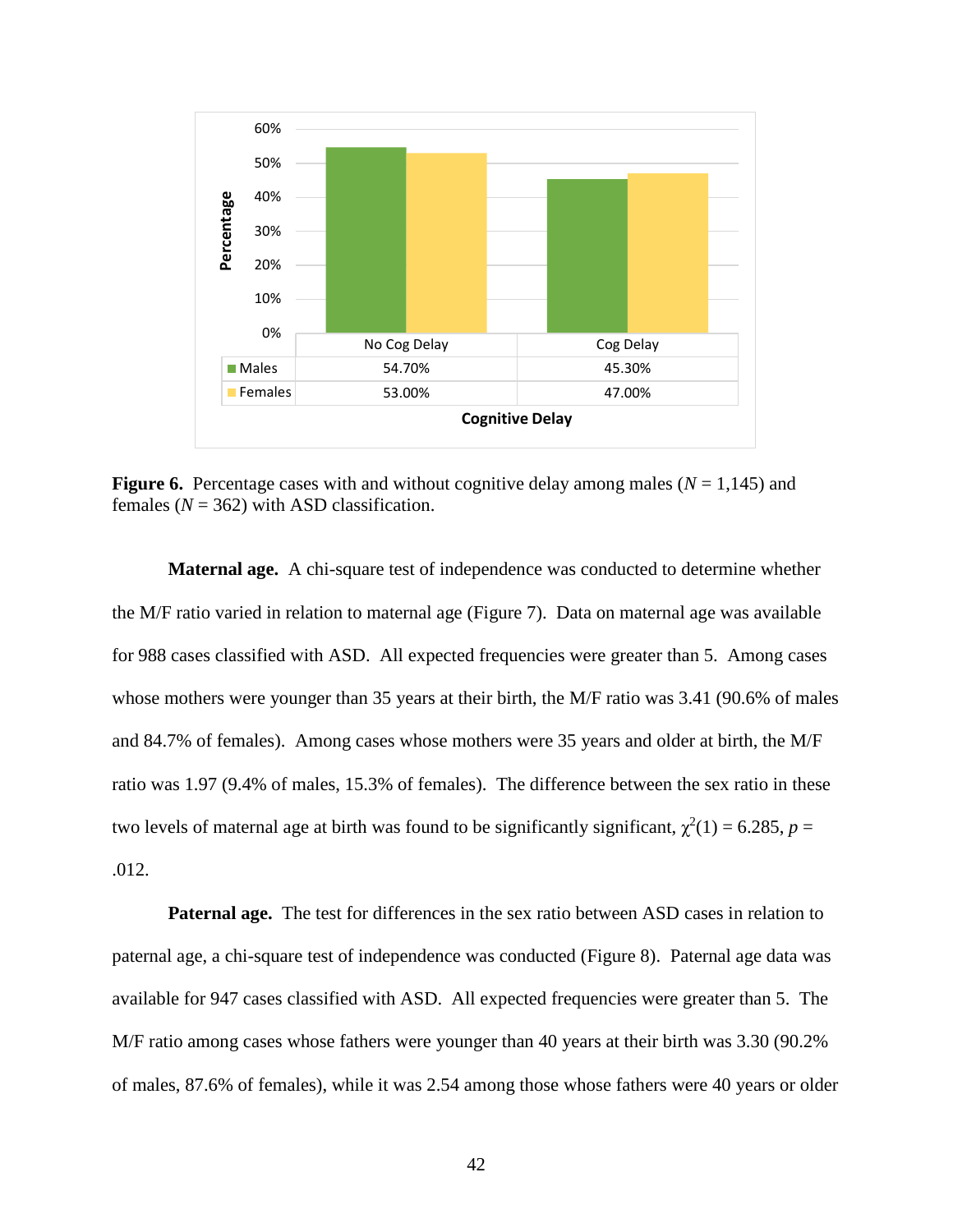

**Figure 7.** Percentage cases with maternal age <35 years and  $\geq$ 35 years among males ( $N = 752$ ) and females  $(N = 236)$  with ASD classification.

at their birth (9.8% of males, 12.4% of females). However, the difference between the sex ratio in these two levels of paternal age at birth was not significantly significant,  $\chi^2(1) = 1.249$ ,  $p =$ 





**Figure 8.** Percentage cases with paternal age <40 years and  $\geq$ 40 years among males ( $N = 722$ ) and females  $(N = 225)$  with ASD classification.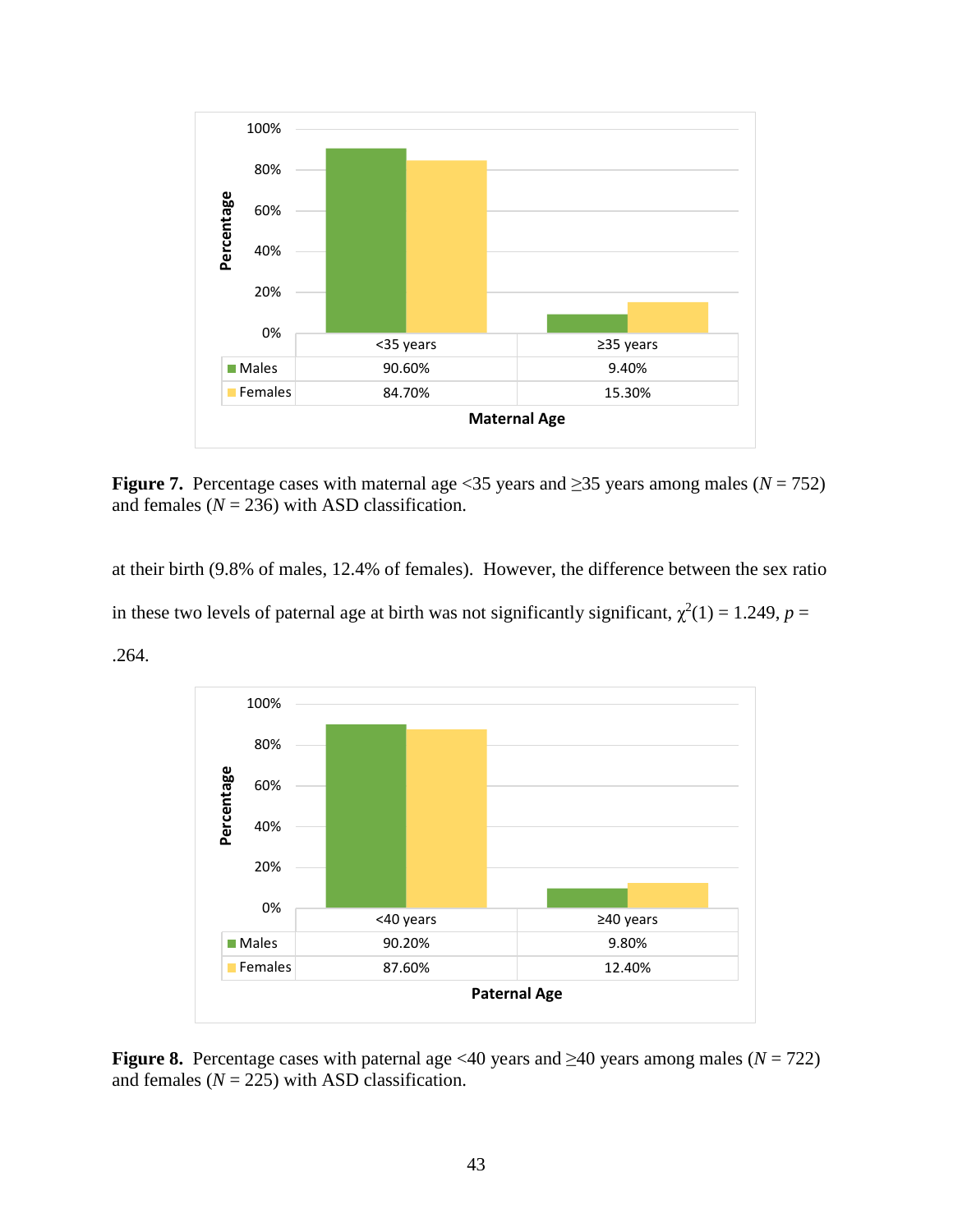**Birth weight.** A chi-square test of independence was conducted to examine the difference in sex ratio in relation to birth weight (Figure 9). Birth weight data was available for 1,315 cases classified with ASD. All expected frequencies were greater than 5. The sex ratio was 1.90 among cases with very low birth weight (<1500 g), 2.05 among those with low birth weight (1500-2499 g), and 3.79 among those with normal birth weight ( $\geq$  2500 g). The M/F ratio was found to significantly differ in relation to birth weight,  $\chi^2(2) = 19.328$ ,  $p < .001$ . As this test revealed a significant result with more than one degree of freedom, post-hoc procedures were conducted to examine standardized residuals to further understand the association of sex and birth weight categories (Table 4). Standardized residuals were statistically significant for females with very low birth weight  $(z = 2.1, p < .01)$  and low birth weight  $(z = 2.7, p < .01)$ , indicating that more females had very low and low birth weight than expected.



**Figure 9.** Percentage cases with very low (<1500 g), low(1500-2499 g), and normal birth weight  $(≥ 2500 \text{ g})$  among males ( $N = 1,005$ ) and females ( $N = 310$ ) with ASD classification.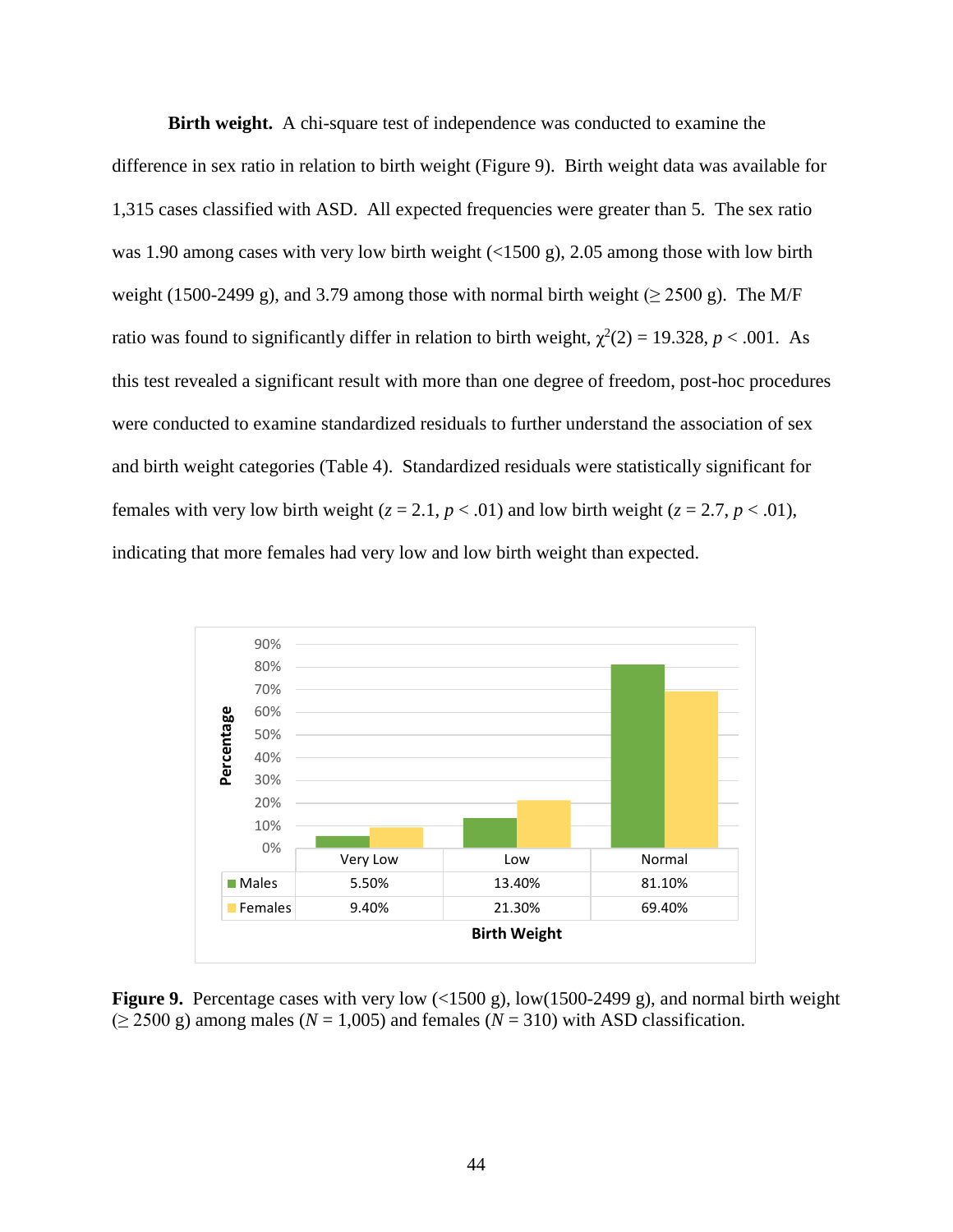|                         |            | <b>Sex</b> |
|-------------------------|------------|------------|
| Birth Weight            | Male       | Female     |
|                         | $(N=1005)$ | $(N=310)$  |
| Very low $($ 1500 g)    | 55         | 29         |
|                         | $(-1.1)$   | $(**2.1)$  |
| Low $(1500-2499 g)$     | 135        | 66         |
|                         | $(-1.5)$   | $(**2.7)$  |
| Normal ( $\geq$ 2500 g) | 815        | 215        |
|                         | (1.0)      | $(-1.8)$   |

**Table 4.** Crosstabulation of sex and birth weight categories.

*Note.* Standardized residuals appear in parentheses below observed frequencies. Critical values of  $\pm 1.96$  (\* $p < .05$ ),  $\pm 2.58$  (\*\* $p < .01$ ),  $\pm 3.29$  (\*\*\* $p < .001$ ) were used.

**Premature birth.** To examine differences in the M/F ratio between children with and without premature birth, a chi-square test of independence was conducted (Figure 10). Data on prematurity was available for 1,505 cases classified with ASD. All expected frequencies were greater than 5. The M/F ratio was determined to be 2.11 among cases with premature birth



**Figure 10.** Percentage cases with and without premature birth among males ( $N = 1,114$ ) and females  $(N = 361)$  with ASD classification.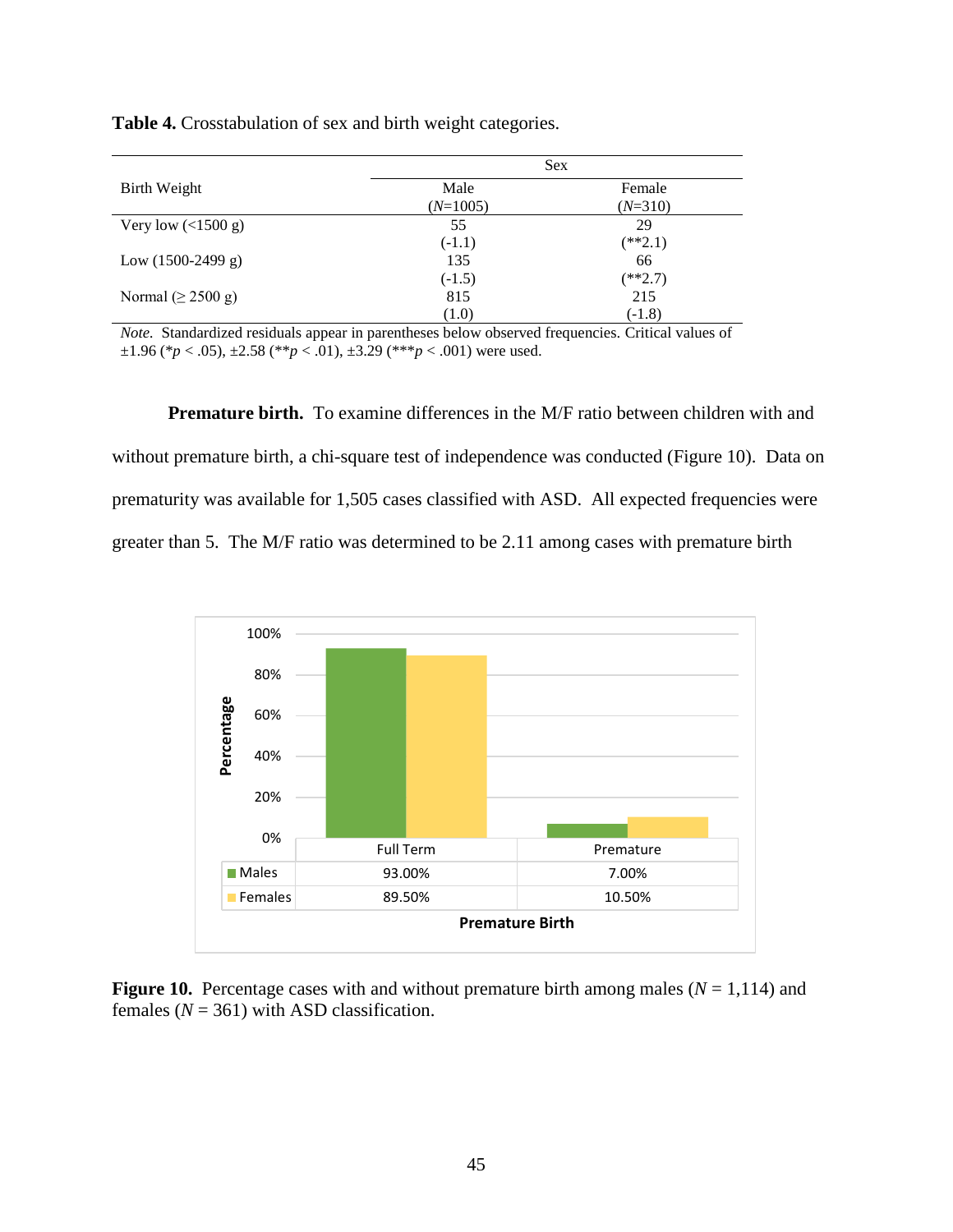(7.0% of males, 10.5% of females), and 3.29 among those with full term gestation (93.0% of males, 89.5% of females). The difference in sex ratio between cases with and without premature birth was found to be statistically significant,  $\chi^2(1) = 4.741$  *p* = .029.

**Multiple births.** A chi-square test of impendence was conducted between sex and multiple births to examine differences in the sex ratio (Figure 11). Data on multiple births was available for 1,264 cases classified with ASD. All expected frequencies were greater than 5. The sex ratio was found to be 2.78 among cases born as part of a multiple birth (7.9% of males, 8.7% of females), and 3.09 among cases born as part of a singleton birth (92.1% of males, 91.3% of females). The difference in M/F ratio was not found to significantly differ between cases with and without multiple births,  $\chi^2(1) = .208$ ,  $p = .648$ .



**Figure 11.** Percentage cases with singleton and multiple births among males ( $N = 953$ ) and females  $(N = 311)$  with ASD classification.

**Multiplex families.** Another chi-square test of independence was conducted to examine differences in the sex ratio between cases in multiplex and simplex families (Figure 12). Data on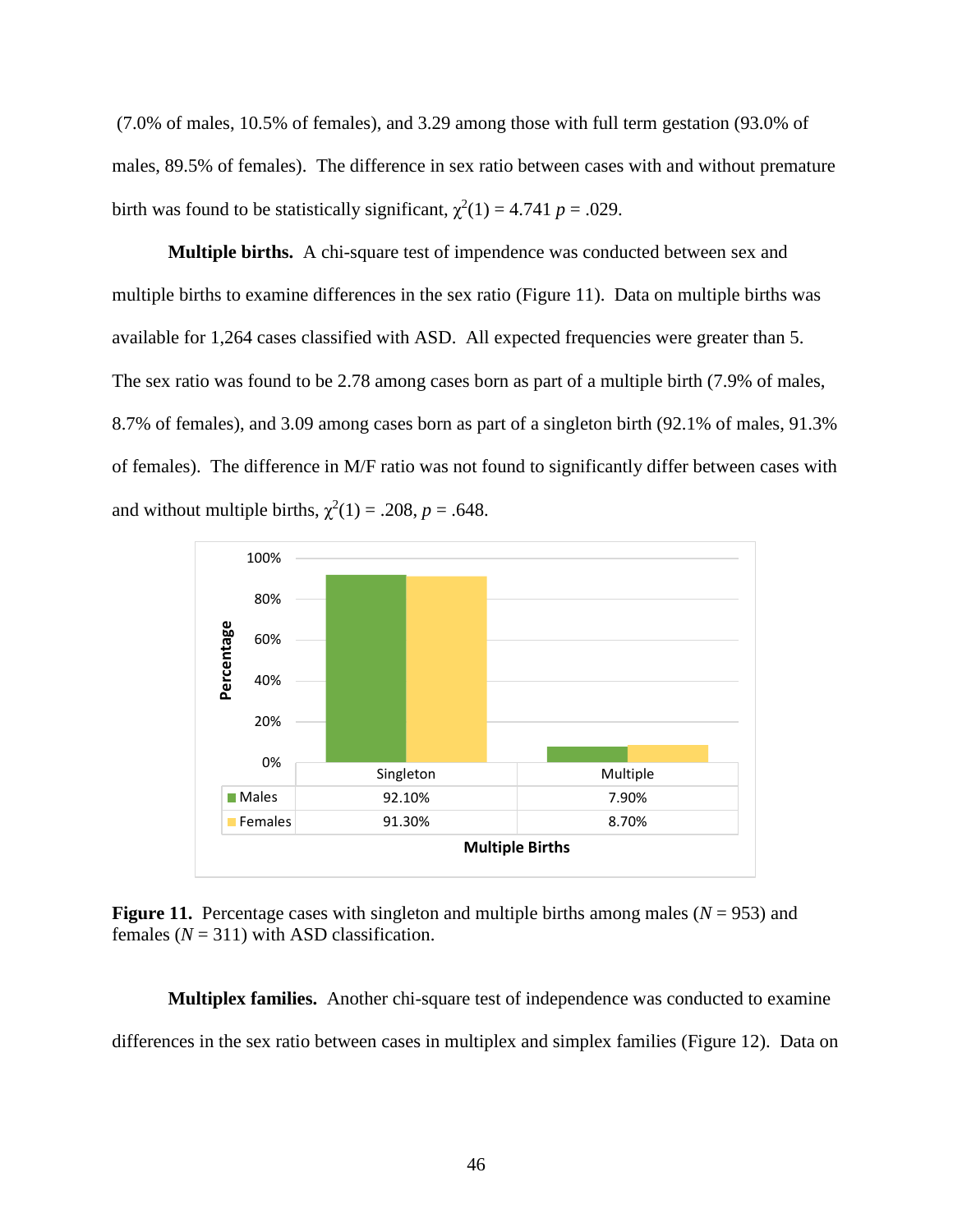multiplex families was available for 1,427 cases classified with ASD. All expected frequencies were greater than 5. Among cases from multiplex families, the M/F ratio was 2.77 (5.6% of males, 6.3% of females). Among cases from simplex families, the M/F ratio was 3.13 (94.4% of males, 93.7% of females). The difference in sex ratio was not found to differ significantly between cases from multiplex and simplex families,  $\chi^2(1) = .230$ ,  $p = .632$ .



**Figure 12.** Percentage cases with simplex and multiplex families among males ( $N = 1,080$ ) and females  $(N = 347)$  with ASD classification.

**GDD.** To examine differences in the M/F ratio between ASD cases with and without comorbid GDD, a chi-square test of independence was conducted (Figure 13). Data on GDD was available for 1,505 cases classified with ASD. All expected frequencies were greater than 5. The sex ratio was 2.75 among cases with GDD (2.9% of males, 3.3% of females) and 3.18 among those without GDD (97.1% of males, 96.7% of females). The difference in the M/F ratio was not found to differ significantly based on the presence of GDD,  $\chi^2(1) = .183$ ,  $p = .669$ .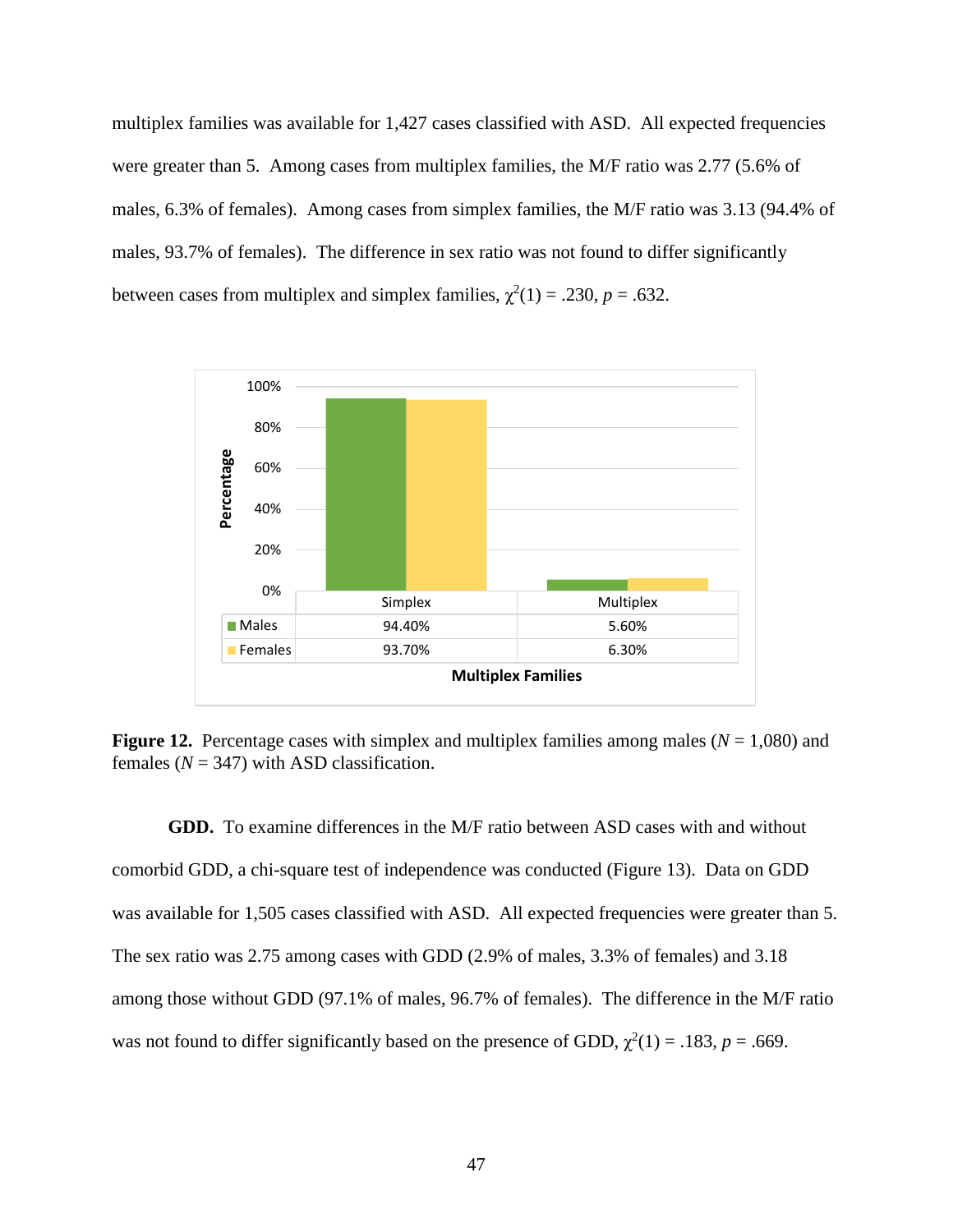

**Figure 13.** Percentage cases with and without comorbid GDD among males ( $N = 1,144$ ) and females  $(N = 361)$  with ASD classification.

**Down syndrome.** A chi-square test of independence was conducted to examine differences in the ASD sex ratio between cases with and without comorbid Down syndrome. Data on Down syndrome was available for 1,505 cases classified with ASD. Two cells (50.0%) of the chi-square had expected counts less than 5, indicating that the assumption of expected frequencies was violated. Therefore, results of the chi-square analysis are not reported. Among males classified with ASD, 6 cases had comorbid Down syndrome; no females classified with ASD were found to have comorbid Down syndrome.

**Seizure disorder.** A chi-square test of independence was used to examine differences in the ASD sex ratio between cases with and without seizure disorder (Figure 14). Data on seizure disorder was available for 1,505 cases classified with ASD. All expected frequencies were greater than 5. Among cases with comorbid seizure disorder, the sex ratio was 1.62 (3.7% of males, 7.2% of females). Among cases without seizure disorder, the sex ratio was higher at 3.28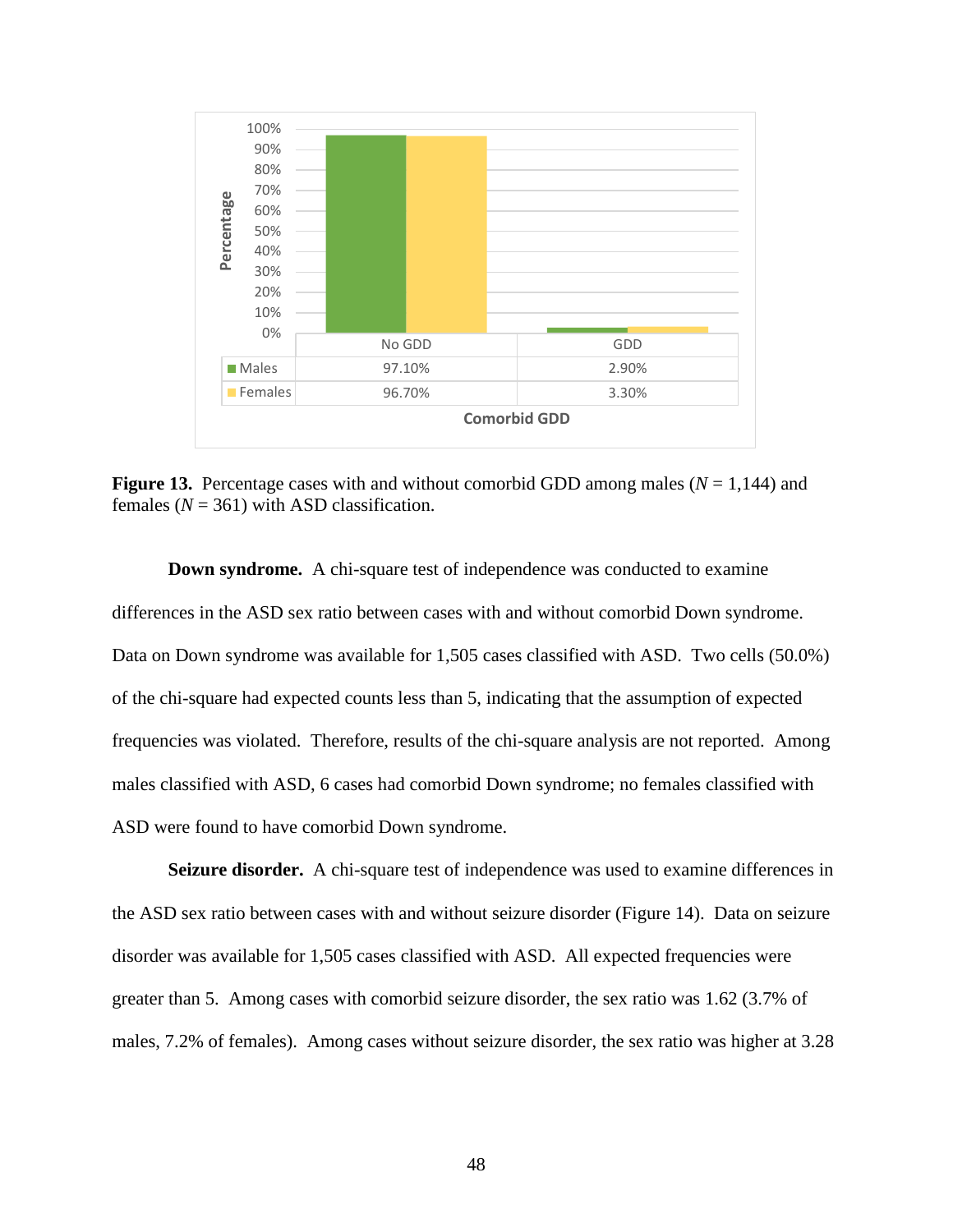

**Figure 14.** Percentage cases with and without comorbid seizure disorders among males (*N* = 1,144) and females  $(N = 361)$  with ASD classification.

(96.3% of males, 92.8% of females). The sex ratio differed significantly between ASD cases with and without comorbid seizure disorder,  $\chi^2(1) = 7.930$ ,  $p = .005$ .

**Cerebral palsy.** To compare the ASD sex ratio between cases with and without cerebral palsy, a chi-square test of independence was conducted (Figure 15). Data on cerebral palsy was available for 1,505 cases. All expected frequencies were greater than 5. The M/F was found to be 2.71 among cases with comorbid cerebral palsy (1.7% of males, 1.9% of females) and 3.17 among those without comorbid cerebral palsy (98.3% of males, 98.1% of females). The difference in sex ratio was not found to significantly differ between cases with and without comorbid cerebral palsy,  $\chi^2(1) = .125$ ,  $p = .724$ .

**Number of risk factors.** Another analysis aimed to determine if females with ASD are affected by a greater number of associated risk factors on average compared to males with ASD. The number of risk factors was calculated by adding the occurrence of the following variables: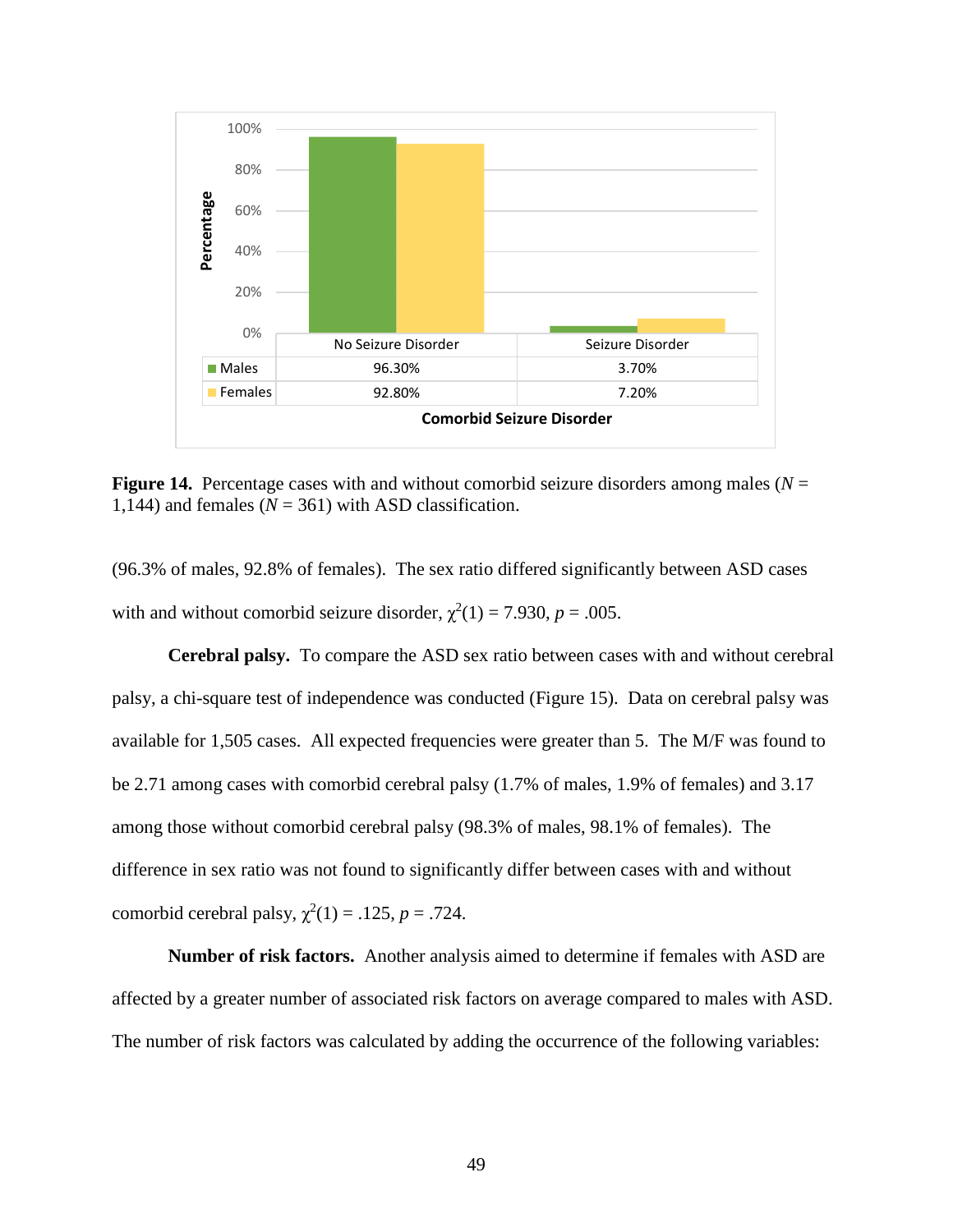

**Figure 15.** Percentage cases with and without comorbid cerebral palsy among males  $(N = 1,144)$ and females  $(N = 361)$  with ASD classification.

maternal age, paternal age, premature birth, very low birth weight, low birth weight, multiple births, and multiplex families. Data on risk factors was available for 1477 cases classified with ASD. An independent samples *t-*test was conducted to compare the average number of risk factors held by males and females with ASD. The dependent variable, risk factors, was continuous and the independent variable, sex was categorical, meeting assumptions for independent samples *t*-tests. The risk factors variable did not have any significant outliers. Although the dependent variable was not normally distributed for each group, the distributions were skewed in a similar manner (Figures 16 & 17). Independent *t-*tests are considered to be robust to violations of normality, especially with large sample sizes (Field, 2013). The assumption of homogeneity of variances was violated, as assessed by Levene's test (*p* < .001). Thus, a separate variances *t*-test was used. Males had a mean of .418 (*SD* = .700) risk factors and females had a mean of .579 ( $SD = .814$ ), with a mean difference of .160 ( $SE = .047$ ). There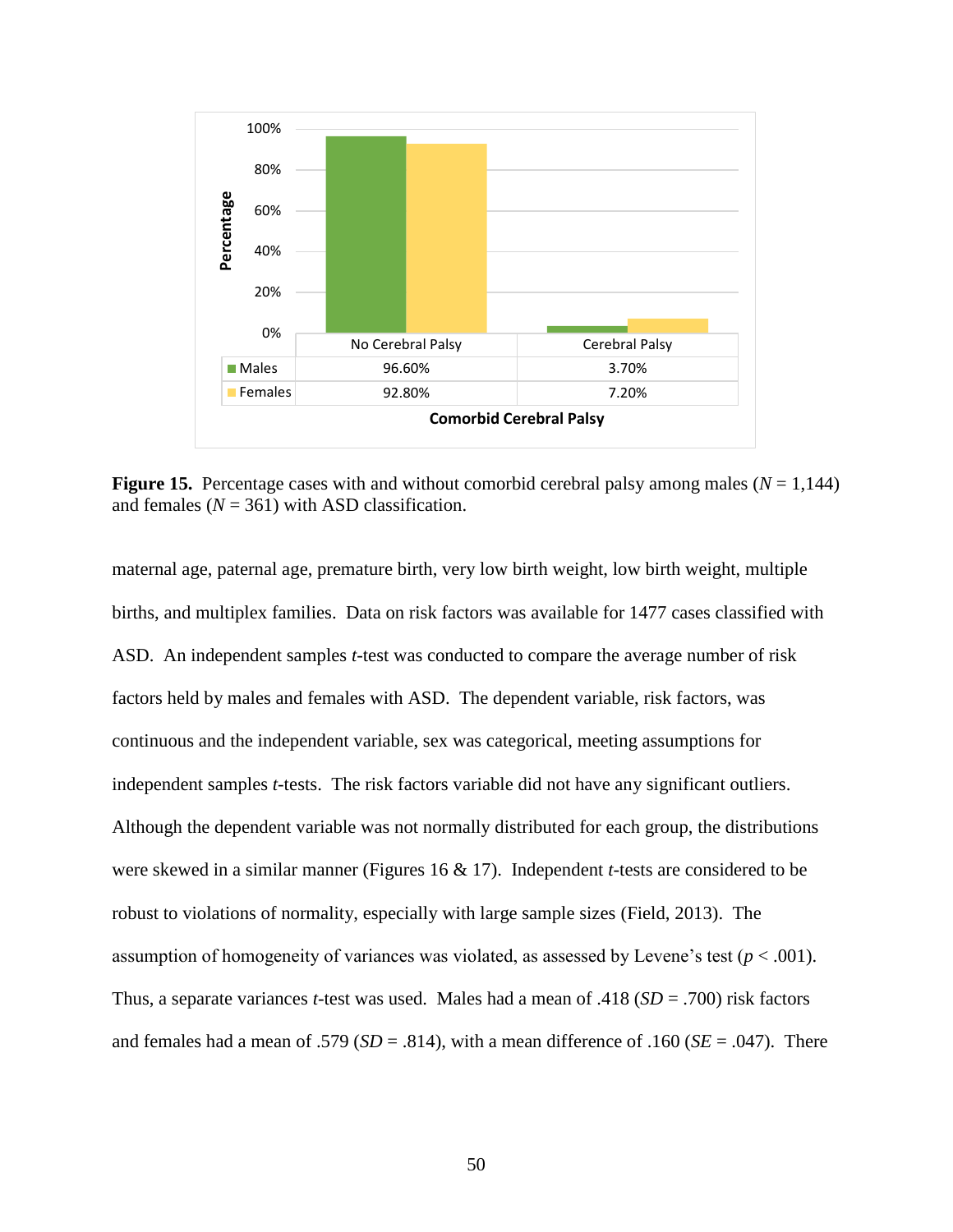

**Figure 16.** Distribution of the frequency of risk factors among males with ASD classification (*N*  $= 1,118$ .



**Figure 17.** Distribution of the frequency of risk factors among females with ASD classification  $(N = 359)$ .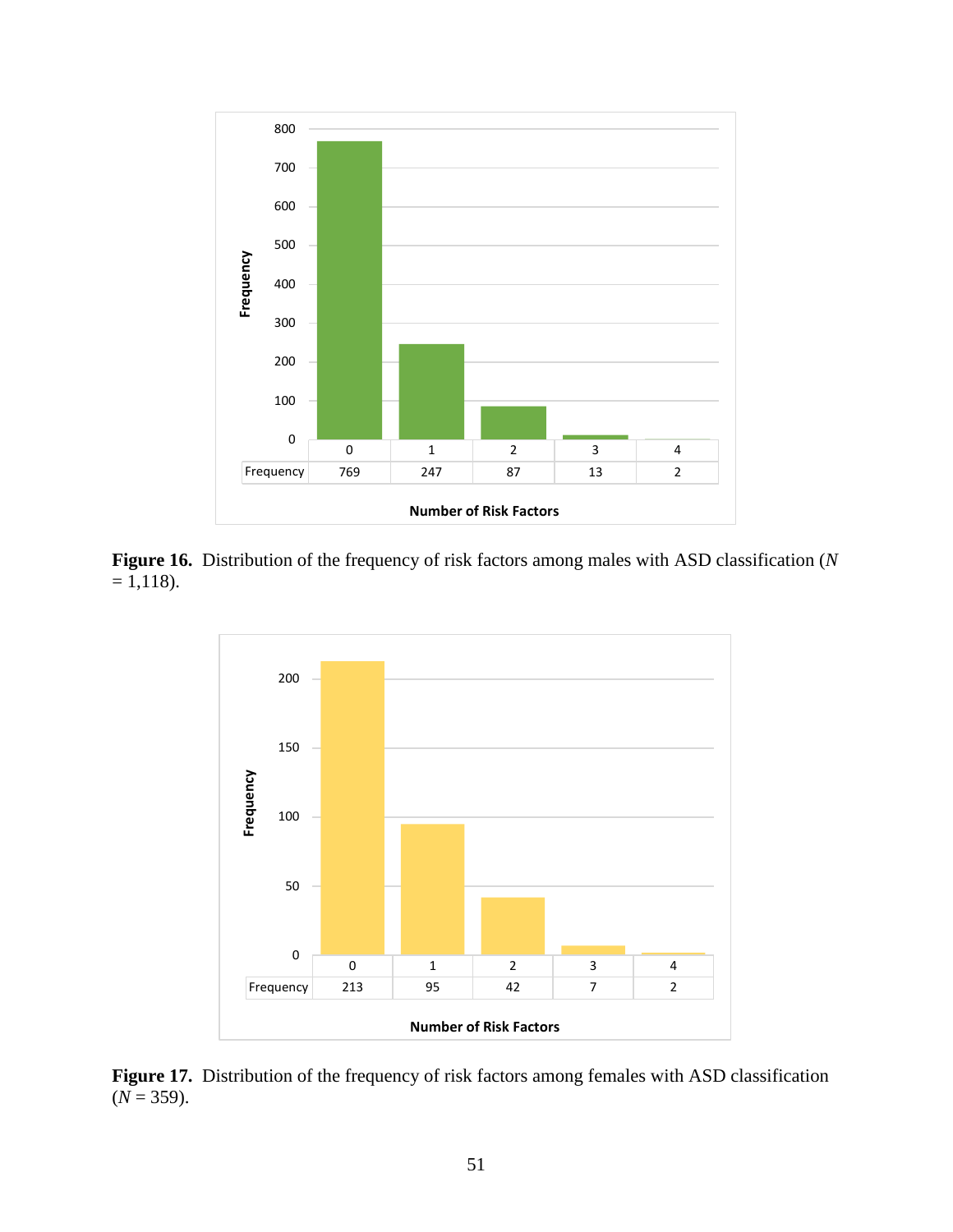was a statistically significant difference in mean risk factors between males and females with ASD classification, *t*(538.522) = -3.362, *p* = .001.

# **Multivariate Analysis**

The third aim of the study, to determine if males and females are differentially impacted by risk factors associated with ASD, was addressed through multivariate analysis. The following risk factors were examined: cognitive delay, maternal age, paternal age, premature birth, birth weight, multiple births, and multiplex families. Hierarchical binomial logistic regression models were developed for each of these seven risk factors in relation to the outcome variable of ASD classification ( $0 =$  no ASD,  $1 =$  ASD). Models 1-7 had the risk factor and sex entered as predictors in the first block and interaction terms with sex added into the second block (Figure 18). Interaction terms with sex allowed for the examination of differential risk contributing towards the occurrence of ASD (Cohen, Cohen, West, & Aiken, 2002).



**Figure 18.** Models 1-7; hierarchical logistic regression models of risk factors associated with ASD classification.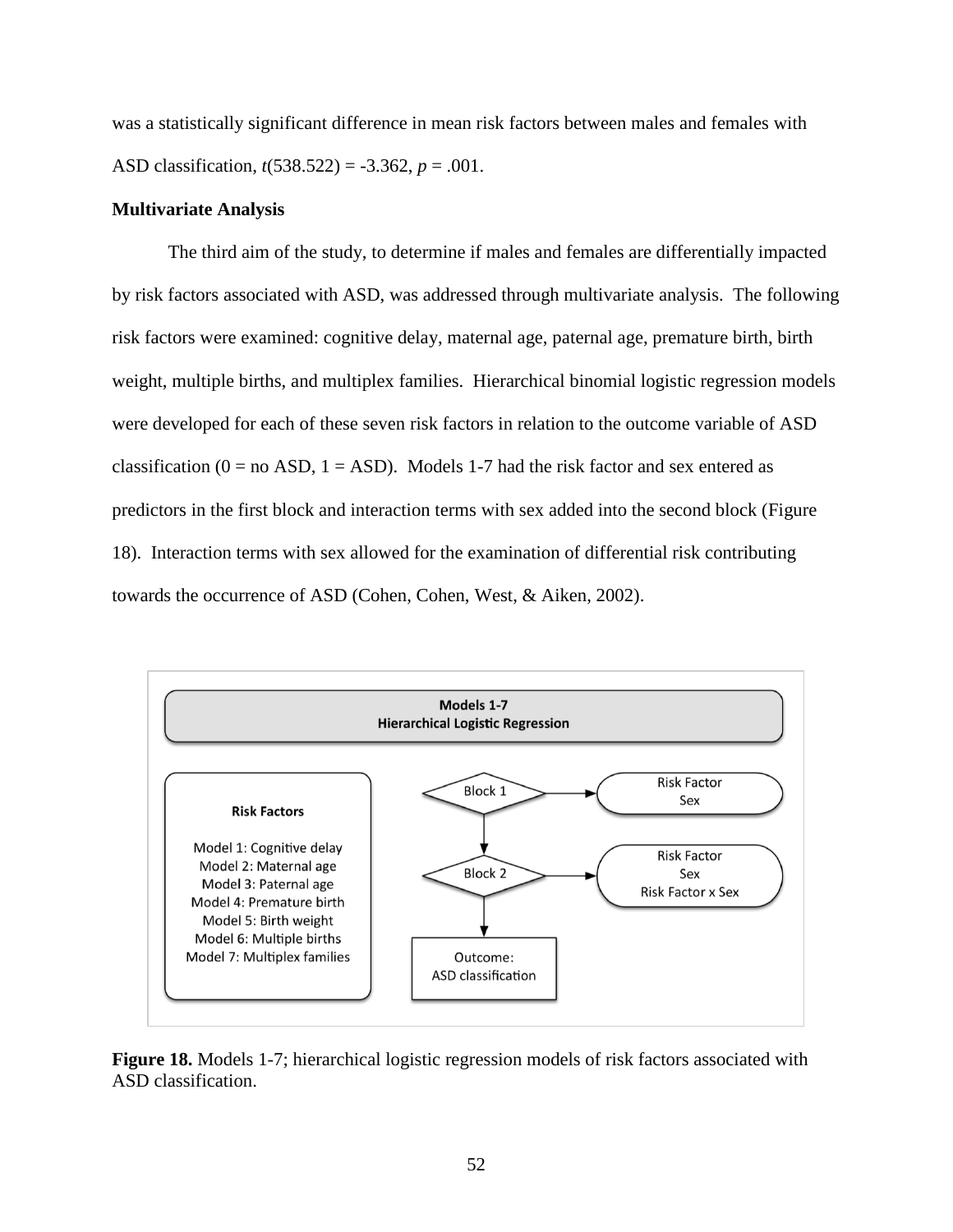Assumptions of logistic regression were checked for each model. The assumption of independence was confirmed by assuring that only one assessment time-point per participant was included in analysis. The assumption of linearity of independent variables and log odds were met as only categorical variables were included as predictors in the models. Multicollinearity was checked by examining tolerance and VIF values, using the recommended cut-off  $< 0.1$  for tolerance values and > 10 for VIF values (Field, 2013). Data was tested to verify that no significant outliers were present. The following guidelines were followed to ensure adequate sample size for adequate power (Peduzzi, Concato, Kemper, Holford, & Feinstein, 1996): if *p* is the smallest of the proportions of negative/positive cases in the sample and *k* the number of covariates, then the minimum number of cases to include is  $N = 10(k/p)$ . Therefore, as 12.12% of the sample was classified with ASD and there were 3 covariates in the largest block of Models 1-4 & 6-7, the minimum number of cases required for these models for was  $N = 10(3/1212)$ , or  $N = 248$ . For Model 5, there were 5 covariates in the largest block, requiring  $N = 10(5/1212)$ , or  $N = 413$ . These minimum sample sizes were verified for Models 1-7.

**Cognitive delay.** Model 1 was a hierarchical binomial logistic regression model developed to determine if males and females were differentially impacted by cognitive delay in relation to the outcome variable of ASD classification (Table 5). The dependent variable was ASD classification. Cognitive delay and sex were entered as predictors in the Block 1, and an interaction term between sex and cognitive delay was added into Block 2. All assumptions of logistic regression were found to be met. Block 1 of Model 1 was statistically significant,  $\chi^2(2)$  = 682.099,  $p = < 0.001$ , and explained 5.3% (Cox & Snell  $R^2$ ) of the variance in ASD classification. Both sex and cognitive delay were significant predictors of ASD classification. Males had 1.511 times the odds (95% CI [1.329-1.717],  $p < .001$ ) of being classified with ASD compared to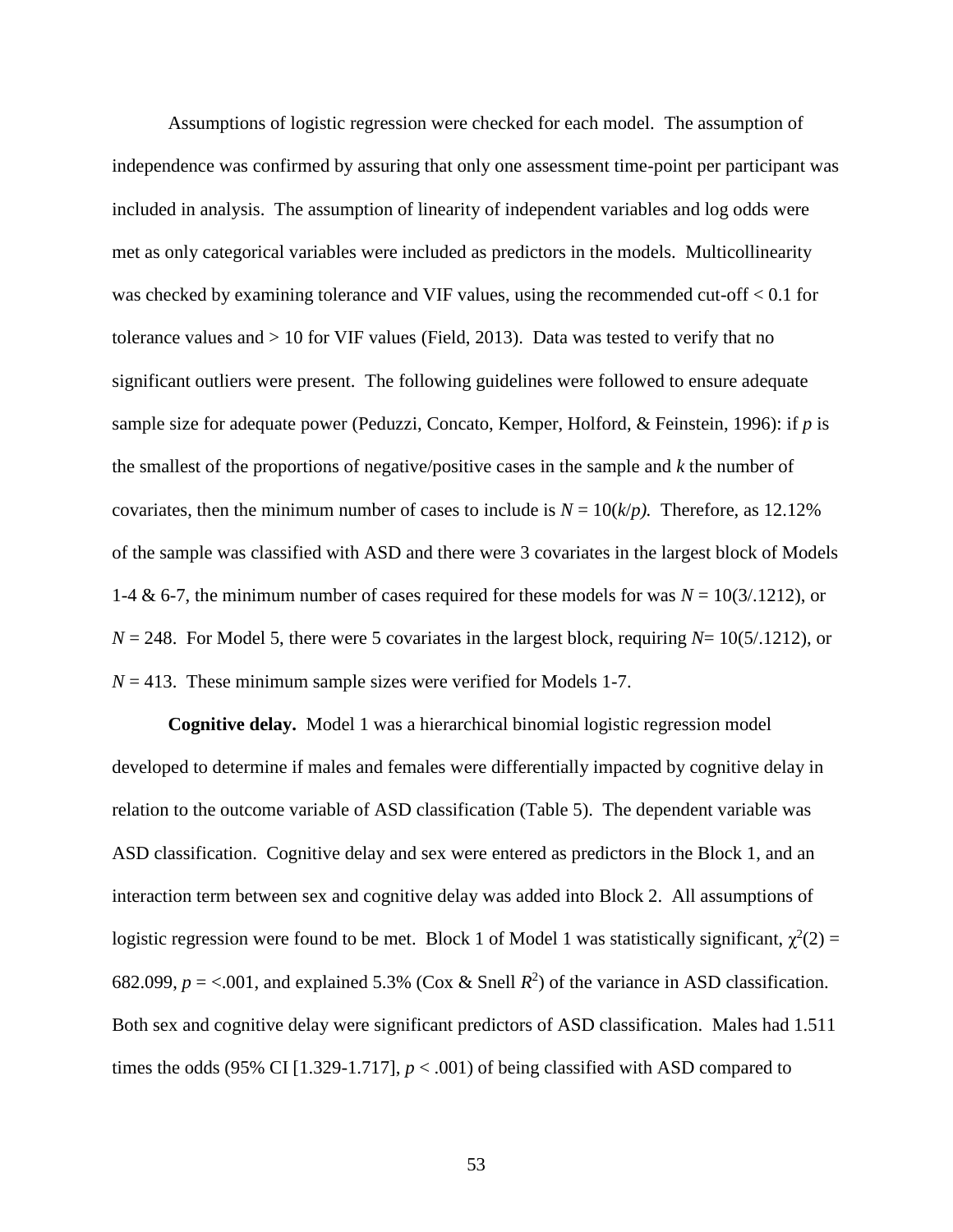| <b>Block</b>   | Independent variables           | B        | SE   | Wald        | Odds ratio (95% CI) | $R^2$ | $\Delta R^2$ |
|----------------|---------------------------------|----------|------|-------------|---------------------|-------|--------------|
| 1              |                                 |          |      |             |                     | .053  |              |
|                | Constant                        | $-2.303$ | .040 | 3399.520*** | .100                |       |              |
|                | <b>Sex</b>                      |          |      |             |                     |       |              |
|                | Male                            | .413     | .065 | $39.760***$ | 1.511 (1.329-1.717) |       |              |
|                | Female (reference)              |          |      |             |                     |       |              |
|                | <b>Cognitive Delay</b>          |          |      |             |                     |       |              |
|                | No cognitive delay (reference)  |          |      |             |                     |       |              |
|                | Cognitive delay                 | 1.509    | .058 | 672.990***  | 4.524 (4.037-5.071) |       |              |
| $\mathfrak{D}$ |                                 |          |      |             |                     | .054  | .001         |
|                | Constant                        | $-2.286$ | .042 | 2968.956*** | .102                |       |              |
|                | <b>Sex</b>                      |          |      |             |                     |       |              |
|                | Male (reference)                |          |      |             |                     |       |              |
|                | Female                          | $-.484$  | .085 | $32.090***$ | $.616(.521-.729)$   |       |              |
|                | Cognitive Delay                 |          |      |             |                     |       |              |
|                | No cognitive delay (reference)  |          |      |             |                     |       |              |
|                | Cognitive delay                 | 1.464    | .067 | 473.004***  | 4.325 (3.790-4.935) |       |              |
|                | Sex*Cognitive Delay Interaction | .178     | .134 | 1.766       | 1.194 (.919-1.552)  |       |              |

**Table 5.** Results of Model 1; hierarchical logistic regression analysis for ASD classification with sex and cognitive delay  $(N = 12,431)$ .

Note: Block 1  $X^2(2)=682.099$ ,  $p<.001$ , Block 2  $X^2(3)=683.864$ ,  $p<.001$ ;  $R^2$  (Cox & Snell); \*\*\*  $p<.001$ , \*\*  $p<.01$ , \*  $p<.05$ 

females. Cognitive delay increased the odds of ASD classification by 4.524 times (95% CI [4.037-5.071],  $p < .001$ ). Block 2 of Model 1 was also statistically significant,  $\chi^2(3) =$ 683.864,  $p = 0.001$ . However, it only accounted for a .1% increase in the amount of explained variance compared to Block 1. The interaction term between sex and cognitive delay was not significant, indicating that the sexes were not differentially impacted by cognitive delay in regards to ASD classification.

**Maternal age.** Model 2 was a hierarchical binomial logistic regression model developed to determine if males and females were differentially impacted by maternal age in relation to the outcome variable of ASD classification (Table 6). The dependent variable was ASD classification. Maternal age and sex were entered as predictors in the Block 1, and an interaction term between sex and maternal age was added into Block 2. All assumptions of logistic regression were found to be met. Block 1 of Model 2 was statistically significant,  $\chi^2(2)$  = 39.349,  $p = <.001$ , and explained .5% (Cox & Snell  $R^2$ ) of the variance in ASD classification.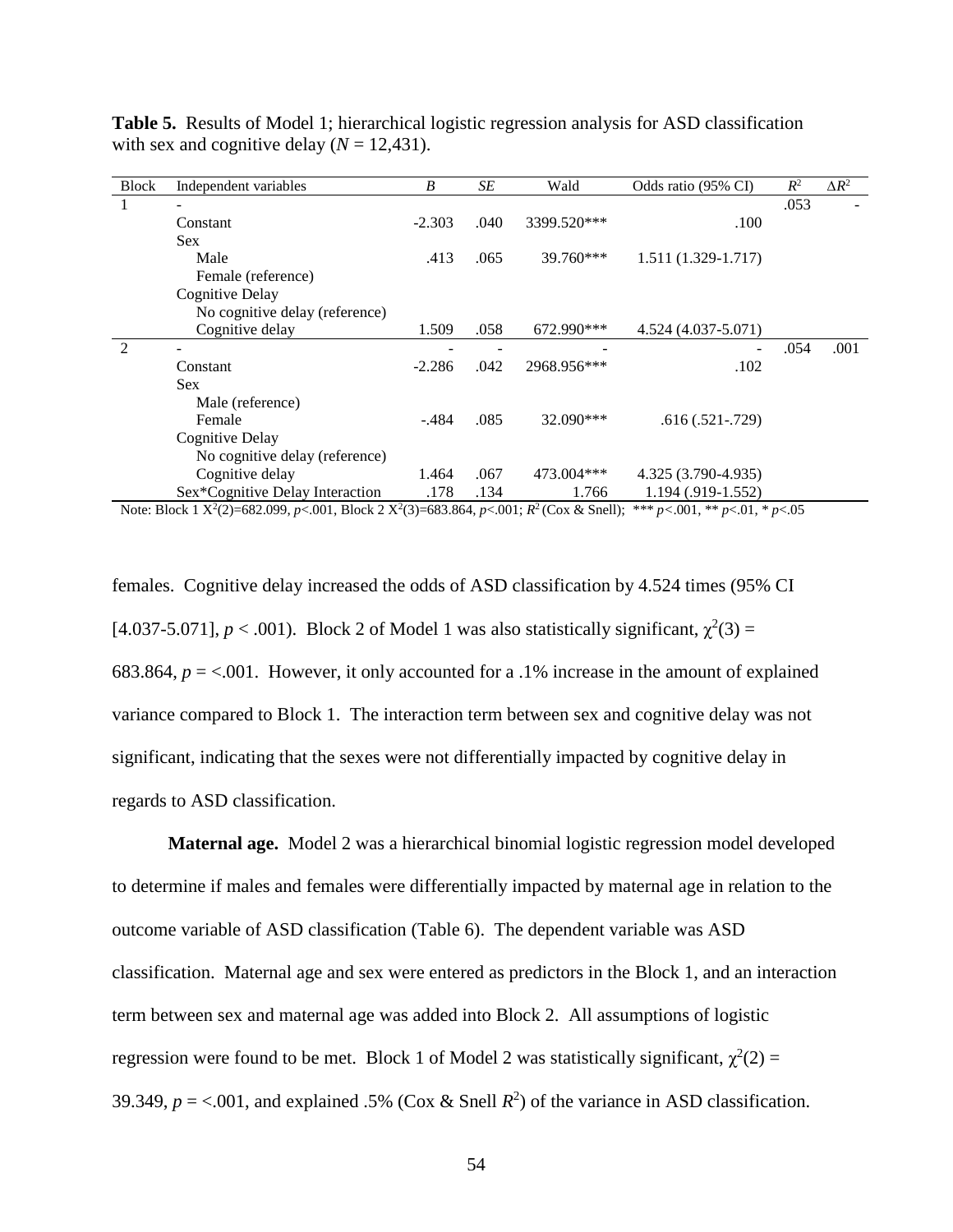| <b>Block</b> | Independent variables          | B        | SE   | Wald        | Odds ratio (95% CI)  | $R^2$ | $\Delta R^2$   |
|--------------|--------------------------------|----------|------|-------------|----------------------|-------|----------------|
| 1            |                                |          |      |             |                      | .005  |                |
|              | Constant                       | $-1.906$ | .041 | 2189.476*** | .149                 |       |                |
|              | <b>Sex</b>                     |          |      |             |                      |       |                |
|              | Male                           | .460     | .078 | 34.368***   | 1.584 (1.358-1.847)  |       |                |
|              | Female (reference)             |          |      |             |                      |       |                |
|              | Maternal Age                   |          |      |             |                      |       |                |
|              | <35 years (reference)          |          |      |             |                      |       |                |
|              | $\geq$ 35 years                | $-169$   | .108 | 2.442       | $.845(.683-1.044)$   |       |                |
| 2            |                                |          |      |             |                      | .005  | $\overline{0}$ |
|              | Constant                       | $-2.412$ | .074 | 1068.160*** | .090                 |       |                |
|              | <b>Sex</b>                     |          |      |             |                      |       |                |
|              | Male                           | .521     | .084 | 37.958***   | $1.683(1.426-1.986)$ |       |                |
|              | Female (reference)             |          |      |             |                      |       |                |
|              | Maternal Age                   |          |      |             |                      |       |                |
|              | $\langle$ 35 years (reference) |          |      |             |                      |       |                |
|              | $\geq$ 35 years                | $-176$   | .190 | .854        | $1.192(.821-1.731)$  |       |                |
|              | Sex*Maternal Age Interaction   | $-.487$  | .231 | 4.439*      | $.614(.390-.967)$    |       |                |

**Table 6.** Results of Model 2; hierarchical logistic regression analysis for ASD classification with sex and maternal age  $(N = 8,716)$ .

Note: Block 1  $X^2(2)=39.349$ ,  $p<.001$ , Block 2  $X^2(3)=43.633$ ,  $p<.001$ ;  $R^2$  (Cox & Snell); \*\*\*  $p<.001$ , \*\*  $p<.01$ , \*  $p<.05$ 

Sex was found to be a significant predictor of ASD classification but maternal age was not. Males had 1.584 times the odds (95% CI [1.358-1.847],  $p < .001$ ) of being classified with ASD compared to females. Block 2 of Model 2 was also statistically significant,  $\chi^2(3) = 43.633$ ,  $p =$ <.001. However, it did not increase the amount of explained variance compared to Block 1. The interaction term between sex and maternal age in Block 2 was significant, indicating that maternal age differentially impacts males and females in regards to ASD classification. Males with maternal age  $\geq$ 35 years were found to be less likely to be classified with ASD compared to females with maternal age  $\geq$ 35 years (*OR* = .614, 95% CI [.390-.967], *p* = .035). This indicates that females with maternal age  $\geq$  35 years were 1.628 (95% CI [1.034-2.564]) times more likely to be classified with ASD than their male counterparts.

**Paternal age.** Model 3 was a hierarchical binomial logistic regression model developed to determine if males and females were differentially impacted by paternal age in relation to the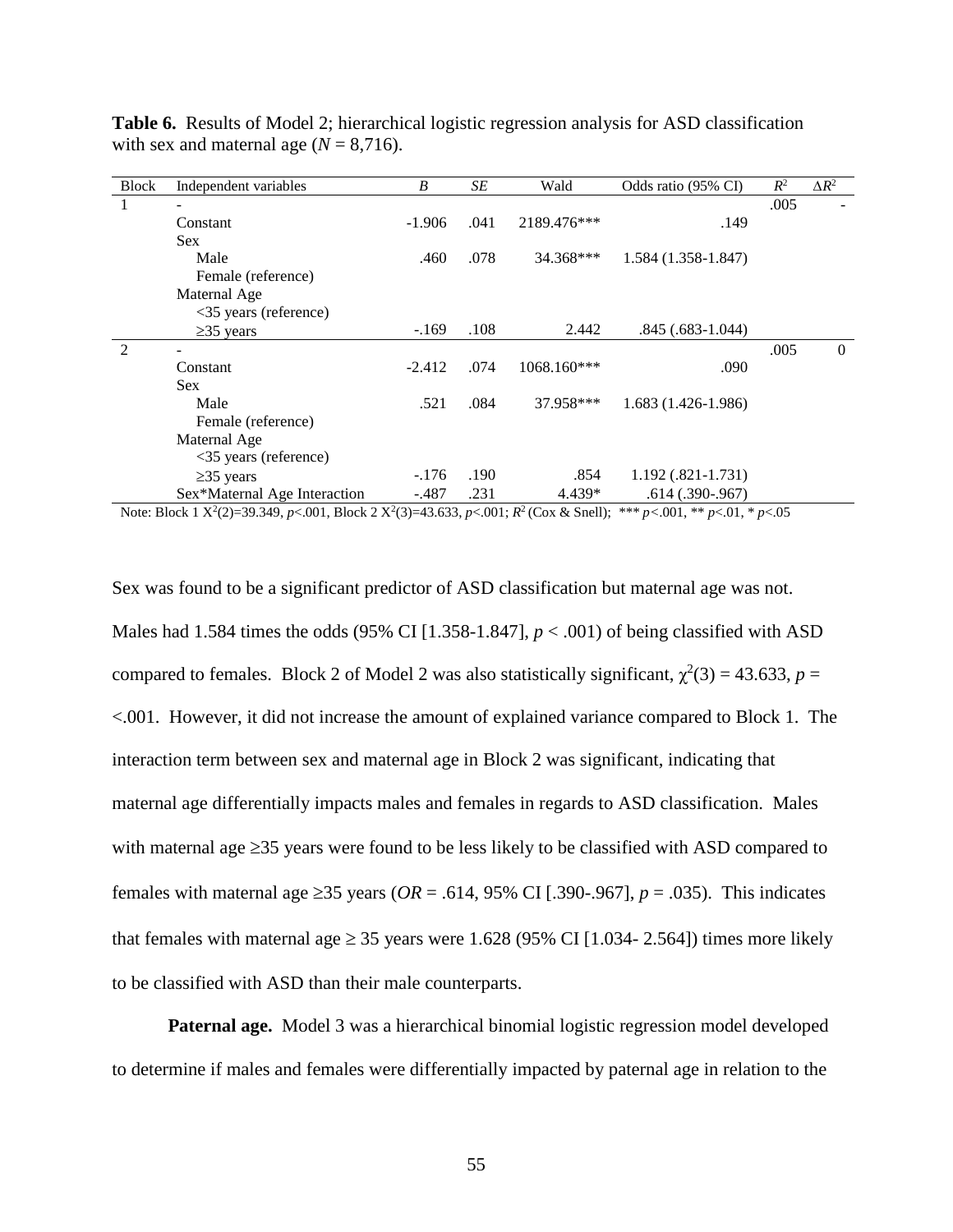outcome variable of ASD classification (Table 7). The dependent variable was ASD classification. Paternal age and sex were entered as predictors in the Block 1, and an interaction term between sex and paternal age was added into Block 2. All assumptions of logistic regression were found to be met. Block 1 of Model 3 was statistically significant,  $\chi^2(2)$  = 35.142,  $p = <.001$ , and explained .4% (Cox & Snell  $R^2$ ) of the variance in ASD classification. Sex was found to be a significant predictor of ASD classification but paternal age was not. Males had 1.586 times the odds (95% CI [1.355-1.857], *p* < .001) of being classified with ASD compared to females. Block 2 of Model 3 was also statistically significant,  $\chi^2(3) = 35.150$ ,  $p =$ <.001. However, it did not increase the amount of explained variance compared to Block 1. The interaction term between sex and maternal age in Block 2 was not statistically significant, indicating that paternal age did not differentially impact males and females in regards to ASD classification.

| <b>Block</b>                                                                                                                                                                                                                                                                                                                                            | Independent variables        | B        | SE   | Wald        | Odds ratio (95% CI)  | $R^2$ | $\Delta R^2$   |  |
|---------------------------------------------------------------------------------------------------------------------------------------------------------------------------------------------------------------------------------------------------------------------------------------------------------------------------------------------------------|------------------------------|----------|------|-------------|----------------------|-------|----------------|--|
|                                                                                                                                                                                                                                                                                                                                                         |                              |          |      |             |                      | .004  |                |  |
|                                                                                                                                                                                                                                                                                                                                                         | Constant                     | $-2.388$ | .071 | 1130.412*** |                      |       |                |  |
|                                                                                                                                                                                                                                                                                                                                                         | <b>Sex</b>                   |          |      |             |                      |       |                |  |
|                                                                                                                                                                                                                                                                                                                                                         | Male                         | .461     | .080 | 33.016***   | $1.586(1.355-1.857)$ |       |                |  |
|                                                                                                                                                                                                                                                                                                                                                         | Female (reference)           |          |      |             |                      |       |                |  |
|                                                                                                                                                                                                                                                                                                                                                         | Paternal Age                 |          |      |             |                      |       |                |  |
|                                                                                                                                                                                                                                                                                                                                                         | <40 years (reference)        |          |      |             |                      |       |                |  |
|                                                                                                                                                                                                                                                                                                                                                         | $\geq 40$ years              | $-.004$  | .113 | .001        | .996 (.799-1.243)    |       |                |  |
| $\overline{2}$                                                                                                                                                                                                                                                                                                                                          |                              |          |      |             |                      | .004  | $\overline{0}$ |  |
|                                                                                                                                                                                                                                                                                                                                                         | Constant                     | $-2.390$ | .074 | 1030.848*** |                      |       |                |  |
|                                                                                                                                                                                                                                                                                                                                                         | <b>Sex</b>                   |          |      |             |                      |       |                |  |
|                                                                                                                                                                                                                                                                                                                                                         | Male                         | .464     | .085 | 29.467***   | $1.590(1.345-1.880)$ |       |                |  |
|                                                                                                                                                                                                                                                                                                                                                         | Female (reference)           |          |      |             |                      |       |                |  |
|                                                                                                                                                                                                                                                                                                                                                         | Paternal Age                 |          |      |             |                      |       |                |  |
|                                                                                                                                                                                                                                                                                                                                                         | <40 years (reference)        |          |      |             |                      |       |                |  |
|                                                                                                                                                                                                                                                                                                                                                         | $\geq 40$ years              | .012     | .211 | .003        | $1.012(.669-1.530)$  |       |                |  |
|                                                                                                                                                                                                                                                                                                                                                         | Sex*Paternal Age Interaction | $-.021$  | .250 | .007        | $.979(.600-1.597)$   |       |                |  |
| $N_{\text{min}}$ , $D_{\text{min}}$ , $1, 1, \mathbf{V}^2/2$ , $2\mathbf{F}$ , $142, \dots, 0.01$ , $D_{\text{min}}$ , $1, 2, \mathbf{V}^2/2$ , $2\mathbf{F}$ , $1\mathbf{F}^2$ , $2\mathbf{F}^2$ , $D_{\text{min}}$ , $D_{\text{min}}^2$ , $D_{\text{min}}$ , $D_{\text{min}}^2$ , $D_{\text{min}}$ , $D_{\text{min}}$ , $D_{\text{min}}$ , $D_{\text$ |                              |          |      |             |                      |       |                |  |

**Table 7.** Results of Model 3; hierarchical logistic regression analysis for ASD classification with sex and paternal age  $(N = 8,359)$ .

Note: Block 1  $X^2(2)=35.142$ ,  $p<.001$ , Block 2  $X^2(3)=35.150$ ,  $p<.001$ ;  $R^2$  (Cox & Snell); \*\*\*  $p<.001$ , \*\*  $p<.01$ , \*  $p<.05$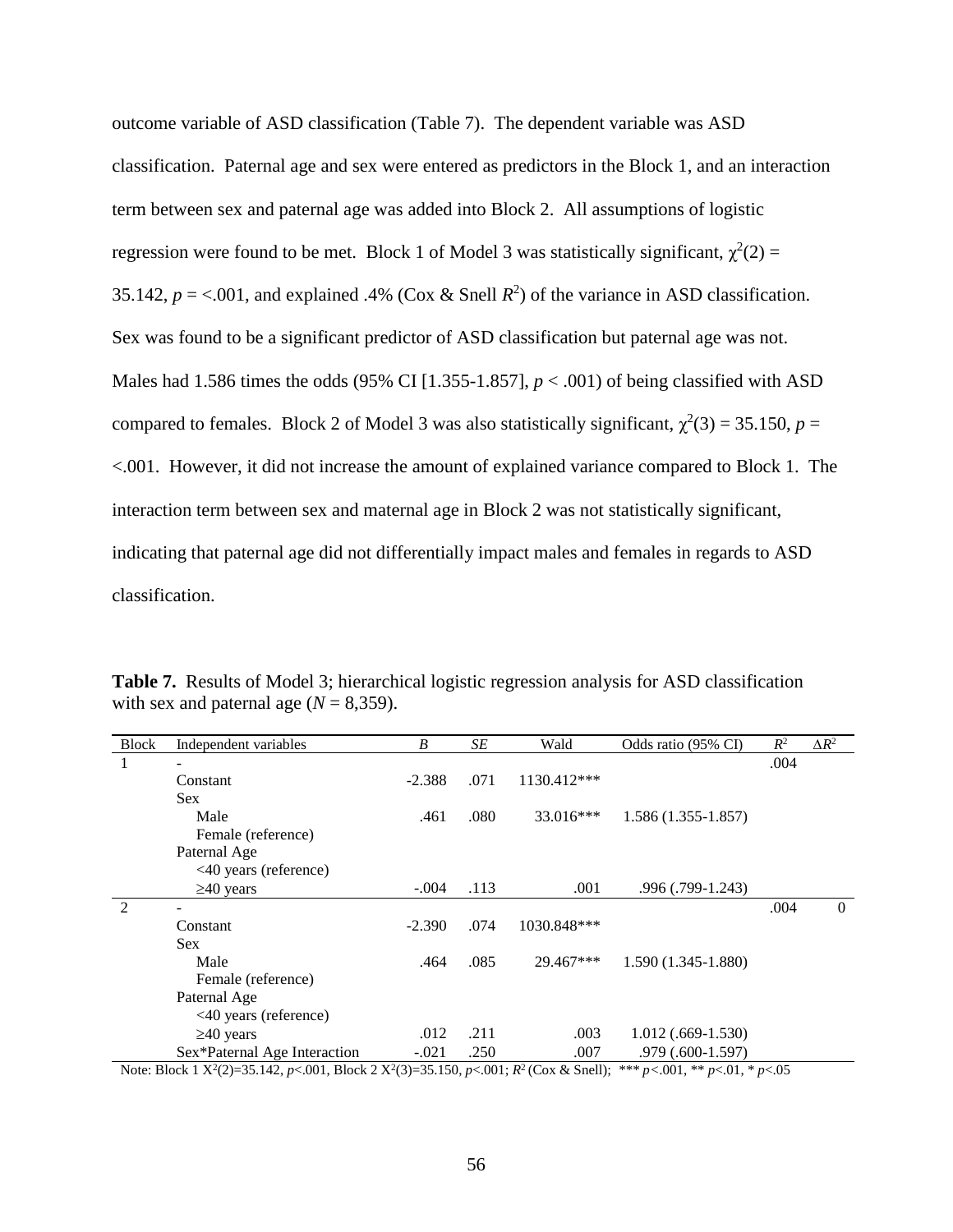**Premature birth.** Model 4 was a hierarchical binomial logistic regression model developed to determine if males and females were differentially impacted by premature birth in relation to the outcome variable of ASD classification (Table 8). The dependent variable was ASD classification. Premature birth and sex were entered as predictors in Block 1, and an interaction term between sex and premature birth was added into Block 2. All assumptions of logistic regression were met. Block 1 of Model 4 was statistically significant,  $\chi^2(2) = 59.431$ ,  $p =$  $\leq$ .001, and explained .5% (Cox & Snell  $R^2$ ) of the variance in ASD classification. Both sex and premature birth were significant predictors of ASD classification. Males had 1.534 times the odds (95% CI  $[1.353-1.738]$ ,  $p < .001$ ) of being classified with ASD compared to females. Cases with premature birth had .747 the odds  $(95\% \text{ CI} [0.613-0.911], p = 0.004)$  of ASD classification. In other words, cases without premature birth were 1.338 times  $(95\% \text{ CI} [1.097-1.631], p = .004)$ 

**Table 8.** Results of Model 4; hierarchical logistic regression analysis for ASD classification with sex and premature birth  $(N = 12,598)$ .

| <b>Block</b>                                                                                                                               | Independent variables           | B        | SE   | Wald        | Odds ratio (95% CI) | $R^2$ | $\Delta R^2$ |  |
|--------------------------------------------------------------------------------------------------------------------------------------------|---------------------------------|----------|------|-------------|---------------------|-------|--------------|--|
|                                                                                                                                            |                                 |          |      |             |                     | .005  |              |  |
|                                                                                                                                            | Constant                        | $-2.255$ | .056 | 1600.627*** | .105                |       |              |  |
|                                                                                                                                            | Sex.                            |          |      |             |                     |       |              |  |
|                                                                                                                                            | Male                            | .428     | .064 | 44.858***   | 1.534 (1.353-1.738) |       |              |  |
|                                                                                                                                            | Female (reference)              |          |      |             |                     |       |              |  |
|                                                                                                                                            | Premature Birth                 |          |      |             |                     |       |              |  |
|                                                                                                                                            | Full term (reference)           |          |      |             |                     |       |              |  |
|                                                                                                                                            | Premature birth                 | $-.292$  | .101 | $8.311**$   | $.747(.613-.911)$   |       |              |  |
| $\mathfrak{D}$                                                                                                                             |                                 |          |      |             |                     | .005  | $\theta$     |  |
|                                                                                                                                            | Constant                        | $-2.252$ | .058 | 1481.867*** | .105                |       |              |  |
|                                                                                                                                            | Sex.                            |          |      |             |                     |       |              |  |
|                                                                                                                                            | Male                            | .424     | .067 | 39.758***   | 1.527 (1.339-1.742) |       |              |  |
|                                                                                                                                            | Female (reference)              |          |      |             |                     |       |              |  |
|                                                                                                                                            | Premature Birth                 |          |      |             |                     |       |              |  |
|                                                                                                                                            | Full term (reference)           |          |      |             |                     |       |              |  |
|                                                                                                                                            | Premature birth                 | $-.321$  | .178 | 3.251       | $.725(.511-1.028)$  |       |              |  |
|                                                                                                                                            | Sex*Premature Birth Interaction | .044     | .216 | .041        | $1.045(.684-1.597)$ |       |              |  |
| Note: Block 1 $X^2(2)=59.431$ , p<.001, Block 2 $X^2(3)=59.472$ , p<.001; $R^2$ (Cox & Snell);<br>*** $p < 001$ , ** $p < 01$ , * $p < 05$ |                                 |          |      |             |                     |       |              |  |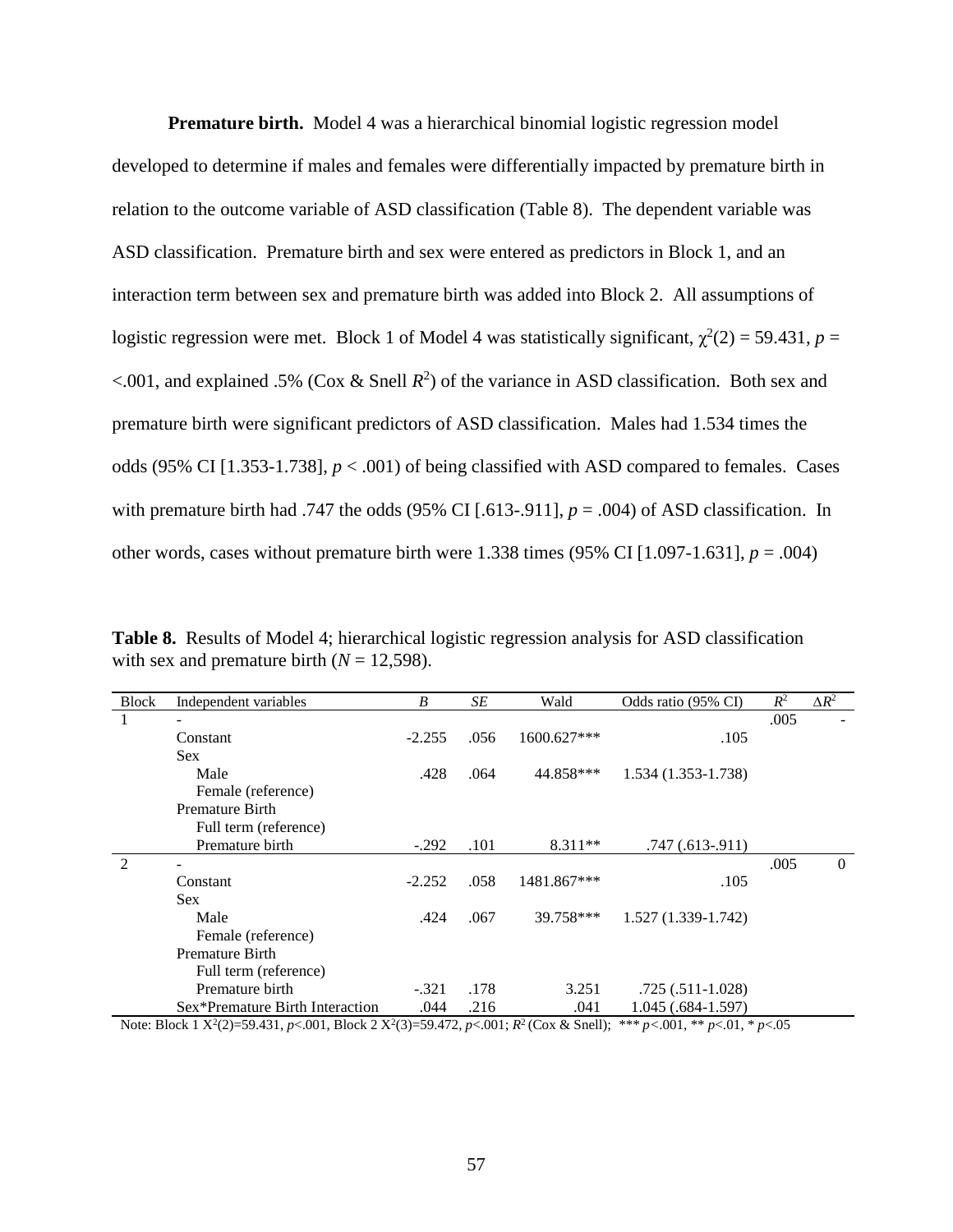more likely to have ASD classification compared to those with premature birth. Block 2 of Model 4 was also statistically significant,  $\chi^2(3) = 59.472$ ,  $p = < .001$ . However, compared to Block 1, it did not increase the amount of explained variance. The interaction term between sex and premature birth was not significant, indicating that males and females were not differentially impacted by premature birth in regards to ASD classification.

**Birth weight.** Model 5 was a hierarchical logistic regression designed to determine if the sexes were differentially impacted by birth weight in regards to ASD classification (Table 9). The dependent variable was ASD classification. Sex, low birth weight, and very low birth weight were entered as predictors in Block 1, and two interaction terms between sex and very low/low birth weight were added into Block 2. All assumptions of logistic regression were met.

| <b>Block</b>   | Independent variables             | B        | SE   | Wald        | Odds ratio (95% CI)   | $R^2$ | $\Delta R^2$   |
|----------------|-----------------------------------|----------|------|-------------|-----------------------|-------|----------------|
|                |                                   |          |      |             |                       | .006  |                |
|                | Constant                          | $-2.255$ | .063 | 1277.367*** | .105                  |       |                |
|                | <b>Sex</b>                        |          |      |             |                       |       |                |
|                | Male                              | .444     | .069 | 41.381***   | 1.558 (1.361-1.784)   |       |                |
|                | Female (reference)                |          |      |             |                       |       |                |
|                | <b>Birth Weight</b>               |          |      |             |                       |       |                |
|                | Very low $($ 1500g)               | $-.384$  | .119 | $10.362**$  | $.681(.539-.860)$     |       |                |
|                | $Low (1500-2499g)$                | .013     | .083 | .025        | $1.013(.861-1.192)$   |       |                |
|                | Normal ( $\geq$ 2500g; reference) |          |      |             |                       |       |                |
| $\mathfrak{D}$ |                                   |          |      |             |                       | .006  | $\overline{0}$ |
|                | Constant                          | $-2.288$ | .072 | 1021.424*** | .102                  |       |                |
|                | <b>Sex</b>                        |          |      |             |                       |       |                |
|                | Male                              | .485     | .081 | 35.905***   | $1.624(1.385-1.904)$  |       |                |
|                | Female (reference)                |          |      |             |                       |       |                |
|                | <b>Birth Weight</b>               |          |      |             |                       |       |                |
|                | Very low $($ 1500g $)$            | $-.376$  | .205 | 3.362       | $.687$ $(.460-1.026)$ |       |                |
|                | $Low (1500-2499g)$                | $-.226$  | .179 | 1.323       | 1.186 (.887-1.588)    |       |                |
|                | Normal ( $\geq$ 2500g; reference) |          |      |             |                       |       |                |
|                | Sex*Very Low Interaction          | $-.005$  | .252 | .000        | $.995(.607-1.632)$    |       |                |
|                | Sex*Low Interaction               | $-.226$  | .179 | 1.59        | .798 (.562-1.133)     |       |                |

**Table 9.** Results of Model 5; hierarchical logistic regression analysis for ASD classification with sex and birth weight  $(N = 10,693)$ .

Note: Block 1  $X^2(3)=59.812$ , *p*<.001, Block 2  $X^2(5)=61.409$ , *p*<.001;  $R^2$  (Cox & Snell); \*\*\* *p*<.001, \*\* *p*<.01, \* *p*<.05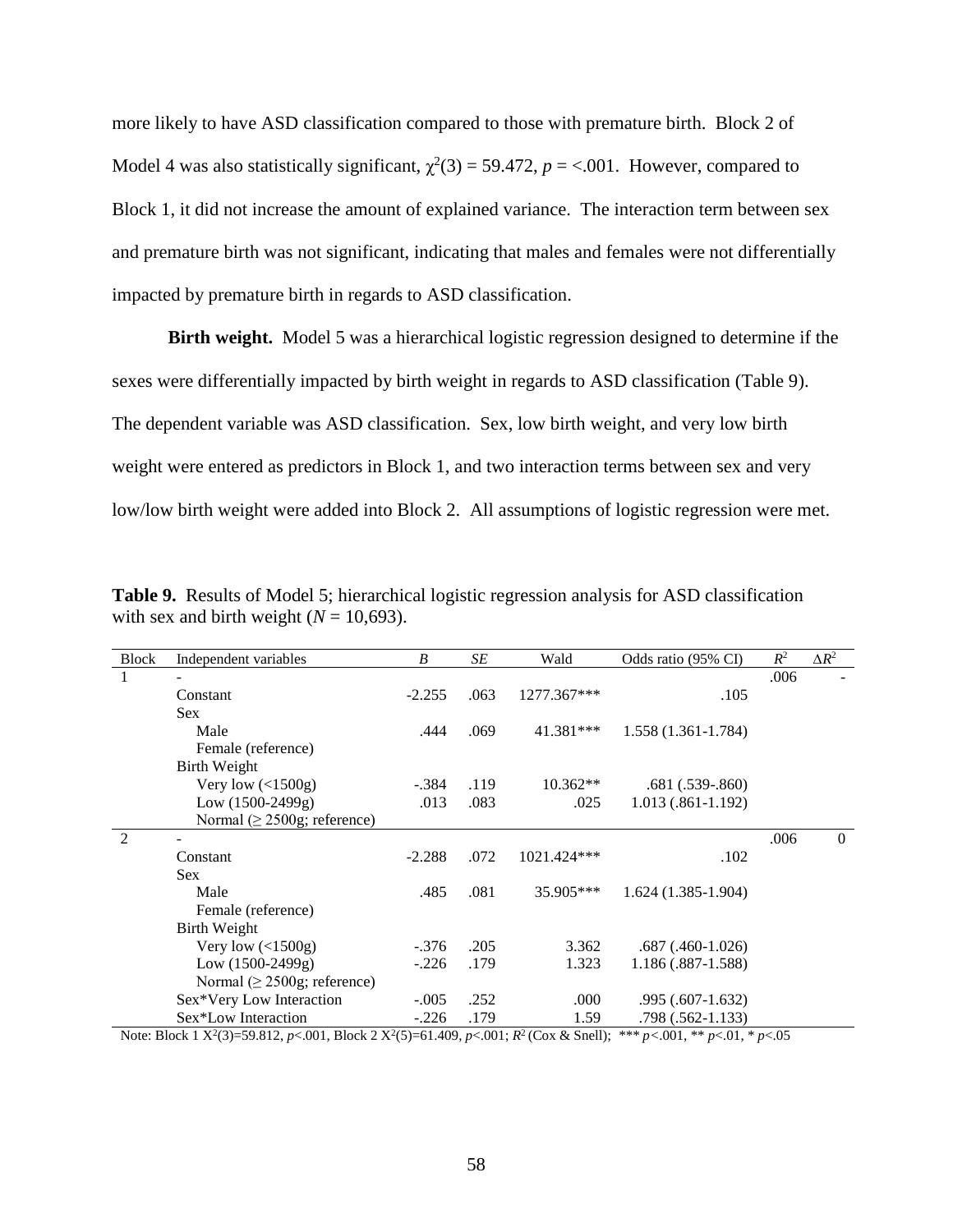Block 1 of Model 5 was statistically significant,  $\chi^2(3) = 59.812$ ,  $p = <.001$ , and explained .6% (Cox & Snell  $R^2$ ) of the variance in ASD classification. Both sex and very low birth weight were significant predictors of ASD classification. Males had 1.558 times the odds (95% CI [1.361- 1.784], *p* < .001) of being classified with ASD compared to females. Cases with very low birth weight had .681 the odds (95% CI [.539-.860],  $p = .001$ ) of ASD classification. In other words, cases with birth weight ≥ 1500 g were 1.468 times (95% CI [1.162-1.855],  $p = .001$ ) more likely to have ASD classification compared to those with birth weight <1500 g. Block 2 of Model 5 was also statistically significant,  $\chi^2(5) = 61.409$ ,  $p = < .001$ . There was no change in explained variance between Block 1 and 2. The interaction terms between sex and low/very low birth weight were not significant, indicating that males and females were not differentially impacted by birth weight in regards to ASD classification.

**Multiple births.** Model 6 was a hierarchical binomial logistic regression model developed to determine if males and females were differentially impacted by multiple births in relation to the outcome variable of ASD classification (Table 10). The dependent variable was ASD classification. Sex and multiple birth were entered as predictors in Block 1, and an interaction term between sex and multiple birth was added into Block 2. All assumptions of logistic regression were met. Block 1 of Model 6 was statistically significant,  $\chi^2(2) = 36.923$ ,  $p =$  $\leq$ .001, and explained .3% (Cox & Snell  $R^2$ ) of the variance in ASD classification. Sex was a significant predictor of ASD classification while multiple births was not. Males had 1.501 times the odds (95% CI [1.311-1.718],  $p < .001$ ) of being classified with ASD compared to females. Block 2 of Model 6 was also statistically significant,  $\chi^2(3) = 37.398$ ,  $p = < .001$ . However, compared to Block 1, it did not increase the amount of explained variance. The interaction term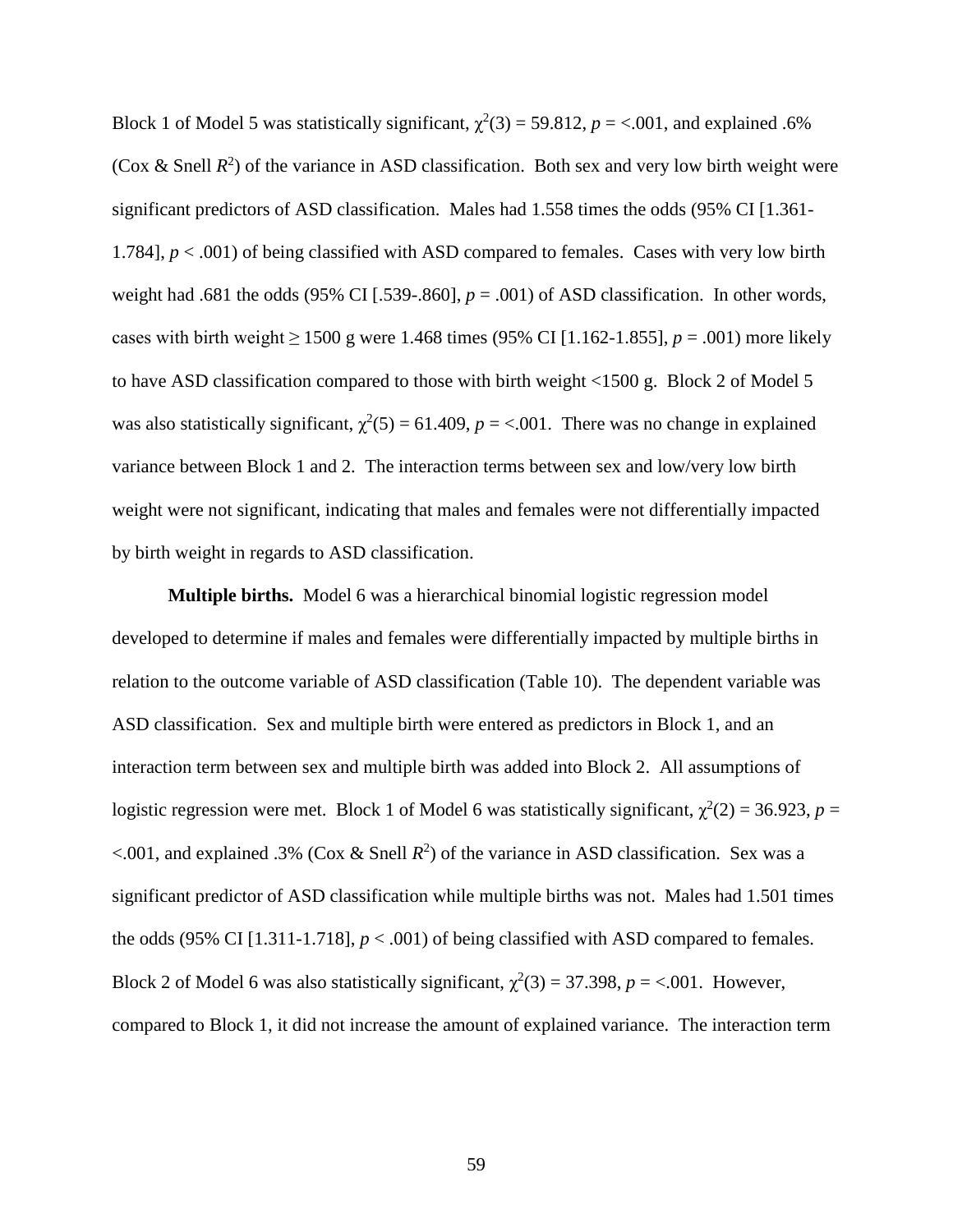| <b>Block</b>   | Independent variables           | B        | SE   | Wald        | Odds ratio (95% CI)  | $R^2$ | $\Delta R^2$   |
|----------------|---------------------------------|----------|------|-------------|----------------------|-------|----------------|
| 1              |                                 |          |      |             |                      | .003  |                |
|                | Constant                        | $-2.302$ | .060 | 1452.245*** | .100                 |       |                |
|                | <b>Sex</b>                      |          |      |             |                      |       |                |
|                | Male                            | .406     | .069 | 34.706***   | $1.501(1.311-1.718)$ |       |                |
|                | Female (reference)              |          |      |             |                      |       |                |
|                | <b>Multiple Births</b>          |          |      |             |                      |       |                |
|                | Singleton birth (reference)     |          |      |             |                      |       |                |
|                | Multiple births                 | $-.046$  | .110 | .174        | .955 (.770-1.185)    |       |                |
| $\mathfrak{D}$ |                                 |          |      |             |                      | .003  | $\overline{0}$ |
|                | Constant                        | $-2.291$ | .062 | 1353.081    | .101                 |       |                |
|                | <b>Sex</b>                      |          |      |             |                      |       |                |
|                | Male                            | .391     | .072 | 29.488***   | 1.479 (1.284-1.703)  |       |                |
|                | Female (reference)              |          |      |             |                      |       |                |
|                | <b>Multiple Births</b>          |          |      |             |                      |       |                |
|                | Singleton birth (reference)     |          |      |             |                      |       |                |
|                | Multiple births                 | $-166$   | .210 | .626        | $.847(.561-1.278)$   |       |                |
|                | Sex*Multiple Births Interaction | .169     | .246 | .494        | 1.184 (.730-1.918)   |       |                |

**Table 10.** Results of Model 6; hierarchical logistic regression analysis for ASD classification with sex and multiple births  $(N = 10,752)$ .

Note: Block 1  $X^2(2)=36.923$ , *p*<.001, Block 2  $X^2(3)=37.398$ , *p*<.001;  $R^2$  (Cox & Snell); \*\*\* *p*<.001, \*\* *p*<.01, \* *p*<.05

between sex and premature birth was not significant, indicating that males and females were not differentially impacted by multiple births in regards to ASD classification.

**Multiplex families.** Model 7 was a hierarchical binomial logistic regression model developed to determine if the sexes were differentially impacted by multiplex families in relation to the outcome variable of ASD classification (Table 11). The dependent variable was ASD classification. Sex and multiplex families were entered as predictors in Block 1, and an interaction term between sex and multiplex families was added into Block 2. All assumptions of logistic regression were met. Block 1 of Model 7 was statistically significant,  $\chi^2(2) = 81.636$ ,  $p =$  $\leq$ .001, and explained .7% (Cox & Snell  $R^2$ ) of the variance in ASD classification. Sex and multiplex families were both significant predictors of ASD classification. Males were found to be 1.514 times (95% CI [1.333-1.721],  $p < .001$ ) more likely to be classified with ASD compared to females. Cases from multiplex families had 2.408 times the odds  $(95\% \text{ CI} [1.868-3.105], p <$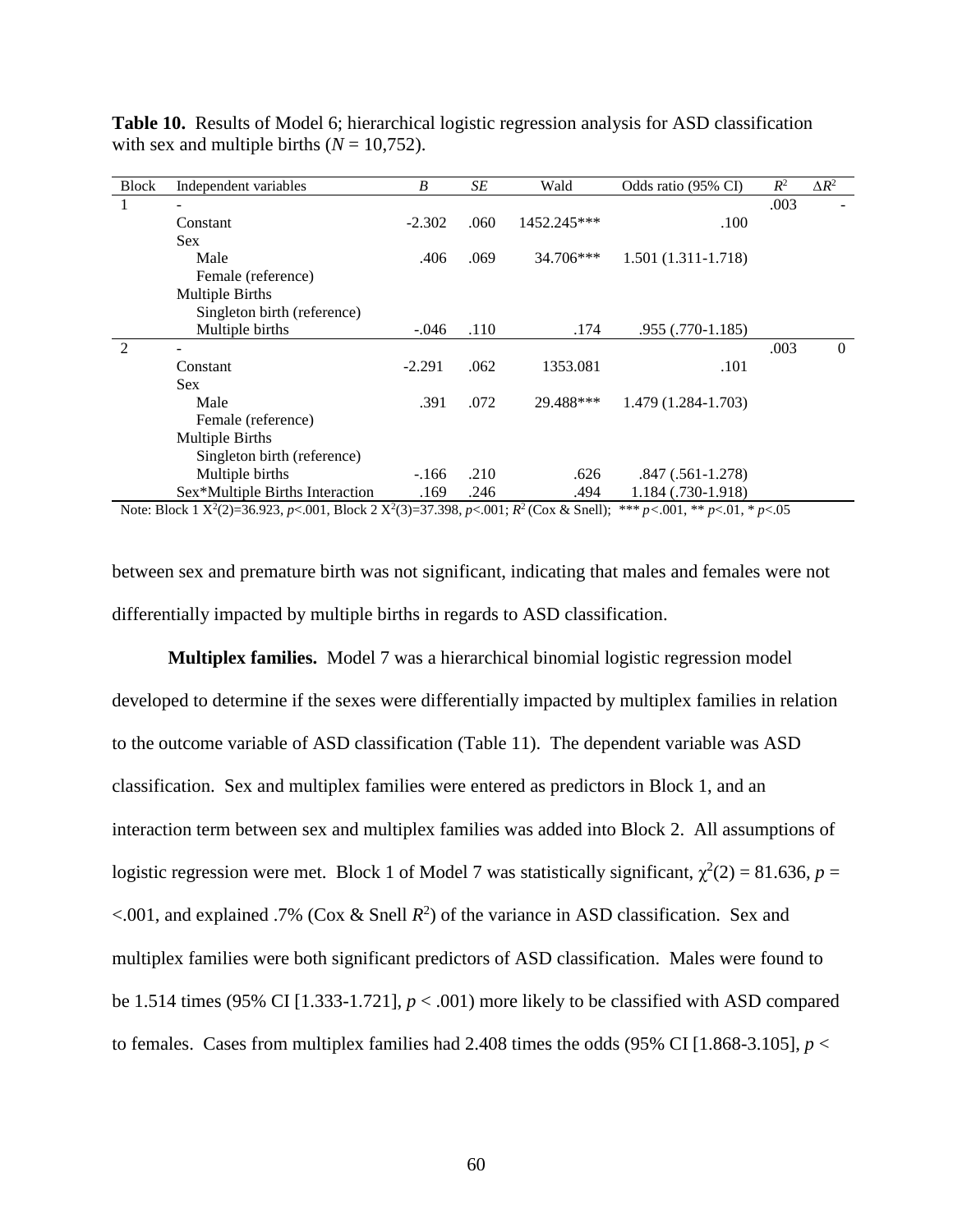| <b>Block</b>   | Independent variables     | B        | SE   | Wald        | Odds ratio (95% CI)    | $R^2$ | $\Delta R^2$   |
|----------------|---------------------------|----------|------|-------------|------------------------|-------|----------------|
| 1              |                           |          |      |             |                        | .007  |                |
|                | Constant                  | $-2.321$ | .057 | 1661.792*** | .098                   |       |                |
|                | Sex.                      |          |      |             |                        |       |                |
|                | Male                      | .415     | .065 | $40.422***$ | $1.514(1.333 - 1.721)$ |       |                |
|                | Female (reference)        |          |      |             |                        |       |                |
|                | <b>Multiplex Families</b> |          |      |             |                        |       |                |
|                | Simplex (reference)       |          |      |             |                        |       |                |
|                | Multiplex                 | .879     | .130 | 45.983***   | 2.408 (1.868-3.105)    |       |                |
| $\mathfrak{D}$ |                           |          |      |             |                        | .007  | $\overline{0}$ |
|                | Constant                  | $-2.321$ | .058 | 1594.544*** | .098                   |       |                |
|                | <b>Sex</b>                |          |      |             |                        |       |                |
|                | Male                      | .416     | .067 | 38.384***   | 1.516 (1.329-1.729)    |       |                |
|                | Female (reference)        |          |      |             |                        |       |                |
|                | <b>Multiplex Families</b> |          |      |             |                        |       |                |
|                | Simplex (reference)       |          |      |             |                        |       |                |
|                | Multiplex                 | .890     | .288 | 13.280      | 2.426 (1.509-3.933)    |       |                |
|                | Sex*Multiplex Interaction | $-2.321$ | .058 | .003        | .984 (.559-1.731)      |       |                |

**Table 11.** Results of Model 7; hierarchical logistic regression analysis for ASD classification with sex and multiplex families  $(N = 11,850)$ .

Note: Block 1  $X^2(2)=81.636$ , *p*<.001, Block 2  $X^2(3)=81.639$ , *p*<.001;  $R^2$  (Cox & Snell); \*\*\* *p*<.001, \*\* *p*<.01, \* *p*<.05

.001) of being classified with ASD compared to those from simplex families. Block 2 of Model 7 was also statistically significant,  $\chi^2(3) = 81.639$ ,  $p = < .001$ . However, there was not an increase the amount of explained variance between Block 1 and 2. The interaction term between sex and multiplex families was not statistically significant, indicating that males and females were not differentially impacted by multiplex families in regards to ASD classification.

**Full multivariate model.** Risk factors that were found to be significant predictors of ASD classification or to have a significant interaction term with sex were included in Model 8, a multivariate model that allowed for the control of shared variance across risk factors (Cohen et al., 2002). Risk factors that are not found to be significant predictors of ASD classification or to have significant interactions with sex in Models 1-7 were excluded from Model 8 based on the principle of parsimony and to reduce the number of covariates to maximize power (Cohen et al., 2002; Field, 2013). The risk factors included in the model as covariates were: cognitive delay, maternal age, premature birth, birth weight, and multiplex families. As with Models 1-7, Model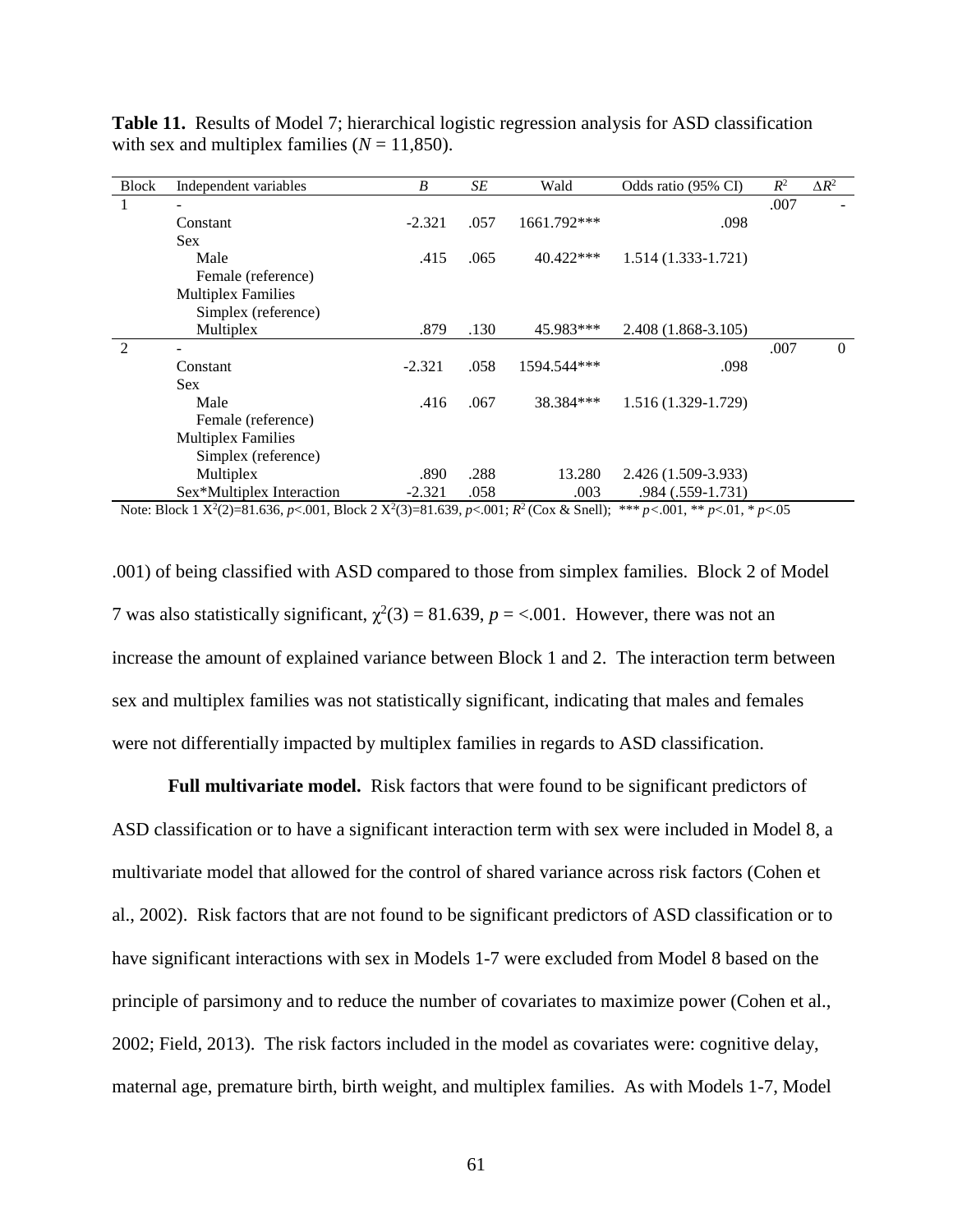8 had the outcome variable of ASD classification (0=no ASD, 1=ASD) and two blocks of predictor variables: the first included the identified risk factors; and the second included these risk factors as well as interaction terms for each of the risk factors with sex. Block 2 of the model included 13 covariates. Thus, using the guidelines outlined by Peduzzi and colleagues (1996), the minimum recommended number of cases to include in the model was  $N =$ 10(13/.1212), or  $N = 1.073$ . This minimum number of cases was met, as 7,963 cases were included in the analysis. All assumptions of logistic regression were found to be met. Results of Model 8 are displayed in Table 12.

Block 1 of Model 8 was statistically significant,  $\chi^2(7) = 450.370$ ,  $p = <.001$ , and explained 5.5% (Cox & Snell  $R^2$ ) of the variance in ASD classification. Sex, cognitive delay, very low birth weight, and multiplex families were significant predictors of ASD classification in Block 1. When controlling for other covariates, males were found to be 1.526 times (95% CI [1.291-1.804], *p* < .001) more likely to be classified with ASD compared to females. Cases with cognitive delay had 4.470 times (95% CI [3.859-5.179],  $p < .001$ ) the odds of being classified with ASD compared to those without cognitive delay. Cases with very low birth weight had .630 times the odds (95% CI [.444-.892],  $p = .009$ ) of ASD classification, indicating that cases with birth weight ≥ 1500 g were 1.587 times (95% CI [1.121-2.252], *p* = .009) more likely to have ASD classification compared to those with birth weight <1500 g. Cases from multiplex families were 2.281 (95% CI [1.658-3.140],  $p < .001$ ) times more likely to be classified with ASD than those from simplex families.

Block 2 of Model 8 was also statistically significant,  $\chi^2(7) = 456.494$ ,  $p = <.001$ , and explained 5.6% (Cox & Snell  $R^2$ ) of the variance in ASD classification. When compared to Block 1, there was a .1% increase in the amount of explained variance. None of the sex

62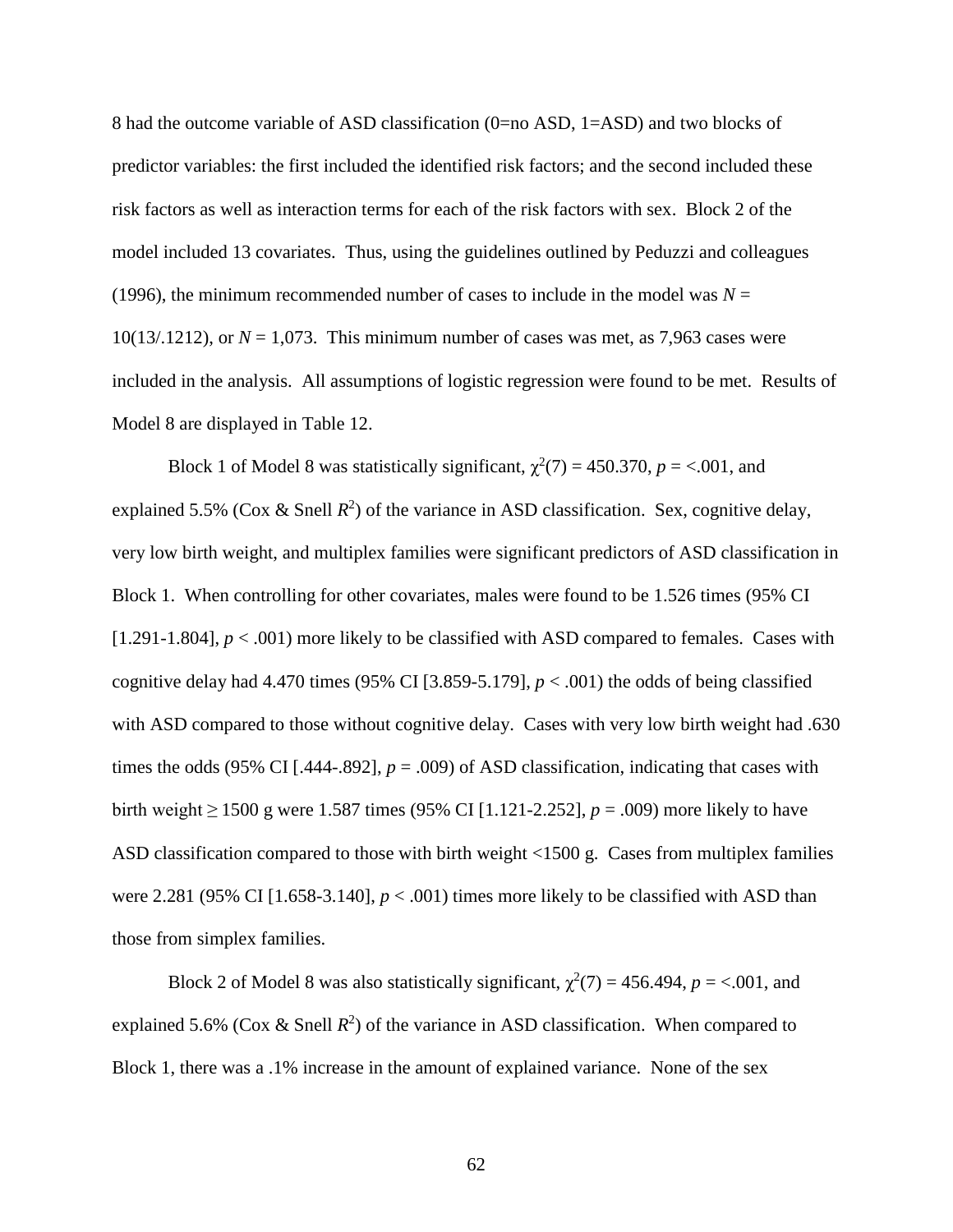| <b>Block</b>   | Independent variables             | B        | $\cal SE$ | Wald        | Odds ratio (95% CI)  | $\mathbb{R}^2$ | $\Delta R^2$ |
|----------------|-----------------------------------|----------|-----------|-------------|----------------------|----------------|--------------|
| 1              |                                   |          |           |             |                      | .055           |              |
|                | Constant                          | $-2.798$ | .085      | 1082.265*** | .061                 |                |              |
|                | <b>Sex</b>                        |          |           |             |                      |                |              |
|                | Male                              | .423     | .085      | 24.528***   | $1.526(1.291-1.804)$ |                |              |
|                | Female (reference)                |          |           |             |                      |                |              |
|                | <b>Cognitive Delay</b>            |          |           |             |                      |                |              |
|                | No cognitive delay (reference)    |          |           |             |                      |                |              |
|                | Cognitive delay                   | 1.497    | .075      | 397.958***  | 4.470 (3.859-5.179)  |                |              |
|                | Maternal Age                      |          |           |             |                      |                |              |
|                | <35 years (reference)             |          |           |             |                      |                |              |
|                | $\geq$ 35 years                   | $-.171$  | .118      | 2.117       | $.842(.669-1.061)$   |                |              |
|                | Premature Birth                   |          |           |             |                      |                |              |
|                | Full term (reference)             |          |           |             |                      |                |              |
|                | Premature birth                   | .054     | .147      | .137        | $1.056$ (.792-1.408) |                |              |
|                | Birth Weight (BW)                 |          |           |             |                      |                |              |
|                | Very low $($ 1500g)               | $-.463$  | .178      | $6.756**$   | $.630(.444-.892)$    |                |              |
|                | Low $(1500-2499g)$                | $-.073$  | .112      | .425        | $.930(.747-1.157)$   |                |              |
|                | Normal ( $\geq$ 2500g; reference) |          |           |             |                      |                |              |
|                | <b>Multiplex Families</b>         |          |           |             |                      |                |              |
|                | Simplex (reference)               |          |           |             |                      |                |              |
|                | Multiplex                         | .825     | .163      | 25.605***   | 2.281 (1.658-3.140)  |                |              |
| $\overline{2}$ |                                   |          |           |             |                      | .056           | .001         |
|                | Constant                          | $-2.895$ | .114      | 658.910***  | .055                 |                |              |
|                | Sex                               |          |           |             |                      |                |              |
|                | Male                              | .550     | .129      | 18.168***   | 1.733 (1.346-2.231)  |                |              |
|                | Female (reference)                |          |           |             |                      |                |              |
|                | Cognitive Delay                   |          |           |             |                      |                |              |
|                | No cognitive delay (reference)    |          |           |             |                      |                |              |
|                | Cognitive delay                   | 1.629    | .151      | 116.286***  | 5.097 (3.791-6.853)  |                |              |
|                | Maternal Age                      |          |           |             |                      |                |              |
|                | <35 years (reference)             |          |           |             |                      |                |              |
|                | $\geq$ 35 years                   | .043     | .216      | .040        | $1.044$ (.683-1.596) |                |              |
|                | Premature Birth                   |          |           |             |                      |                |              |
|                | Full term (reference)             |          |           |             |                      |                |              |
|                | Premature birth                   | .337     | .272      | 1.535       | 1.401 (.822-2.387)   |                |              |
|                | Birth Weight (BW)                 |          |           |             |                      |                |              |
|                | Very low $($ 1500g)               | $-.691$  | .327      | 4.446*      | $.501(.264-.952)$    |                |              |
|                | Low $(1500-2499g)$                | $-.240$  | .213      | 1.263       | .787 (.518-1.195)    |                |              |
|                | Normal ( $\geq$ 2500g; reference) |          |           |             |                      |                |              |
|                | <b>Multiplex Families</b>         |          |           |             |                      |                |              |
|                | Simplex (reference)               |          |           |             |                      |                |              |
|                | Multiplex                         | 1.205    | .293      | 16.955***   | 3.338 (1.881-5.924)  |                |              |
|                | Sex*Cognitive Delay Interaction   | $-.171$  | .174      | .962        | $.843(.599-1.186)$   |                |              |
|                | Sex*Maternal Age Interaction      | $-.296$  | .258      | 1.317       | .744 (.448-1.233)    |                |              |
|                | Sex*Premature Birth Interaction   | $-.387$  | .324      | 1.428       | $.679(.360-1.281)$   |                |              |
|                | Sex*Very Low BW Interaction       | .307     | .391      | .617        | 1.251 (.765-2.044)   |                |              |
|                | Sex*Low BW Interaction            | .224     | .251      | .797        | 1.251 (.765-2.044)   |                |              |
|                | Sex*Multiplex Interaction         | $-.528$  | .352      | 2.256       | $.589(.296-1.175)$   |                |              |

**Table 12.** Results of Model 8; hierarchical logistic regression analysis for ASD classification with sex and multiple risk factors  $(N = 7,963)$ .

Note: Block 1  $X^2(7)=450.370$ ,  $p<.001$ , Block 2  $X^2(13)=456.252$ ,  $p<.001$ ;  $R^2$  (Cox & Snell);  $**p<.001$ ,  $**p<.01$ ,  $*p<.05$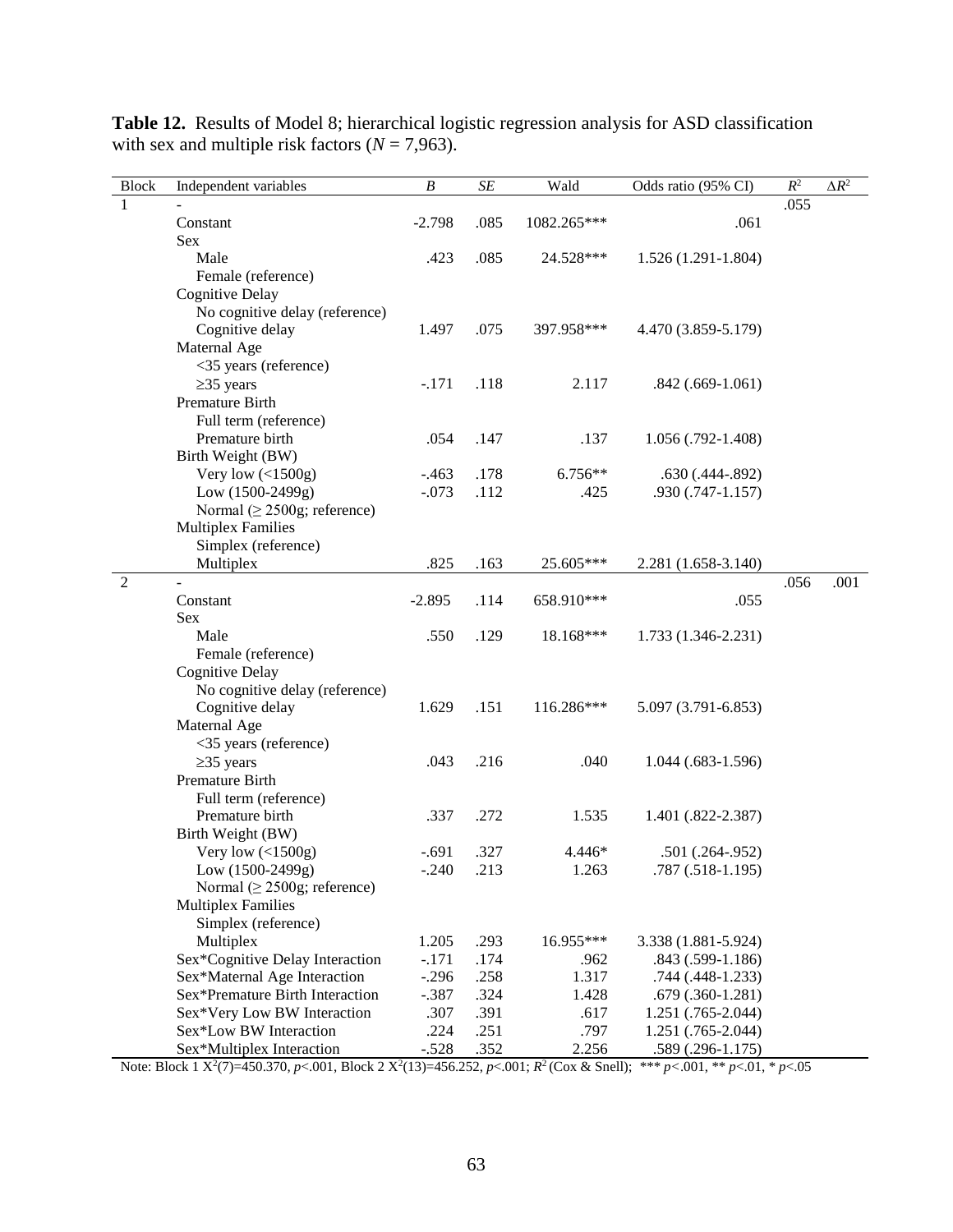interaction terms were significant predictors of ASD classification, indicating that males and females were not differentially impacted by these risk factors when shared variance across risk factors is controlled.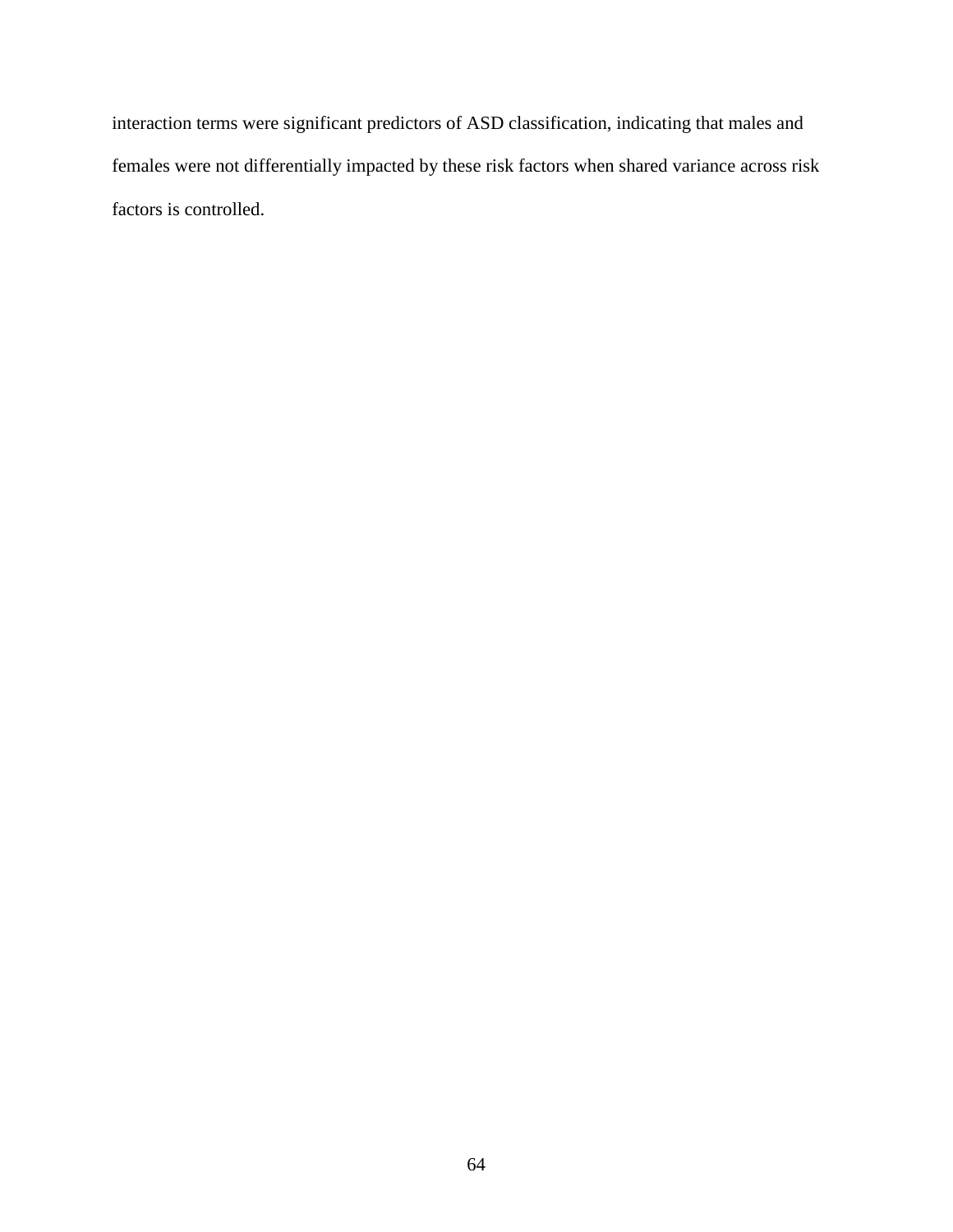### **DISCUSSION**

The higher prevalence of ASD among males compared to females is well documented but poorly understood. A review of recent sex ratio estimates indicated a mean male/female (M/F) ratio of 4, a result similar to those found by previous reviews of ASD epidemiological studies (Elsabbagh et al., 2012; Fombonne, 2009; Hill et al., 2016). The few previous studies that have examined the sex ratio in relation to ASD risk factors have found that the sex ratio is affected by a number of factors, including diagnostic subtype, age, cognitive impairment, parental age, family history of ASD, developmental regression, low birth weight, race/ethnicity, and comorbid disorders. However, there have been some conflicting findings, indicating that more research is needed in this area. In an effort to address this gap in the extant research, this study examined the ASD sex ratio among a statewide early intervention sample.

# **ASD Prevalence and Sex Ratio**

The primary aim of this study was to estimate the ASD prevalence and ASD sex ratio among children enrolled in EarlySteps, Louisiana's early intervention program under Part C of IDEA, which serves children under the age of three at risk for developmental delays. Assessment data from EarlySteps collected between 2008-2017 was analyzed. Of the total sample (*n* = 12,598), 12.12%, or 121.2 per 1,000, were found to meet *DSM-5* criteria for ASD. This prevalence estimate is lower than the 30.14% previously found in the EarlySteps sample (*n*   $= 2,027$ ) using data collected from 2008-2011 and *DSM-IV* criteria (Worley et al., 2011). This decrease in prevalence estimates is likely related to changes in the EarlySteps ASD screening protocol implemented in 2011, which increased provider compliance with screening procedures (Matheis & Matson, 2015), and the subsequent marked increase in the number of children administered ASD screens. Wider administration of ASD screens within the EarlySteps program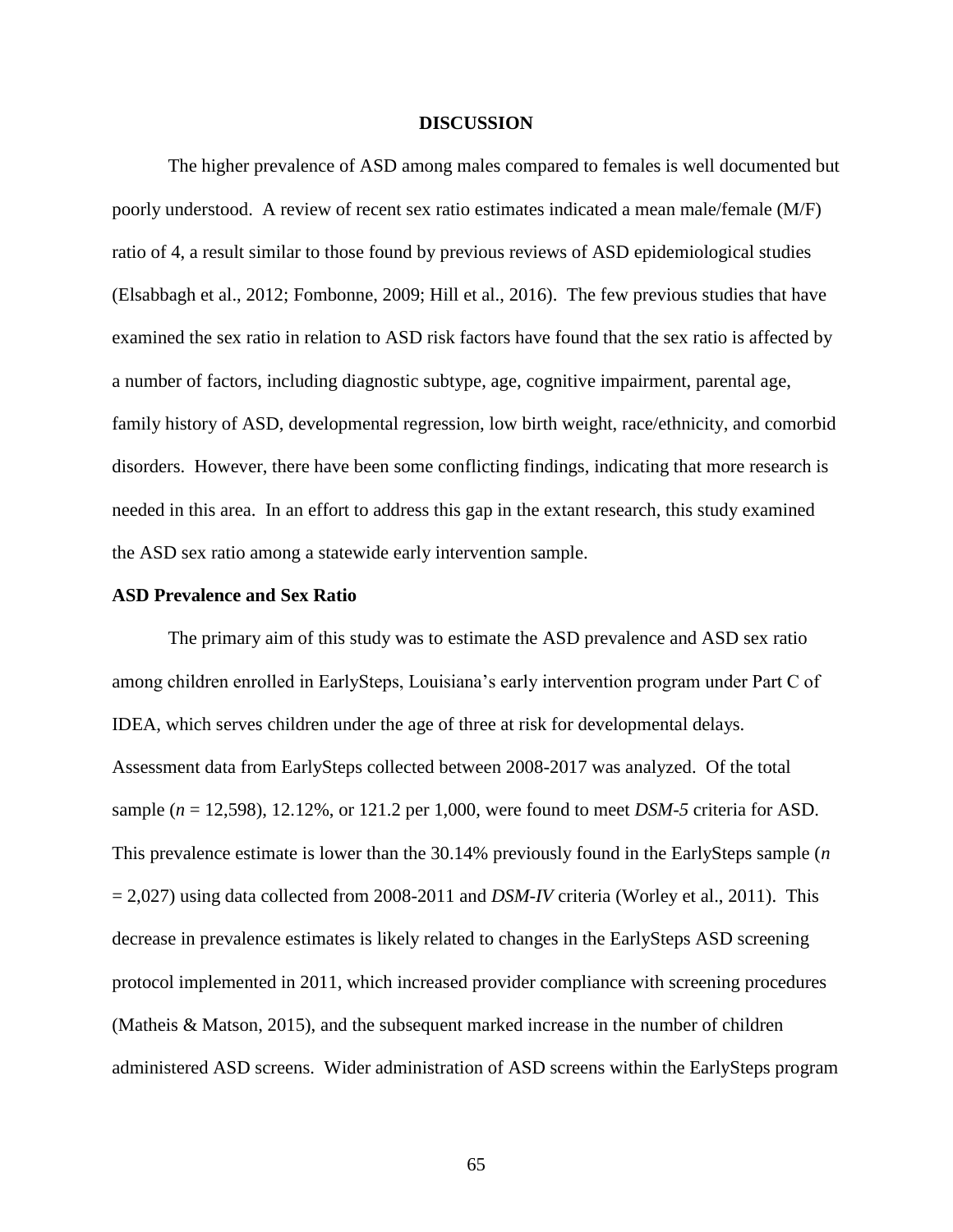is thought to have resulted in screens being administered to children with a more varied range of developmental concerns rather than targeting those suspected of having ASD, thus decreasing bias in the prevalence estimates due to differential participation in the screening process (Hill et al., 2016). Even so, the 121.2 per 1,000 prevalence estimate in the EarlySteps sample is considerably higher than estimates in other samples within the United States, as hypothesized. The most recent estimates from the CDC (2016) indicated an ASD prevalence rate of 14.6 per 1,000, while estimates from the National Survey of Children's Health (NSCH) indicated a prevalence rate of 20 per 1,000 (Blumberg et al., 2013). These differences can be attributed to sample characteristics. Children in the EarlySteps program are at greater risk for ASD than the general population, as they have either demonstrated developmental delays or have risk factors associated with such delays.

An overall M/F ratio of 3.15 was found in the EarlySteps sample. This sex ratio estimate is slightly higher than the 2.75 previously reported using 2008-2011 EarlySteps data and *DSM-IV* criteria (Worley et al., 2011), which may be due to the increase in the number of children screened for ASD. The sex ratio of 3.15 is slightly lower than the average sex ratio of 4 found in the review of prevalence studies published between 2012-2017, and the 4.5 ratio found most recently by the CDC (2016). However, it falls within a similar range to estimates from recent studies, and is closest to the national estimate from Taiwan of 2.9 (Hsu et al., 2012) and the national estimate from Finland of 3.5 (Hinkka-Yli-Salomäki et al., 2014). Previous research has demonstrated that estimates of the ASD sex ratio have stabilized since the early 2000's (Bachmann et al., 2016; CDC, 2007, 2016; M. C. Lai et al., 2012). It was thus hypothesized that the sex ratio within the EarlySteps sample has also remained relatively stable. This hypothesis was confirmed as there was only  $a \pm .79$  range found across sex ratio estimates between years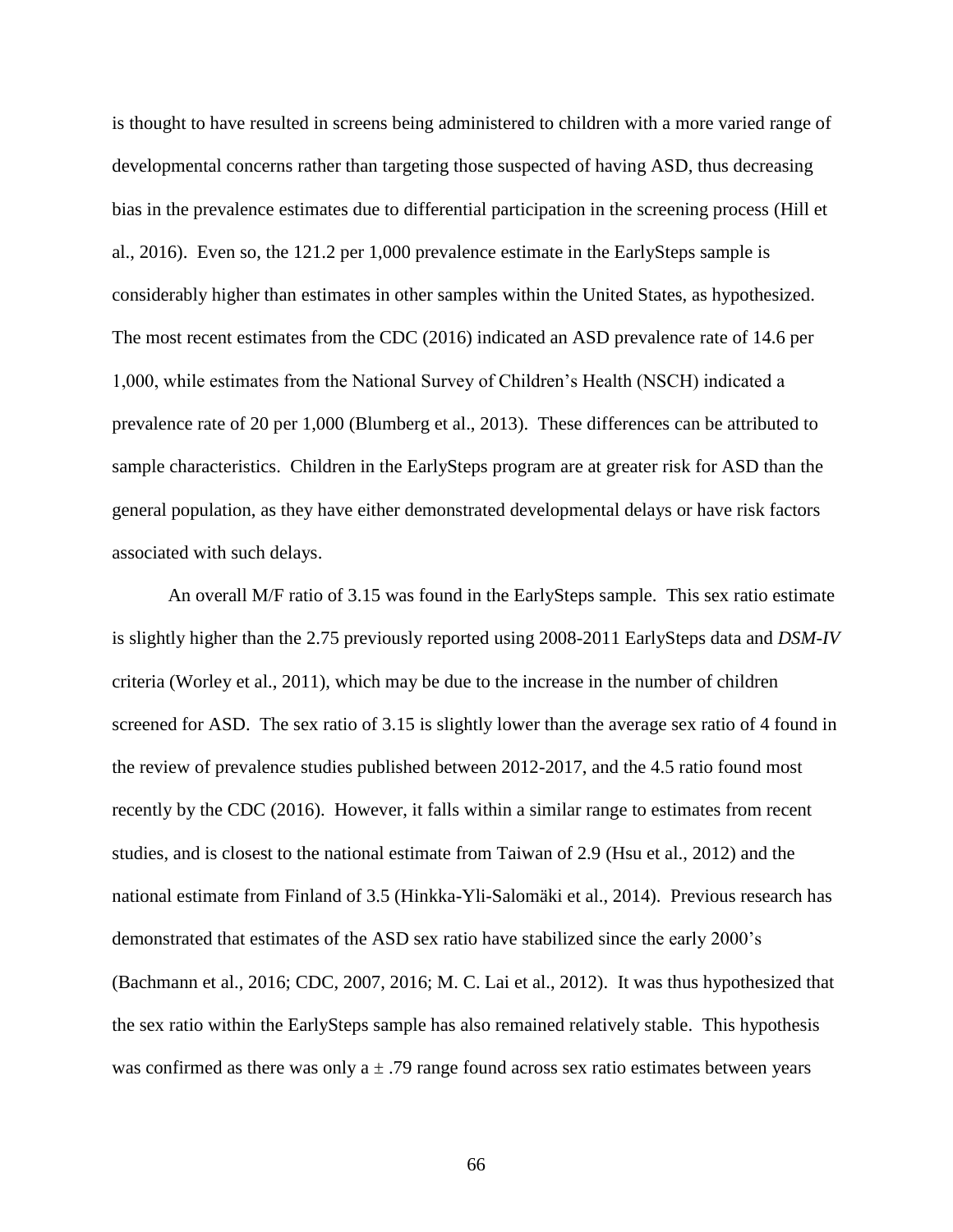from 2008-2017. Examination of the linear trend shows a very slight increase in the sex ratio over time, which is most likely attributed to the increased sample size as previously discussed (Figure 2).

### **Risk Factors and the Sex Ratio**

The second aim of this study was to examine changes in the ASD sex ratio when considering various risk factors, autistic phenotypes, and features commonly associated with the disorder. The third aim was to determine if risk factors for ASD differentially impact males and females. Significant differences in the M/F ratio amongst cases classified with ASD were found: between cases with and without cognitive impairment; between cases with and without advanced maternal age; across birth weight categories; and between cases with and without seizure disorder. Hypotheses that sex would moderate the relationship between birth weight, premature birth, and multiple births with ASD classification were not supported. Females were found to be differentially impacted by advanced maternal age. Further discussion related to these findings is included below, grouped thematically.

**Cognitive impairment and symptom severity.** One of the most consistent findings in the extant literature in this area is that the ASD sex ratio decreases when considering individuals with comorbid cognitive impairment, indicating that females with ASD are more likely than their male counterparts to have below-average cognitive functioning (CDC, 2016; Dworzynski et al., 2012; Honda et al., 2005; Rivet & Matson, 2011; van Bakel et al., 2015). This was confirmed in the present study, as a lower sex ratio (3.05) was found amongst cases with cognitive delay compared to cases without cognitive delay (3.26). However, the difference in the percent of cases with cognitive delay between males and females was not statistically significant. Further, while cognitive delay was found to be a significant predictor of meeting ASD diagnostic criteria,

67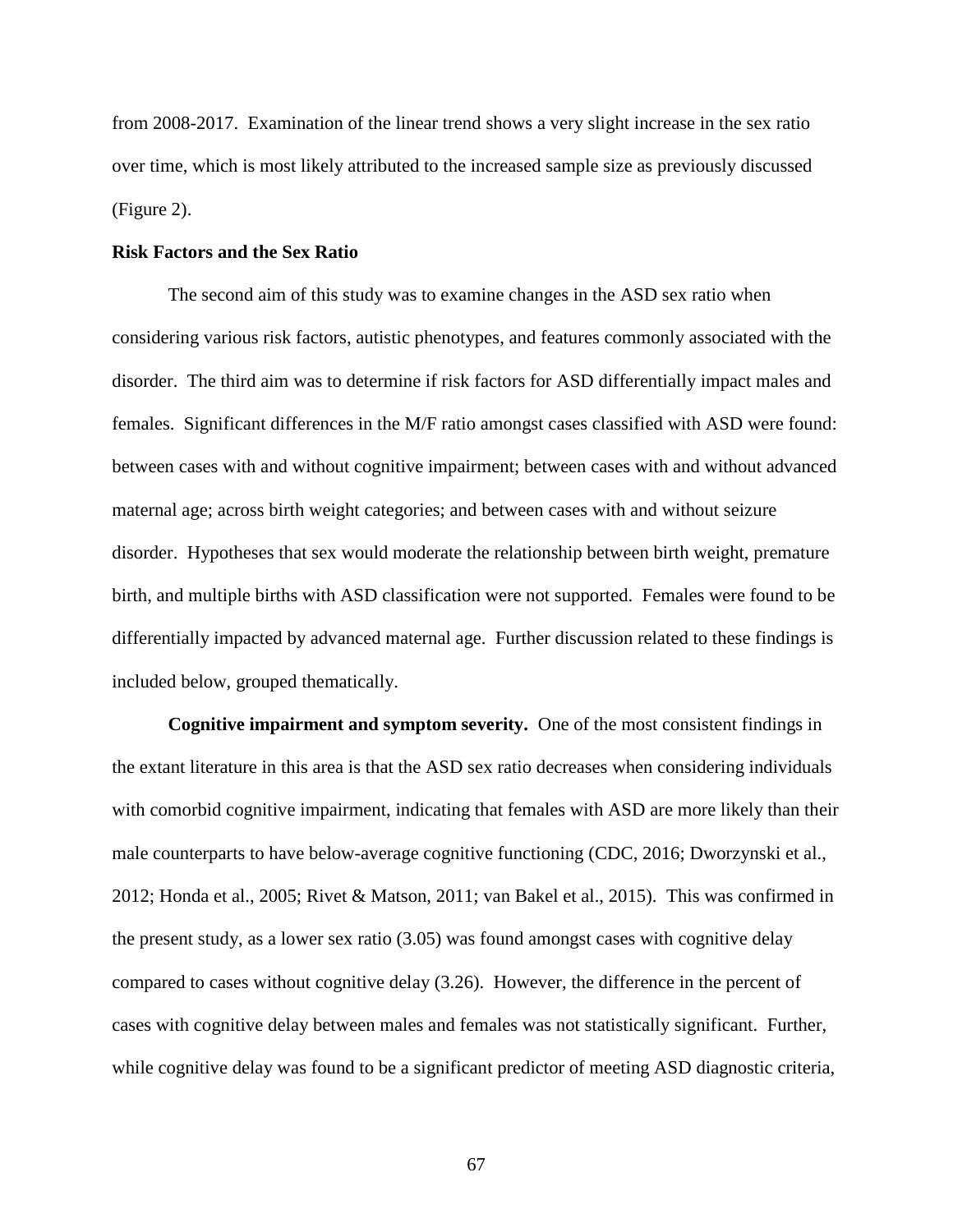sex was not found to moderate the relationship between cognitive delay and ASD classification. Interestingly, a higher sex ratio was found amongst those with general developmental delays (3.29), compared to those with developmental functioning in normal limits (3.01), although this difference was also not statistically significant. The close sex ratio estimates between cases with and without cognitive delay and general developmental delays may be due to the high occurrence of such delays in the EarlySteps sample by nature of the program.

The sex ratio was also examined in relation to the severity of autistic symptoms, as measured by the severity ranges of the BISCUIT- Part 1. Although there was not a statistically significant difference between the severity ranges, a lower sex ratio (2.71) was found amongst cases in the "No ASD" range, with the least severe symptomatology, compared to cases with more severe symptomatology. Sex ratio estimates of 3.16 were found for cases in both the "Possible ASD" and "Probable ASD" symptom severity ranges. These findings refuted the hypothesis that a lower sex ratio would be associated with more severe ASD symptoms. Children with less severe autistic symptoms may be less likely to be included in the EarlySteps sample, as they have been found to be identified with ASD at older ages (Adelman, 2011; Fountain, King, & Bearman, 2011; Twyman, Maxim, Leet, & Ultmann, 2009). The low sex ratio in the "No ASD" range is most likely due to the low number of cases ( $N = 26$ ) that scored in this range whilst meeting diagnostic criteria for ASD.

**Perinatal factors.** Perinatal factors such as premature birth and birth weight have been highlighted in the literature as risk factors for ASD (Ben-Itzchak & Zachor, 2014; Gardener et al., 2011; Kuzniewicz et al., 2014; Lampi et al., 2012). Previous research on the ASD sex ratio has found that lower M/F ratios are associated with low gestational age and low birth weight (Schendel & Bhasin, 2008; Zachor et al., 2013), indicating that these risk factors may

68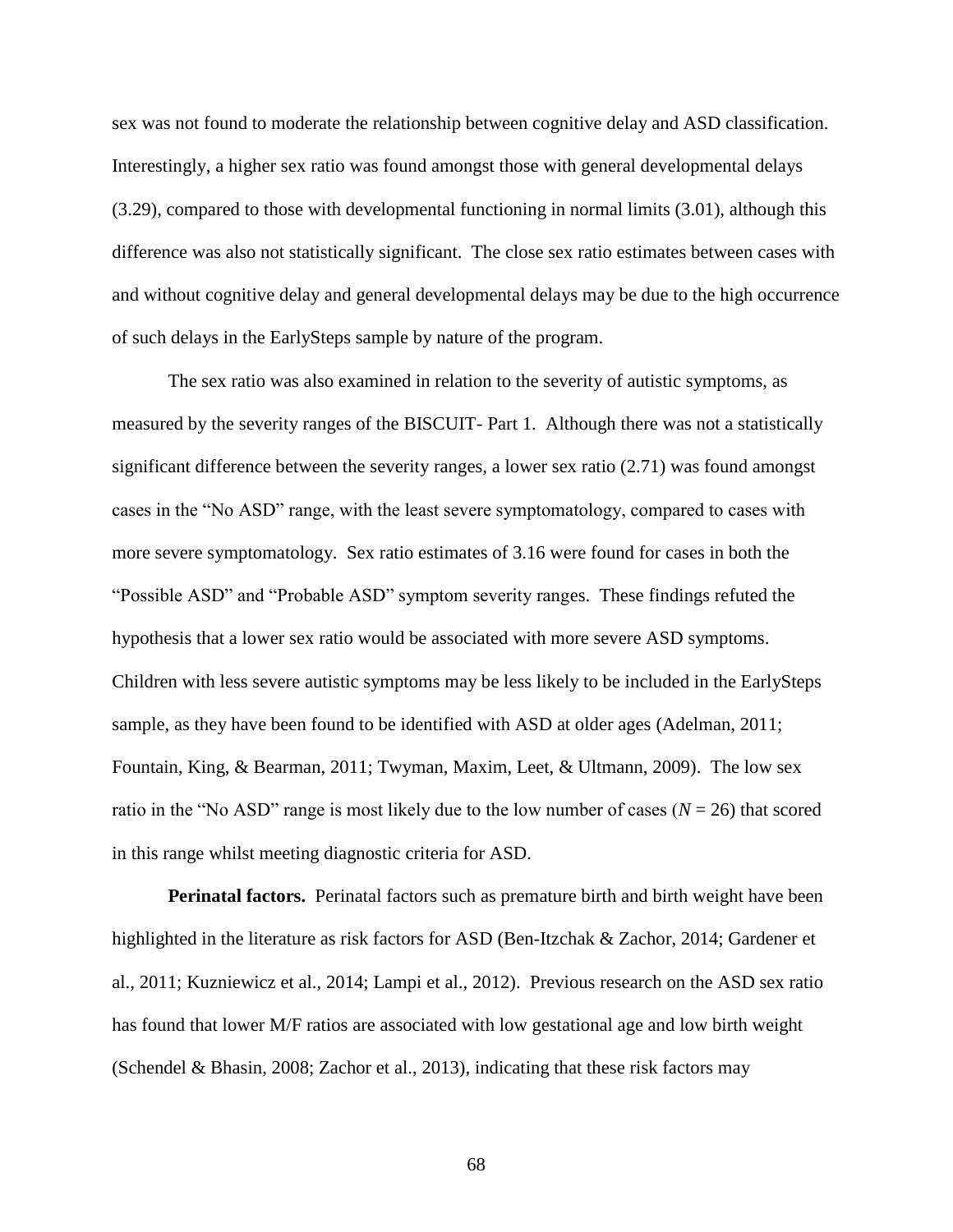disproportionately affect females. Results from the present study were in line with these previous findings. The M/F ratio was significantly lower amongst cases with premature birth (2.11) compared to cases born full-term (3.29). Significantly lower ratios were also found amongst cases with very low  $\left($  < 1500 g; 1.90) and low (1500 - 2499 g; 2.05) birth weight compared to those with normal ( $\geq$  2500g; 3.79) birth weight. These findings are of particular interest, as they lend support to the multi-factorial model, which proposes that the sexes are differentially impacted by risk factors, with certain risk factors more likely to increase underlying genetic susceptibility and act as causal pathways to ASD among females vs. males (M. C. Lai et al., 2014; Werling & Geschwind, 2013).

Interestingly, both premature birth and very low birth weight decreased the odds of ASD classification, in contrast to previous findings. Children born full term were 1.338 times more likely to be classified with ASD compared to children born prematurely, and children weighing  $\geq$ 1500 g at birth were 1.468 times more likely to be classified with ASD compared with children weighing < 1500. Sex was not found to moderate the relationship between these factors and ASD classification, suggesting that males and females were not differentially impacted in terms of risk associated with prematurity and very low birth weight. These findings again may be reflective of the nature of the EarlySteps sample, as children born prematurely or with low birth weight may be at greater risk for ASD compared to typically developing children but at lower risk compared to those with other developmental difficulties.

Children born as part of multiple births have been found to have increased risk for ASD compared to those born in a singleton birth (Croen, Grether, & Selvin, 2002; Gardener et al., 2011). However, no previous studies were found that examined this risk factor in relation to the ASD sex ratio. This study found a lower sex ratio (2.78) amongst cases born as part of multiple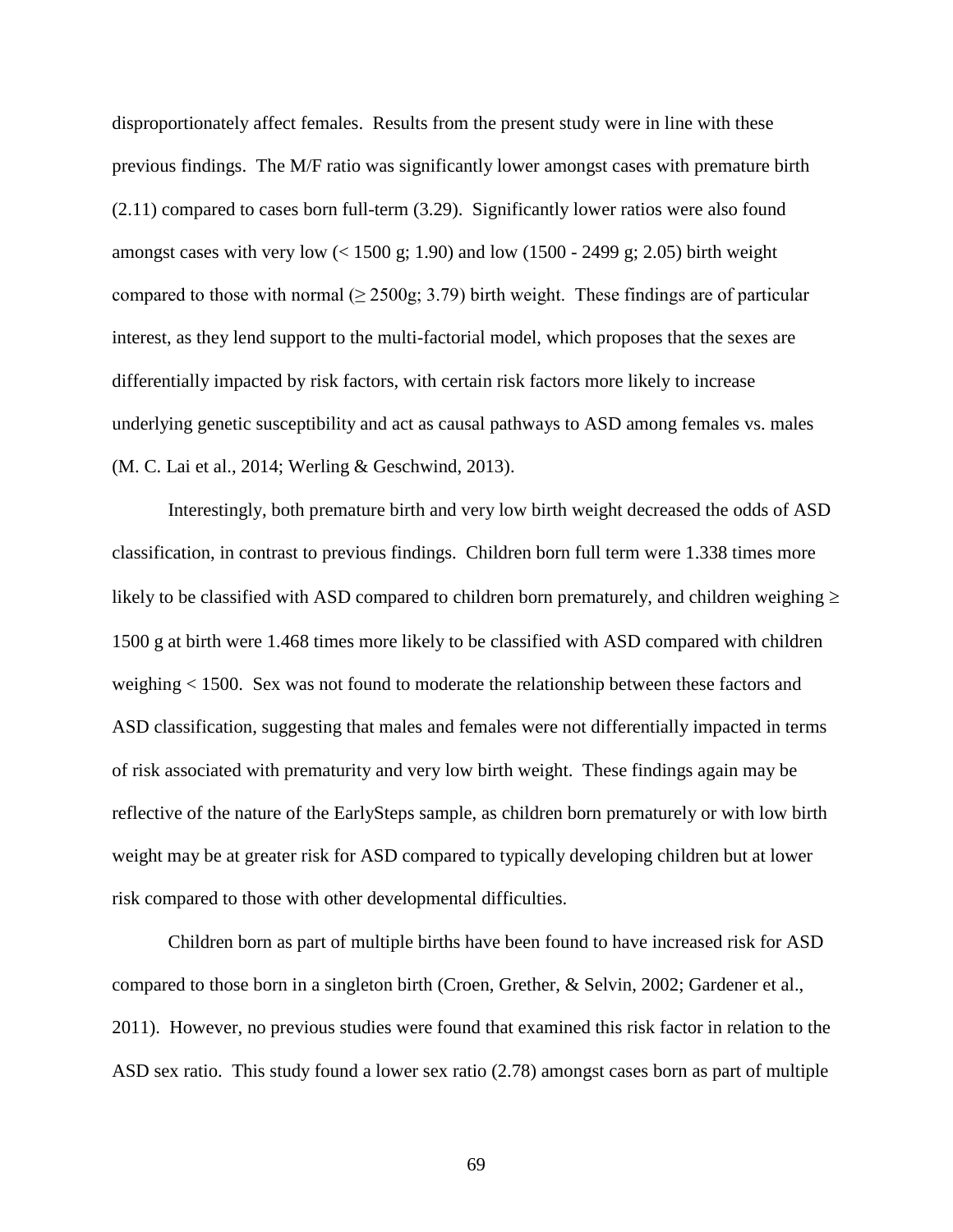births compared to those in a singleton birth (3.09), although this difference was not statistically significant. While this finding provides some suggestion that multiple births may increase the risk of ASD for females, regression analysis revealed that multiple births was not a significant predictor of ASD classification and that sex did not moderate the relationship between multiple births and ASD classification.

**Parental age.** The possible association between advanced parental age and the occurrence of ASD has been a research focus for some time because such a relationship would have important implications about the etiology of ASD (Durkin et al., 2008; Sandin et al., 2016; Tsai & Stewart, 1983). Advanced maternal and paternal age are associated with d*e novo* mutations, which have been demonstrated to play an important role in the underlying genetics of ASD (Kong et al., 2012; Puleo et al., 2012; Sebat et al., 2007). The current study found a significantly lower sex ratio among cases with advanced maternal age (1.91) compared to those with lower maternal age  $(3.41)$ . While a lower M/F ratio was also found amongst cases with advanced paternal age (2.54) compared to those with younger parental age (3.30), the difference was not statistically significant. These results are somewhat similar to those found previously by Anello and colleagues (2009), who found significantly lower sex ratios with advanced paternal age and non-significantly lower sex ratios with advanced maternal age, and those found by Zachor and colleagues (2013), who found non-significantly lower sex ratios in relation to both advanced maternal and paternal age. These results collectively indicate that *de novo* mutations are likely to affect males and females similarly, suggesting risk loci on the X chromosome.

Previous findings regarding the association between parental age and ASD are mixed, with some studies finding an association between only advanced maternal age (King et al., 2009), others only with advanced paternal age (Hultman et al., 2011; Reichenberg et al., 2006),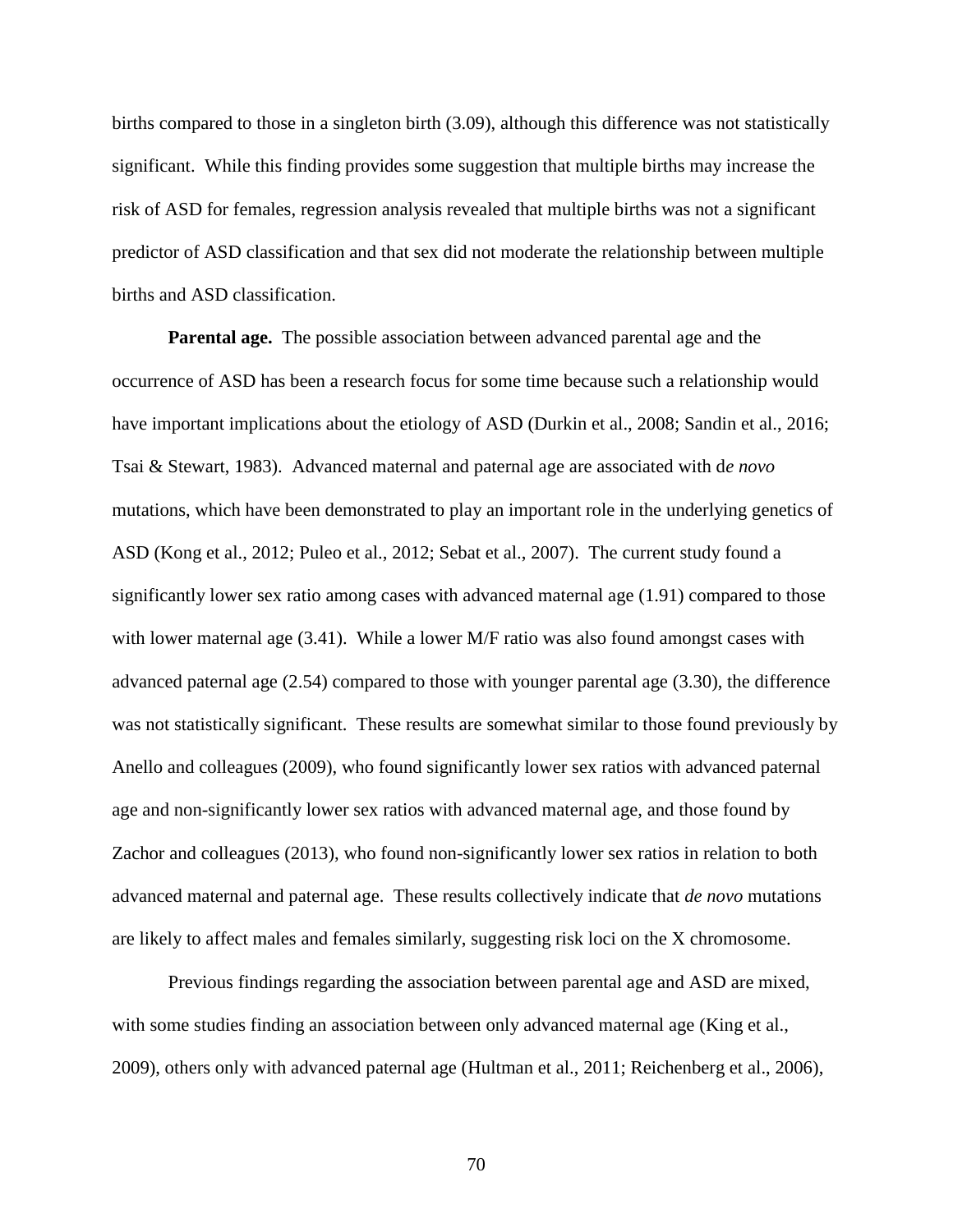some with both (Croen et al., 2007; Lampi et al., 2013), and some indicating that the relationship between maternal and paternal age is of more importance (Idring et al., 2014; Parner et al., 2012; Sandin et al., 2016). The current study found that neither advanced maternal age nor advanced paternal age were significant predictors of ASD classification. However, sex was found to moderate the relationship between advanced maternal age and ASD classification, with females with mothers aged 35 and older at time of birth having 1.628 times the odds of being classified with ASD compared to their male counterparts. In contrast, the interaction between paternal age and ASD classification was not moderated by sex. While these findings suggest that advanced maternal age may be a risk factor for females but not males, which may have important implications for understanding underlying genetic mechanisms, it should be noted that other studies have not found significant differences in the risk between the sexes for either advanced maternal or paternal age (Croen et al., 2007; Sandin et al., 2016). Additionally, when controlling for significant predictors of ASD (i.e., cognitive delay, premature birth, birth weight, multiplex families), the interaction between maternal age and ASD classification was no longer significant, suggesting that this differential risk may be associated with other risk factors.

**Simplex vs. multiplex families.** Multiple occurrences of ASD within sibling groups is considered to be an indication of increased genetic burden for ASD (Constantino et al., 2010). The threshold model of ASD male predominance posits that females require a heavier genetic load compared to males in order for ASD to be evinced (Constantino & Charman, 2012; Kirkovski et al., 2013; M. C. Lai et al., 2014; Werling & Geschwind, 2013). If the threshold model holds, a lower sex ratio would be expected in multiplex families compared to simplex families. A sex ratio of 2.77 was found amongst ASD cases from multiplex families, which was lower than that the 3.13 ratio found amongst cases from simplex families. While this difference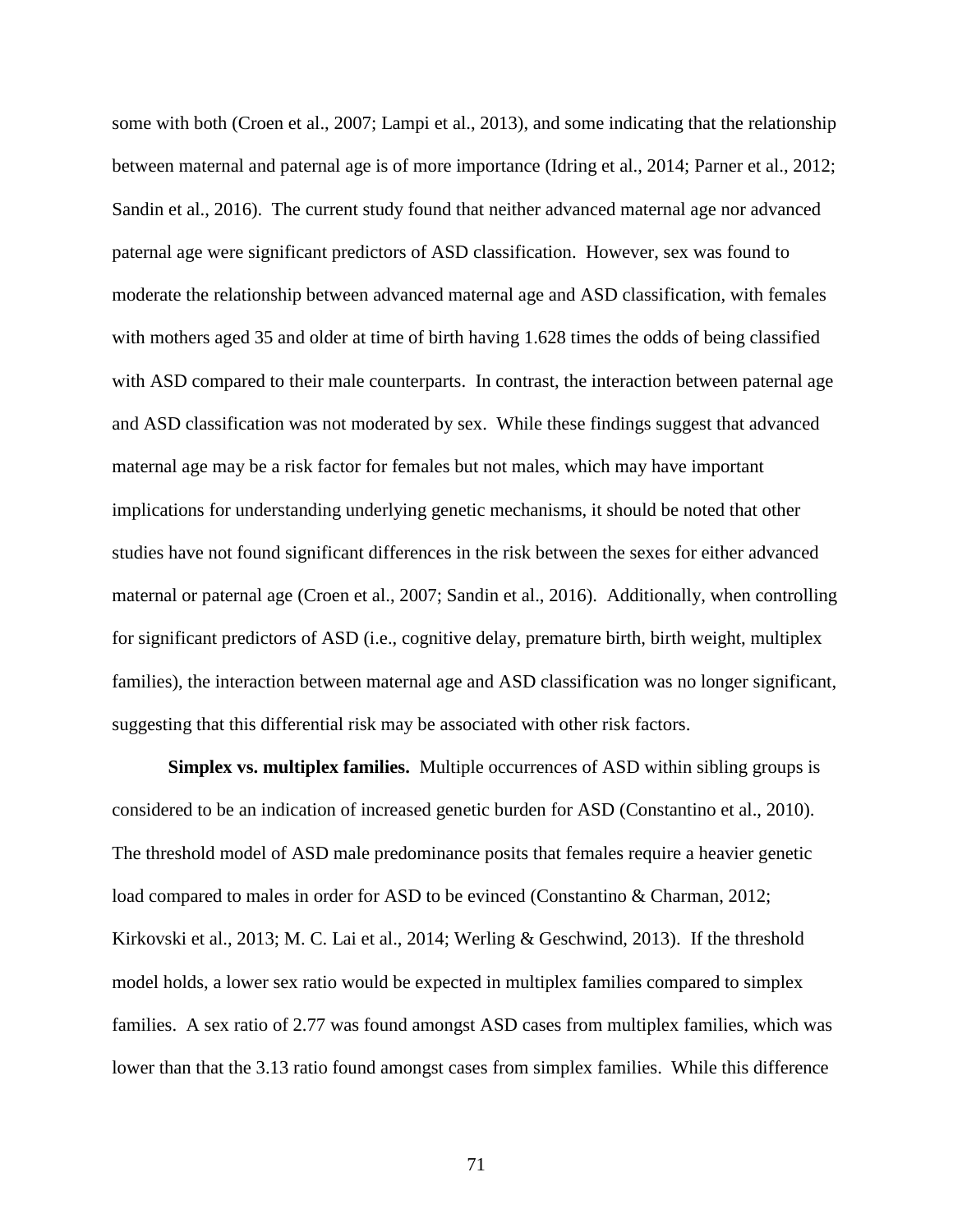was not significant, this finding is notable as previous research examining the ASD sex ratio amongst children from simplex and multiplex families is limited. One known previous study found a significantly higher sex ratio amongst cases from simplex families compared to multiplex families (Constantino et al., 2010). The results of the current study mirror those found by Zachor and colleagues (2013), who also found a lower sex ratio amongst cases from simplex families compared to multiplex, but with a non-statistically significant difference between them. While the trend found across studies lends some support to the threshold model, further research is needed to gain more confidence in this theory.

**Comorbid disorders.** The ASD sex ratio was examined in relation to a number of cooccurring neurological and medical conditions. A significantly lower M/F ratio was found amongst ASD cases with comorbid seizure disorder (2.75) versus those without (3.18). This is reflective of previous findings indicating that females with ASD have co-occurring epilepsy at higher rates compared to males with ASD (Amiet et al., 2008; Ben-Itzchak et al., 2013; Bolton et al., 2011; El Achkar & Spence, 2015; van Bakel et al., 2015). The underlying neurobiology and/or genetic abnormalities thought to be shared by ASD and epilepsy (Brooks-Kayal, 2010) may differentially impact males and females, lending support to the threshold and multi-factorial models. Lower sex ratios were also found amongst cases with comorbid cerebral palsy (2.71) compared to those without  $(3.17)$ , as well as amongst cases with comorbid GDD  $(2.75)$  versus those without (3.18). However, the differences between sexes for the two disorders were not statistically significant. From the EarlySteps sample, only 6 male cases were found to meet ASD classification with co-occurring cerebral palsy; no female cases were found. This may reflect a significant difference in the sex ratio related to cerebral palsy or may simply be reflective of the small number of affected cases.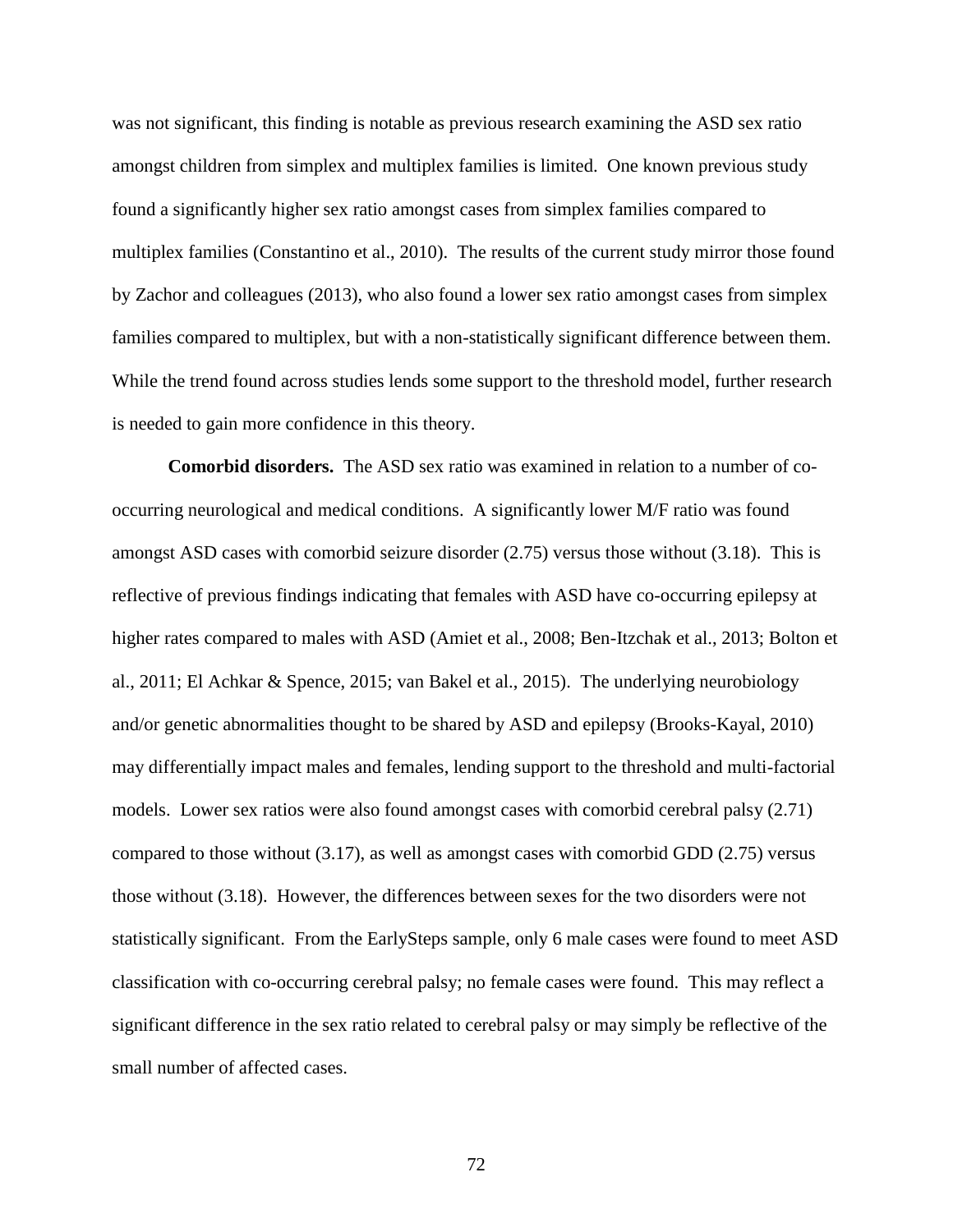**Race/ethnicity.** Previous findings indicate that children from racial/ethnic minorities experience greater difficulties receiving an ASD diagnosis and accessing ASD related services (Jarquin et al., 2011; Magaña et al., 2012; Mandell et al., 2009; Morrier & Hess, 2012). Given that females are also at risk for delayed and misdiagnosis (Dworzynski et al., 2012; Goin-Kochel et al., 2006; Manning et al., 2011; Rosenberg et al., 2011; Shattuck et al., 2009), females of minority background may be at increased risk. Yeargin-Allsopp and colleagues (2003) found a higher ASD sex ratio (4.3) among African American children compared to white children (3.8), suggesting that African American females may be underdiagnosed. Findings from the current study did not replicate this trend. Lower M/F sex ratios were found amongst African American children (2.84), Hispanic children (2.80), and children from other racial/ethnic backgrounds (2.73) compared to white children (3.15). However, these results should be interpreted with caution, as the ASD classification used for research purposes is not equivalent to a medical diagnosis. Children from minority backgrounds classified with ASD in this study may still encounter delays and barriers to receiving a clinical ASD evaluation and diagnosis.

**Number of risk factors.** Based on the multi-factorial model of male predominance, it was hypothesized that females with ASD would be affected by a higher number of risk factors compared to males with ASD. This hypothesis was supported, as the mean number of risk factors was found to be significantly higher for females classified with ASD (*M* = .579) compared to males classified with ASD  $(M = .418)$ . This finding supports the multi-factorial model, which posits that females require a higher burden of biological and environmental risk factors for ASD to be expressed.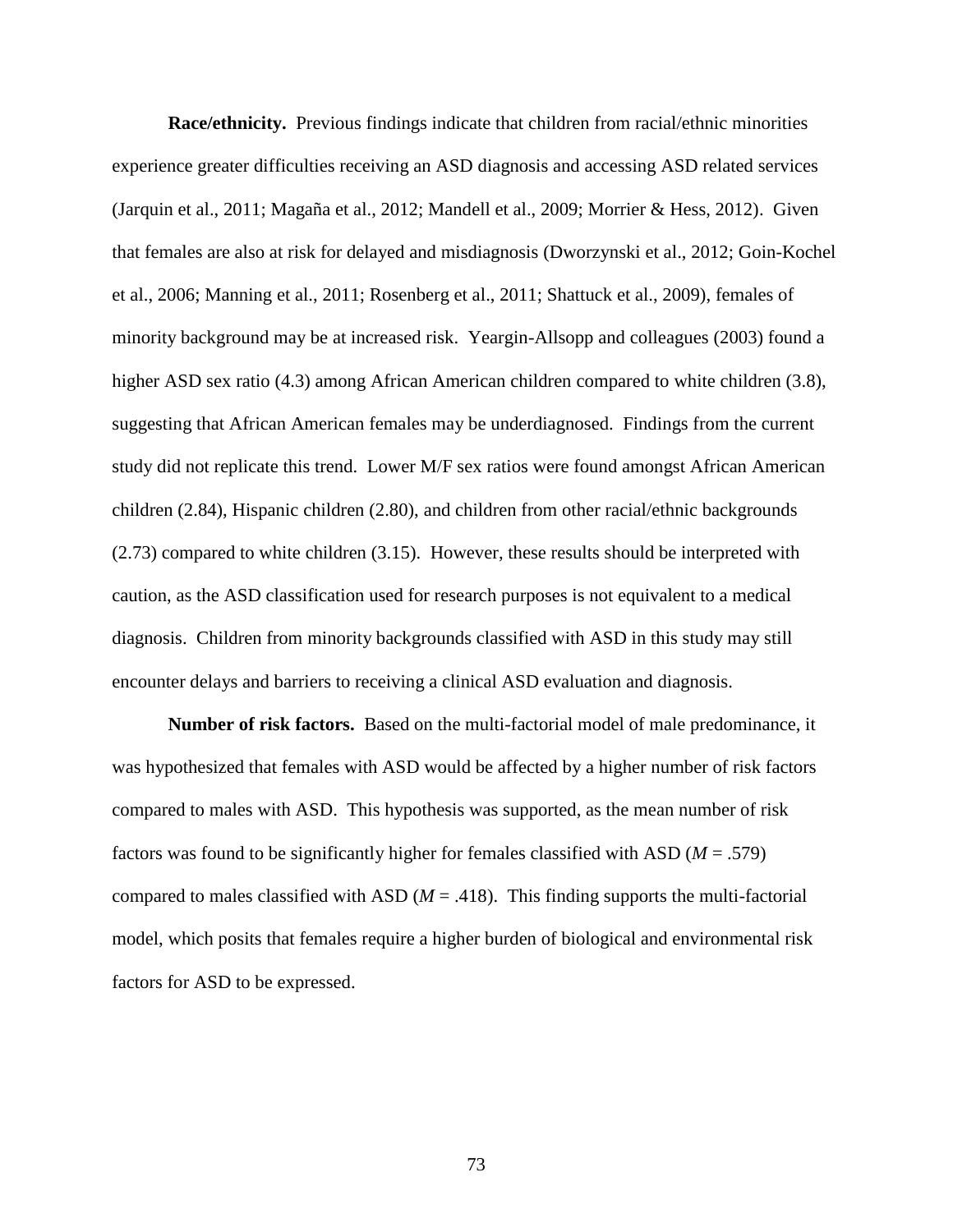## **Strengths and Limitations**

Limitations of this study should be considered when interpreting results. Most notably, these findings are based on data obtained from a sample of children at greater risk for developmental concerns than the general population, and thus may not be generalizable. Additionally, while similar classification methods have been used in a number of prevalence studies (Fombonne, 2009), the ASD classification used within the study for research purposes is not equivalent to a medical diagnosis of ASD based on comprehensive clinical assessment. However, this study had several important strengths that counterbalance these limitations. The sample of participants with a range of developmental issues and risk factors allowed for the examination of a large number of factors associated with ASD. Additionally, the large sample size provided a large sample of females, allowing for an examination of the sex ratio and the moderating effect of sex in relation to these many risk factors, which has not been possible in previous studies.

## **Future Directions**

Working towards a better understanding of the relationship between the ASD sex ratio and ASD phenotypes and risk factors will inform the knowledge base related to the underlying neurobiological and genetic mechanisms of the disorder. To this end, it is critical that future research focuses on estimating the ASD sex ratio based on representative general population samples to avoid clinical ascertainment bias and potential biases within diagnostic criteria, measurement tools, and assessment procedures. Estimates of the sex ratio based on current *DSM-5* diagnostic criteria will be of particular importance given the numerous changes in diagnostic criteria over the past several decades. Studies examining specific risk factors associated with ASD in relation to the sex ratio are also needed. Advanced parental age and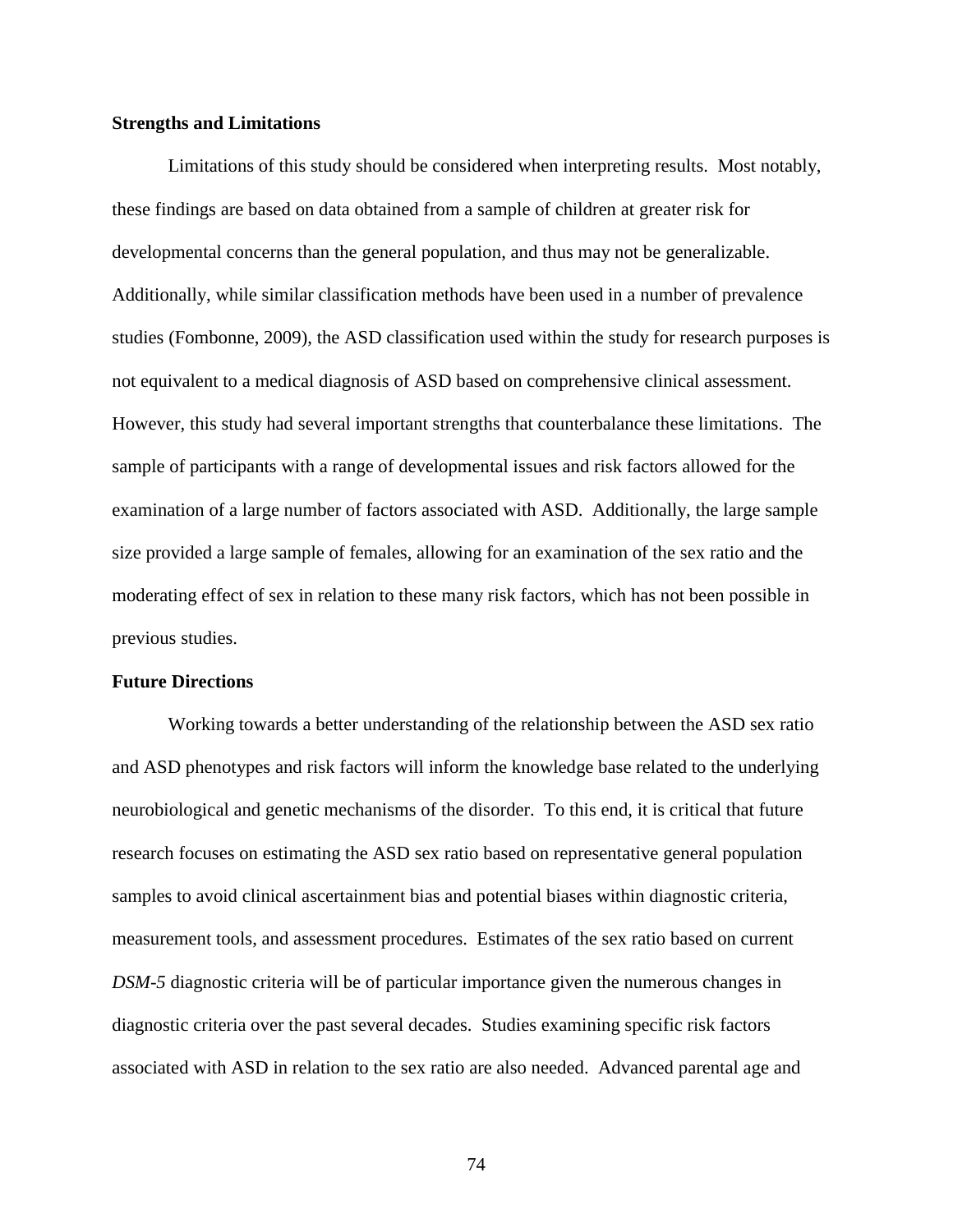familial history of ASD are of special interest given the potential to provide insight into genetic mechanisms. A meta-analysis of studies with large ASD samples that examine risk factors would be of interest, as it would allow for the investigation of a larger number of female subjects across studies.

Continued research on gender differences in the presentation of ASD symptoms is needed to further understanding of symptom presentation among females. Research on gender differences in the expression of symptoms in relation to cognitive functioning and comorbid disorders will shed light on possible biological mechanisms. However, as both biological and psychosocial contributors to gender differences should be considered, a biosocial framework would be useful for situating such work. Longitudinal studies examining the presentation of ASD symptoms among males and females would provide valuable insight into gendered socialization. Additionally, further research should be conducted examining whether females are less likely to be diagnosed with ASD, as well as examining characteristics of females above and below the diagnostic threshold of autistic traits. Such research will be critical in regards to understanding and interpreting sex ratio estimates.

Research related to ASD etiology has made many advances in recent years, especially in the fields of genetics and neuroscience, leading to a complex picture of multi-causalities moderated by multiple risk factors. Further research on the male predominance in ASD related to symptom presentation, neurological phenotypes, pre- and perinatal risk factors, and demographic factors will be critical in working towards a cohesive understanding of ASD etiology.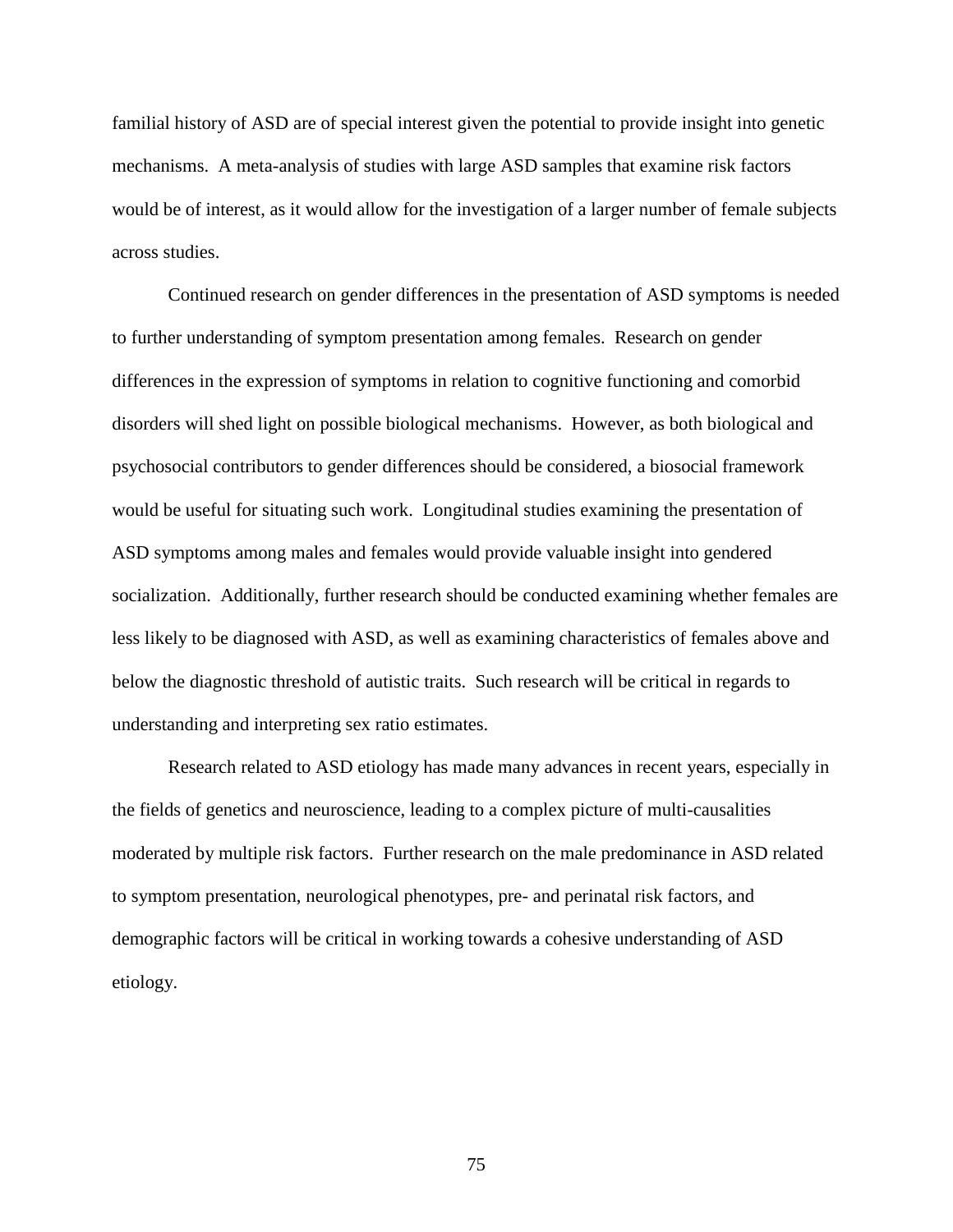## **REFERENCES**

- Abrahams, B. S., & Geschwind, D. H. (2008). Advances in autism genetics: On the threshold of a new neurobiology. *Nature Reviews Genetics*, *9*(5), 341–355. https://doi.org/10.1038/nrg2346
- Adelman, C. R. (2011). *Factors that influence age of identification of children with Autism and Pervasive Developmental Disorder NOS*. ProQuest Information & Learning, US. Retrieved from http://search.ebscohost.com/login.aspx?direct=true&db=psyh&AN=2011-99070- 216&site=ehost-live&scope=site
- Al-Farsi, Y. M., Al-Sharbati, M. M., Al-Farsi, O. A., Al-Shafaee, M. S., Brooks, D. R., & Waly, M. I. (2011). Brief report: Prevalence of autistic spectrum disorders in the Sultanate of Oman. *Journal of Autism and Developmental Disorders*, *41*(6), 821–825. https://doi.org/10.1007/s10803-010-1094-8
- Alfonso, V. C., Rentz, E. A., & Chung, S. (2010). Review of the Battelle Developmental Inventory, Second Edition. *Journal of Early Childhood and Infant Psychology*, *6*, 21.
- American Psychiatric Association. (1980). *Diagnostic and statistical manual of mental disorders* (3rd ed.). Washington, D.C.: American Psychiatric Association.
- American Psychiatric Association. (1987). *Diagnostic and statistical manual of mental disorders* (3rd-Revised ed.). Washington, D.C.: American Psychiatric Association.
- American Psychiatric Association. (1994). *Diagnostic and statistical manual of mental disorders* (4th ed.). Washington, D.C.: American Psychiatric Association.
- American Psychiatric Association. (2013). *Diagnostic and statistical manual of mental disorders* (5th ed.). Arlington, VA: American Psychiatric Association.
- Amiet, C., Gourfinkel-An, I., Bouzamondo, A., Tordjman, S., Baulac, M., Lechat, P., … Cohen, D. (2008). Epilepsy in autism is associated with intellectual disability and gender: Evidence from a meta-analysis. *Biological Psychiatry*, *64*(7), 577–582. https://doi.org/10.1016/j.biopsych.2008.04.030
- Anello, A., Reichenberg, A., Luo, X., Schmeidler, J., Hollander, E., Smith, C. J., … Silverman, J. M. (2009). Brief report: Parental age and the sex ratio in autism. *Journal of Autism and Developmental Disorders*, *39*(10), 1487–1492. https://doi.org/10.1007/s10803-009-0755 y
- Asperger, H. (1944). Die "autistischen psychopathen" im kindesalter. *Archiv für Psychiatrie und Nervenkrankheiten*, *117*(1), 76–136. https://doi.org/10.1007/BF01837709
- Asperger, H. (1991). "Autistic psychopathy" in childhood. Translated and annotated by U. Frith. In U. Frith (Ed.), *Autism and Asperger syndrome* (pp. 37–92). New York: Cambridge University Press.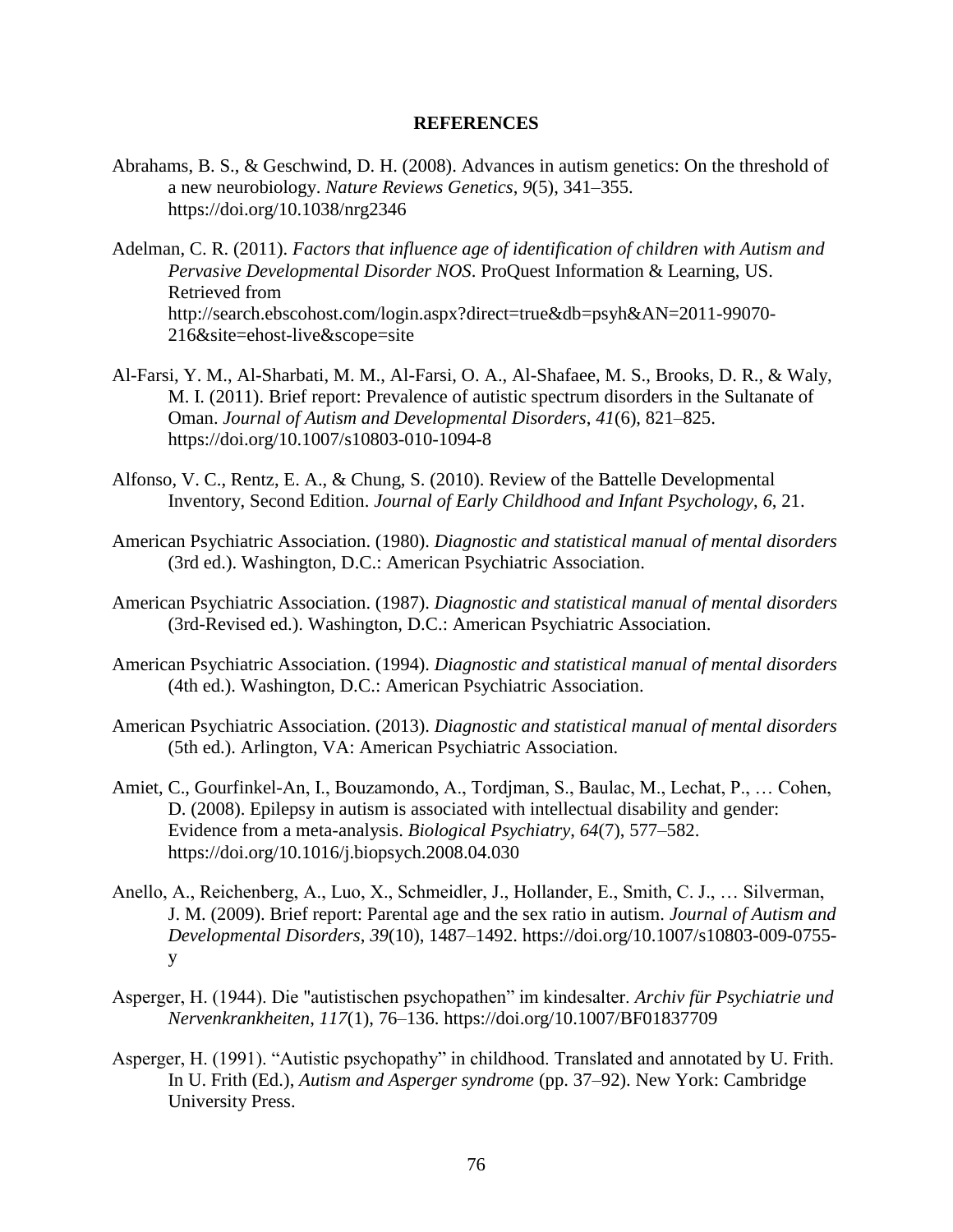- Bachmann, C. J., Gerste, B., & Hoffmann, F. (2016). Diagnoses of autism spectrum disorders in Germany: Time trends in administrative prevalence and diagnostic stability. *Autism*, 1362361316673977. https://doi.org/10.1177/1362361316673977
- Bailey, A., Lecouteur, A., Gottesman, I., Bolton, P., Simonoff, E., Yuzda, E., & Rutter, M. (1995). Autism as a strongly genetic disorder - Evidence from a British twin study. *Psychological Medicine*, *25*(1), 63–77.
- Banach, R., Thompson, A., Szatmari, P., Goldberg, J., Tuff, L., Zwaigenbaum, L., & Mahoney, W. (2009). Brief report: Relationship between non-verbal IQ and gender in autism. *Journal of Autism and Developmental Disorders*, *39*(1), 188–193. https://doi.org/10.1007/s10803-008-0612-4
- Baron-Cohen, S., & Hammer, J. (1997). Is autism an extreme form of the" male brain"? *Advances in Infancy Research*, *11*, 193–218.
- Baron-Cohen, S., Lombardo, M. V., Auyeung, B., Ashwin, E., Chakrabarti, B., & Knickmeyer, R. (2011). Why are autism spectrum conditions more prevalent in males? *PLOS Biology*, *9*(6), e1001081. https://doi.org/10.1371/journal.pbio.1001081
- Baron-Cohen, S., Scott, F. J., Allison, C., Williams, J., Bolton, P., Matthews, F. E., & Brayne, C. (2009). Prevalence of autism-spectrum conditions: UK school-based population study. *The British Journal of Psychiatry*, *194*(6), 500–509. https://doi.org/10.1192/bjp.bp.108.059345
- Begeer, S., Mandell, D., Wijnker-Holmes, B., Venderbosch, S., Rem, D., Stekelenburg, F., & Koot, H. M. (2013). Sex differences in the timing of identification among children and adults with autism spectrum disorders. *Journal of Autism and Developmental Disorders*, *43*(5), 1151–1156. https://doi.org/10.1007/s10803-012-1656-z
- Ben-Itzchak, E., Ben-Shachar, S., & Zachor, D. A. (2013). Specific neurological phenotypes in autism spectrum disorders are associated with sex representation. *Autism Research*, *6*(6), 596–604. https://doi.org/10.1002/aur.1319
- Ben-Itzchak, E., & Zachor, D. A. (2014). Parental age, birth weight, and autism spectrum disorders. In V. B. Patel, V. R. Preedy, & C. R. Martin (Eds.), *Comprehensive Guide to Autism* (pp. 1515–1523). Springer New York. https://doi.org/10.1007/978-1-4614-4788- 7\_85
- Blumberg, S. J., Bramlett, M. D., Kogan, M. D., Schieve, L. A., Jones, J. R., & Lu, M. C. (2013). Changes in prevalence of parent-reported autism spectrum disorder in school-aged US children: 2007 to 2011-2012. *National Health Statistics Report*, *65*, 1–11.
- Bolton, P. F., Carcani-Rathwell, I., Hutton, J., Goode, S., Howlin, P., & Rutter, M. (2011). Epilepsy in autism: Features and correlates. *The British Journal of Psychiatry*, *198*(4), 289–294. https://doi.org/10.1192/bjp.bp.109.076877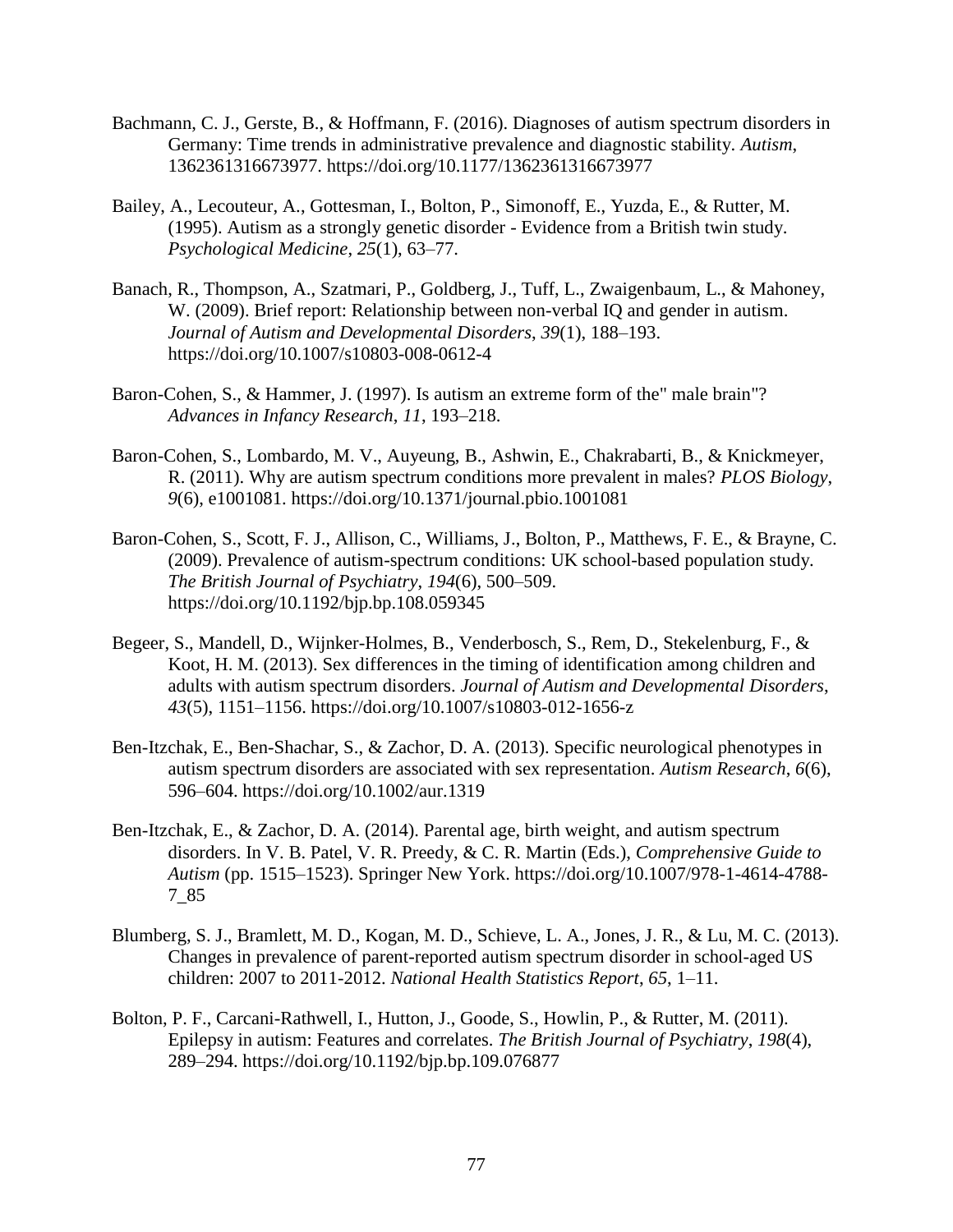- Brooks-Kayal, A. (2010). Epilepsy and autism spectrum disorders: Are there common developmental mechanisms? *Brain and Development*, *32*(9), 731–738. https://doi.org/10.1016/j.braindev.2010.04.010
- Carter, A. S., Black, D. O., Tewani, S., Connolly, C. E., Kadlec, M. B., & Tager-Flusberg, H. (2007). Sex differences in toddlers with autism spectrum disorders. *Journal of Autism and Developmental Disorders*, *37*(1), 86–97. https://doi.org/10.1007/s10803-006-0331-7
- CDC. (2007). Prevalence of autism spectrum disorders—Autism and Developmental Disabilities Monitoring Network, 14 sites, United States, 2002. *MMWR Surveillance Summaries*, *56*(SS-1), 12–28.
- CDC. (2016). Prevalence and characteristics of autism spectrum disorder among children aged 8 years-- Autism and Developmental Monitoring Network, 11 Sites, United States, 2012. *Journal of Developmental & Behavioral Pediatrics*, *37*(1), 1–8.
- Chen, J. A., Peñagarikano, O., Belgard, T. G., Swarup, V., & Geschwind, D. H. (2015). The emerging picture of autism spectrum disorder: Genetics and pathology. *Annual Review of Pathology: Mechanisms of Disease*, *10*(1), 111–144. https://doi.org/10.1146/annurevpathol-012414-040405
- Chien, I.-C., Lin, C.-H., Chou, Y.-J., & Chou, P. (2011). Prevalence and incidence of autism spectrum disorders among national health insurance enrollees in Taiwan from 1996 to 2005. *Journal of Child Neurology*, *26*(7), 830–834. https://doi.org/10.1177/0883073810393964
- Cohen, J., Cohen, P., West, S. G., & Aiken, L. S. (2002). *Applied multiple regression/correlation analysis for the behavioral sciences* (Third edition). Mahwah, N.J: Routledge.
- Constantino, J. N., & Charman, T. (2012). Gender bias, female resilience, and the sex ratio in autism. *Journal of the American Academy of Child and Adolescent Psychiatry*, *51*(8), 756–758. https://doi.org/10.1016/j.jaac.2012.05.017
- Constantino, J. N., Zhang, Y., Frazier, T., Abbacchi, A. M., & Law, P. (2010). Sibling recurrence and the genetic epidemiology of autism. *The American Journal of Psychiatry*, *167*(11), 1349–1356. https://doi.org/10.1176/appi.ajp.2010.09101470
- Croen, L. A., Grether, J. K., & Selvin, S. (2002). Descriptive epidemiology of autism in a California population: Who is at risk? *Journal of Autism and Developmental Disorders*, *32*(3), 217–224. https://doi.org/10.1023/A:1015405914950
- Croen, L. A., Najjar, D. V., Fireman, B., & Grether, J. K. (2007). Maternal and paternal age and risk of autism spectrum disorders. *Archives of Pediatrics & Adolescent Medicine*, *161*(4), 334–340. https://doi.org/10.1001/archpedi.161.4.334
- Davidovitch, M., Hemo, B., Manning-Courtney, P., & Fombonne, E. (2013). Prevalence and incidence of autism spectrum disorder in an Israeli population. *Journal of Autism and Developmental Disorders*, *43*(4), 785–793. https://doi.org/10.1007/s10803-012-1611-z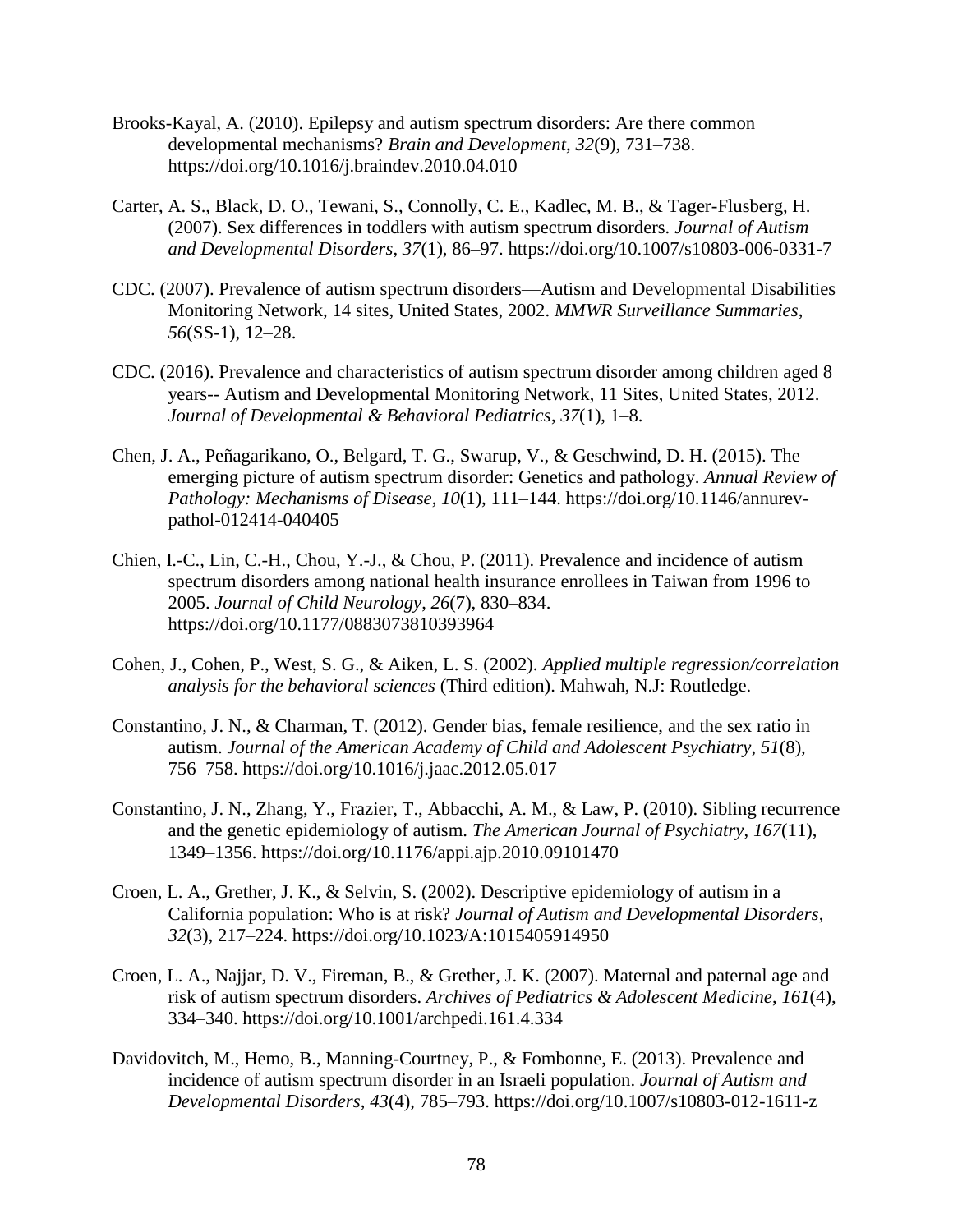- de la Torre-Ubieta, L., Won, H., Stein, J. L., & Geschwind, D. H. (2016). Advancing the understanding of autism disease mechanisms through genetics. *Nature Medicine*, *22*(4), 345–361. https://doi.org/10.1038/nm.4071
- Dean, M., Harwood, R., & Kasari, C. (2017). The art of camouflage: Gender differences in the social behaviors of girls and boys with autism spectrum disorder. *Autism*, *21*(6), 678–689. https://doi.org/10.1177/1362361316671845
- Durkin, M. S., Maenner, M. J., Newschaffer, C. J., Lee, L.-C., Cunniff, C. M., Daniels, J. L., … Schieve, L. A. (2008). Advanced parental age and the risk of autism spectrum disorder. *American Journal of Epidemiology*, *168*(11), 1268–1276. https://doi.org/10.1093/aje/kwn250
- Dworzynski, K., Ronald, A., Bolton, P., & Happé, F. (2012). How different are girls and boys above and below the diagnostic threshold for autism spectrum disorders? *Journal of the American Academy of Child & Adolescent Psychiatry*, *51*(8), 788–797. https://doi.org/10.1016/j.jaac.2012.05.018
- Eapen, V., Mabrouk, A. A., Zoubeidi, T., & Yunis, F. (2007). Prevalence of pervasive developmental disorders in preschool children in the UAE. *Journal of Tropical Pediatrics*, *53*(3), 202–205. https://doi.org/10.1093/tropej/fml091
- El Achkar, C. M., & Spence, S. J. (2015). Clinical characteristics of children and young adults with co-occurring autism spectrum disorder and epilepsy. *Epilepsy & Behavior*, *47*, 183– 190. https://doi.org/10.1016/j.yebeh.2014.12.022
- Elsabbagh, M., Divan, G., Koh, Y.-J., Kim, Y. S., Kauchali, S., Marcín, C., … Fombonne, E. (2012). Global prevalence of autism and other pervasive developmental disorders. *Autism Research*, *5*(3), 160–179. https://doi.org/10.1002/aur.239
- Fidler, D. J., Bailey, J. N., & Smalley, S. L. (2000). Macrocephaly in autism and other pervasive developmental disorders. *Developmental Medicine and Child Neurology*, *42*(11), 737– 740.
- Field, A. (2013). *Discovering Statistics using IBM SPSS Statistics* (Fourth Edition edition). Los Angeles: SAGE Publications Ltd.
- Fombonne, E. (2005). Epidemiology of autistic disorder and other pervasive developmental disorders. *Journal of Clinical Psychiatry*, *66*(SUPPL. 10), 3–8.
- Fombonne, E. (2009). Epidemiology of pervasive developmental disorders. *Pediatric Research*, *65*(6), 591–598.
- Fombonne, E., Rogé, B., Claverie, J., Courty, S., & Frémolle, J. (1999). Microcephaly and macrocephaly in autism. *Journal of Autism and Developmental Disorders*, *29*(2), 113– 119. https://doi.org/10.1023/A:1023036509476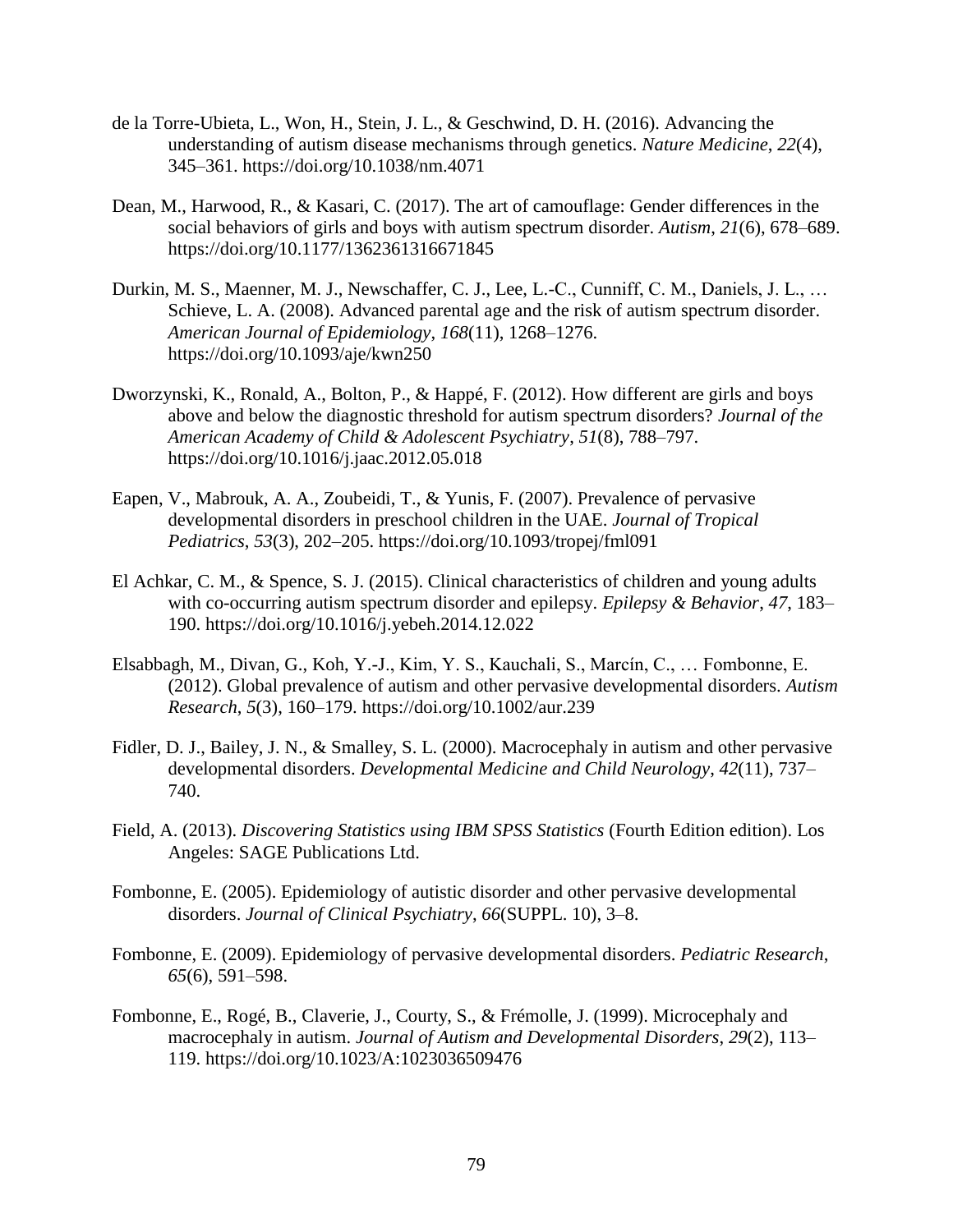- Fountain, C., King, M. D., & Bearman, P. S. (2011). Age of diagnosis for autism: Individual and community factors across 10 birth cohorts. *Journal of Epidemiology and Community Health*, *65*(6), 503–510. https://doi.org/10.1136/jech.2009.104588
- Froehlich-Santino, W., Londono Tobon, A., Cleveland, S., Torres, A., Phillips, J., Cohen, B., … Hallmayer, J. (2014). Prenatal and perinatal risk factors in a twin study of autism spectrum disorders. *Journal of Psychiatric Research*, *54*, 100–108. https://doi.org/10.1016/j.jpsychires.2014.03.019
- Frye, R. E. (2016). Prevalence, significance and clinical characteristics of seizures, epilepsy and subclinical electrical activity in autism. *North American Journal of Medicine and Science*, *8*(3). Retrieved from http://najms.com/index.php/najms/article/view/86
- Gardener, H., Spiegelman, D., & Buka, S. L. (2011). Perinatal and neonatal risk factors for autism: A comprehensive meta-analysis. *Pediatrics*, *128*(2), 344–355. https://doi.org/10.1542/peds.2010-1036
- Goin-Kochel, R. P., Abbacchi, A., Constantino, J. N., & Consortium, A. G. R. E. (2007). Lack of evidence for increased genetic loading for autism among families of affected females: A replication from family history data in two large samples. *Autism*, *11*(3), 279–286. https://doi.org/10.1177/1362361307076857
- Goin-Kochel, R. P., Mackintosh, V. H., & Myers, B. J. (2006). How many doctors does it take to make an autism spectrum diagnosis? *Autism*, *10*(5), 439–451. https://doi.org/10.1177/1362361306066601
- Goldman, S. (2013). Opinion: Sex, gender and the diagnosis of autism—A biosocial view of the male preponderance. *Research in Autism Spectrum Disorders*, *7*(6), 675–679. https://doi.org/10.1016/j.rasd.2013.02.006
- Gould, J., & Ashton-Smith, J. (2011). Missed diagnosis or misdiagnosis? Girls and women on the autism spectrum. *Good Autism Practice (GAP)*, *12*(1), 34–41.
- Haney, J. L. (2016). Autism, females, and the DSM-5: Gender bias in autism diagnosis. *Social Work in Mental Health*, *14*(4), 396–407. https://doi.org/10.1080/15332985.2015.1031858
- Hartley, S. L., & Sikora, D. M. (2009). Sex differences in autism spectrum disorder: an examination of developmental functioning, autistic symptoms, and coexisting behavior problems in toddlers. *Journal of Autism and Developmental Disorders*, *39*(12), 1715. https://doi.org/10.1007/s10803-009-0810-8
- Hattier, M. A., Matson, J. L., Tureck, K., & Horovitz, M. (2011). The effects of gender and age on repetitive and/or restricted behaviors and interests in adults with autism spectrum disorders and intellectual disability. *Research in Developmental Disabilities*, *32*(6), 2346–2351. https://doi.org/10.1016/j.ridd.2011.07.028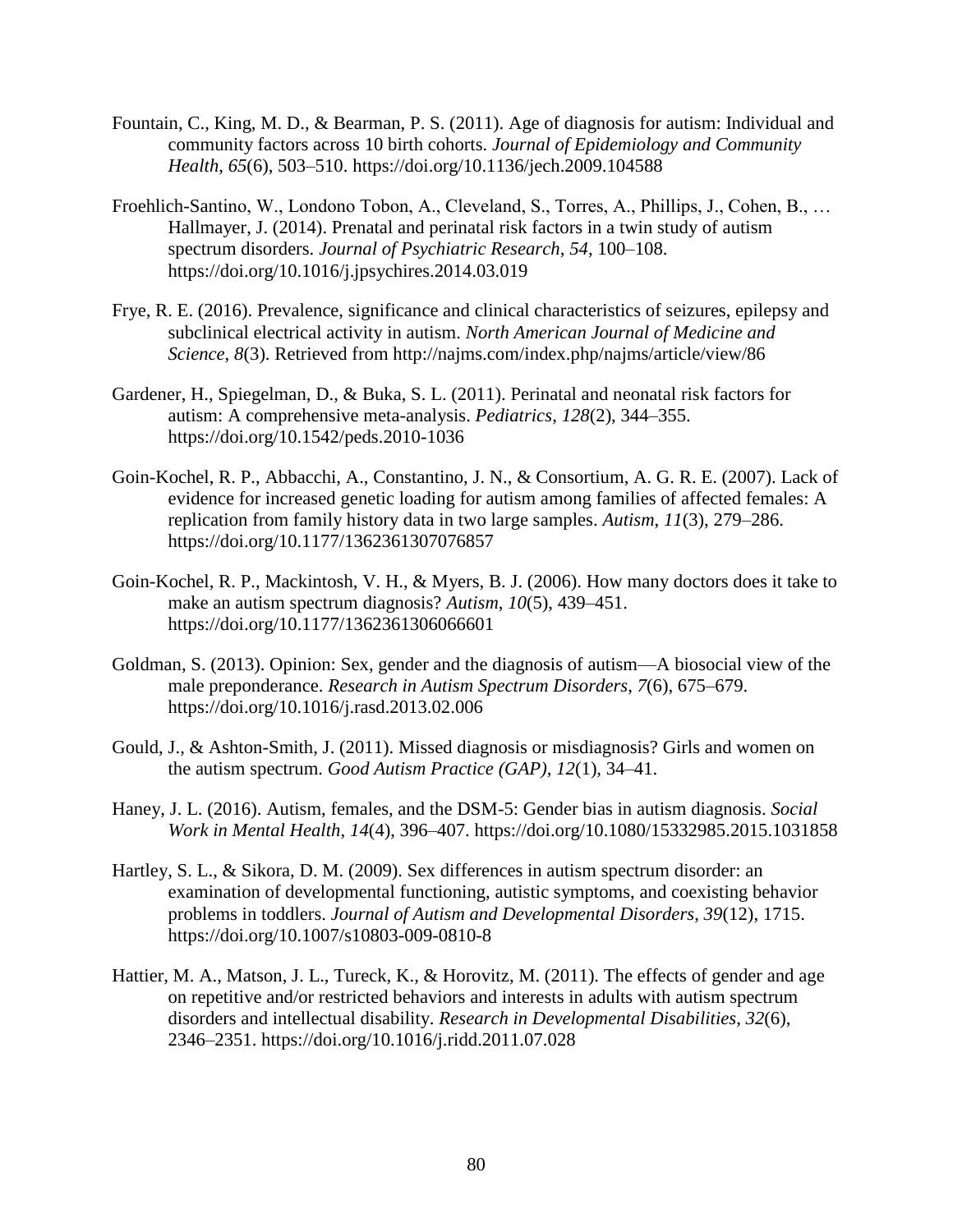- Hens, K., Peeters, H., & Dierickx, K. (2016). The ethics of complexity. Genetics and autism, a literature review. *American Journal of Medical Genetics Part B: Neuropsychiatric Genetics*, *171*(3), 305–316. https://doi.org/10.1002/ajmg.b.32432
- Hill, A. P., Zuckerman, K., & Fombonne, E. (2016). Epidemiology of autism spectrum disorder. In C. McDougle (Ed.), *Autism Spectrum Disorder* (pp. 181–204). New York, NY, US: Oxford University Press.
- Hinkka-Yli-Salomäki, S., Banerjee, P. N., Gissler, M., Lampi, K. M., Vanhala, R., Brown, A. S., & Sourander, A. (2014). The incidence of diagnosed autism spectrum disorders in Finland. *Nordic Journal of Psychiatry*, *68*(7), 472–480. https://doi.org/10.3109/08039488.2013.861017
- Honda, H., Shimizu, Y., Imai, M., & Nitto, Y. (2005). Cumulative incidence of childhood autism: A total population study of better accuracy and precision. *Developmental Medicine and Child Neurology*, *47*(1), 10–18. https://doi.org/10.1017/S0012162205000034
- Horovitz, M., Matson, J. L., Turygin, N., & Beighley, J. S. (2012). The relationship between gender and age of first concern in toddlers with autism spectrum disorders. *Research in Autism Spectrum Disorders*, *6*(1), 466–471. https://doi.org/10.1016/j.rasd.2011.06.017
- Hsu, S.-W., Chiang, P.-H., Lin, L.-P., & Lin, J.-D. (2012). Disparity in autism spectrum disorder prevalence among Taiwan National Health Insurance enrollees: Age, gender and urbanization effects. *Research in Autism Spectrum Disorders*, *6*(2), 836–841. https://doi.org/10.1016/j.rasd.2011.09.006
- Huerta, M., Bishop, S. L., Duncan, A., Hus, V., & Lord, C. (2012). Application of DSM-5 criteria for Autism Spectrum Disorder to three samples of children with DSM-IV diagnoses of Pervasive Developmental Disorders. *American Journal of Psychiatry*, *169*(10), 1056–1064. https://doi.org/10.1176/appi.ajp.2012.12020276
- Hultman, C. M., Sandin, S., Levine, S. Z., Lichtenstein, P., & Reichenberg, A. (2011). Advancing paternal age and risk of autism: New evidence from a population-based study and a meta-analysis of epidemiological studies. *Molecular Psychiatry*, *16*(12), 1203– 1212. https://doi.org/10.1038/mp.2010.121
- Idring, S., Magnusson, C., Lundberg, M., Ek, M., Rai, D., Svensson, A. C., … Lee, B. K. (2014). Parental age and the risk of autism spectrum disorders: Findings from a Swedish population-based cohort. *International Journal of Epidemiology*, *43*(1), 107–115. https://doi.org/10.1093/ije/dyt262
- Isaksen, J., Diseth, T. H., Schjølberg, S., & Skjeldal, O. H. (2012). Observed prevalence of autism spectrum disorders in two Norwegian counties. *European Journal of Paediatric Neurology*, *16*(6), 592–598. https://doi.org/10.1016/j.ejpn.2012.01.014
- James, W. H. (2005). The sex ratio of the sibs of probands with autism. *Autism*, *9*(5), 551–552. https://doi.org/10.1177/1362361305057881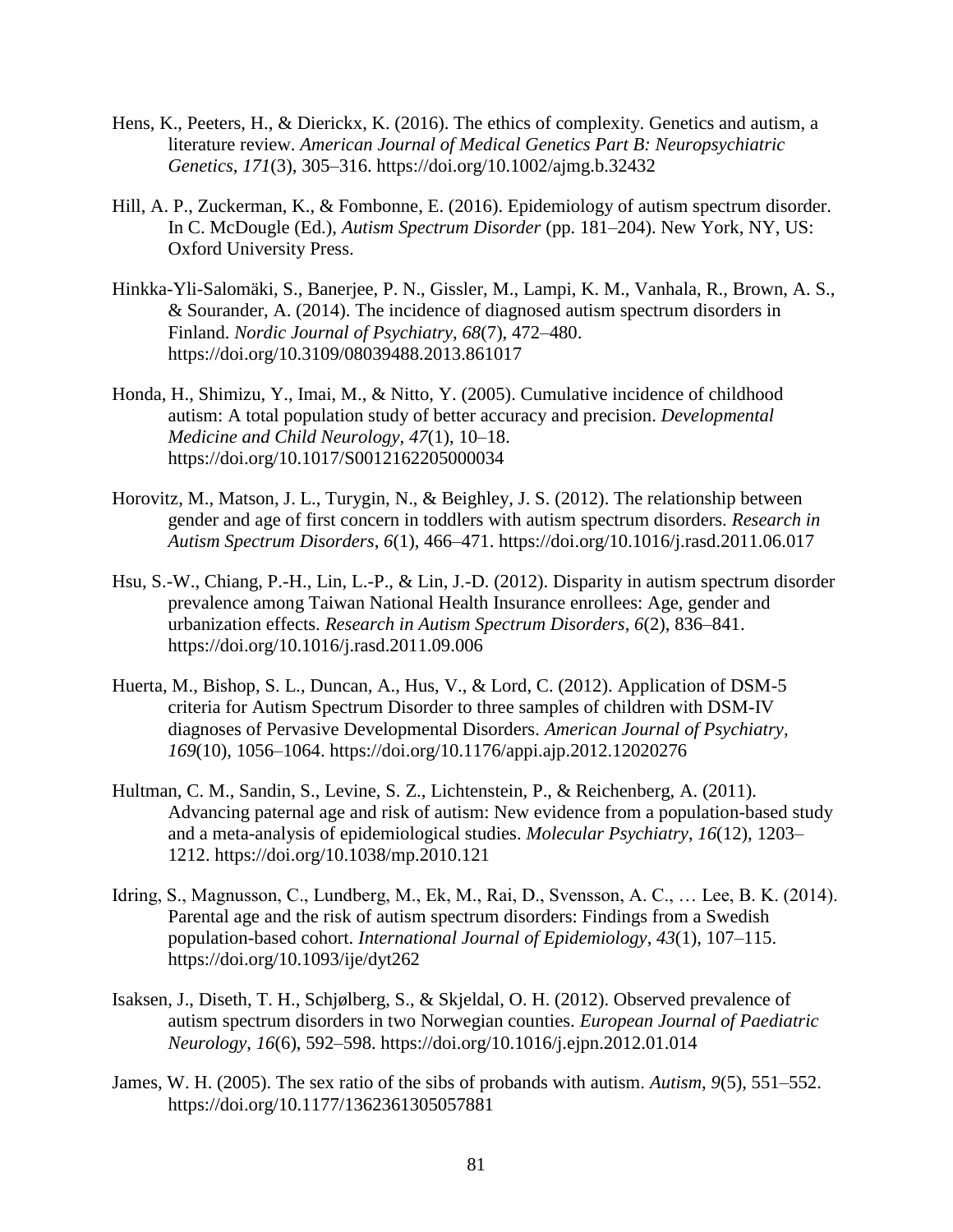- Jarquin, V. G., Wiggins, L. D., Schieve, L. A., & Van Naarden-Braun, K. (2011). Racial disparities in community identification of autism spectrum disorders over time; Metropolitan Atlanta, Georgia, 2000–2006. *Journal of Developmental & Behavioral Pediatrics*, *32*(3), 179–187. https://doi.org/10.1097/DBP.0b013e31820b4260
- Jensen, C. M., Steinhausen, H.-C., & Lauritsen, M. B. (2014). Time trends over 16 years in incidence-rates of autism spectrum disorders across the lifespan based on nationwide Danish register data. *Journal of Autism and Developmental Disorders*, *44*(8), 1808–1818. https://doi.org/10.1007/s10803-014-2053-6
- Jeste, S. S., & Geschwind, D. H. (2014). Disentangling the heterogeneity of autism spectrum disorder through genetic findings. *Nature Reviews Neurology*, *10*(2), 74–81. https://doi.org/10.1038/nrneurol.2013.278
- Johnson, J. L., & Repta, R. (2011). Sex and gender. In J. L. Oliffe & L. Greaves (Eds.), *Designing and conducting gender, sex, and health research* (pp. 17–37). Thousand Oaks, CA: SAGE Publications.
- Kanner, L. (1943). Autistic disturbances of affective contact. *Acta Paedopsychiatrica*, *35*(4), 100–136.
- Kanner, L. (1944). Early infantile autism. *The Journal of Pediatrics*, *25*(3), 211–217. https://doi.org/10.1016/S0022-3476(44)80156-1
- Kim, Y. S., Fombonne, E., Koh, Y.-J., Kim, S.-J., Cheon, K.-A., & Leventhal, B. L. (2014). A comparison of DSM-IV pervasive developmental disorder and DSM-5 autism spectrum disorder prevalence in an epidemiologic sample. *Journal of the American Academy of Child & Adolescent Psychiatry*, *53*(5), 500–508. https://doi.org/10.1016/j.jaac.2013.12.021
- King, M. D., Fountain, C., Dakhlallah, D., & Bearman, P. S. (2009). Estimated autism risk and older reproductive age. *American Journal of Public Health*, *99*(9), 1673–1679. https://doi.org/10.2105/AJPH.2008.149021
- Kirkovski, M., Enticott, P. G., & Fitzgerald, P. B. (2013). A review of the role of female gender in autism spectrum disorders. *Journal of Autism and Developmental Disorders*, 1–20. https://doi.org/10.1007/s10803-013-1811-1
- Klein, S., Sharifi-Hannauer, P., & Martinez-Agosto, J. A. (2013). Macrocephaly as a clinical indicator of genetic subtypes in autism. *Autism Research*, *6*(1), 51–56. https://doi.org/10.1002/aur.1266
- Knickmeyer, R. C., Wheelwright, S., & Baron-Cohen, S. B. (2008). Sex-typical play: Masculinization/defeminization in girls with an autism spectrum condition. *Journal of Autism and Developmental Disorders*, *38*(6), 1028–1035. https://doi.org/10.1007/s10803- 007-0475-0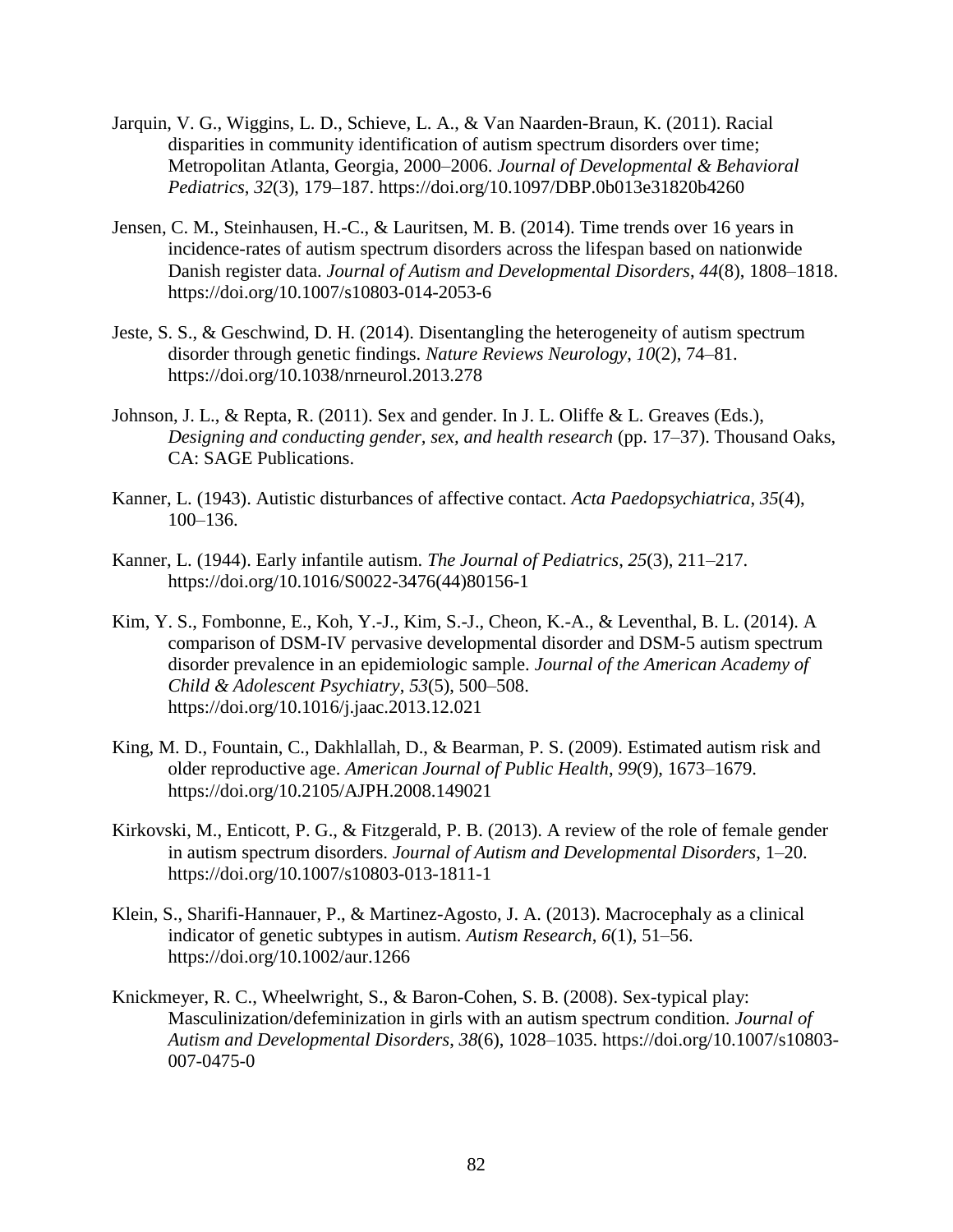- Kočovská, E., Biskupstø, R., Gillberg, I. C., Ellefsen, A., Kampmann, H., Stórá, T., … Gillberg, C. (2012). The rising prevalence of autism: A prospective longitudinal study in the Faroe Islands. *Journal of Autism and Developmental Disorders*, *42*(9), 1959–1966. https://doi.org/10.1007/s10803-012-1444-9
- Kong, A., Frigge, M. L., Masson, G., Besenbacher, S., Sulem, P., Magnusson, G., … Stefansson, K. (2012). Rate of de novo mutations and the importance of father's age to disease risk. *Nature*, *488*(7412), 471–475. https://doi.org/10.1038/nature11396
- Krahn, T. M., & Fenton, A. (2012). The extreme male brain theory of autism and the potential adverse effects for boys and girls with autism. *Journal of Bioethical Inquiry*, *9*(1), 93– 103. https://doi.org/10.1007/s11673-011-9350-y
- Kuzniewicz, M. W., Wi, S., Qian, Y., Walsh, E. M., Armstrong, M. A., & Croen, L. A. (2014). Prevalence and neonatal factors associated with autism spectrum disorders in preterm infants. *The Journal of Pediatrics*, *164*(1), 20–25. https://doi.org/10.1016/j.jpeds.2013.09.021
- Lai, D. C., Tseng, Y. C., Hou, Y. M., & Guo, H. R. (2012). Gender and geographic differences in the prevalence of autism spectrum disorders in children: Analysis of data from the national disability registry of Taiwan. *Research in Developmental Disabilities*, *33*(3), 909–915. https://doi.org/10.1016/j.ridd.2011.12.015
- Lai, M. C., Lombardo, M. V., Auyeung, B., Chakrabarti, B., & Baron-Cohen, S. (2014). Sex/gender differences and autism: Setting the scene for future research. *Journal of the American Academy of Child and Adolescent Psychiatry*. https://doi.org/10.1016/j.jaac.2014.10.003
- Lai, M. C., Lombardo, M. V., Pasco, G., Ruigrok, A. N. V., Wheelwright, S. J., Sadek, S. A., … MRC AIMS Consortium. (2011). A behavioral comparison of male and female adults with high functioning autism spectrum conditions. *PLoS ONE*, *6*(6), e20835. https://doi.org/10.1371/journal.pone.0020835
- Lai, M. C., Lombardo, M. V., Ruigrok, A. N. V., Chakrabarti, B., Wheelwright, S. J., Auyeung, B., … MRC AIMS Consortium. (2012). Cognition in males and females with autism: similarities and differences. *PLoS ONE*, *7*(10), e47198. https://doi.org/10.1371/journal.pone.0047198
- Lampi, K. M., Hinkka-Yli-Salomäki, S., Lehti, V., Helenius, H., Gissler, M., Brown, A. S., & Sourander, A. (2013). Parental age and risk of autism spectrum disorders in a Finnish national birth cohort. *Journal of Autism and Developmental Disorders*, *43*(11), 2526– 2535. https://doi.org/10.1007/s10803-013-1801-3
- Lampi, K. M., Lehtonen, L., Tran, P. L., Suominen, A., Lehti, V., Banerjee, P. N., … Sourander, A. (2012). Risk of autism spectrum disorders in low birth weight and small for gestational age infants. *The Journal of Pediatrics*, *161*(5), 830–836. https://doi.org/10.1016/j.jpeds.2012.04.058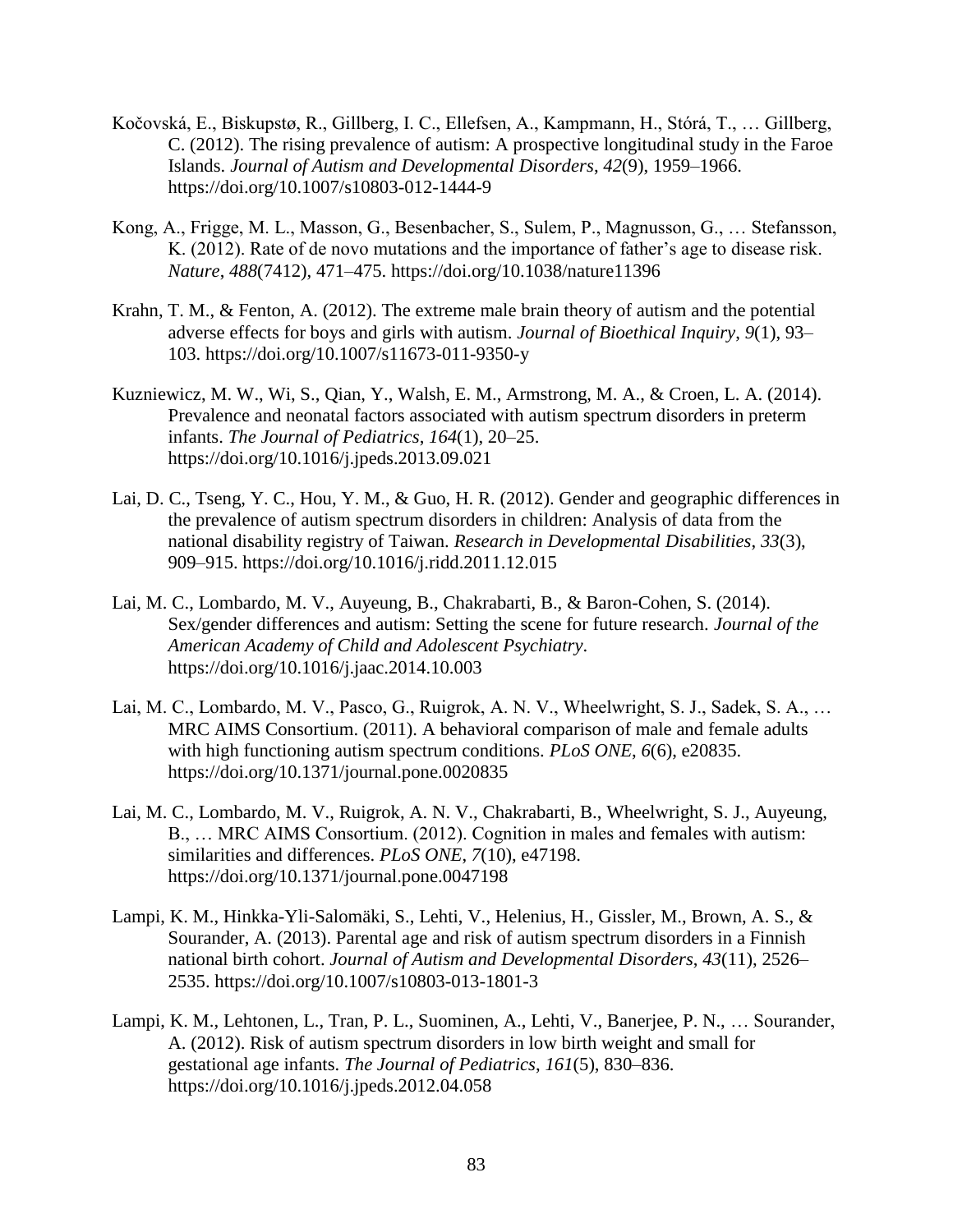- Lauritsen, M. B., Pedersen, C. B., & Mortensen, P. B. (2004). The incidence and prevalence of pervasive developmental disorders: a Danish population-based study. *Psychological Medicine*, *34*(7), 1339–1346. https://doi.org/10.1017/S0033291704002387
- Limperopoulos, C., Bassan, H., Sullivan, N. R., Soul, J. S., Robertson, R. L., Moore, M., … Plessis, A. J. du. (2008). Positive screening for autism in ex-preterm infants: Prevalence and risk factors. *Pediatrics*, *121*(4), 758–765. https://doi.org/10.1542/peds.2007-2158
- Linsell, L., Malouf, R., Morris, J., Kurinczuk, J. J., & Marlow, N. (2017). Risk factor models for neurodevelopmental outcomes in children born very preterm or with very low birth weight: A systematic review of methodology and reporting. *American Journal of Epidemiology*, *185*(7), 601–612. https://doi.org/10.1093/aje/kww135
- Lorber, J. (1996). Beyond the binaries: Depolarizing the categories of sex, sexuality, and gender. *Sociological Inquiry*, *66*(2), 143–160. https://doi.org/10.1111/j.1475- 682X.1996.tb00214.x
- Lord, C., & Jones, R. M. (2012). Re-thinking the classification of autism spectrum disorders. *Journal of Child Psychology and Psychiatry, and Allied Disciplines*, *53*(5), 490–509. https://doi.org/10.1111/j.1469-7610.2012.02547.x
- Lord, C., & Schopler, E. (1985). Brief report: Differences in sex ratios in autism as a function of measured intelligence. *Journal of Autism and Developmental Disorders*, *15*(2), 185–193. https://doi.org/10.1007/BF01531604
- Maenner, M. J., & Durkin, M. S. (2010). Trends in the prevalence of autism on the basis of special education data. *Pediatrics*, *126*(5), e1018–e1025. https://doi.org/10.1542/peds.2010-1023
- Maenner, M. J., Rice, C. E., Arneson, C. L., Cunniff, C., Schieve, L. A., Carpenter, L. A., … Durkin, M. S. (2014). Potential impact of DSM-5 criteria on autism spectrum disorder prevalence estimates. *JAMA Psychiatry*, *71*(3), 292–300. https://doi.org/10.1001/jamapsychiatry.2013.3893
- Magaña, S., Parish, S. L., Rose, R. A., Timberlake, M., & Swaine, J. G. (2012). Racial and ethnic disparities in quality of health care among children with autism and other developmental disabilities. *Intellectual & Developmental Disabilities*, *50*(4), 287–299. https://doi.org/10.1352/1934-9556-50.4.287
- Mandell, D. S., Ittenbach, R., Levy, S., & Pinto-Martin, J. (2007). Disparities in diagnoses received prior to a diagnosis of autism spectrum disorder. *Journal of Autism & Developmental Disorders*, *37*(9), 1795–1802. https://doi.org/10.1007/s10803-006-0314-8
- Mandell, D. S., Listerud, J., Levy, S. E., & Pinto-Martin, J. A. (2002). Race differences in the age at diagnosis among Medicaid-eligible children with autism. *Journal of the American Academy of Child & Adolescent Psychiatry*, *41*(12), 1447–1453.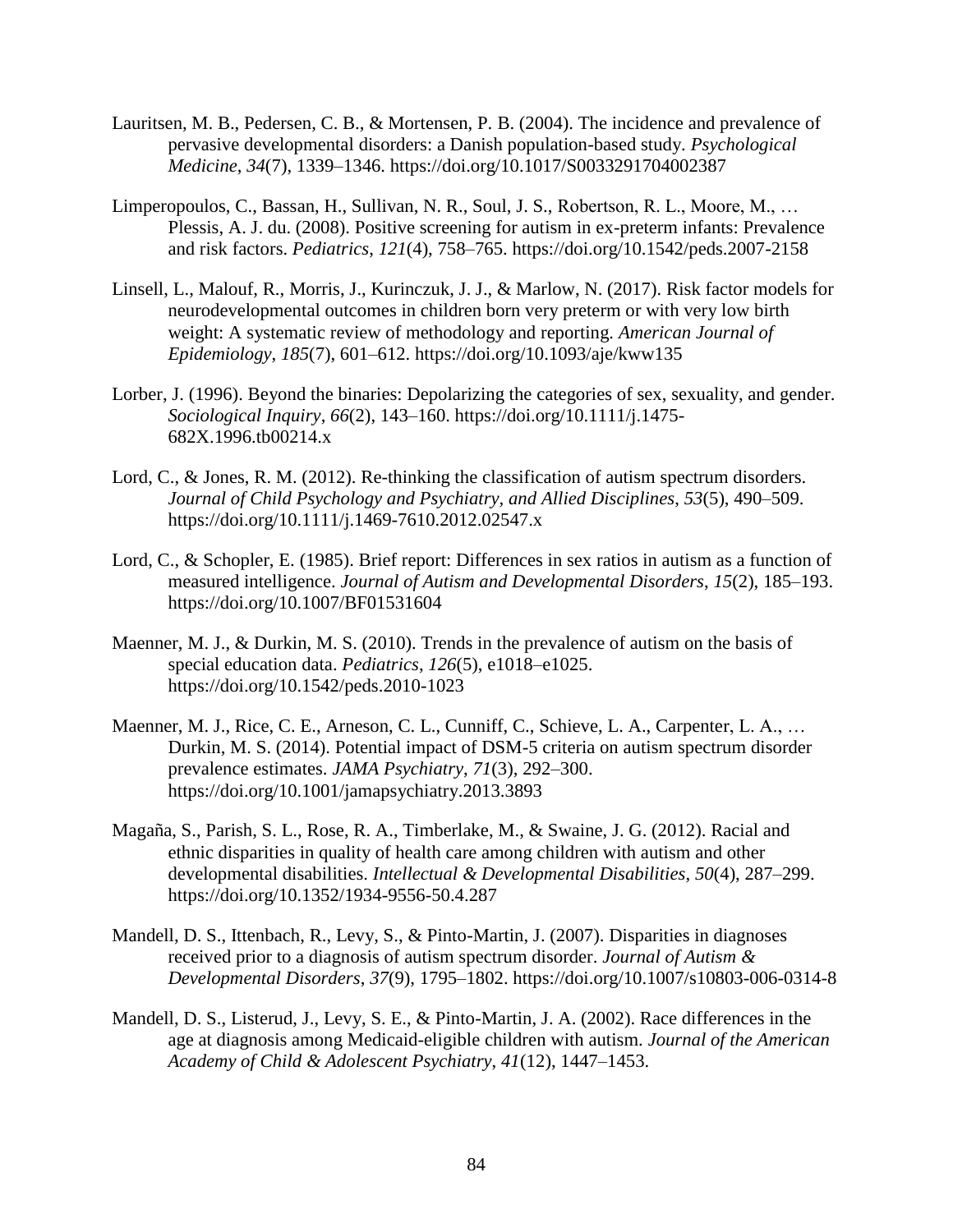- Mandell, D. S., Wiggins, L. D., Carpenter, L. A., Daniels, J., DiGuiseppi, C., Durkin, M. S., … Kirby, R. S. (2009). Racial/ethnic disparities in the identification of children with autism spectrum disorders. *American Journal of Public Health*, *99*(3), 493–498. https://doi.org/10.2105/AJPH.2007.131243
- Mandy, W., Chilvers, R., Chowdhury, U., Salter, G., Seigal, A., & Skuse, D. (2012). Sex differences in autism spectrum disorder: Evidence from a large sample of children and adolescents. *Journal of Autism and Developmental Disorders*, *42*(7), 1304–1313. https://doi.org/10.1007/s10803-011-1356-0
- Manning, S. E., Davin, C. A., Barfield, W. D., Kotelchuck, M., Clements, K., Diop, H., … Smith, L. A. (2011). Early diagnoses of autism spectrum disorders in Massachusetts birth cohorts, 2001-2005. *Pediatrics*, *127*(6), 1043–1051. https://doi.org/10.1542/peds.2010- 2943
- Maramara, L. A., He, W., & Ming, X. (2014). Pre- and perinatal risk factors for autism spectrum disorder in a New Jersey cohort. *Journal of Child Neurology*, *29*(12), 1645–1651. https://doi.org/10.1177/0883073813512899
- Matheis, M., & Matson, J. L. (2015). Autism spectrum disorder screening refusal rates: Findings from a statewide early intervention program. *Journal of Developmental and Physical Disabilities*, 1–16. https://doi.org/10.1007/s10882-015-9449-x
- Matson, J. L., Boisjoli, J. A., & Wilkins, J. (2007). The Baby and Infant Screen for Children with aUtIsm Traits (BISCUIT). Baton Rouge, LA: Disability Consultants, LLC.
- Matson, J. L., & Kozlowski, A. M. (2011). The increasing prevalence of autism spectrum disorders. *Research in Autism Spectrum Disorders*, *5*(1), 418–425. https://doi.org/10.1016/j.rasd.2010.06.004
- Matson, J. L., Kozlowski, A. M., Hattier, M. A., Horovitz, M., & Sipes, M. (2012). DSM-IV vs DSM-5 diagnostic criteria for toddlers with autism. *Developmental Neurorehabilitation*, *15*(3), 185–190. https://doi.org/10.3109/17518423.2012.672341
- Matson, J. L., & Shoemaker, M. (2009). Intellectual disability and its relationship to autism spectrum disorders. *Research in Developmental Disabilities*, *30*(6), 1107–1114. https://doi.org/10.1016/j.ridd.2009.06.003
- Matson, J. L., Wilkins, J., & Fodstad, J. C. (2011). The validity of the Baby and Infant Screen for Children with aUtIsm Traits: Part 1 (BISCUIT: Part 1). *Journal of Autism and Developmental Disorders*, *41*(9), 1139–1146. https://doi.org/10.1007/s10803-010-0973-3
- Matson, J. L., Wilkins, J., Sharp, B., Knight, C., Sevin, J. A., & Boisjoli, J. A. (2009). Sensitivity and specificity of the Baby and Infant Screen for Children with aUtIsm Traits (BISCUIT): Validity and cutoff scores for autism and PDD-NOS in toddlers. *Research in Autism Spectrum Disorders*, *3*(4), 924–930. https://doi.org/10.1016/j.rasd.2009.04.001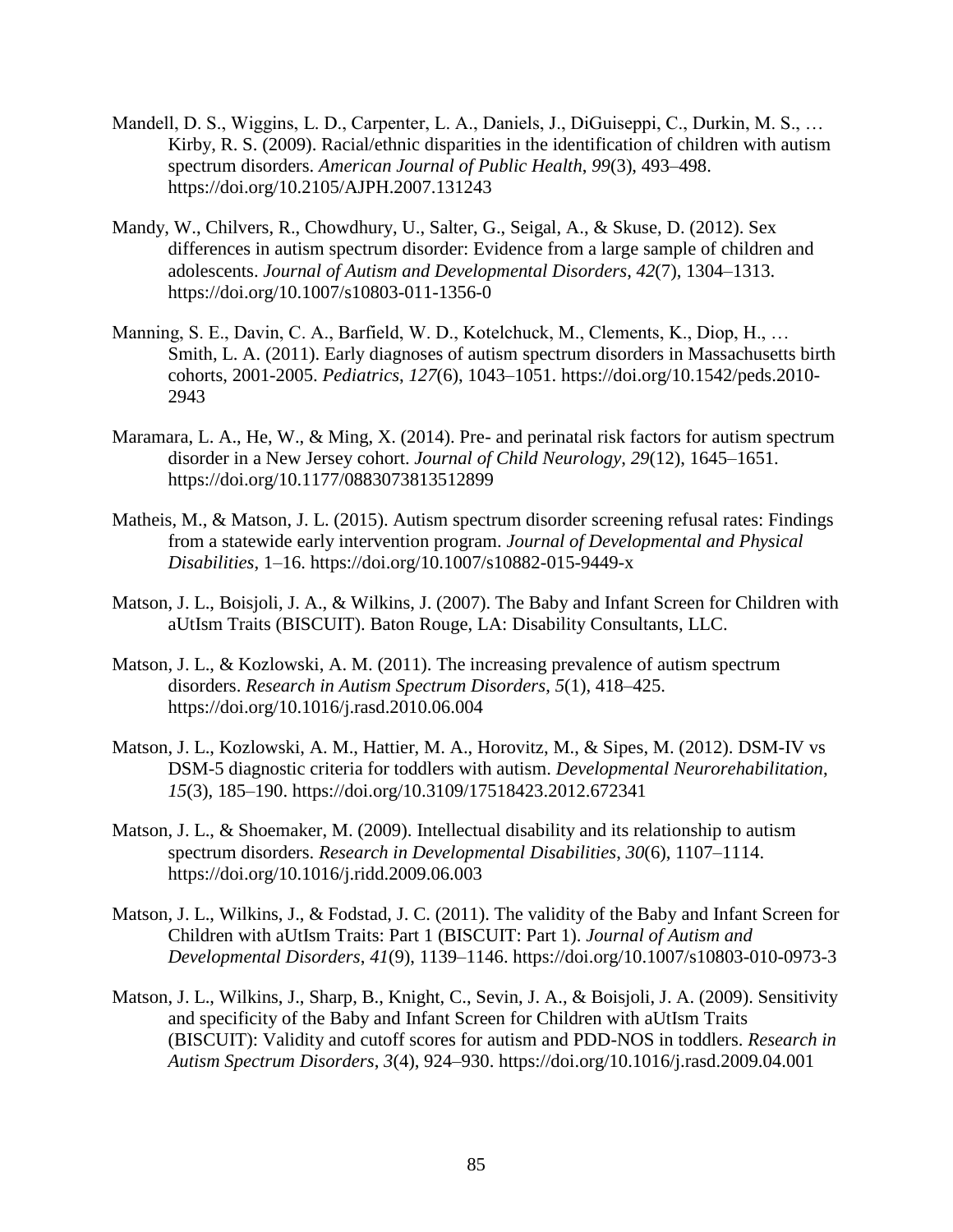- Mattila, M.-L., Kielinen, M., Linna, S.-L., Jussila, K., Ebeling, H., Bloigu, R., … Moilanen, I. (2011). Autism spectrum disorders according to DSM-IV-TR and comparison with DSM-5 draft criteria: An epidemiological study. *Journal of the American Academy of Child & Adolescent Psychiatry*, *50*(6), 583-592.e11. https://doi.org/10.1016/j.jaac.2011.04.001
- Mazina, V., Gerdts, J., Trinh, S., Ankenman, K., Ward, T., Dennis, M. Y., … Bernier, R. (2015). Epigenetics of autism-related impairment: Copy number variation and maternal infection. *Journal of Developmental and Behavioral Pediatrics: JDBP*. https://doi.org/10.1097/DBP.0000000000000126
- McCarthy, P., Fitzgerald, M., & Smith, M. (1984). Prevalence of childhood autism in Ireland. *Irish Medical Journal*, *77*(5), 129–130.
- McLennan, J. D., Lord, C., & Schopler, E. (1993). Sex differences in higher functioning people with autism. *Journal of Autism and Developmental Disorders*, *23*(2), 217–227. https://doi.org/10.1007/BF01046216
- Miles, J. h., Hadden, L. l., Takahashi, T. n., & Hillman, R. e. (2000). Head circumference is an independent clinical finding associated with autism. *American Journal of Medical Genetics*, *95*(4), 339–350. https://doi.org/10.1002/1096-8628(20001211)95:4<339::AID-AJMG9>3.0.CO;2-B
- Morrier, M. J., & Hess, K. L. (2012). Ethnic differences in autism eligibility in the United States public schools. *Journal of Special Education*, *46*(1), 49–63.
- Newborg, J. (2005). *Battelle Developmental Inventory, 2nd edition*. Itasca, IL: Riverside.
- Nygren, G., Cederlund, M., Sandberg, E., Gillstedt, F., Arvidsson, T., Gillberg, I. C., … Gillberg, C. (2012). The prevalence of autism spectrum disorders in toddlers: A population study of 2-year-old Swedish children. *Journal of Autism and Developmental Disorders*, *42*(7), 1491–1497. https://doi.org/10.1007/s10803-011-1391-x
- Ouellette-Kuntz, H., Coo, H., Lam, M., Breitenbach, M. M., Hennessey, P. E., Jackman, P. D., … Chung, A. M. (2014). The changing prevalence of autism in three regions of Canada. *Journal of Autism and Developmental Disorders*, *44*(1), 120–136. https://doi.org/10.1007/s10803-013-1856-1
- Ozonoff, S., Young, G. S., Carter, A., Messinger, D., Yirmiya, N., Zwaigenbaum, L., … others. (2011). Recurrence risk for autism spectrum disorders: A Baby Siblings Research Consortium study. *Pediatrics*, *128*(3), e488–e495.
- Park, S., Cho, S.-C., Cho, I. H., Kim, B.-N., Kim, J.-W., Shin, M.-S., … Yoo, H. J. (2012). Sex differences in children with autism spectrum disorders compared with their unaffected siblings and typically developing children. *Research in Autism Spectrum Disorders*, *6*(2), 861–870. https://doi.org/10.1016/j.rasd.2011.11.006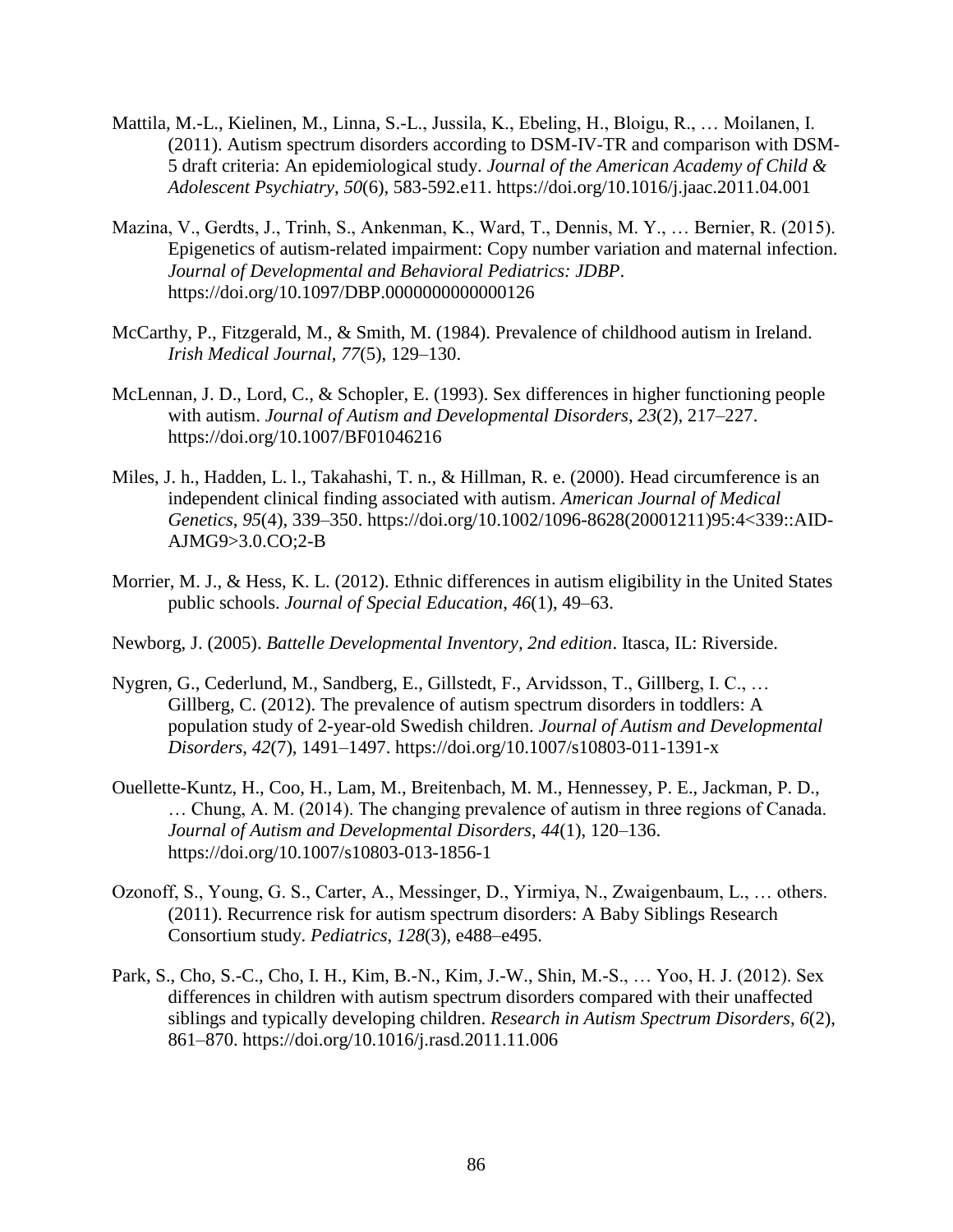- Parner, E. T., Baron-Cohen, S., Lauritsen, M. B., Jørgensen, M., Schieve, L. A., Yeargin-Allsopp, M., & Obel, C. (2012). Parental age and autism spectrum disorders. *Annals of Epidemiology*, *22*(3), 143–150. https://doi.org/10.1016/j.annepidem.2011.12.006
- Parr, J. R., Couteur, A. L., Baird, G., Rutter, M., Pickles, A., Fombonne, E., … Consortium (IMGSAC), T. I. M. G. S. of A. (2011). Early developmental regression in autism spectrum disorder: Evidence from an international multiplex sample. *Journal of Autism and Developmental Disorders*, *41*(3), 332–340. https://doi.org/10.1007/s10803-010- 1055-2
- Peduzzi, P., Concato, J., Kemper, E., Holford, T. R., & Feinstein, A. R. (1996). A simulation study of the number of events per variable in logistic regression analysis. *Journal of Clinical Epidemiology*, *49*(12), 1373–1379.
- Philip, R. C. M., Dauvermann, M. R., Whalley, H. C., Baynham, K., Lawrie, S. M., & Stanfield, A. C. (2012). A systematic review and meta-analysis of the fMRI investigation of autism spectrum disorders. *Neuroscience & Biobehavioral Reviews*, *36*(2), 901–942. https://doi.org/10.1016/j.neubiorev.2011.10.008
- Puleo, C. M., Schmeidler, J., Reichenberg, A., Kolevzon, A., Soorya, L. V., Buxbaum, J. D., & Silverman, J. M. (2012). Advancing paternal age and simplex autism. *Autism*, *16*(4), 367–380. https://doi.org/10.1177/1362361311427154
- Raina, S. K., Chander, V., Bhardwaj, A. K., Kumar, D., Sharma, S., Kashyap, V., … Bhardwaj, A. (2017). Prevalence of autism spectrum disorder among rural, urban, and tribal children (1–10 years of age). *Journal of Neurosciences in Rural Practice*, *8*(3), 368. https://doi.org/10.4103/jnrp.jnrp\_329\_16
- Reichenberg, A., Gross, R., Weiser, M., Bresnahan, M., Silverman, J., Harlap, S., … Susser, E. (2006). Advancing paternal age and autism. *Archives of General Psychiatry*, *63*(9), 1026–1032. https://doi.org/10.1001/archpsyc.63.9.1026
- Rivet, T. T., & Matson, J. L. (2011). Review of gender differences in core symptomatology in autism spectrum disorders. *Research in Autism Spectrum Disorders*, *5*(3), 957–976. https://doi.org/10.1016/j.rasd.2010.12.003
- Rogers, S. J. (2004). Developmental regression in autism spectrum disorders. *Mental Retardation and Developmental Disabilities Research Reviews*, *10*(2), 139–143. https://doi.org/10.1002/mrdd.20027
- Ronemus, M., Iossifov, I., Levy, D., & Wigler, M. (2014). The role of de novo mutations in the genetics of autism spectrum disorders. *Nature Reviews Genetics*, *15*(2), 133–141. https://doi.org/10.1038/nrg3585
- Rosenberg, R. E., Landa, R., Law, J. K., Stuart, E. A., & Law, P. A. (2011). Factors affecting age at initial autism spectrum disorder diagnosis in a national survey. *Autism Research & Treatment*, 1–11. https://doi.org/10.1155/2011/874619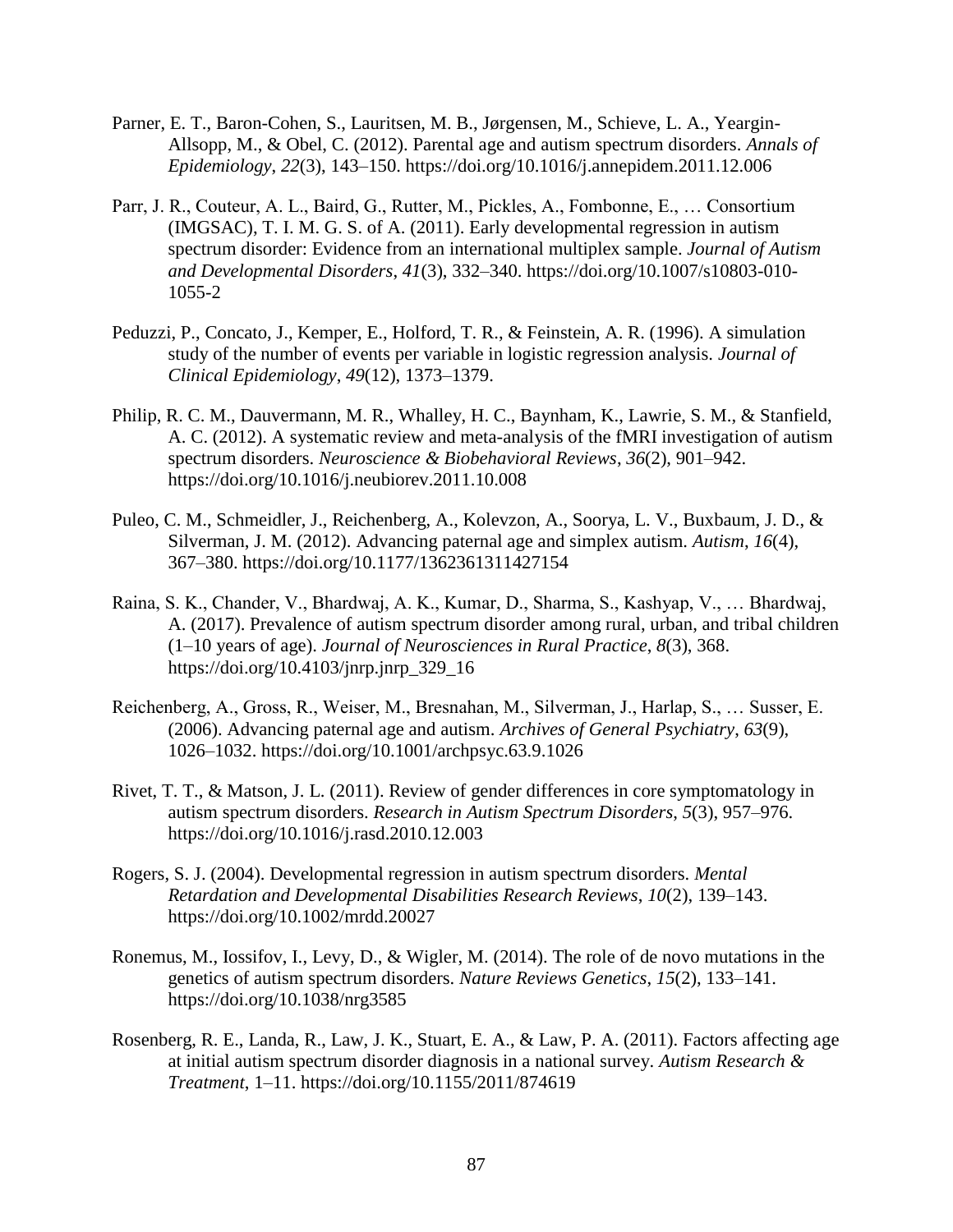- Rosenberg, R. E., Law, J. K., Yenokyan, G., McGready, J., Kaufmann, W. E., & Law, P. A. (2009). Characteristics and concordance of autism spectrum disorders among 277 twin pairs. *Archives of Pediatrics & Adolescent Medicine*, *163*(10), 907. https://doi.org/10.1001/archpediatrics.2009.98
- Rutherford, M., McKenzie, K., Johnson, T., Catchpole, C., O'Hare, A., McClure, I., … Murray, A. (2016). Gender ratio in a clinical population sample, age of diagnosis and duration of assessment in children and adults with autism spectrum disorder. *Autism*, 1362361315617879. https://doi.org/10.1177/1362361315617879
- Rutter, M. (2005). Incidence of autism spectrum disorders: Changes over time and their meaning. *Acta Pædiatrica*, *94*(1), 2–15. https://doi.org/10.1111/j.1651- 2227.2005.tb01779.x
- Rutter, Michael. (1978). Diagnosis and definition of childhood autism. *Journal of Autism and Childhood Schizophrenia*, *8*(2), 139–161. https://doi.org/10.1007/BF01537863
- Sandin, S., Schendel, D., Magnusson, P., Hultman, C., Surén, P., Susser, E., … Reichenberg, A. (2016). Autism risk associated with parental age and with increasing difference in age between the parents. *Molecular Psychiatry*, *21*(5), 693–700. https://doi.org/10.1038/mp.2015.70
- Schaafsma, S. M., & Pfaff, D. W. (2014). Etiologies underlying sex differences in autism spectrum disorders. *Frontiers in Neuroendocrinology*, *35*(3), 255–271. https://doi.org/10.1016/j.yfrne.2014.03.006
- Schendel, D., & Bhasin, T. K. (2008). Birth weight and gestational age characteristics of children with autism, including a comparison with other developmental disabilities. *Pediatrics*, *121*(6), 1155–1164. https://doi.org/10.1542/peds.2007-1049
- Schieve, L. A., Rice, C., Yeargin-Allsopp, M., Boyle, C. A., Kogan, M. D., Drews, C., & Devine, O. (2012). Parent-reported prevalence of autism spectrum disorders in US-born children: An assessment of changes within birth cohorts from the 2003 to the 2007 National Survey of Children's Health. *Maternal and Child Health Journal*, *16 Suppl 1*, S151-157. https://doi.org/10.1007/s10995-012-1004-0
- Sebat, J., Lakshmi, B., Malhotra, D., Troge, J., Lese-Martin, C., Walsh, T., … Wigler, M. (2007). Strong association of de novo copy number mutations with autism. *Science (New York, N.Y.)*, *316*(5823), 445–449. https://doi.org/10.1126/science.1138659
- Sharpe, D. (2015). Your chi-square test is statistically significant: Now what? *Practical Assessment, Research & Evaluation*, *20*(8), 2–10.
- Shattuck, P. T. (2006). The contribution of diagnostic substitution to the growing administrative prevalence of autism in US special education. *Pediatrics*, *117*(4), 1028–1037. https://doi.org/10.1542/peds.2005-1516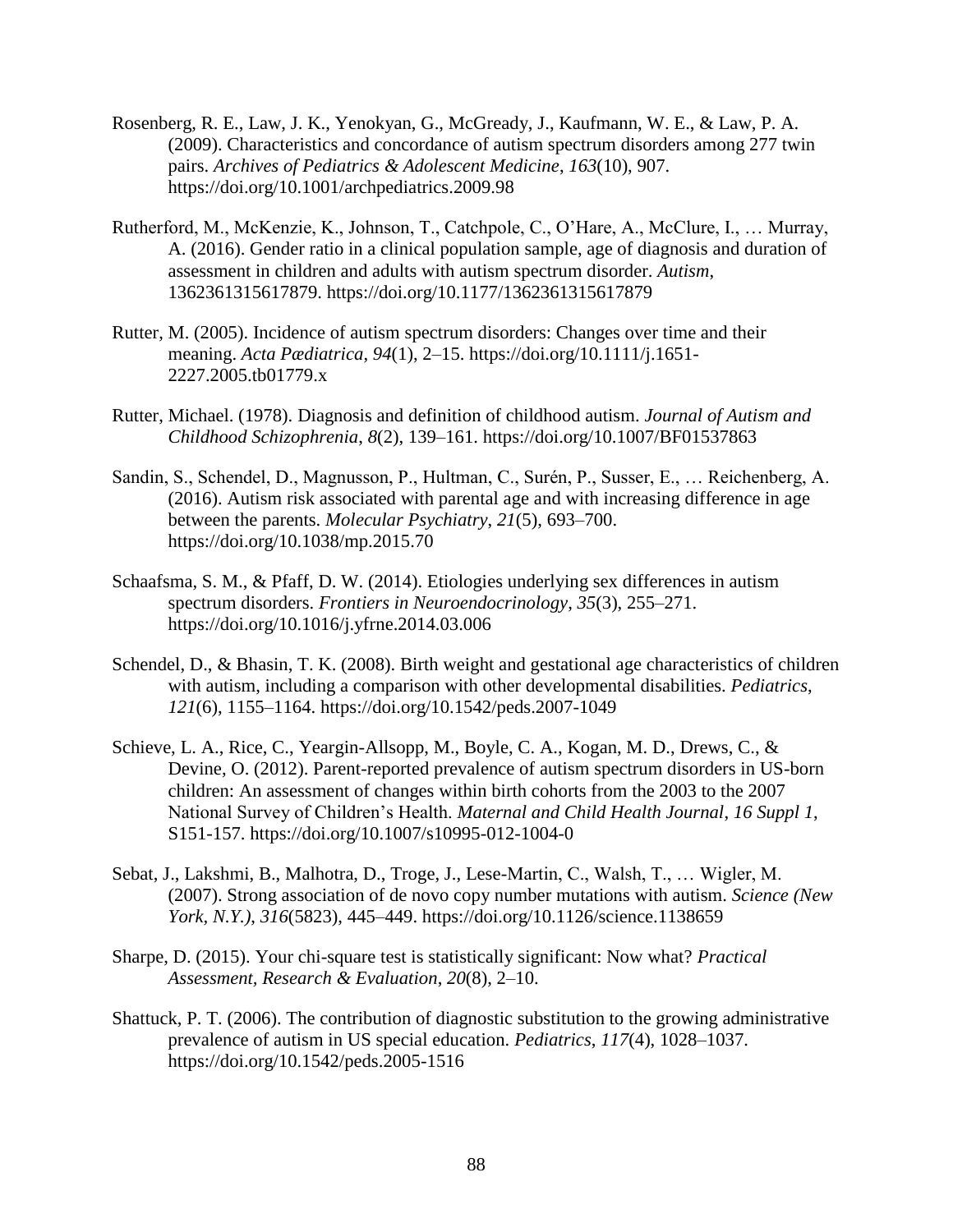- Shattuck, P. T., Durkin, M., Maenner, M., Newschaffer, C., Mandell, D. S., Wiggins, L., … Cuniff, C. (2009). Timing of identification among children with an autism spectrum disorder: Findings from a population-based surveillance study. *Journal of the American Academy of Child & Adolescent Psychiatry*, *48*(5), 474–483. https://doi.org/10.1097/CHI.0b013e31819b3848
- Shumway, S., Thurm, A., Swedo, S. E., Deprey, L., Barnett, L. A., Amaral, D. G., … Ozonoff, S. (2011). Brief report: Symptom onset patterns and functional outcomes in young children with autism spectrum disorders. *Journal of Autism and Developmental Disorders*, *41*(12), 1727–1732. https://doi.org/10.1007/s10803-011-1203-3
- Siklos, S., & Kerns, K. A. (2007). Assessing the diagnostic experiences of a small sample of parents of children with autism spectrum disorders. *Research in Developmental Disabilities*, *28*(1), 9–22. https://doi.org/10.1016/j.ridd.2005.09.003
- Sipes, M., Matson, J. L., Worley, J. A., & Kozlowski, A. M. (2011). Gender differences in symptoms of autism spectrum disorders in toddlers. *Research in Autism Spectrum Disorders*, *5*(4), 1465–1470. https://doi.org/10.1016/j.rasd.2011.02.007
- Skuse, D. H. (2000). Imprinting, the X-chromosome, and the male brain: Explaining sex differences in the liability to autism. *Pediatric Research*, *47*(1), 9–9. https://doi.org/10.1203/00006450-200001000-00006
- Solomon, M., Miller, M., Taylor, S. L., Hinshaw, S. P., & Carter, C. S. (2011). Autism symptoms and internalizing psychopathology in girls and boys with autism spectrum disorders. *Journal of Autism and Developmental Disorders*, *42*(1), 48–59. https://doi.org/10.1007/s10803-011-1215-z
- Szatmari, P., Liu, X.-Q., Goldberg, J., Zwaigenbaum, L., Paterson, A. D., Woodbury-Smith, M., … Thompson, A. (2012). Sex differences in repetitive stereotyped behaviors in autism: Implications for genetic liability. *American Journal of Medical Genetics Part B: Neuropsychiatric Genetics*, *159B*(1), 5–12. https://doi.org/10.1002/ajmg.b.31238
- Talkowski, M. E., Minikel, E. V., & Gusella, J. F. (2014). Autism spectrum disorder genetics: Diverse genes with diverse clinical outcomes. *Harvard Review of Psychiatry*, *22*(2), 65– 75. https://doi.org/10.1097/HRP.0000000000000002
- Tanguay, P. E. (2011). Autism in DSM-5. *American Journal of Psychiatry*, *168*(11), 1142–1144. https://doi.org/10.1176/appi.ajp.2011.11071024
- Taylor, B., Jick, H., & MacLaughlin, D. (2013). Prevalence and incidence rates of autism in the UK: Time trend from 2004–2010 in children aged 8 years. *BMJ Open*, *3*(10), e003219. https://doi.org/10.1136/bmjopen-2013-003219
- Thapar, A., & Cooper, M. (2013). Copy number variation: What is it and what has it told us about child psychiatric disorders? *Journal of the American Academy of Child and Adolescent Psychiatry*, *52*(8), 772–774. https://doi.org/10.1016/j.jaac.2013.05.013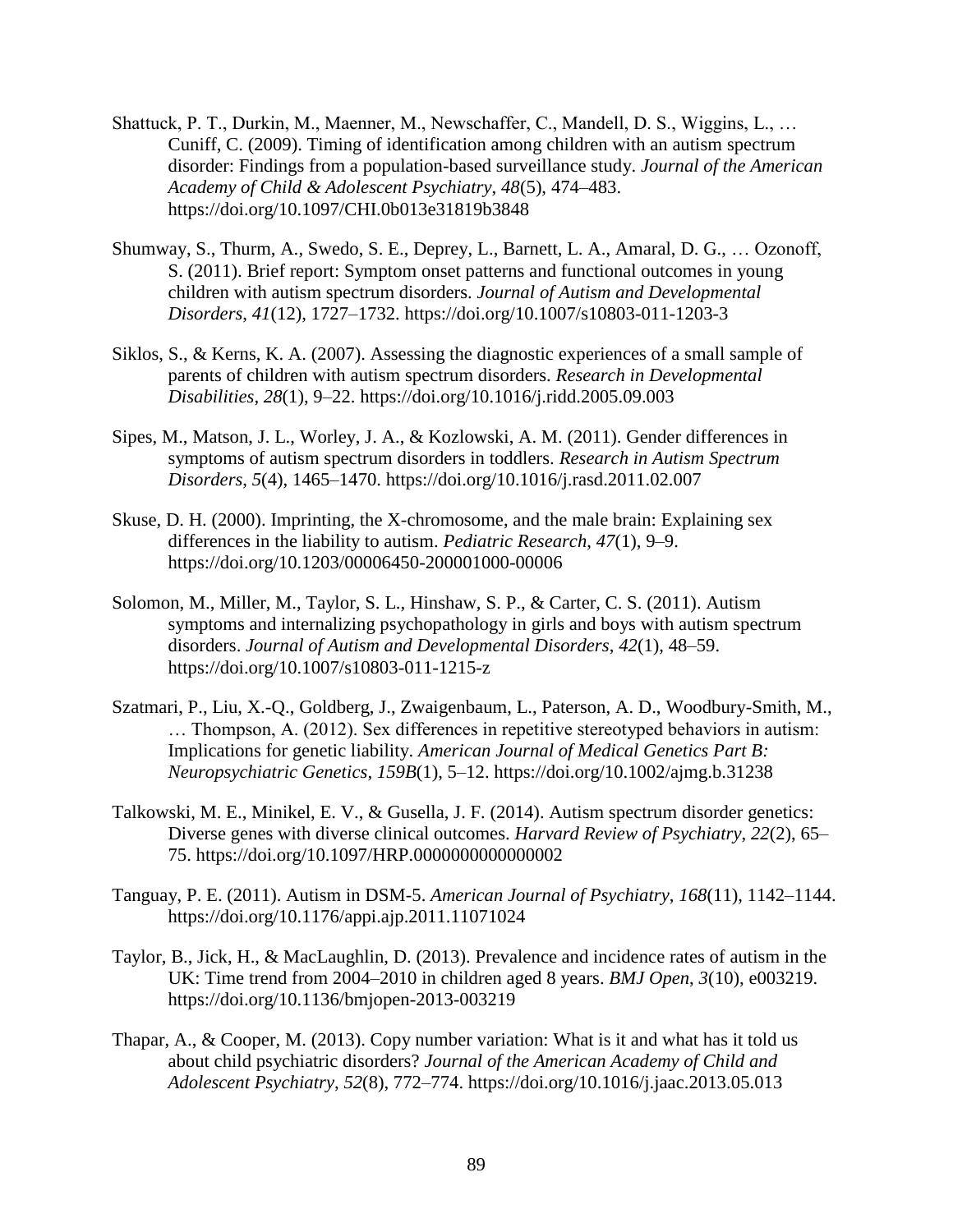- Tillmann, J., Ashwood, K., Absoud, M., Bölte, S., Bonnet-Brilhault, F., Buitelaar, J. K., … Charman, T. (2018). Evaluating sex and age differences in ADI-R and ADOS scores in a large European multi-site sample of individuals with autism spectrum disorder. *Journal of Autism and Developmental Disorders*, 1–16. https://doi.org/10.1007/s10803-018-3510- 4
- Tsai, L. Y., & Stewart, M. A. (1983). Etiological implication of maternal age and birth order in infantile autism. *Journal of Autism and Developmental Disorders*, *13*(1), 57–65.
- Twyman, K. A., Maxim, R. A., Leet, T. L., & Ultmann, M. H. (2009). Parents' developmental concerns and age variance at diagnosis of children with autism spectrum disorder. *Research in Autism Spectrum Disorders*, *3*(2), 489–495.
- van Bakel, M. M. E., Delobel-Ayoub, M., Cans, C., Assouline, B., Jouk, P.-S., Raynaud, J.-P., & Arnaud, C. (2015). Low but increasing prevalence of autism spectrum disorders in a French area from register-based data. *Journal of Autism and Developmental Disorders*, *45*(10), 3255–3261. https://doi.org/10.1007/s10803-015-2486-6
- Volkmar, F. R., & McPartland, J. C. (2014). From Kanner to DSM-5: Autism as an evolving diagnostic concept. *Annual Review of Clinical Psychology*, *10*(1), 193–212. https://doi.org/10.1146/annurev-clinpsy-032813-153710
- Werling, D. M., & Geschwind, D. H. (2013). Sex differences in autism spectrum disorders. *Current Opinion in Neurology*, *26*(2), 146–153. https://doi.org/10.1097/WCO.0b013e32835ee548
- Whiteley, P., Todd, L., Carr, K., & Shattock, P. (2010). Gender ratios in autism, Asperger syndrome and autism spectrum disorder. *Autism Insights*, *2*, 17.
- Wilkinson, L. A. (2008). The gender gap in asperger syndrome: Where are the girls? *TEACHING Exceptional Children Plus*, *4*(4). Retrieved from https://eric.ed.gov/?id=EJ967482
- Wing, L., Yeates, S. R., Brierley, L. M., & Gould, J. (1976). The prevalence of early childhood autism: Comparison of administrative and epidemiological studies. *Psychological Medicine*, *6*(1), 89–100. https://doi.org/10.1017/S0033291700007522
- World Health Organization. (1992). *The ICD-10 classification of mental and behavioural disorders: Clinical descriptions and diagnostic guidelines*. Geneva: World Health Organization.
- Worley, J. A., Matson, J. L., Sipes, M., & Kozlowski, A. M. (2011). Prevalence of autism spectrum disorders in toddlers receiving early intervention services. *Research in Autism Spectrum Disorders*, *5*(2), 920–925. https://doi.org/10.1016/j.rasd.2010.10.007
- Yeargin-Allsopp, M., Rice, C., Karapurkar, T., Doernberg, N., Boyle, C., & Murphy, C. (2003). Prevalence of autism in a US metropolitan area. *JAMA*, *289*(1), 49–55. https://doi.org/10.1001/jama.289.1.49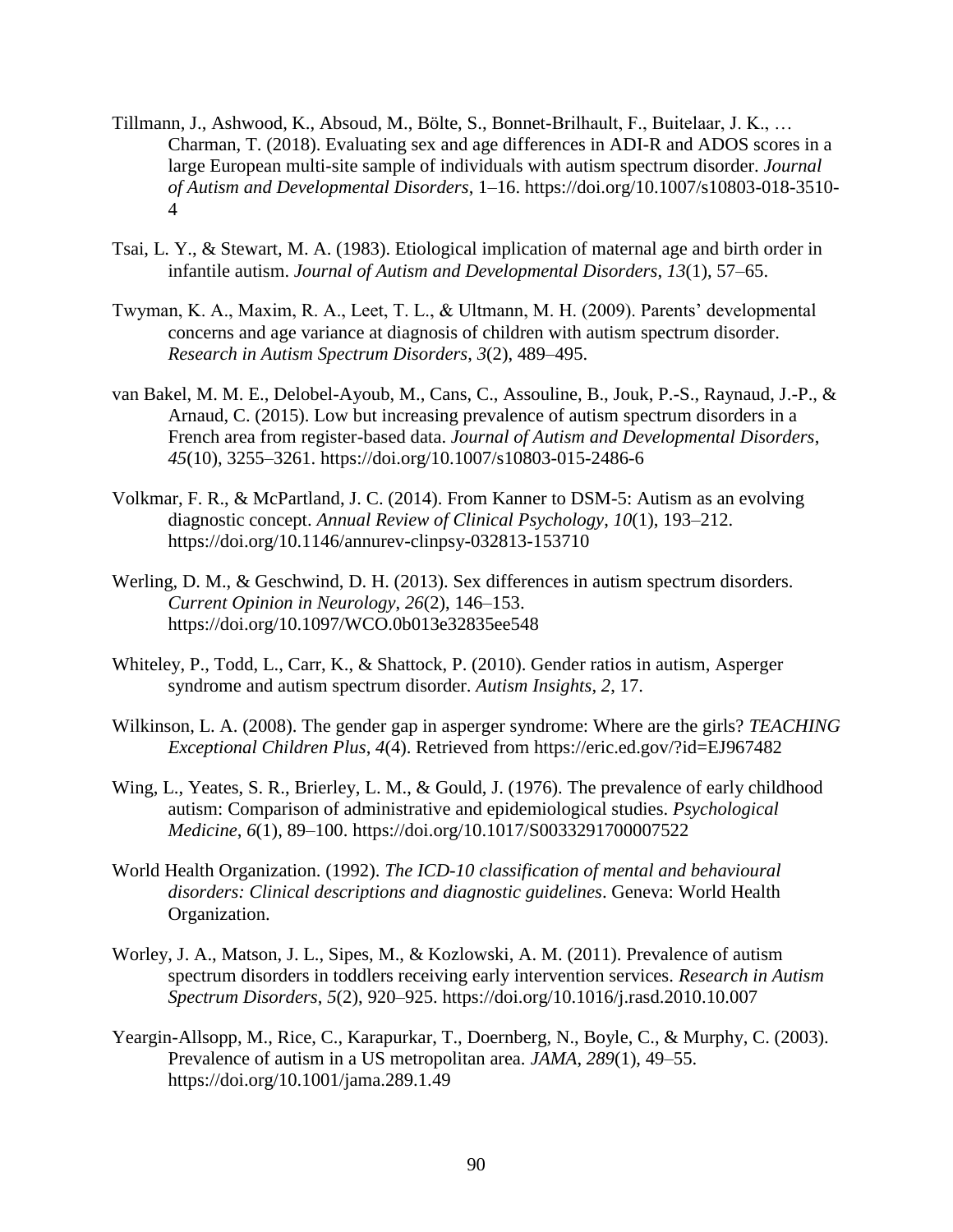Zachor, D. A., Ben-Shachar, S., & Ben-Itzchak, E. (2013). Do risk factors for autism spectrum disorders affect gender representation? *Research in Autism Spectrum Disorders*, *7*(11), 1397–1402. https://doi.org/10.1016/j.rasd.2013.08.008